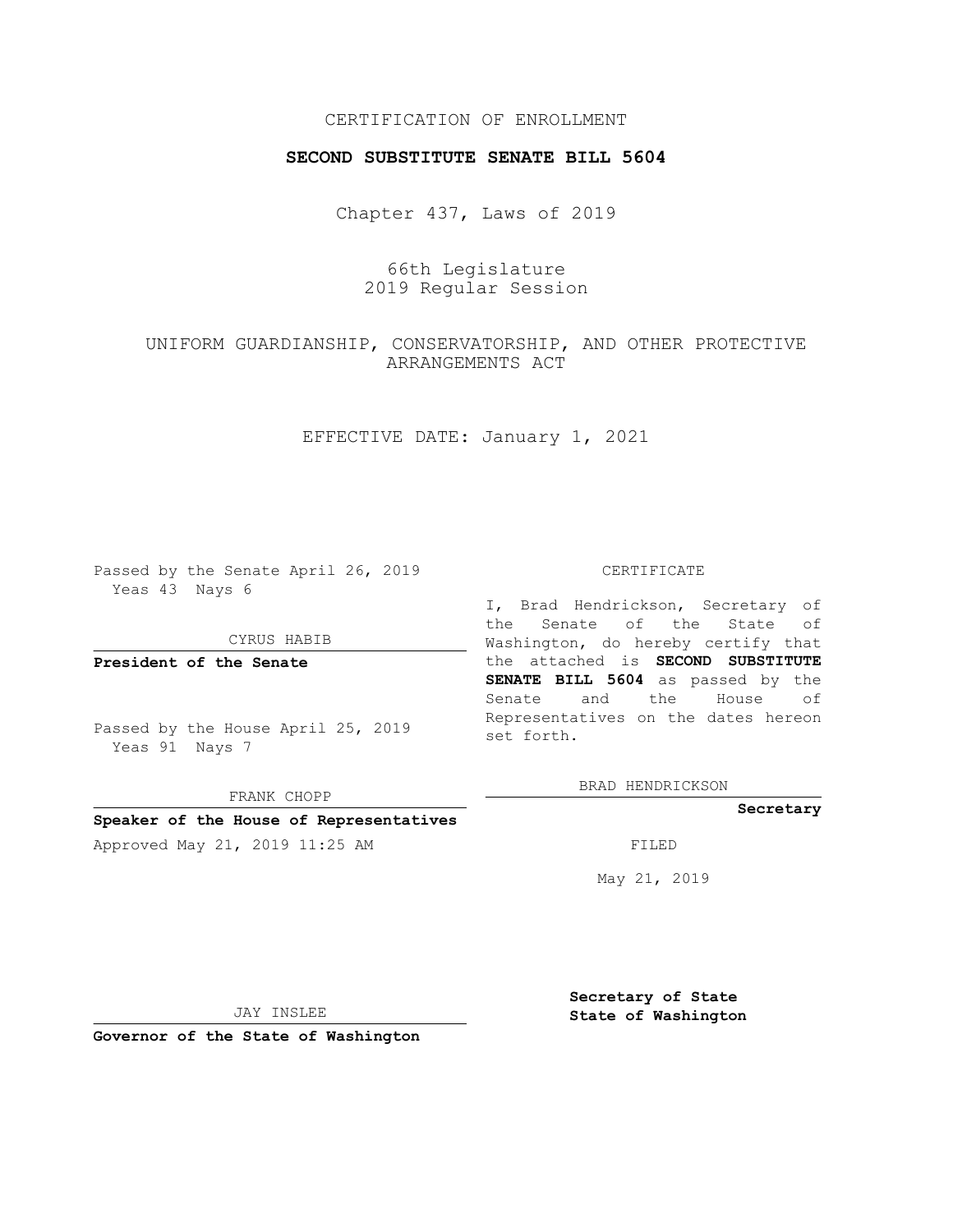## **SECOND SUBSTITUTE SENATE BILL 5604**

AS AMENDED BY THE HOUSE

Passed Legislature - 2019 Regular Session

## **State of Washington 66th Legislature 2019 Regular Session**

**By** Senate Ways & Means (originally sponsored by Senators Pedersen, Padden, Conway, Kuderer, Keiser, Salomon, Bailey, and Dhingra; by request of Uniform Law Commission)

READ FIRST TIME 03/01/19.

| $\mathbf{1}$ |                 |                  |               | AN ACT Relating to the uniform guardianship, conservatorship, and    |               |               |
|--------------|-----------------|------------------|---------------|----------------------------------------------------------------------|---------------|---------------|
| 2            |                 |                  |               | other protective arrangements act; amending RCW 11.125.080; adding a |               |               |
| 3            | new             | chapter to Title | 11 RCW;       | repealing RCW                                                        | $11.88.005$ , | 11.88.008,    |
| 4            | 11.88.010,      | $11.88.020$ ,    | $11.88.030$ , | $11.88.040$ ,                                                        | $11.88.045$ , | 11.88.080,    |
| 5            | 11.88.090,      | 11.88.093,       | 11.88.095,    | $11.88.097$ ,                                                        | 11.88.100,    | 11.88.105,    |
| 6            | $11.88.107$ ,   | 11.88.110,       | $11.88.120$ , | $11.88.125$ ,                                                        | $11.88.127$ , | 11.88.130,    |
| 7            | $11.88.140$ ,   | $11.88.150$ ,    | $11.88.160$ , | $11.88.170$ ,                                                        | 11.88.900,    | 11.92.010,    |
| 8            | $11.92.035$ ,   | $11.92.040$ ,    | 11.92.043,    | $11.92.050$ ,                                                        | $11.92.053$ , | $11.92.056$ , |
| 9            | $11.92.060$ ,   | $11.92.090$ ,    | $11.92.096$ , | $11.92.100$ ,                                                        | 11.92.110,    | 11.92.115,    |
| 10           | $11.92.120$ ,   | $11.92.125$ ,    | $11.92.130$ , | $11.92.140$ ,                                                        | $11.92.150$ , | 11.92.160,    |
| 11           | 11.92.170,      | 11.92.180,       | $11.92.185$ , | 11.92.190,                                                           | $11.92.195$ , | 26.10.010,    |
| 12           | $26.10.015$ ,   | $26.10.020$ ,    | $26.10.030$ , | $26.10.032$ ,                                                        | $26.10.034$ , | $26.10.040$ , |
| 13           | $26.10.045$ ,   | 26.10.050,       | 26.10.060,    | $26.10.070$ ,                                                        | $26.10.080$ , | 26.10.090,    |
| 14           | 26.10.100,      | 26.10.110,       | $26.10.115$ , | $26.10.120$ ,                                                        | $26.10.130$ , | 26.10.135     |
| 15           | 26.10.140,      | $26.10.150$ ,    | $26.10.160$ , | $26.10.170$ ,                                                        | $26.10.180$ , | 26.10.190,    |
| 16           | $26.10.200$ ,   | 26.10.210,       | $26.10.220$ , | and 26.10.910; and providing an                                      |               |               |
| 17           | effective date. |                  |               |                                                                      |               |               |

BE IT ENACTED BY THE LEGISLATURE OF THE STATE OF WASHINGTON:

- 
- 
- 

## **GENERAL PROVISIONS**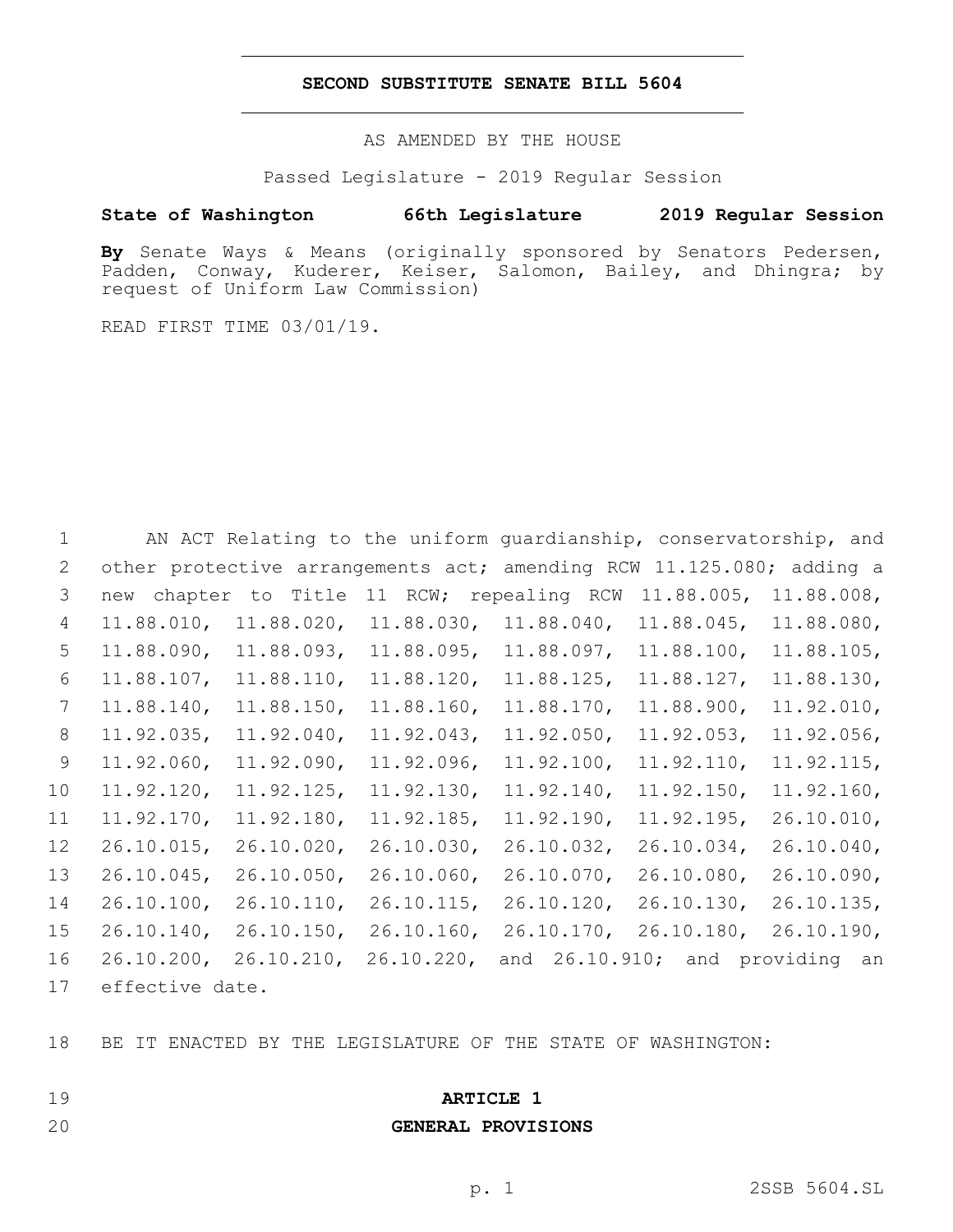NEW SECTION. **Sec. 101.** SHORT TITLE. This chapter may be cited as the uniform guardianship, conservatorship, and other protective arrangements act.

 NEW SECTION. **Sec. 102.** DEFINITIONS. The definitions in this section apply throughout this chapter unless the context clearly requires otherwise.

 (1) "Adult" means an individual at least eighteen years of age or an emancipated individual under eighteen years of age.

 (2) "Adult subject to conservatorship" means an adult for whom a conservator has been appointed under this chapter.

 (3) "Adult subject to guardianship" means an adult for whom a 12 guardian has been appointed under this chapter.

 (4) "Claim" includes a claim against an individual or conservatorship estate, whether arising in contract, tort, or 15 otherwise.

 (5) "Conservator" means a person appointed by a court to make decisions with respect to the property or financial affairs of an individual subject to conservatorship. The term includes a co-19 conservator.

 (6) "Conservatorship estate" means the property subject to 21 conservatorship under this chapter.

 (7) "Evaluation and treatment facility" has the same meaning as 23 provided in RCW 71.05.020.

 (8) "Full conservatorship" means a conservatorship that grants the conservator all powers available under this chapter.

 (9) "Full guardianship" means a guardianship that grants the 27 quardian all powers available under this chapter.

 (10) "Guardian" means a person appointed by the court to make decisions with respect to the personal affairs of an individual. The term includes a co-guardian but does not include a guardian ad litem.

 (11) "Guardian ad litem" means a person appointed to inform the 32 court about, and to represent, the needs and best interests of an individual.33

 (12) "Individual subject to conservatorship" means an adult or minor for whom a conservator has been appointed under this chapter.

 (13) "Individual subject to guardianship" means an adult or minor for whom a guardian has been appointed under this chapter.

 (14) "Less restrictive alternative" means an approach to meeting an individual's needs which restricts fewer rights of the individual

p. 2 2SSB 5604.SL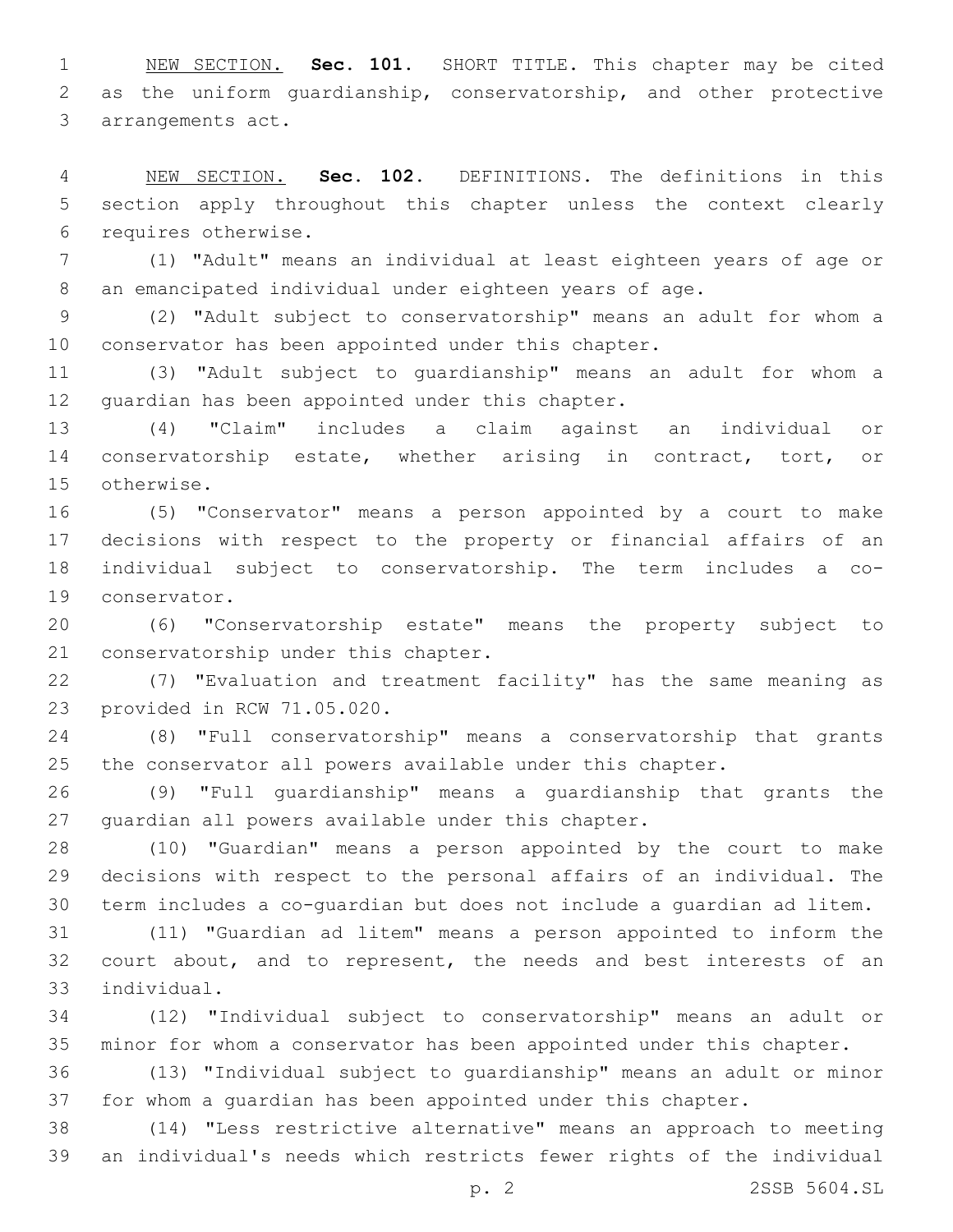than would the appointment of a guardian or conservator. The term includes supported decision making, appropriate technological assistance, appointment of a representative payee, and appointment of an agent by the individual, including appointment under a power of attorney for health care or power of attorney for finances.

 (15) "Letters of office" means a record issued by a court certifying a guardian's or conservator's authority to act.

 (16) "Limited conservatorship" means a conservatorship that grants the conservator less than all powers available under this 10 chapter, grants powers over only certain property, or otherwise 11 restricts the powers of the conservator.

 (17) "Limited guardianship" means a guardianship that grants the guardian less than all powers available under this chapter or 14 otherwise restricts the powers of the quardian.

 (18) "Long-term care facility" has the same meaning as provided 16 in RCW 70.129.010.

 (19) "Minor" means an unemancipated individual under eighteen 18 years of age.

 (20) "Minor subject to conservatorship" means a minor for whom a conservator has been appointed under this chapter.

 (21) "Minor subject to guardianship" means a minor for whom a 22 quardian has been appointed under this chapter.

 (22) "Parent" does not include an individual whose parental 24 rights have been terminated.

 (23) "Person" means an individual, estate, business or nonprofit entity, public corporation, government or governmental subdivision, agency, or instrumentality, or other legal entity.

 (24) "Professional guardian or conservator" means a guardian or conservator appointed under this chapter who is not a relative of the person subject to guardianship or conservatorship established under this chapter and who charges fees for carrying out the duties of court-appointed guardian or conservator for three or more persons.

(25) "Property" includes tangible and intangible property.

 (26) "Protective arrangement instead of conservatorship" means a court order entered under section 503 of this act.

 (27) "Protective arrangement instead of guardianship" means a court order entered under section 502 of this act.

 (28) "Protective arrangement under article 5 of this chapter" means a court order entered under section 502 or 503 of this act.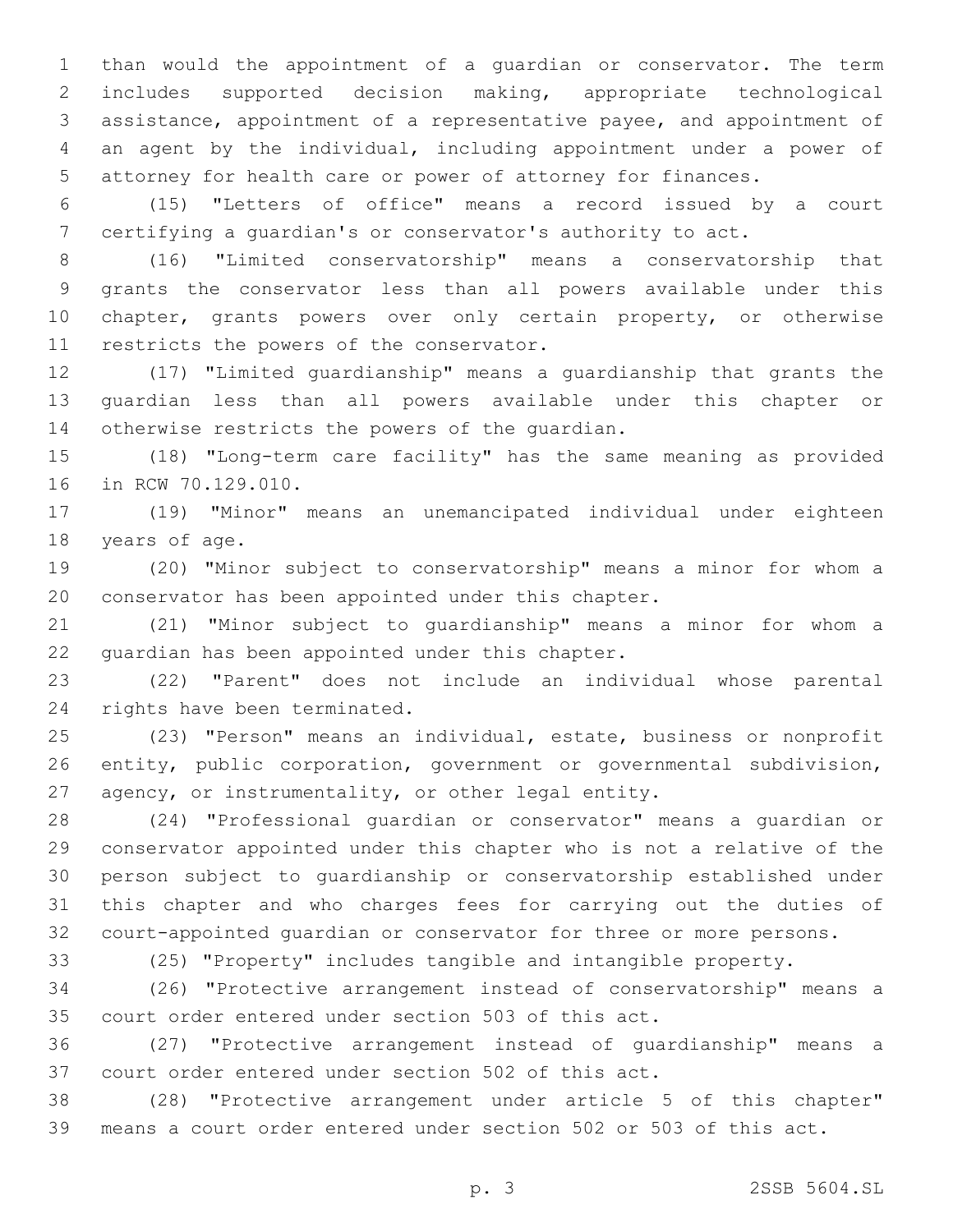(29) "Record," used as a noun, means information that is inscribed on a tangible medium or that is stored in an electronic or other medium and is retrievable in perceivable form.

 (30) "Relative" means any person related by blood or by law to the person subject to guardianship, conservatorship, or other 6 protective arrangements.

 (31) "Respondent" means an individual for whom appointment of a guardian or conservator or a protective arrangement instead of 9 quardianship or conservatorship is sought.

 (32) "Sign" means, with present intent to authenticate or adopt a 11 record:

12 (a) To execute or adopt a tangible symbol; or

 (b) To attach to or logically associate with the record an 14 electronic symbol, sound, or process.

 (33) "Special agent" means the person appointed by the court 16 pursuant to section 404 or 512 of this act.

 (34) "Standby guardian" means a person appointed by the court 18 under section 208 of this act.

 (35) "State" means a state of the United States, the District of Columbia, Puerto Rico, the United States Virgin Islands, or any territory or insular possession subject to the jurisdiction of the United States. The term includes a federally recognized Indian tribe.

 (36) "Supported decision making" means assistance from one or more persons of an individual's choosing in understanding the nature and consequences of potential personal and financial decisions, which enables the individual to make the decisions, and in communicating a decision once made if consistent with the individual's wishes.

 (37) "Verified receipt" is a verified receipt signed by the custodian of funds stating that a savings and loan association or bank, trust company, escrow corporation, or other corporations approved by the court hold the cash or securities of the individual subject to conservatorship subject to withdrawal only by order of the 33 court.

 (38) "Visitor" means the person appointed by the court pursuant 35 to section  $304(1)$  or  $405(1)$  of this act.

 NEW SECTION. **Sec. 103.** SUPPLEMENTAL PRINCIPLES OF LAW AND EQUITY APPLICABLE. Unless displaced by a particular provision of this chapter, the principles of law and equity supplement its provisions.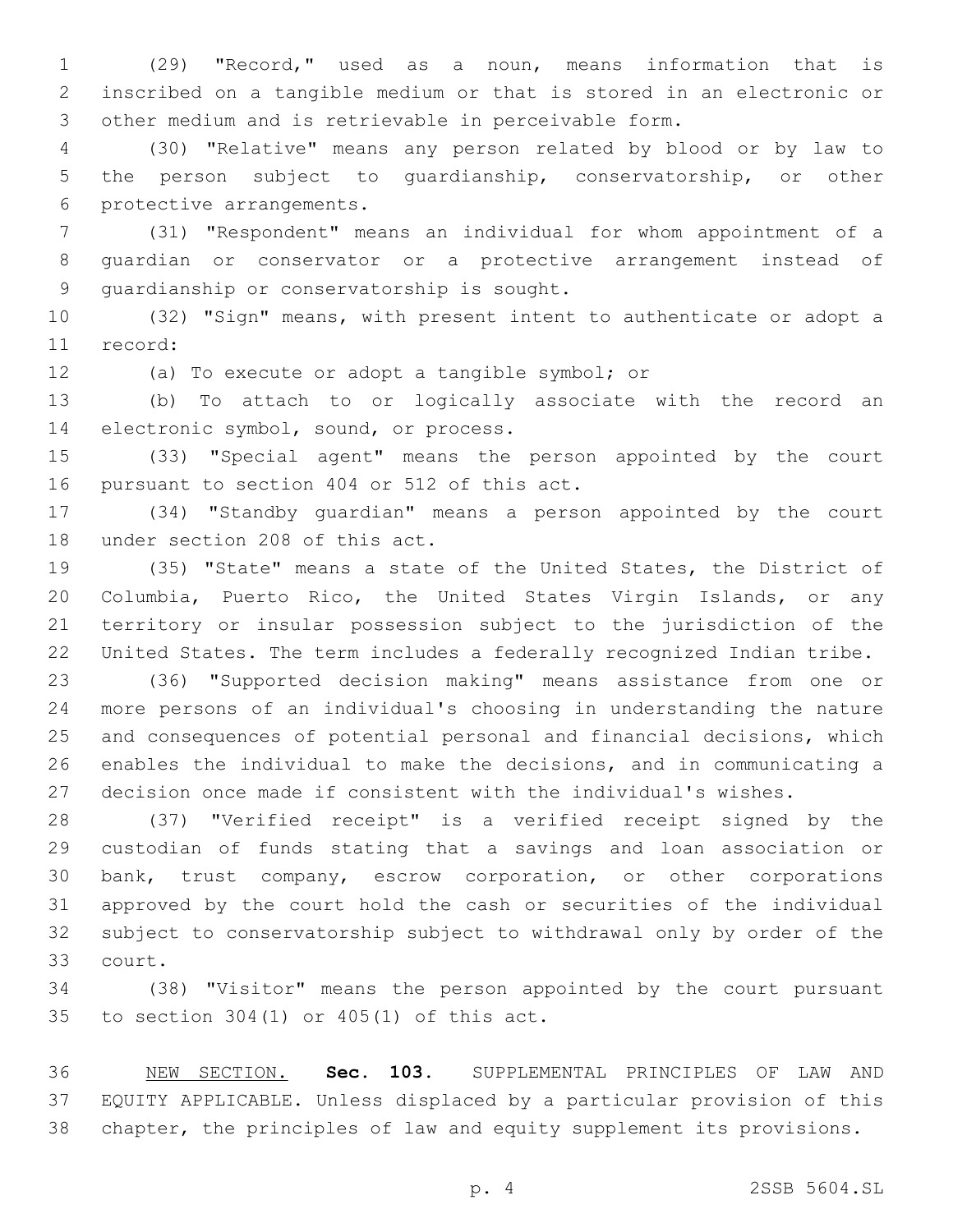NEW SECTION. **Sec. 104.** SUBJECT MATTER JURISDICTION. (1) Except to the extent jurisdiction is precluded by the uniform child custody jurisdiction and enforcement act (chapter 26.27 RCW), the superior court of each county has jurisdiction over a guardianship for a minor domiciled or present in this state. The court has jurisdiction over a conservatorship or protective arrangement instead of conservatorship for a minor domiciled or having property in this state.

 (2) The superior court of each county has jurisdiction over a guardianship, conservatorship, or protective arrangement under article 5 of this chapter for an adult as provided in the uniform adult guardianship and protective proceedings jurisdiction act 12 (chapter 11.90 RCW).

 (3) After notice is given in a proceeding for a guardianship, conservatorship, or protective arrangement under article 5 of this chapter and until termination of the proceeding, the court in which 16 the petition is filed has:

 (a) Exclusive jurisdiction to determine the need for the 18 guardianship, conservatorship, or protective arrangement;

 (b) Exclusive jurisdiction to determine how property of the respondent must be managed, expended, or distributed to or for the use of the respondent, an individual who is dependent in fact on the 22 respondent, or other claimant;

 (c) Nonexclusive jurisdiction to determine the validity of a claim against the respondent or property of the respondent or a 25 question of title concerning the property; and

 (d) If a guardian or conservator is appointed, exclusive jurisdiction over issues related to administration of the 28 guardianship or conservatorship.

 (4) A court that appoints a guardian or conservator, or authorizes a protective arrangement under article 5 of this chapter, has exclusive and continuing jurisdiction over the proceeding until the court terminates the proceeding or the appointment or protective 33 arrangement expires by its terms.

 NEW SECTION. **Sec. 105.** TRANSFER OF PROCEEDING. (1) This section does not apply to a guardianship or conservatorship for an adult that is subject to the transfer provisions of the uniform adult guardianship and protective proceedings jurisdiction act (chapter 11.90 RCW).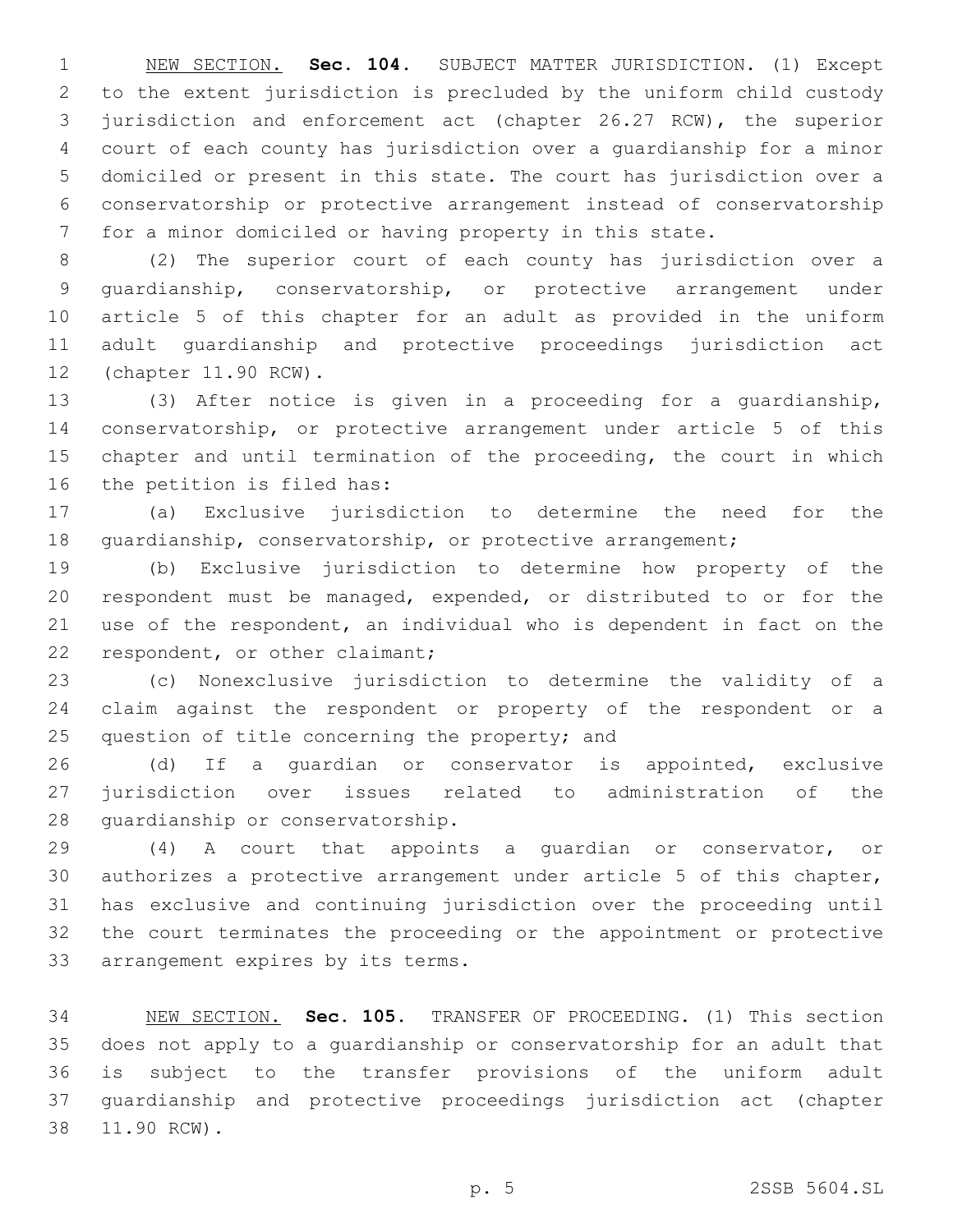(2) After appointment of a guardian or conservator, the court that made the appointment may transfer the proceeding to a court in another county in this state or another state if transfer is in the best interest of the individual subject to the guardianship or 5 conservatorship.

 (3) If a proceeding for a guardianship or conservatorship is pending in another state or a foreign country and a petition for guardianship or conservatorship for the same individual is filed in a court in this state, the court shall notify the court in the other 10 state or foreign country and, after consultation with that court, assume or decline jurisdiction, whichever is in the best interest of 12 the respondent.

 (4) A guardian or conservator appointed in another state or country may petition the court for appointment as a guardian or conservator in this state for the same individual if jurisdiction in this state is or will be established. The appointment may be made on proof of appointment in the other state or foreign country and presentation of a certified copy of the part of the court record in 19 the other state or country specified by the court in this state.

 (5) Notice of hearing on a petition under subsection (4) of this section, together with a copy of the petition, must be given to the respondent, if the respondent is at least twelve years of age at the time of the hearing, and to the persons that would be entitled to notice if the procedures for appointment of a guardian or conservator under this chapter were applicable. The court shall make the appointment unless it determines the appointment would not be in the 27 best interest of the respondent.

 (6) Not later than fourteen days after appointment under subsection (5) of this section, the guardian or conservator shall give a copy of the order of appointment to the individual subject to guardianship or conservatorship, if the individual is at least twelve years of age, and to all persons given notice of the hearing on the 33 petition.

 NEW SECTION. **Sec. 106.** VENUE. (1) Venue for a guardianship proceeding for a minor is in:

 (a) The county in which the minor resides or is present at the 37 time the proceeding commences; or

 (b) The county in which another proceeding concerning the custody 39 or parental rights of the minor is pending.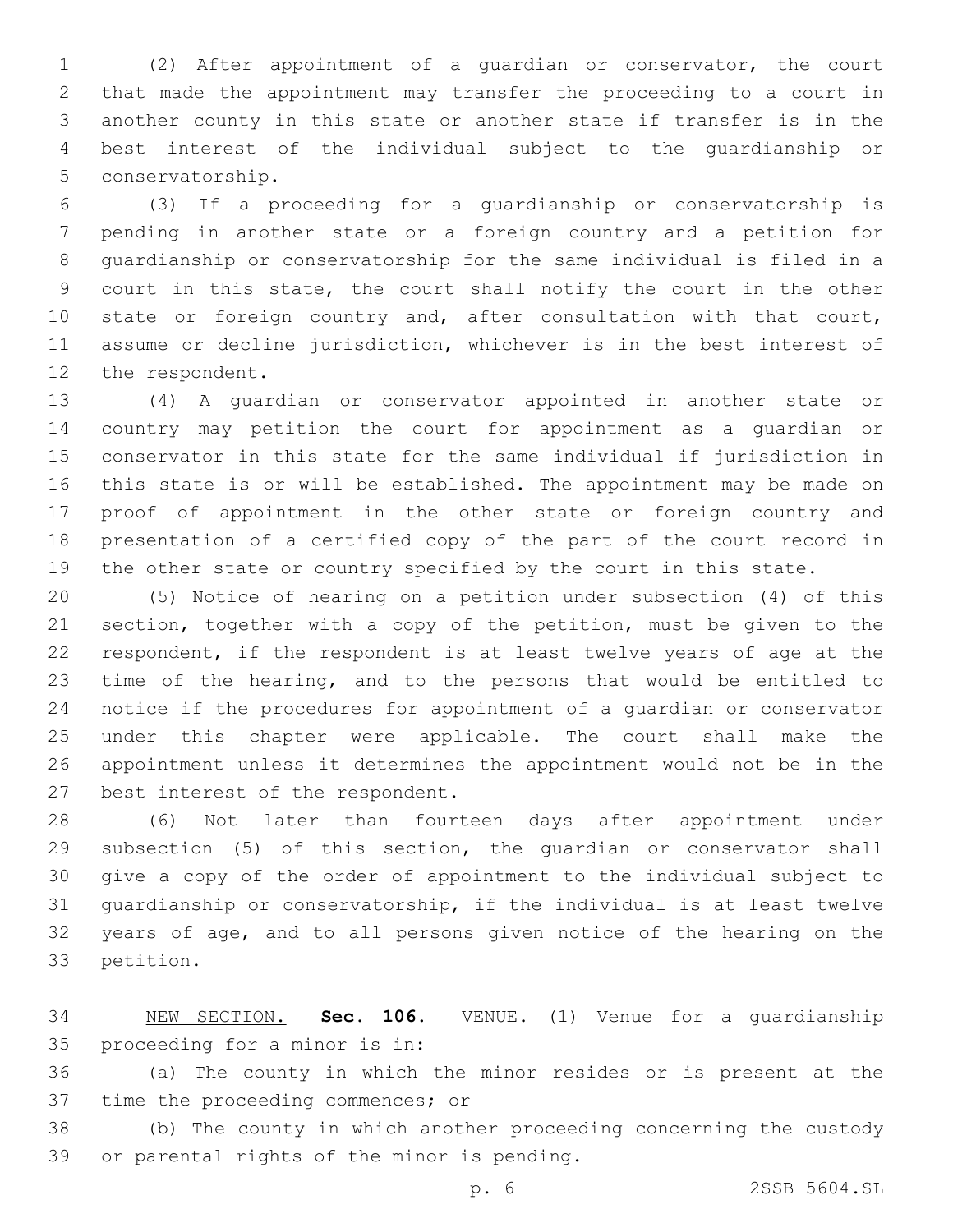(2) Venue for a guardianship proceeding or protective arrangement 2 instead of quardianship for an adult is in:

(a) The county in which the respondent resides;

 (b) If the respondent has been admitted to an institution by court order, the county in which the court is located; or

 (c) If the proceeding is for appointment of an emergency guardian for an adult, the county in which the respondent is present.

 (3) Venue for a conservatorship proceeding or protective arrangement instead of conservatorship is in:9

 (a) The county in which the respondent resides, whether or not a guardian has been appointed in another county or other jurisdiction; 12 or

 (b) If the respondent does not reside in this state, in any county in which property of the respondent is located.

 (4) If proceedings under this chapter are brought in more than one county, the court of the county in which the first proceeding is brought has the exclusive right to proceed unless the court determines venue is properly in another court or the interest of justice otherwise requires transfer of the proceeding.

 NEW SECTION. **Sec. 107.** PRACTICE IN COURT. (1) Except as otherwise provided in this chapter, the rules of evidence and civil procedure, including rules concerning appellate review, govern a proceeding under this chapter.

 (2) If proceedings for a guardianship, conservatorship, or protective arrangement under article 5 of this chapter for the same individual are commenced or pending in the same court, the 27 proceedings may be consolidated.

 (3) A respondent may demand a jury trial in a proceeding under this chapter on the issue whether a basis exists for appointment of a 30 quardian or conservator.

 NEW SECTION. **Sec. 108.** LETTERS OF OFFICE. (1) The court shall issue letters of guardianship to a guardian on filing by the guardian of an acceptance of appointment.

 (2) The court shall issue letters of conservatorship to a conservator on filing by the conservator of an acceptance of appointment and filing of any required bond or compliance with any 37 other verified receipt required by the court.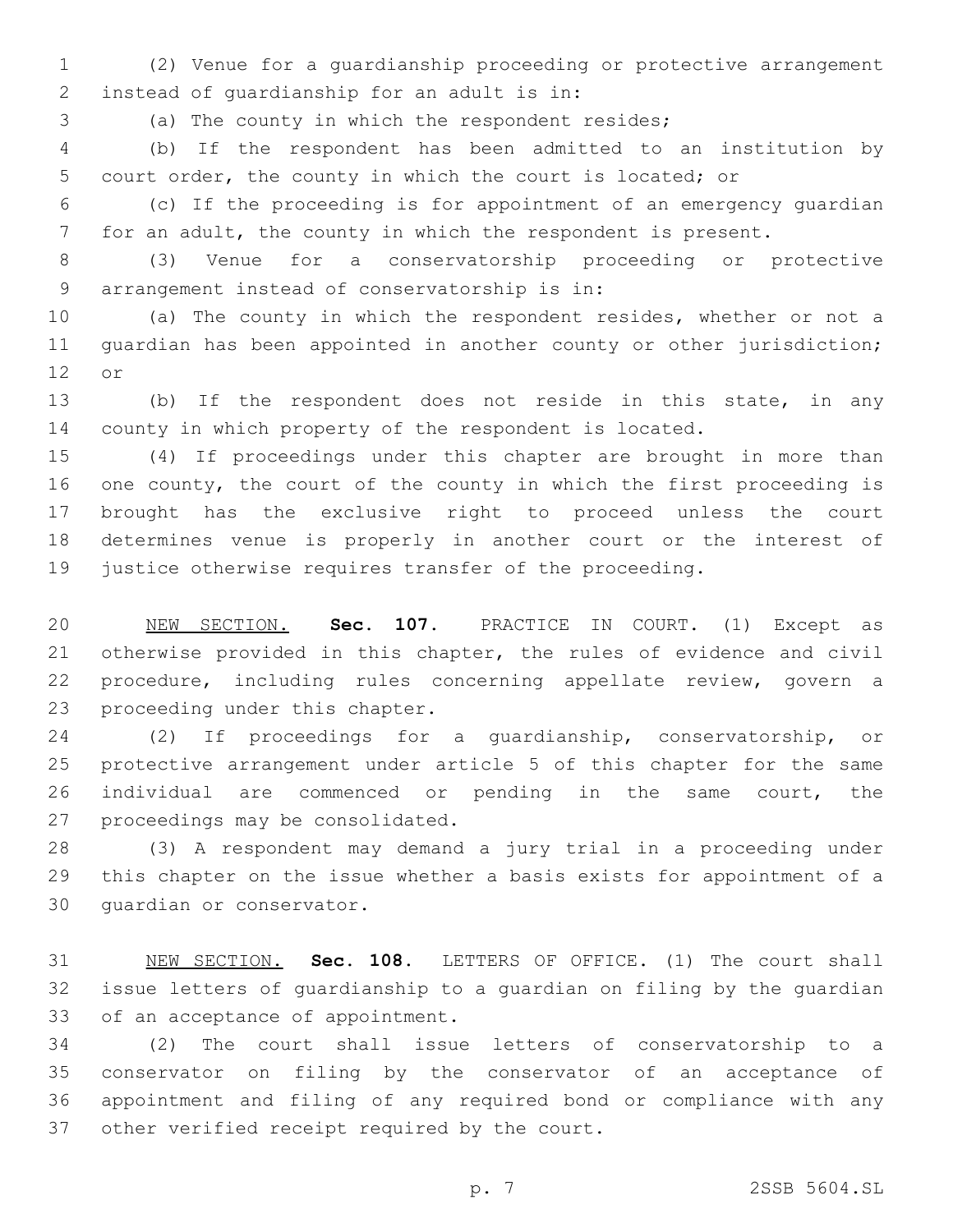(3) Limitations on the powers of a guardian or conservator or on the property subject to conservatorship must be stated on the letters 3 of office.

 (4) The court at any time may limit the powers conferred on a guardian or conservator. The court shall issue new letters of office 6 to reflect the limitation.

 (5) A guardian or conservator may not act on behalf of a person under guardianship or conservatorship without valid letters of 9 office.

 (6) The clerk of the superior court shall issue letters of guardianship or conservatorship in or substantially in the same form 12 as set forth in section 605 of this act.

 (7) This chapter does not affect the validity of letters of office issued under chapter 11.88 RCW prior to the effective date of 15 this section.

 NEW SECTION. **Sec. 109.** EFFECT OF ACCEPTANCE OF APPOINTMENT. On acceptance of appointment, a guardian or conservator submits to personal jurisdiction of the court in this state in any proceeding relating to the guardianship or conservatorship.

 NEW SECTION. **Sec. 110.** CO-GUARDIAN—CO-CONSERVATOR. (1) The court at any time may appoint a co-guardian or co-conservator to serve immediately or when a designated event occurs.

 (2) A co-guardian or co-conservator appointed to serve immediately may act when that co-guardian or co-conservator complies 25 with section 108 of this act.

 (3) A co-guardian or co-conservator appointed to serve when a 27 designated event occurs may act when:

28 (a) The event occurs; and

 (b) That co-guardian or co-conservator complies with section 108 30 of this act.

 (4) Unless an order of appointment under subsection (1) of this section or subsequent order states otherwise, co-guardians or co-33 conservators shall make decisions jointly.

 NEW SECTION. **Sec. 111.** JUDICIAL APPOINTMENT OF SUCCESSOR GUARDIAN OR SUCCESSOR CONSERVATOR. (1) The court at any time may appoint a successor guardian or successor conservator to serve immediately or when a designated event occurs.

p. 8 2SSB 5604.SL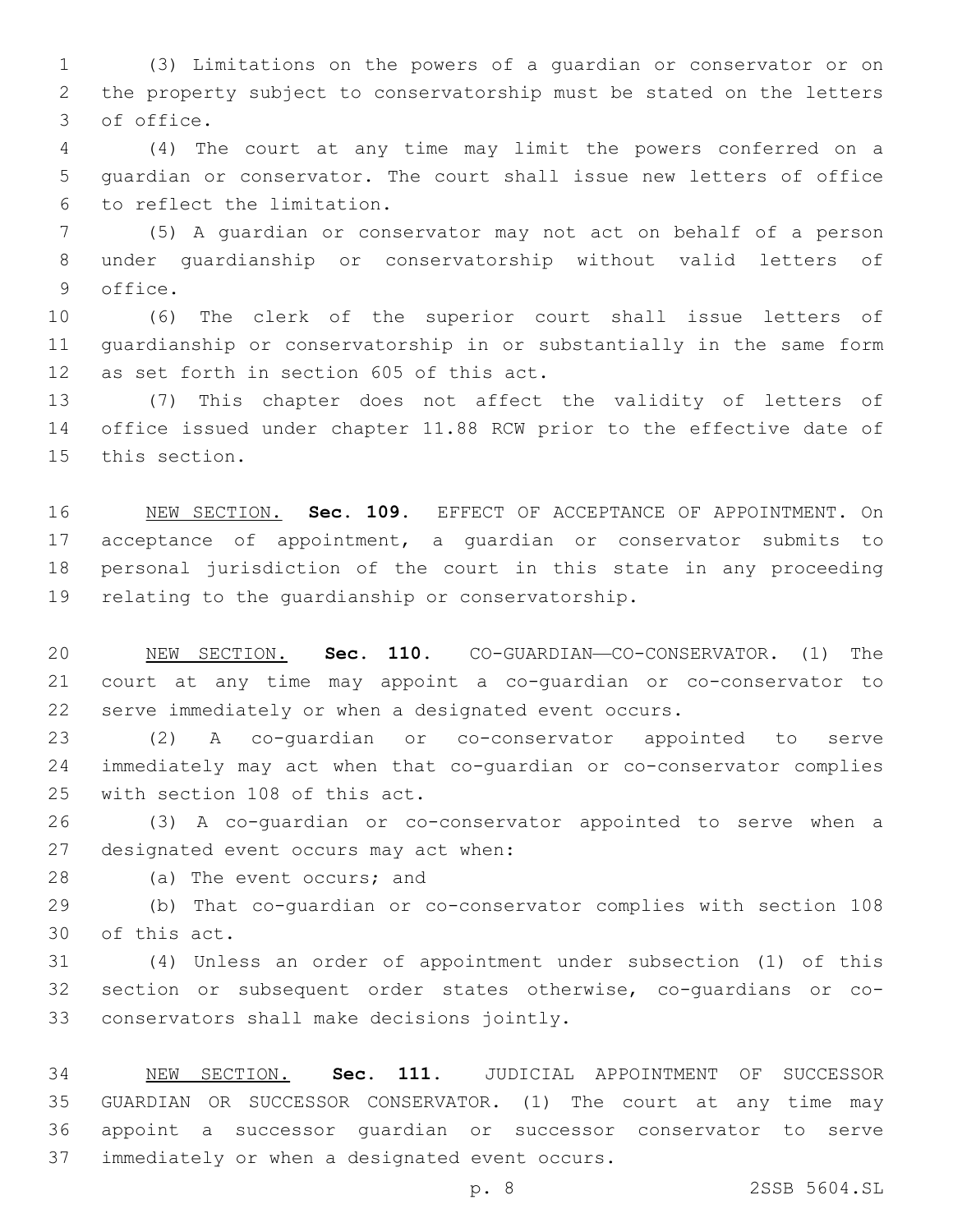(2) A person entitled under section 202 or 302 of this act to petition the court to appoint a guardian may petition the court to appoint a successor guardian. A person entitled under section 402 of this act to petition the court to appoint a conservator may petition 5 the court to appoint a successor conservator.

 (3) A successor guardian or successor conservator appointed to serve when a designated event occurs may act as guardian or 8 conservator when:

9 (a) The event occurs; and

(b) The successor complies with section 108 of this act.

 (4) A successor guardian or successor conservator has the predecessor's powers unless otherwise provided by the court.

 NEW SECTION. **Sec. 112.** EFFECT OF DEATH, REMOVAL, OR RESIGNATION OF GUARDIAN OR CONSERVATOR. (1) Appointment of a guardian or conservator terminates on the death or removal of the guardian or conservator, or when the court under subsection (2) of this section approves a resignation of the guardian or conservator.

 (2) A guardian or conservator must petition the court to resign. The petition may include a request that the court appoint a successor. Resignation of a guardian or conservator is effective on the date the resignation is approved by the court.

 (3) Death, removal, or resignation of a guardian or conservator does not affect liability for a previous act or the obligation to 24 account for:

 (a) An action taken on behalf of the individual subject to 26 quardianship or conservatorship; or

27 (b) The individual's funds or other property.

 NEW SECTION. **Sec. 113.** NOTICE OF HEARING GENERALLY. (1) Except as otherwise provided in sections 203, 208, 303, 403, and 505 of this act, if notice of a hearing under this chapter is required, the movant shall give notice of the date, time, and place of the hearing to the person to be notified unless otherwise ordered by the court for good cause. Except as otherwise provided in this chapter, notice must be given in compliance with the local superior court's rule of civil procedure at least fourteen days before the hearing.

 (2) Proof of notice of a hearing under this chapter must be made before or at the hearing and filed in the proceeding.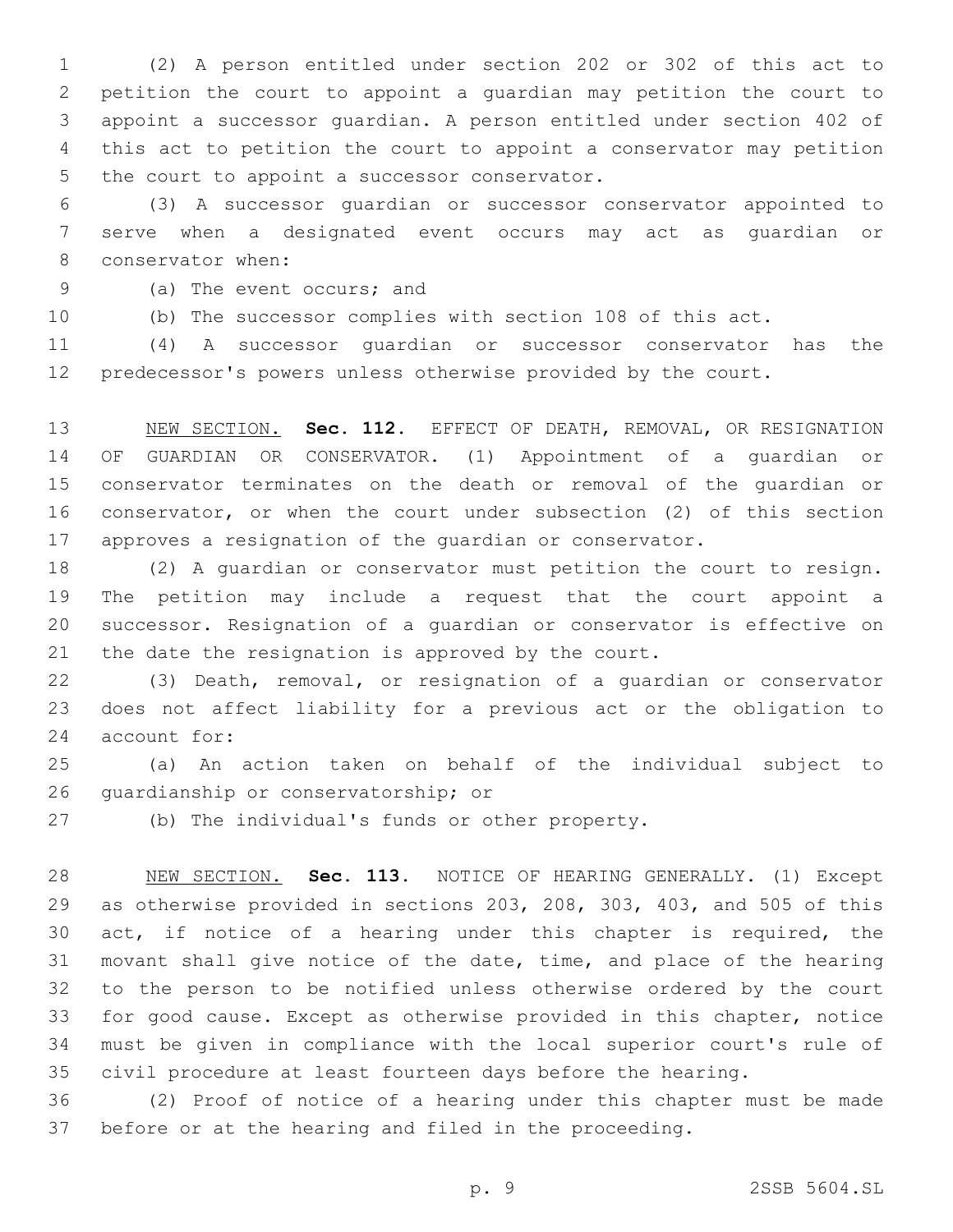(3) Notice of a hearing under this chapter must be in at least sixteen-point font, in plain language, and, to the extent feasible, in a language in which the person to be notified is proficient.

 NEW SECTION. **Sec. 114.** WAIVER OF NOTICE. (1) Except as otherwise provided in subsection (2) of this section, a person may waive notice under this chapter in a record signed by the person or person's attorney and filed in the proceeding.

 (2) A respondent, individual subject to guardianship, individual subject to conservatorship, or individual subject to a protective arrangement under article 5 of this chapter may not waive notice 11 under this chapter.

 NEW SECTION. **Sec. 115.** GUARDIAN AD LITEM. The court at any time may appoint a guardian ad litem for an individual if the court determines the individual's interest otherwise would not be adequately represented. If no conflict of interest exists, a guardian ad litem may be appointed to represent multiple individuals or interests. The guardian ad litem may not be the same individual as the attorney representing the respondent. The court shall state the duties of the guardian ad litem and the reasons for the appointment.

 NEW SECTION. **Sec. 116.** REQUEST FOR NOTICE. (1) A person may file with the court a request for notice under this chapter if the person is:

(a) Not otherwise entitled to notice; and

 (b) Interested in the welfare of a respondent, individual subject to guardianship or conservatorship, or individual subject to a protective arrangement under article 5 of this chapter.

 (2) A request under subsection (1) of this section must include a statement showing the interest of the person making the request and the address of the person or an attorney for the person to whom 30 notice is to be given.

 (3) If the court approves a request under subsection (1) of this section, the court shall give notice of the approval to the guardian 33 or conservator, if one has been appointed, or the respondent if no 34 quardian or conservator has been appointed.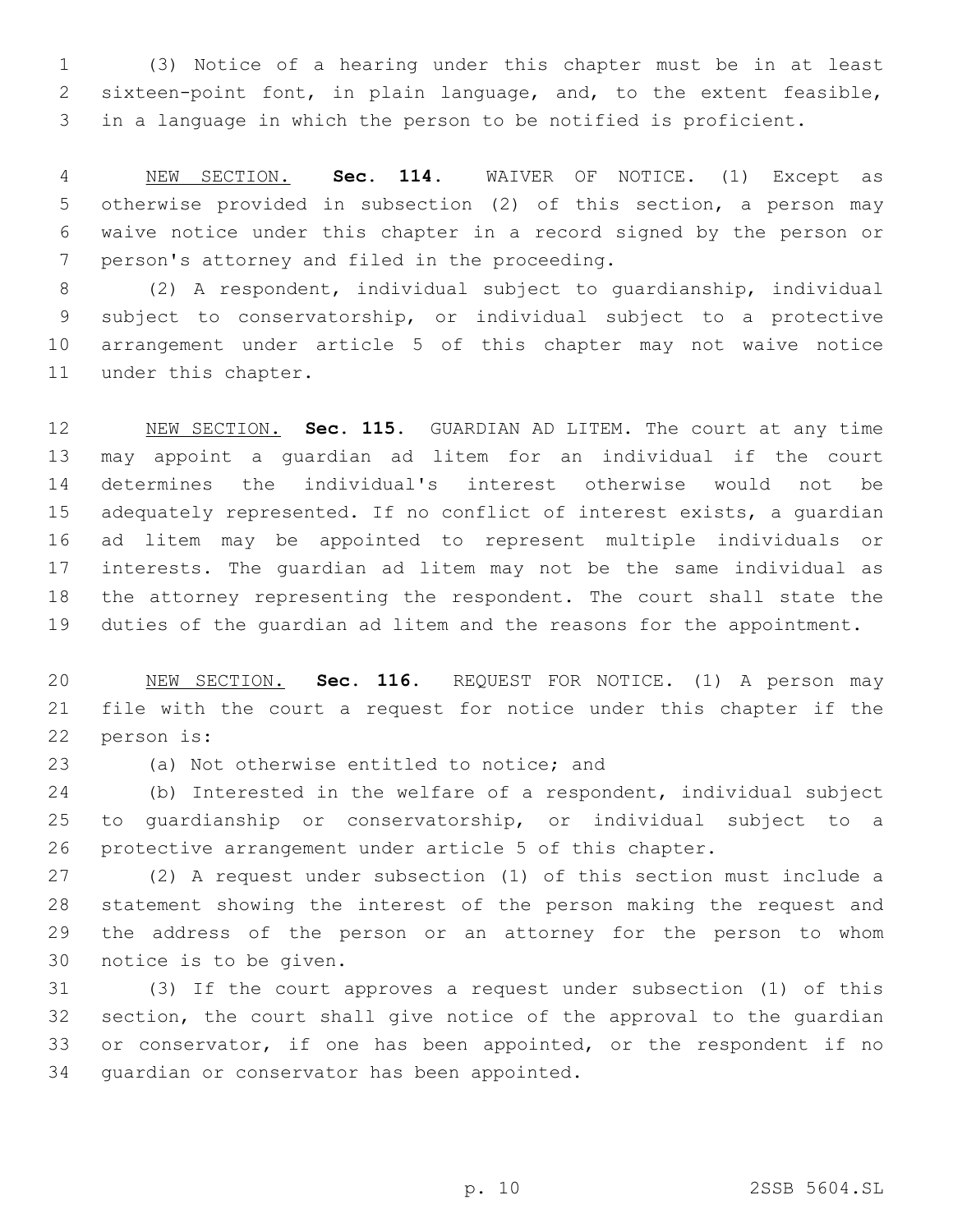NEW SECTION. **Sec. 117.** DISCLOSURE OF BANKRUPTCY OR CRIMINAL HISTORY. (1) Before accepting appointment as a guardian or conservator, a person shall disclose to the court whether the person: (a) Is or has been a debtor in a bankruptcy, insolvency, or

5 receivership proceeding;

(b) Has been convicted of:6

7 (i) A felony;

 (ii) A crime involving dishonesty, neglect, violence, or use of 9 physical force; or

 (iii) Other crimes relevant to the functions the individual would 11 assume as quardian or conservator; or

 (c) Has any court finding of a breach of fiduciary duty or a violation of any state's consumer protection act, or violation of any other statute proscribing unfair or deceptive acts or practices in 15 the conduct of any business.

 (2) A guardian or conservator that engages or anticipates engaging an agent the guardian or conservator knows has been convicted of a felony, a crime involving dishonesty, neglect, violence, or use of physical force, or other crimes relevant to the functions the agent is being engaged to perform promptly shall 21 disclose that knowledge to the court.

 (3) If a conservator engages or anticipates engaging an agent to manage finances of the individual subject to conservatorship and knows the agent is or has been a debtor in a bankruptcy, insolvency, or receivership proceeding, the conservator promptly shall disclose 26 that knowledge to the court.

 (4) If a guardian or conservator that engages or anticipates engaging an agent and knows the agent has any court finding of a breach of fiduciary duty or a violation of any state's consumer protection act, or violation of any other statute proscribing unfair or deceptive acts or practices in the conduct of any business, the guardian or conservator promptly shall disclose that knowledge to the 33 court.

 NEW SECTION. **Sec. 118.** QUALIFICATIONS. (1) Any suitable person over the age of twenty-one years, or any parent under the age of twenty-one years or, if the petition is for appointment of a professional guardian or conservator, any individual or guardianship or conservatorship service that meets any certification requirements 39 established by the administrator for the courts, may, if not

p. 11 2SSB 5604.SL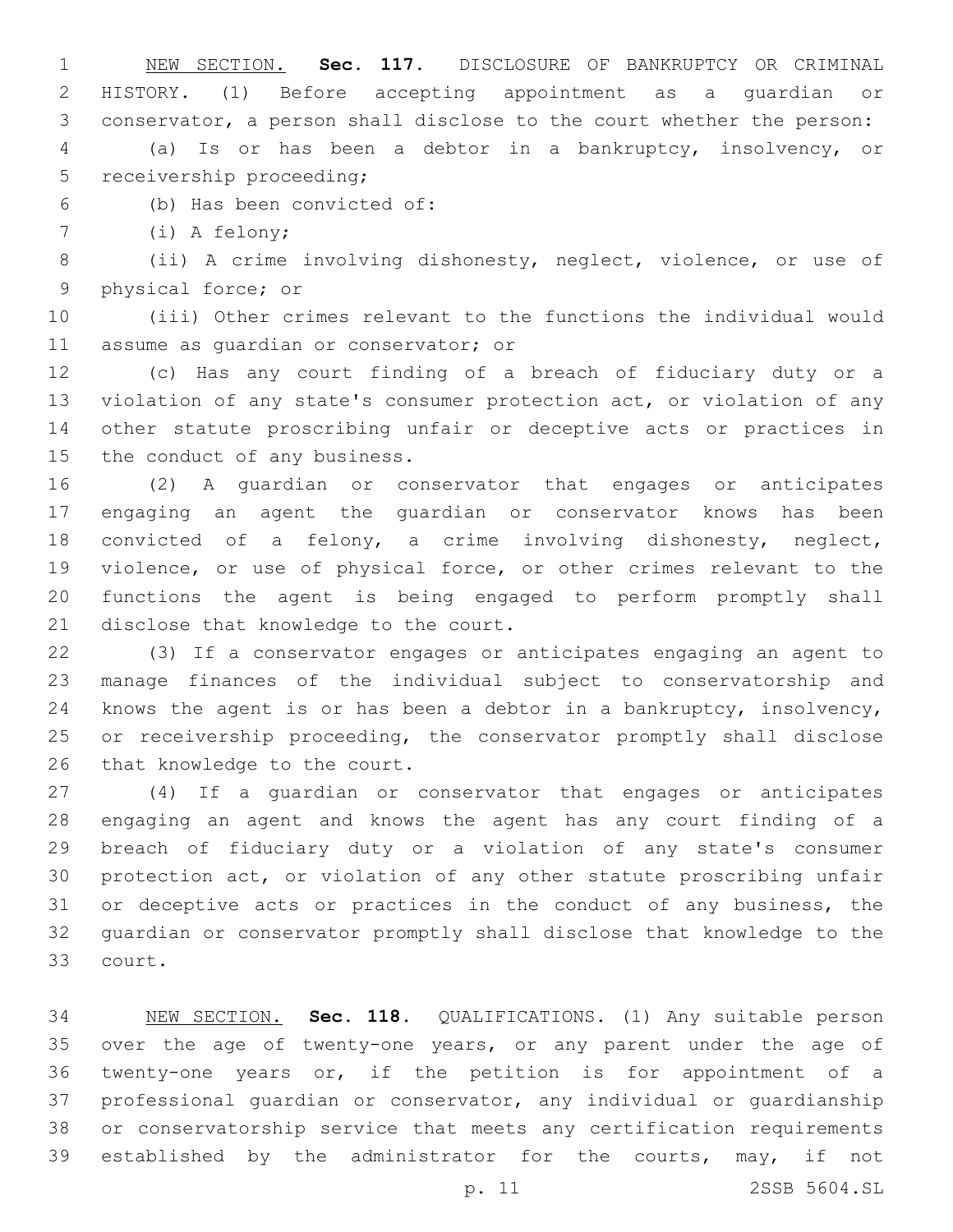otherwise disqualified, be appointed guardian or conservator of a person subject to guardianship, conservatorship, or both. A financial institution subject to the jurisdiction of the department of financial institutions and authorized to exercise trust powers, and a federally chartered financial institution when authorized to do so, may be appointed to act as a guardian or conservator of a person subject to guardianship, conservatorship, or both without having to meet the certification requirements established by the administrator for the courts. No person is qualified to serve as a guardian or 10 conservator who is:

 (a) Under eighteen years of age except as otherwise provided 12 herein;

 (b)(i) Except as provided otherwise in (b)(ii) of this subsection, convicted of a crime involving dishonesty, neglect, or use of physical force or other crime relevant to the functions the 16 individual would assume as quardian;

 (ii) A court may, upon consideration of the facts, find that a relative convicted of a crime is qualified to serve as a guardian or 19 conservator;

 (c) A nonresident of this state who has not appointed a resident agent to accept service of process in all actions or proceedings with respect to the estate and caused such appointment to be filed with 23 the court:

 (d) A corporation not authorized to act as a fiduciary, guardian, 25 or conservator in the state;

26 (e) A person whom the court finds unsuitable.

 (2) If a guardian, or conservator is not a certified professional guardian, conservator, or financial institution authorized under this section, the guardian or conservator must complete any standardized training video or web cast for lay guardians or conservators made available by the administrative office of the courts and the superior court where the petition is filed unless granted a waiver by the court. The training video or web cast must be provided at no cost to 34 the quardian, or conservator.

 (a) If a petitioner requests the appointment of a specific individual to act as a guardian or conservator, the petition for guardianship or conservatorship must include evidence of the successful completion of the required training video or web cast by the proposed guardian or conservator. The superior court may defer the completion of the training requirement to a date no later than

p. 12 2SSB 5604.SL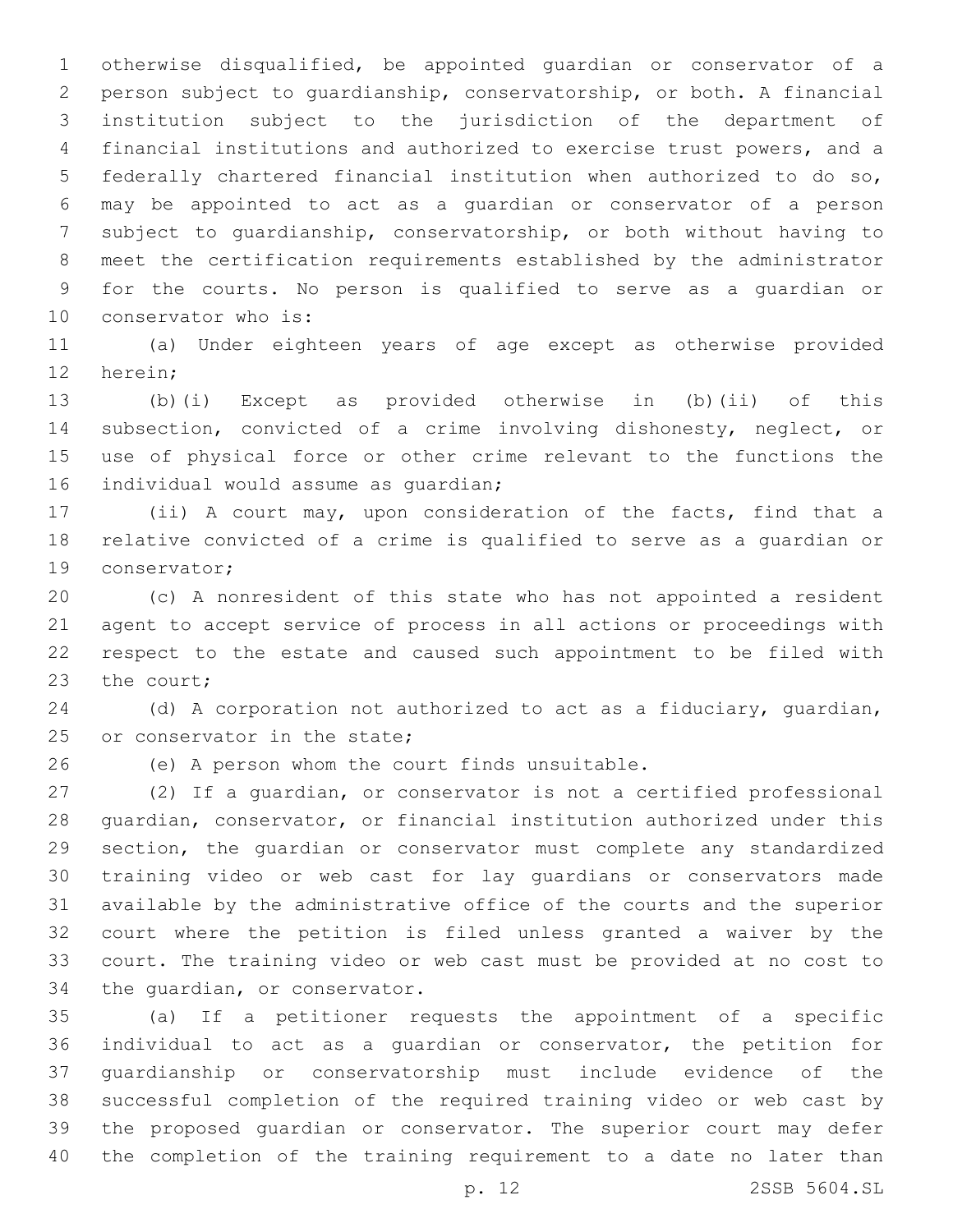ninety days after appointment if the petitioner requests expedited 2 appointment due to emergent circumstances.

 (b) If no person is identified to be appointed guardian or conservator at the time the petition is filed, then the court must require that the petitioner identify within fourteen days from the filing of the petition a specific individual to act as guardian subject to the training requirements set forth herein.

 NEW SECTION. **Sec. 119.** MULTIPLE NOMINATIONS. If a respondent or other person makes more than one nomination of a guardian or 10 conservator, the latest in time governs.

 NEW SECTION. **Sec. 120.** COMPENSATION AND EXPENSES—IN GENERAL. (1) Unless otherwise compensated or reimbursed, an attorney for a respondent in a proceeding under this chapter is entitled to reasonable compensation for services and reimbursement of reasonable expenses from the property of the respondent.

 (2) Unless otherwise compensated or reimbursed, an attorney or other person whose services resulted in an order beneficial to an individual subject to guardianship or conservatorship or for whom a protective arrangement under article 5 of this chapter was ordered is entitled to reasonable compensation for services and reimbursement of reasonable expenses from the property of the individual.

 (3) The court must approve compensation and expenses payable under this section before payment. Approval is not required before a 24 service is provided or an expense is incurred.

 (4) If the court dismisses a petition under this act and determines the petition was filed in bad faith, the court may assess the cost of any court-ordered professional evaluation or visitor 28 against the petitioner.

 (5) Where the person subject to guardianship or conservatorship is a department of social and health services client, or health care authority client, and is required to contribute a portion of their income towards the cost of long-term care services or room and board, the amount of compensation or reimbursement shall not exceed the amount allowed by the department of social and health services or 35 health care authority by rule.

 (6) Where the person subject to guardianship or conservatorship receives guardianship, conservatorships, or other protective services from the office of public guardianship, the amount of compensation or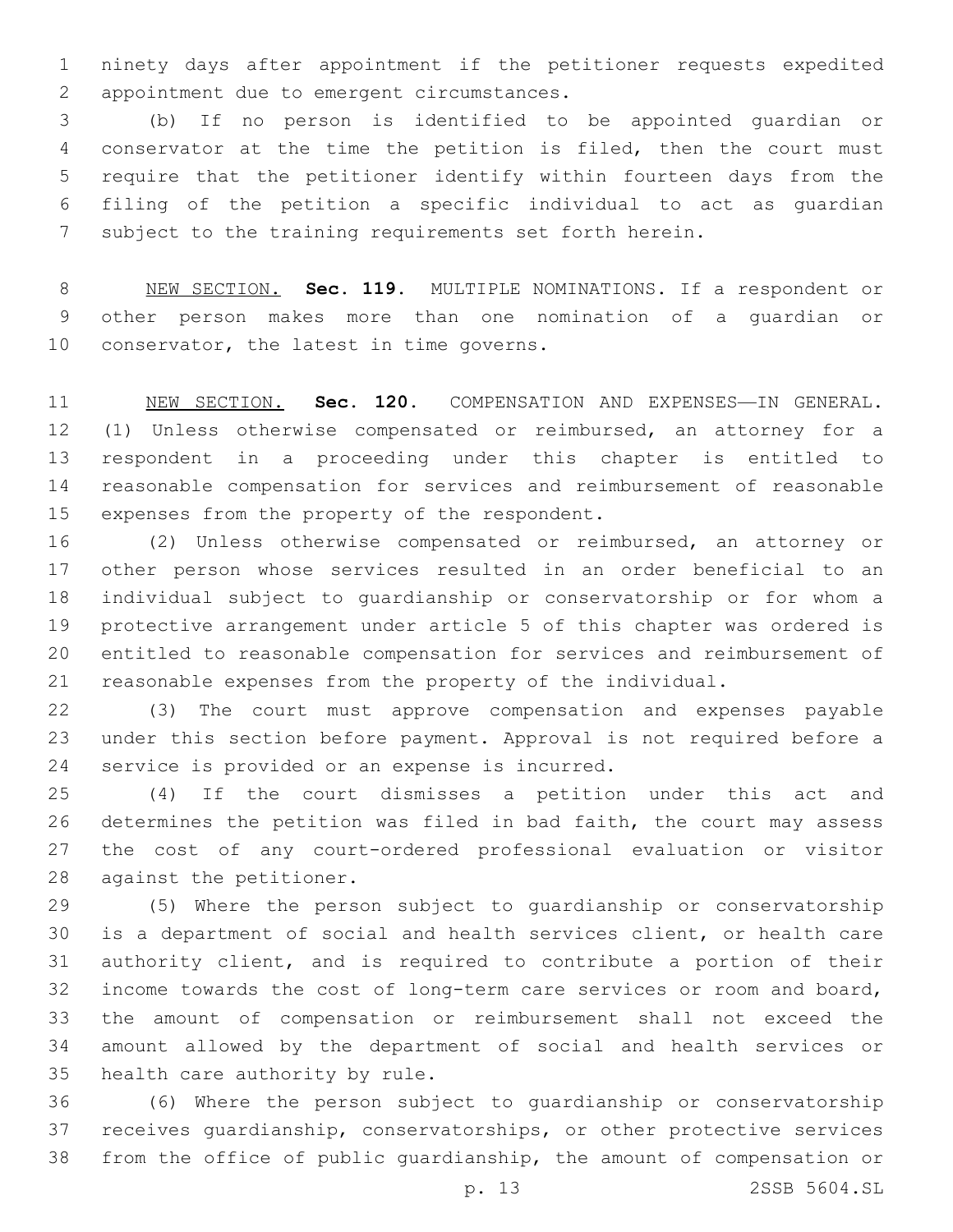reimbursement shall not exceed the amount allowed by the office of 2 public quardianship.

 (7) The court must approve compensation and expenses payable under this section before payment. Approval is not required before a 5 service is provided or an expense is incurred.

 (8) If the court dismisses a petition under this chapter and determines the petition was filed in bad faith, the court may assess the cost of any court-ordered professional evaluation or visitor 9 against the petitioner.

 NEW SECTION. **Sec. 121.** COMPENSATION OF GUARDIAN OR CONSERVATOR. (1) Subject to court approval, a guardian is entitled to reasonable compensation for services as guardian and to reimbursement for room, board, clothing, and other appropriate expenses advanced for the benefit of the individual subject to guardianship. If a conservator, other than the guardian or a person affiliated with the guardian, is appointed for the individual, reasonable compensation and reimbursement to the guardian may be approved and paid by the conservator without court approval.

 (2) Subject to court approval, a conservator is entitled to reasonable compensation for services and reimbursement for appropriate expenses from the property of the individual subject to 22 conservatorship.

 (3) In determining reasonable compensation for a guardian or 24 conservator, the court, or a conservator in determining reasonable compensation for a guardian as provided in subsection (1) of this section, shall approve compensation that shall not exceed the typical amounts paid for comparable services in the community, at a rate for which the service can be performed in the most efficient and cost-29 effective manner, considering:

(a) The necessity and quality of the services provided;

 (b) The experience, training, professional standing, and skills 32 of the quardian or conservator;

 (c) The difficulty of the services performed, including the 34 degree of skill and care required;

 (d) The conditions and circumstances under which a service was performed, including whether the service was provided outside regular business hours or under dangerous or extraordinary conditions;

 (e) The effect of the services on the individual subject to 39 quardianship or conservatorship;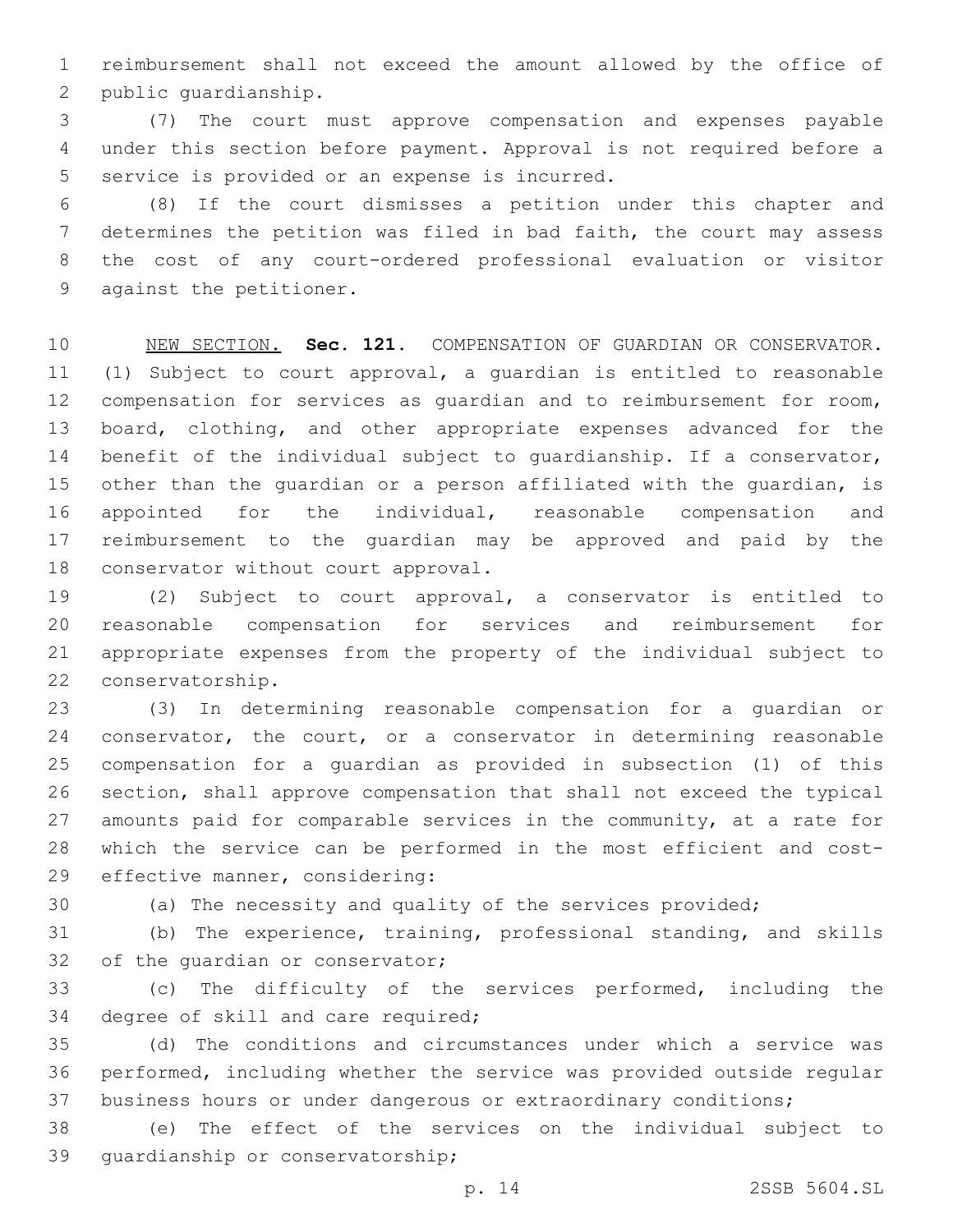(f) The extent to which the services provided were or were not consistent with the guardian's plan under section 317 of this act or conservator's plan under section 419 of this act; and

 (g) The fees customarily paid to a person that performs a like 5 service in the community.

 (4) A guardian or conservator need not use personal funds of the guardian or conservator for the expenses of the individual subject to 8 quardianship or conservatorship.

 (5) Where the person subject to guardianship or conservatorship is a department of social and health services client, or health care authority client, and is required to contribute a portion of their income towards the cost of long-term care services or room and board, the amount of compensation or reimbursement shall not exceed the amount allowed by the department of social and health services or 15 health care authority by rule.

 (6) Where the person subject to guardianship or conservatorship receives guardianship, conservatorship, or other protective services from the office of public guardianship, the amount of compensation or reimbursement shall not exceed the amount allowed by the office of 20 public quardianship.

 (7) If an individual subject to guardianship or conservatorship seeks to modify or terminate the guardianship or conservatorship or remove the guardian or conservator, the court may order compensation to the guardian or conservator for time spent opposing modification, termination, or removal only to the extent the court determines the opposition was reasonably necessary to protect the interests of the individual subject to guardianship or conservatorship.

 NEW SECTION. **Sec. 122.** LIABILITY OF GUARDIAN OR CONSERVATOR FOR ACT OF INDIVIDUAL SUBJECT TO GUARDIANSHIP OR CONSERVATORSHIP. A guardian or conservator is not personally liable to another person solely because of the guardianship or conservatorship for an act or omission of the individual subject to guardianship or conservatorship.

 NEW SECTION. **Sec. 123.** PETITION AFTER APPOINTMENT FOR INSTRUCTION OR RATIFICATION. (1) A guardian or conservator may petition the court for instruction concerning fiduciary responsibility or ratification of a particular act related to the guardianship or conservatorship.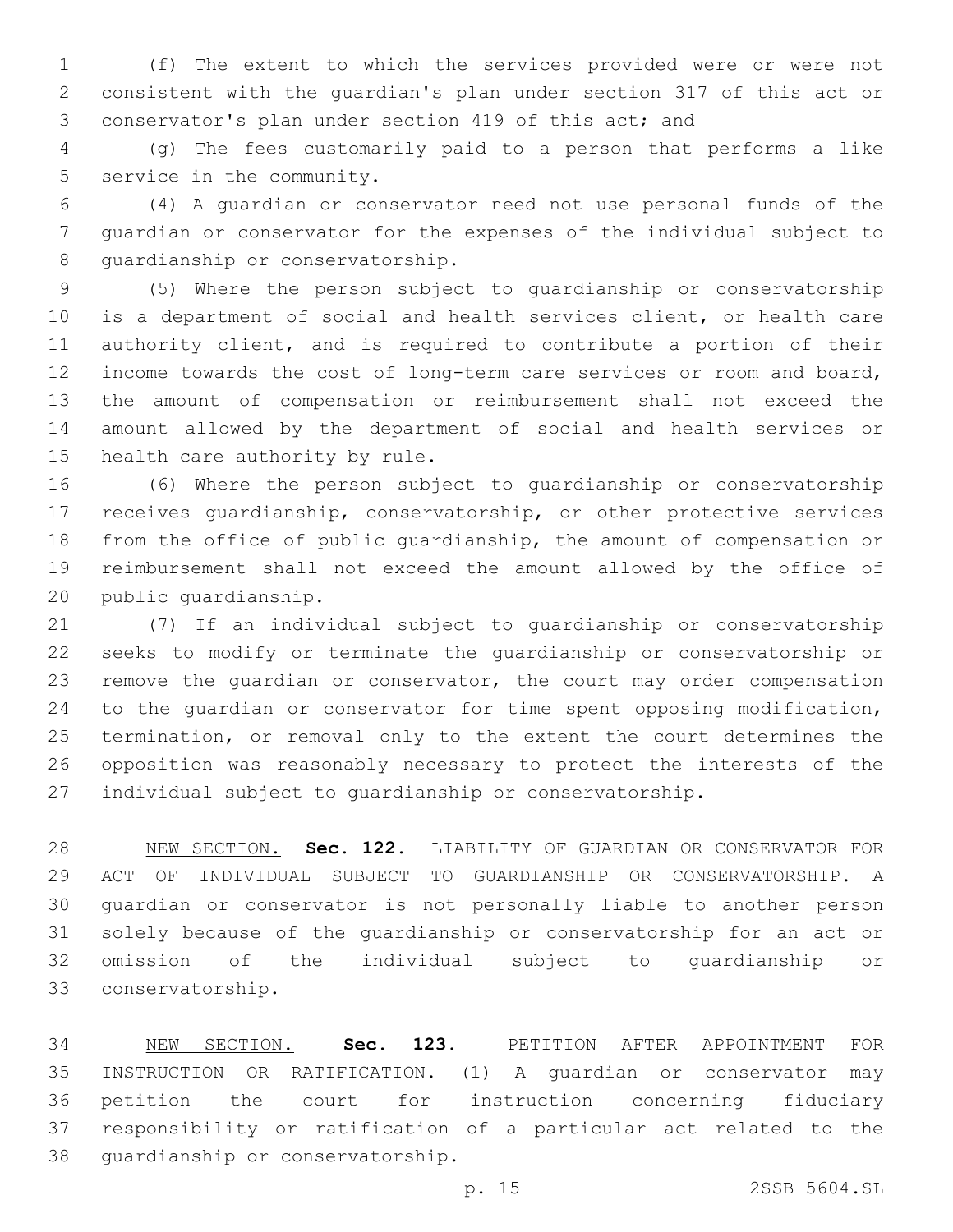(2) On reasonable notice and hearing on a petition under subsection (1) of this section, the court may give an instruction and 3 issue an appropriate order.

 (3) The petitioner must provide reasonable notice of the petition and hearing to the individual subject to a guardianship or conservatorship.6

 NEW SECTION. **Sec. 124.** THIRD-PARTY ACCEPTANCE OF AUTHORITY OF GUARDIAN OR CONSERVATOR. (1) A person must not recognize the authority of a guardian or conservator to act on behalf of an individual subject to guardianship or conservatorship if:

 (a) The person has actual knowledge or a reasonable belief that the letters of office of the guardian or conservator are invalid or the conservator or guardian is exceeding or improperly exercising 14 authority granted by the court; or

 (b) The person has actual knowledge that the individual subject to guardianship or conservatorship is subject to physical or financial abuse, neglect, exploitation, or abandonment by the guardian or conservator or a person acting for or with the guardian 19 or conservator.

 (2) A person may refuse to recognize the authority of a guardian or conservator to act on behalf of an individual subject to 22 quardianship or conservatorship if:

 (a) The guardian's or conservator's proposed action would be 24 inconsistent with this chapter; or

 (b) The person makes, or has actual knowledge that another person has made, a report to the department of children, youth, and families or the department of social and health services stating a good-faith belief that the individual subject to guardianship or conservatorship is subject to physical or financial abuse, neglect, exploitation, or abandonment by the guardian or conservator or a person acting for or 31 with the quardian or conservator.

 (3) A person that refuses to accept the authority of a guardian or conservator in accordance with subsection (2) of this section may report the refusal and the reason for refusal to the court. The court on receiving the report shall consider whether removal of the guardian or conservator or other action is appropriate.

 (4) A guardian or conservator may petition the court to require a third party to accept a decision made by the guardian or conservator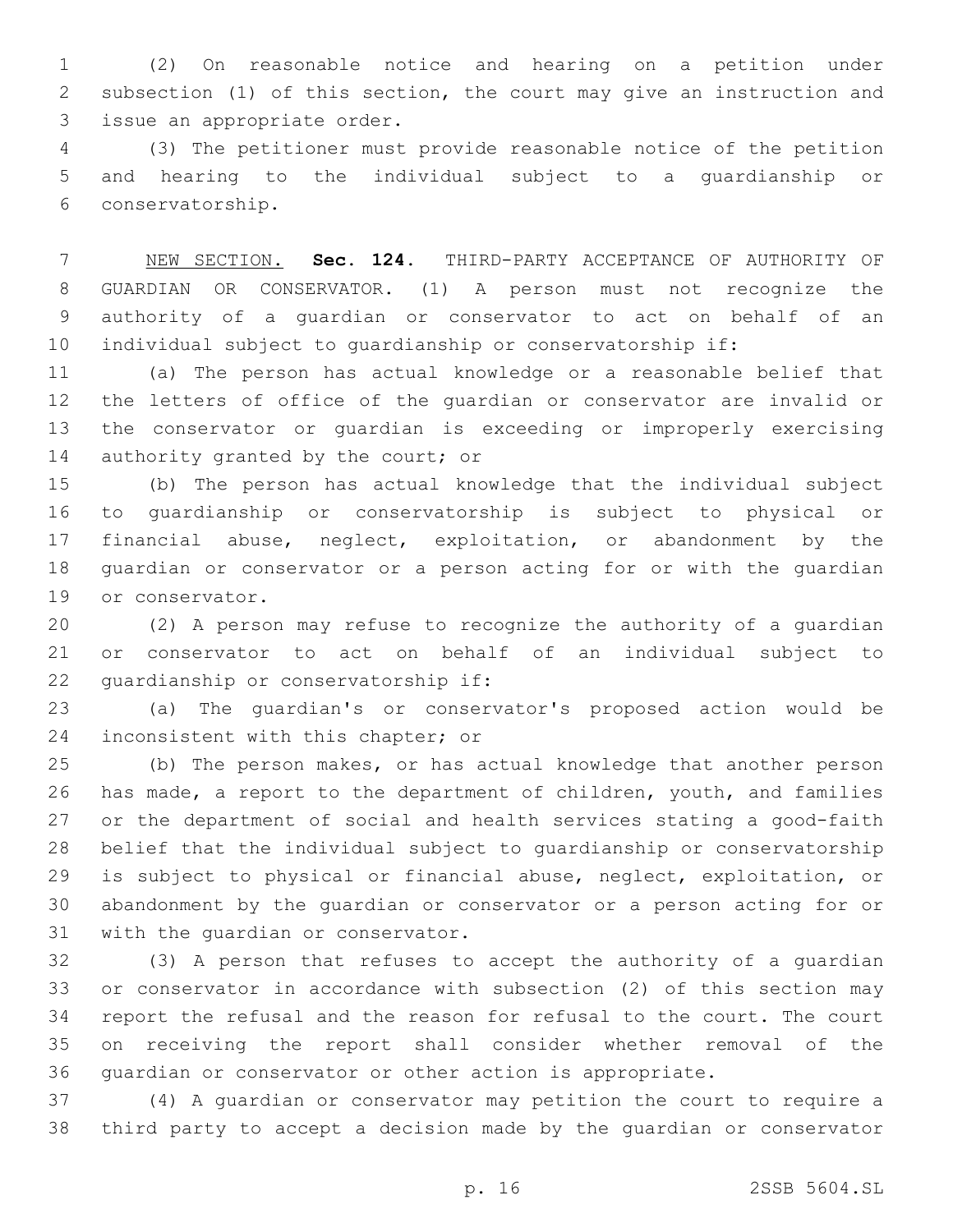on behalf of the individual subject to guardianship or 2 conservatorship.

 (5) If the court determines that a third party has failed to recognize the legitimate authority of a guardian or requires a third party to accept a decision made by the guardian on behalf of the individual subject to guardianship, the court may order that third party to compensate the guardian for the time spent only to the extent the court determines the opposition was reasonably necessary to protect the interests of the individual subject to guardianship.

 NEW SECTION. **Sec. 125.** USE OF AGENT BY GUARDIAN OR CONSERVATOR. (1) Except as otherwise provided in subsection (3) of this section, a guardian or conservator may delegate a power to an agent which a prudent guardian or conservator of comparable skills could delegate prudently under the circumstances if the delegation is consistent with the guardian's or conservator's fiduciary duties and the guardian's plan under section 317 of this act or the conservator's plan under section 419 of this act.

 (2) In delegating a power under subsection (1) of this section, the guardian or conservator shall exercise reasonable care, skill, 20 and caution in:

21 (a) Selecting the agent;

 (b) Establishing the scope and terms of the agent's work in accordance with the guardian's plan under section 317 of this act or 24 the conservator's plan under section 419 of this act;

 (c) Monitoring the agent's performance and compliance with the 26 delegation;

 (d) Redressing an act or omission of the agent which would constitute a breach of the guardian's or conservator's duties if done 29 by the quardian or conservator; and

 (e) Ensuring a background check is conducted on the agent, or conducted on persons employed by the agent when those persons are providing services to the individual subject to a guardianship or conservatorship.33

 (3) A guardian or conservator may not delegate all powers to an 35 agent.

 (4) In performing a power delegated under this section, an agent 37 shall: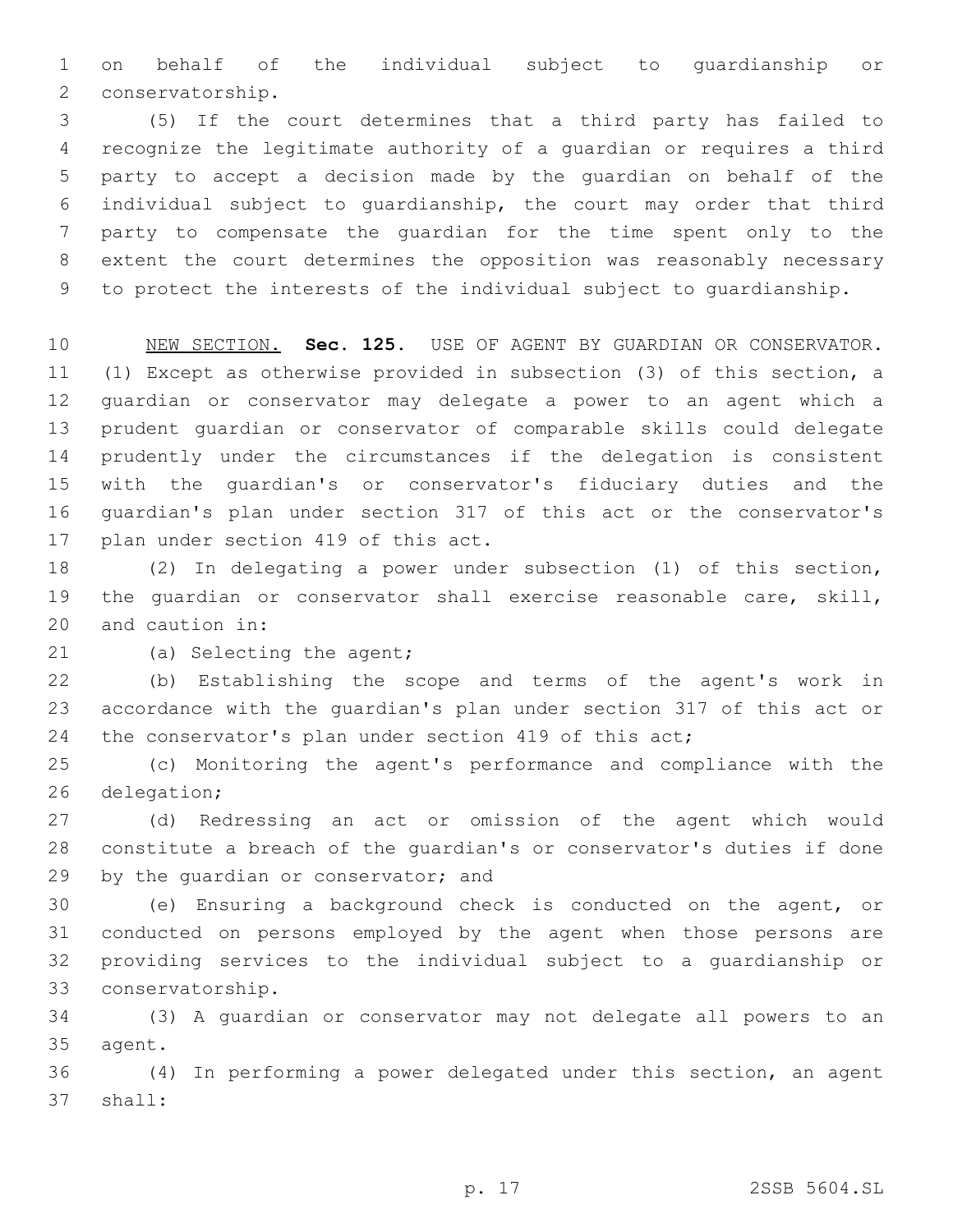(a) Exercise reasonable care to comply with the terms of the delegation and use reasonable care in the performance of the power; 3 and

 (b) If the guardian or conservator has delegated to the agent the power to make a decision on behalf of the individual subject to guardianship or conservatorship, use the same decision-making standard the guardian or conservator would be required to use.

 (5) By accepting a delegation of a power under subsection (1) of this section from a guardian or conservator, an agent submits to the personal jurisdiction of the courts of this state in an action 11 involving the agent's performance as agent.

 (6) A guardian or conservator that delegates and monitors a power in compliance with this section is not liable for the decision, act, 14 or omission of the agent.

 NEW SECTION. **Sec. 126.** TEMPORARY SUBSTITUTE GUARDIAN OR CONSERVATOR. (1) The court may appoint a temporary substitute guardian for an individual subject to guardianship for a period not exceeding six months if:

 (a) A proceeding to remove a guardian for the individual is 20 pending; or

 (b) The court finds a guardian is not effectively performing the guardian's duties and the welfare of the individual requires 23 immediate action.

 (2) The court may appoint a temporary substitute conservator for an individual subject to conservatorship for a period not exceeding 26 six months if:

 (a) A proceeding to remove a conservator for the individual is 28 pending; or

 (b) The court finds that a conservator for the individual is not effectively performing the conservator's duties and the welfare of the individual or the conservatorship estate requires immediate 32 action.

 (3) The court shall hold a hearing to appoint a temporary substitute guardian pursuant to subsection (1)(a) or (b) of this section, or to appoint a temporary substitute conservator pursuant to subsection (2)(a) or (b) of this section. The court shall give notice under section 113 of this act to the adult subject to guardianship or conservatorship and to any other person the court determines should receive notice. The adult subject to guardianship or conservatorship

p. 18 2SSB 5604.SL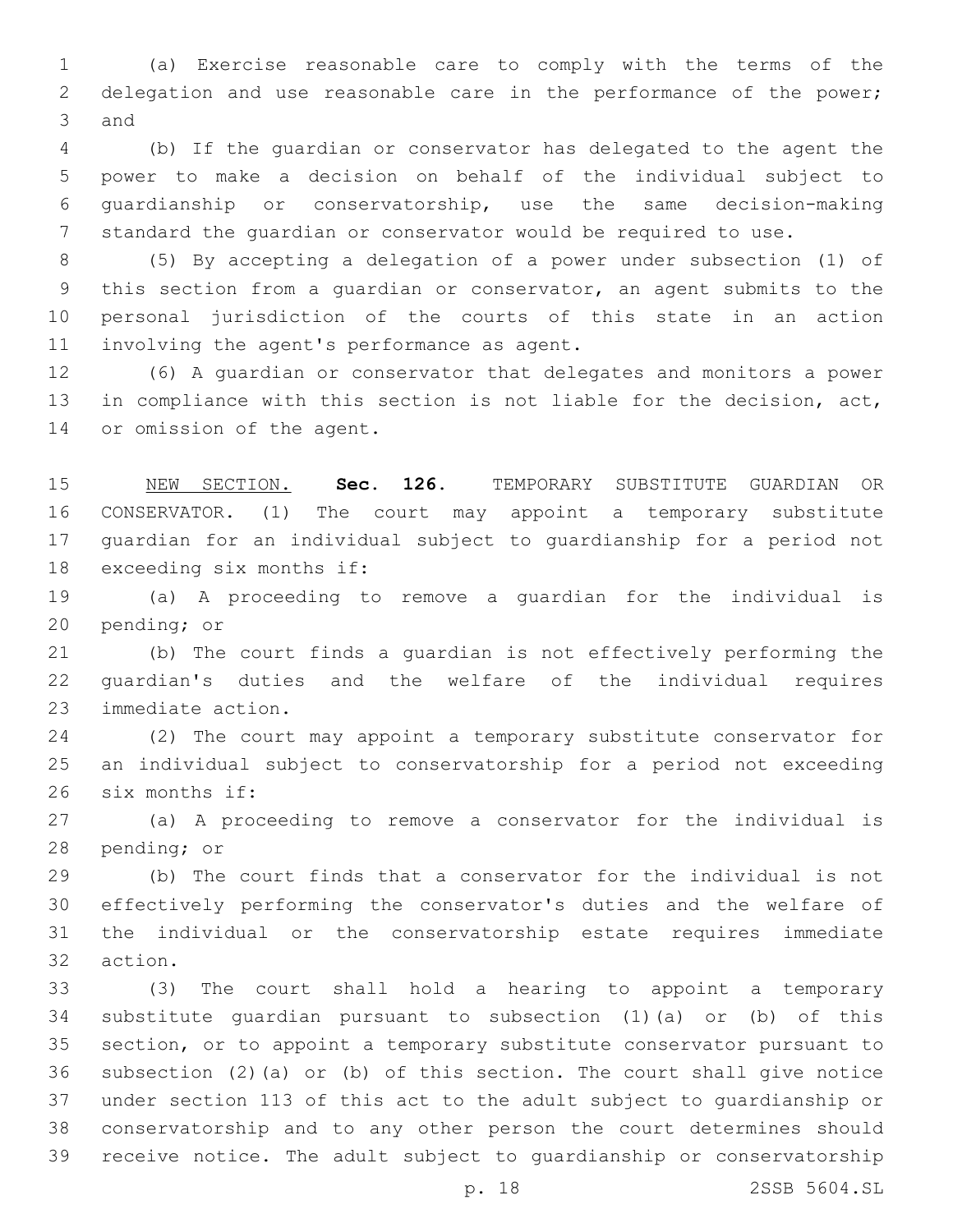shall have the right to attend the hearing and to be represented by counsel of the adult subject to guardianship or conservatorship's choosing.3

 (4) Except as otherwise ordered by the court, a temporary substitute guardian or temporary substitute conservator appointed under this section has the powers stated in the order of appointment of the guardian or conservator. The authority of the existing guardian or conservator is suspended for as long as the temporary 9 substitute quardian or conservator has authority.

 (5) The court shall give notice of appointment of a temporary substitute guardian or temporary substitute conservator, not later 12 than five days after the appointment, to:

(a) The individual subject to guardianship or conservatorship;

14 (b) The affected quardian or conservator; and

 (c) In the case of a minor, each parent of the minor and any person currently having care or custody of the minor.

 (6) The court may remove a temporary substitute guardian or temporary substitute conservator at any time. The temporary substitute guardian or temporary substitute conservator shall make 20 any report the court requires.

 NEW SECTION. **Sec. 127.** REGISTRATION OF ORDER—EFFECT. (1) If a guardian has been appointed in another state for an individual, and a petition for guardianship for the individual is not pending in this state, the guardian appointed in the other state, after giving notice to the appointing court, may register the guardianship order in this state by filing as a foreign judgment, in a court of an appropriate 27 county of this state, certified copies of the order and letters of office.

 (2) If a conservator has been appointed in another state for an individual, and a petition for conservatorship for the individual is not pending in this state, the conservator appointed for the individual in the other state, after giving notice to the appointing court, may register the conservatorship in this state by filing as a foreign judgment, in a court of a county in which property belonging to the individual subject to conservatorship is located, certified copies of the order of conservatorship, letters of office, and any bond or other verified receipt required by the court.

 (3) On registration under this section of a guardianship or conservatorship order from another state, the guardian or conservator

p. 19 2SSB 5604.SL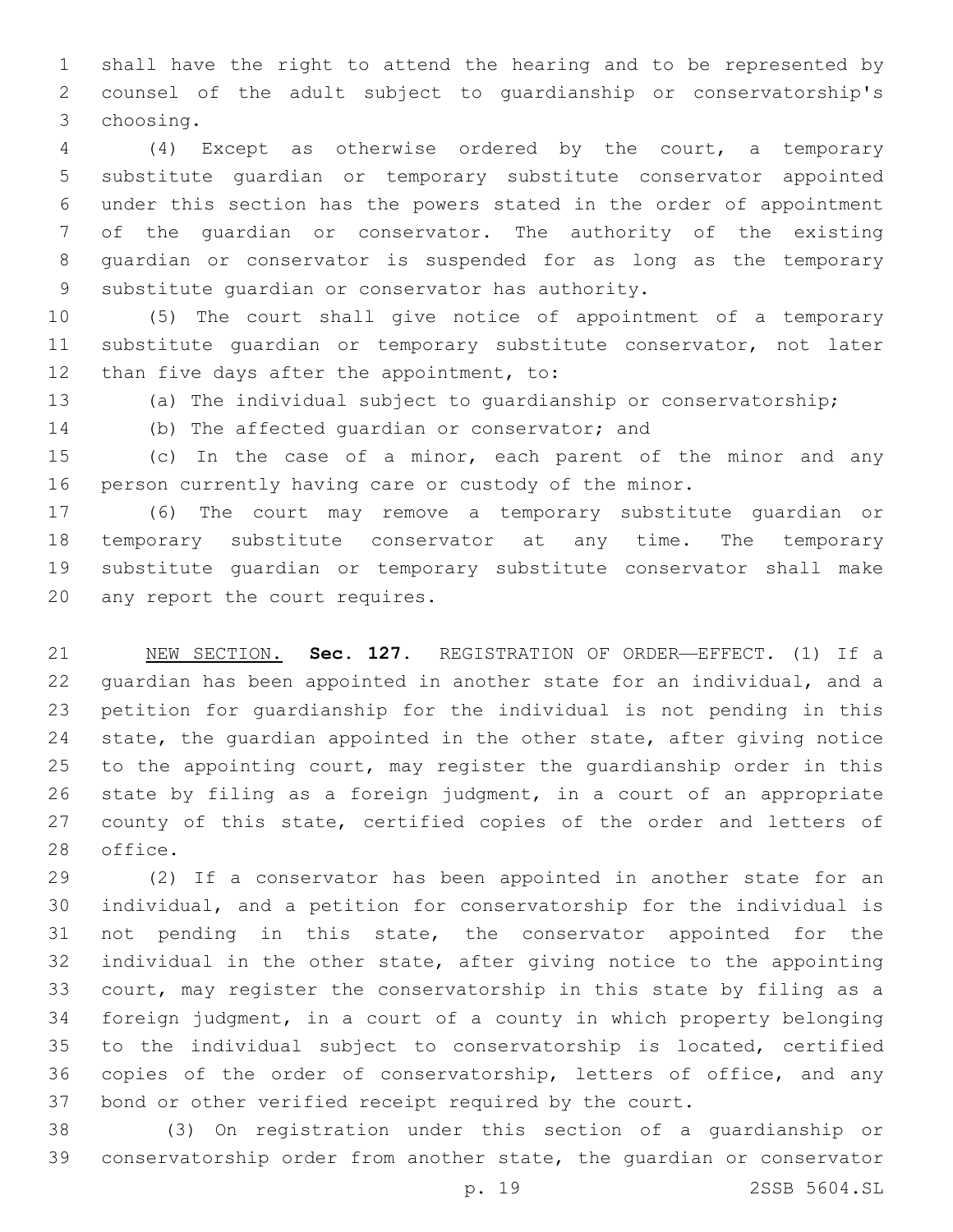may exercise in this state all powers authorized in the order except as prohibited by this chapter and law of this state other than this chapter. If the guardian or conservator is not a resident of this state, the guardian or conservator may maintain an action or proceeding in this state subject to any condition imposed by this state on an action or proceeding by a nonresident party.

 (4) The court may grant any relief available under this chapter and law of this state other than this chapter to enforce an order 9 registered under this section.

 NEW SECTION. **Sec. 128.** GRIEVANCE AGAINST GUARDIAN OR CONSERVATOR. (1) An individual who is subject to guardianship or conservatorship, or person interested in the welfare of an individual subject to guardianship or conservatorship, that reasonably believes the guardian or conservator is breaching the guardian's or conservator's fiduciary duty or otherwise acting in a manner inconsistent with this chapter may file a grievance in a record with the court.

 (2) Subject to subsection (3) of this section, after receiving a grievance under subsection (1) of this section, the court:

 (a) Shall promptly review the grievance against a guardian and 21 shall act to protect the autonomy, values, preferences, and independence of the individual subject to guardianship or 23 conservatorship;

 (b) Shall schedule a hearing if the individual subject to guardianship or conservatorship is an adult and the grievance 26 supports a reasonable belief that:

 (i) Removal of the guardian and appointment of a successor may be 28 appropriate under section 319 of this act;

 (ii) Termination or modification of the guardianship may be 30 appropriate under section 320 of this act;

 (iii) Removal of the conservator and appointment of a successor 32 may be appropriate under section 430 of this act;

 (iv) Termination or modification of the conservatorship may be 34 appropriate under section 431 of this act; or

 (v) A hearing is necessary to resolve the allegations set forth 36 in the grievance; and

(c) May take any action supported by the evidence, including:

 (i) Ordering the guardian or conservator to provide the court a report, accounting, inventory, updated plan, or other information;

p. 20 2SSB 5604.SL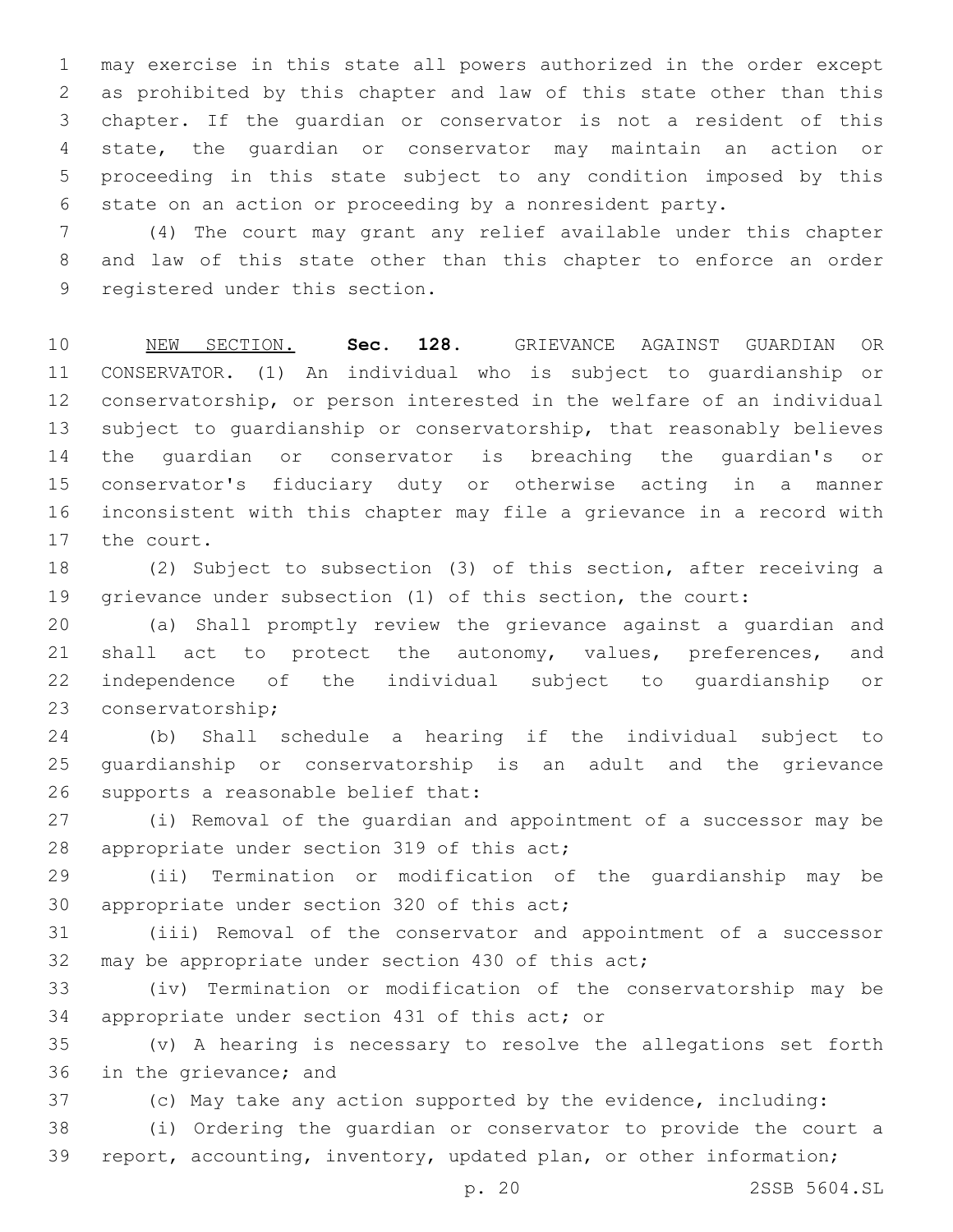(ii) Appointing a guardian ad litem;1

 (iii) Appointing an attorney for the individual subject to 3 quardianship or conservatorship; or

(iv) Holding a hearing.4

 (3) The court may decline to act under subsection (2) of this section if a similar grievance was filed within the six months preceding the filing of the current grievance and the court followed the procedures of subsection (2) of this section in considering the earlier grievance; and may levy necessary sanctions, including but 10 not limited to the imposition of reasonable attorney fees, costs, striking pleadings, or other appropriate relief, if after consideration the court finds that the grievance is made for reason to harass, delay, with malice, or other bad faith.

 (4) In any court action under this section where the court finds the professional guardian or conservator breached a fiduciary duty, the court must direct the clerk of the court to send a copy of the order entered under this section to the certified professional 18 quardianship board.

 (5) A court shall not dismiss a grievance that has been filed against a guardian or conservator due to an inability to resolve the 21 grievance in a timely manner.

 NEW SECTION. **Sec. 129.** DELEGATION BY PARENT. Except as otherwise provided in RCW 11.125.410, a parent of a minor, by a power 24 of attorney, may delegate to another person for a period not exceeding twenty-four months any of the parent's powers regarding care, custody, or property of the minor, other than power to consent to marriage or adoption.

 NEW SECTION. **Sec. 130.** EX PARTE COMMUNICATIONS—REMOVAL. A guardian ad litem or visitor shall not engage in ex parte communications with any judicial officer involved in the matter for which he or she is appointed during the pendency of the proceeding, except as permitted by court rule or statute for ex parte motions. Ex parte motions shall be heard in open court on the record. The record may be preserved in a manner deemed appropriate by the county where the matter is heard. The court, upon its own motion, or upon the motion of a party, may consider the removal of any guardian ad litem or visitor who violates this section from any pending case or from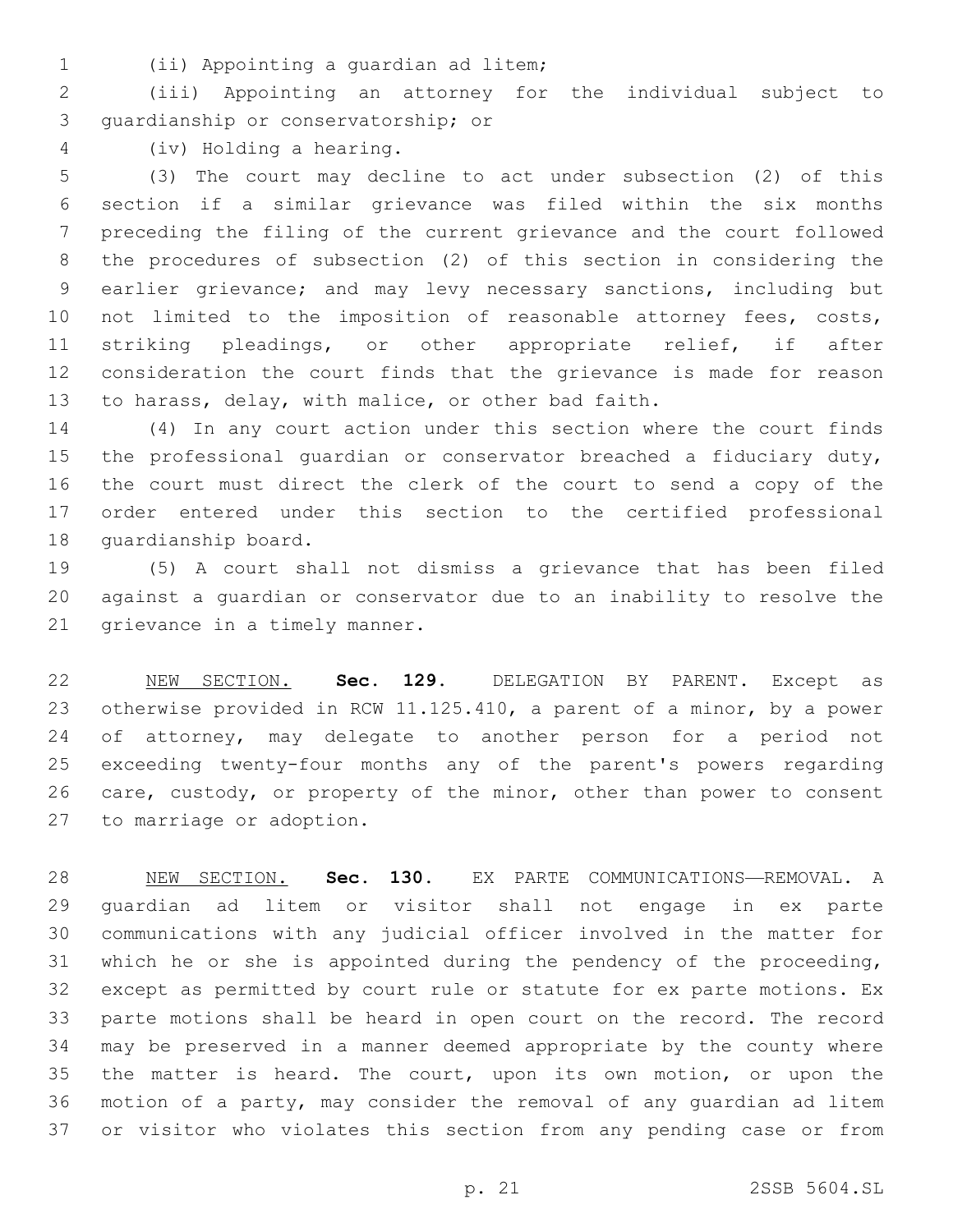any court-authorized registry, and if so removed may require forfeiture of any fees for professional services on the pending case.

 NEW SECTION. **Sec. 131.** REGISTRY FOR GUARDIANS AD LITEM AND VISITORS. (1) The superior court of each county shall develop and maintain a registry of persons who are willing and qualified to serve as guardians ad litem and visitors in guardianship and conservatorship matters. The court shall choose as guardian ad litem or visitor a person whose name appears on the registry in a system of consistent rotation, except in extraordinary circumstances such as the need for particular expertise. The court shall develop procedures for periodic review of the persons on the registry and for probation, suspension, or removal of persons on the registry for failure to perform properly their duties as guardian ad litem or visitor. In the event the court does not select the person next on the list, it shall include in the order of appointment a written reason for its decision.

(2) To be eligible for the registry a person shall:

 (a) Present a written statement outlining his or her background and qualifications. The background statement shall include, but is 20 not limited to, the following information:

21 (i) Level of formal education;

 (ii) Training related to the duties of a guardian ad litem or 23 visitor;

 (iii) Number of years' experience as a guardian ad litem or 25 visitor;

 (iv) Number of appointments as a guardian ad litem or visitor and 27 the county or counties of appointment;

(v) Criminal history, as defined in RCW 9.94A.030; and

 (vi) Evidence of the person's knowledge, training, and experience in each of the following: Needs of impaired elderly people, physical disabilities, mental illness, developmental disabilities, and other areas relevant to the needs of persons subject to guardianship or conservatorship, legal procedure, and the requirements of this 34 chapter.

 The written statement of qualifications shall include the names of any counties in which the person was removed from a guardian ad litem or visitor registry pursuant to a grievance action, and the name of the court and the cause number of any case in which the court 39 has removed the person for cause; and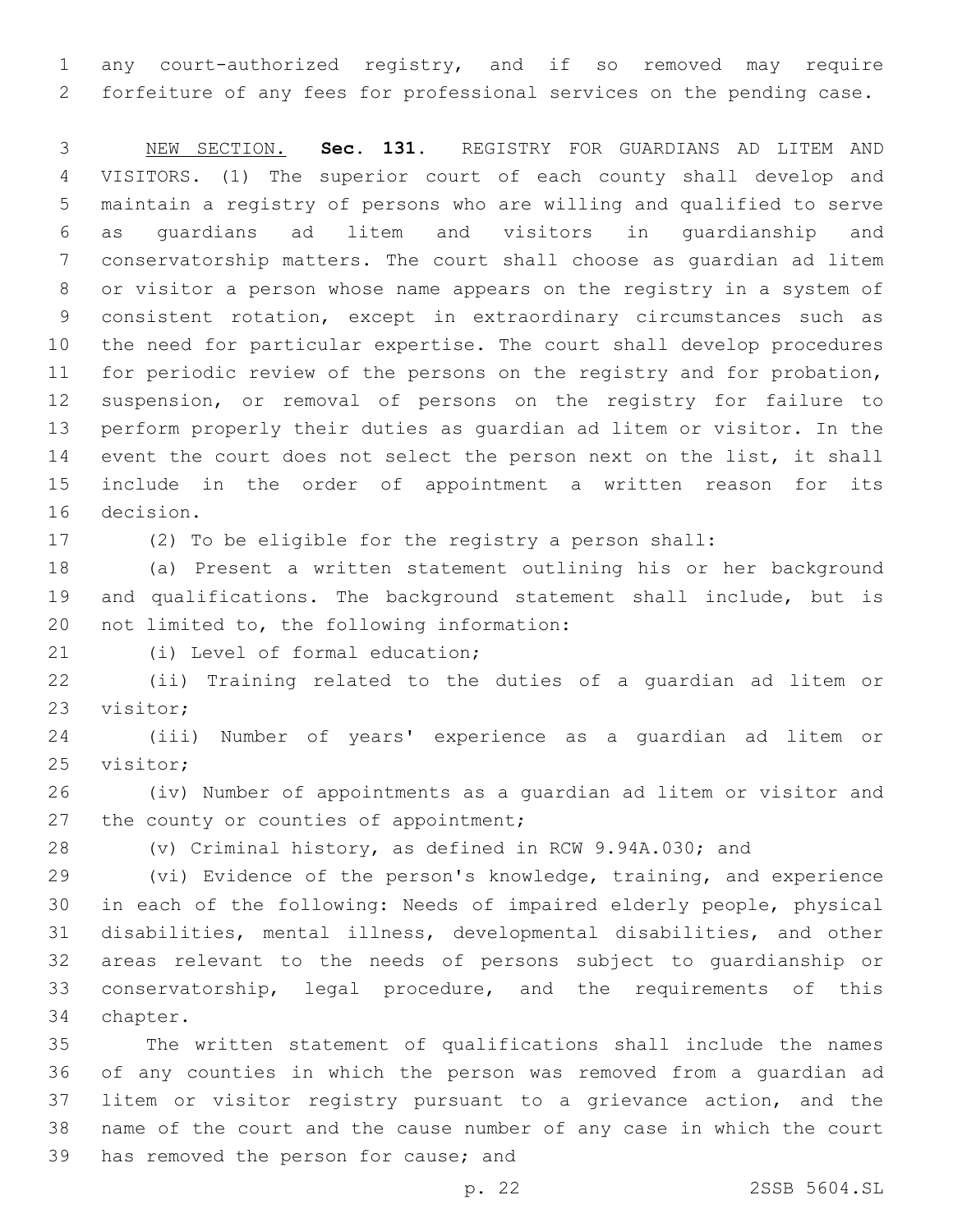(b) Complete the training as described in subsection (5) of this section. The training is not applicable to guardians ad litem appointed pursuant to special proceeding rule 98.16W.

 (3) The superior court shall remove any person from the guardian ad litem or visitor registry who misrepresents his or her qualifications pursuant to a grievance procedure established by the 7 court.

 (4) The background and qualification information shall be updated 9 annually.

 (5) The department of social and health services shall convene an advisory group to develop a model lay guardian, guardian ad litem, and visitor training program and shall update the program biennially. 13 The advisory group shall consist of representatives from consumer, advocacy, and professional groups knowledgeable in developmental disabilities, neurological impairment, physical disabilities, mental illness, domestic violence, aging, legal, court administration, the Washington state bar association, and other interested parties.

 (6) The superior court shall require utilization of the model program developed by the advisory group as described in subsection (5) of this section to assure that candidates applying for registration as a qualified guardian ad litem or visitor shall have satisfactorily completed training to attain these essential minimum qualifications to act as guardian ad litem or visitor.

 NEW SECTION. **Sec. 132.** GUARDIANSHIP/CONSERVATORSHIP SUMMARY. Every order appointing a guardian or conservator and every court order approving accounts or reports filed by a guardian or conservator must include a guardianship/conservatorship summary placed directly below the case caption or on a separate cover page in or substantially in the same form as set forth in section 606 of this act.

 NEW SECTION. **Sec. 133.** GUARDIANSHIP/CONSERVATORSHIP COURTHOUSE FACILITATOR PROGRAM. A county may create a guardianship/ conservatorship courthouse facilitator program to provide basic services to pro se litigants in guardianship and conservatorship cases. The legislative authority of any county may impose user fees or may impose a surcharge of up to twenty dollars, or both, on superior court cases filed under this chapter, chapter 11.90 RCW, and chapter 73.36 RCW to pay for the expenses of the guardianship/

p. 23 2SSB 5604.SL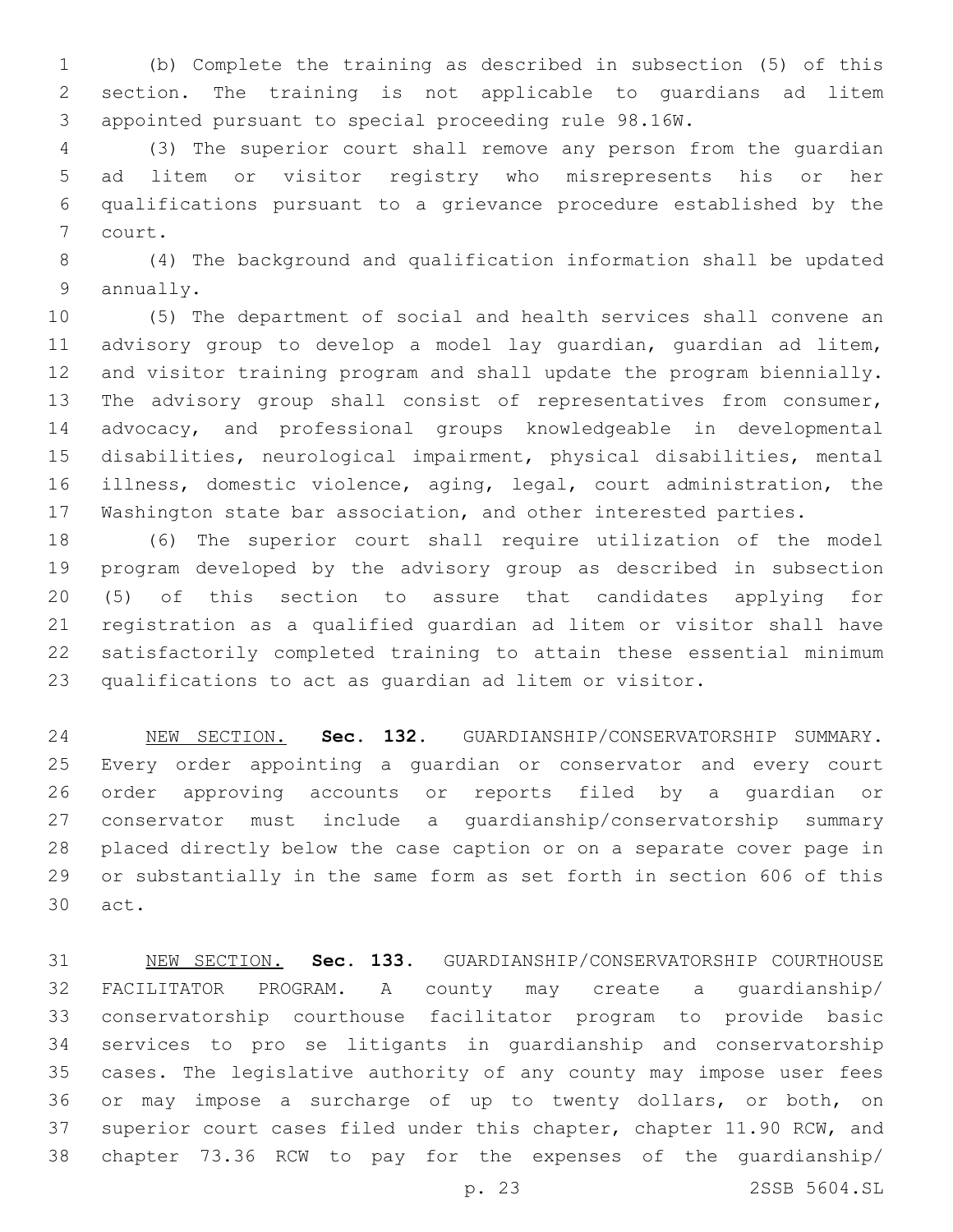conservatorship courthouse facilitator program. Fees collected under this section shall be collected and deposited in the same manner as other county funds are collected and deposited, and shall be maintained in a separate guardianship/conservatorship courthouse facilitator account to be used as provided in this section.

 NEW SECTION. **Sec. 134.** FILING FEE. (1)(a) The attorney general may petition for the appointment of a guardian, conservator, or other protective arrangement under sections 302, 402, and 504 of this act in which there is cause to believe that a guardianship, conservatorship, or protective arrangement is necessary and no private party is able and willing to petition.

 (b) Prepayment of a filing fee shall not be required in any guardianship, conservatorship, or protective arrangement proceeding brought by the attorney general. Payment of the filing fee shall be ordered from the estate of the respondent person at the hearing on the merits of the petition, unless in the judgment of the court, such payment would impose a hardship upon the respondent, in which case 18 the filing shall be waived.

 (2) No filing fee shall be charged by the court for filing a petition for guardianship, conservatorship, or other protective arrangement filed under sections 302, 402, and 504 of this act if the petition alleges that the respondent has total assets of a value of 23 less than three thousand dollars.

 (3) No filing fee shall be charged by the court for filing a petition for guardianship or conservatorship filed under article 2 of this act, where the potential guardian is a relative and not a 27 professional guardian or conservator.

 NEW SECTION. **Sec. 135.** GUARDIANSHIPS INVOLVING VETERANS. For guardianships involving veterans see chapter 73.36 RCW.

 NEW SECTION. **Sec. 136.** CONSTRUCTION—CHAPTER APPLICABLE TO STATE REGISTERED DOMESTIC PARTNERSHIPS—2009 c 521. For the purposes of this chapter, the terms spouse, marriage, marital, husband, wife, widow, widower, next of kin, and relative shall be interpreted as applying equally to state registered domestic partnerships or individuals in state registered domestic partnerships as well as to marital relationships and married persons, and references to dissolution of marriage shall apply equally to state registered domestic

p. 24 2SSB 5604.SL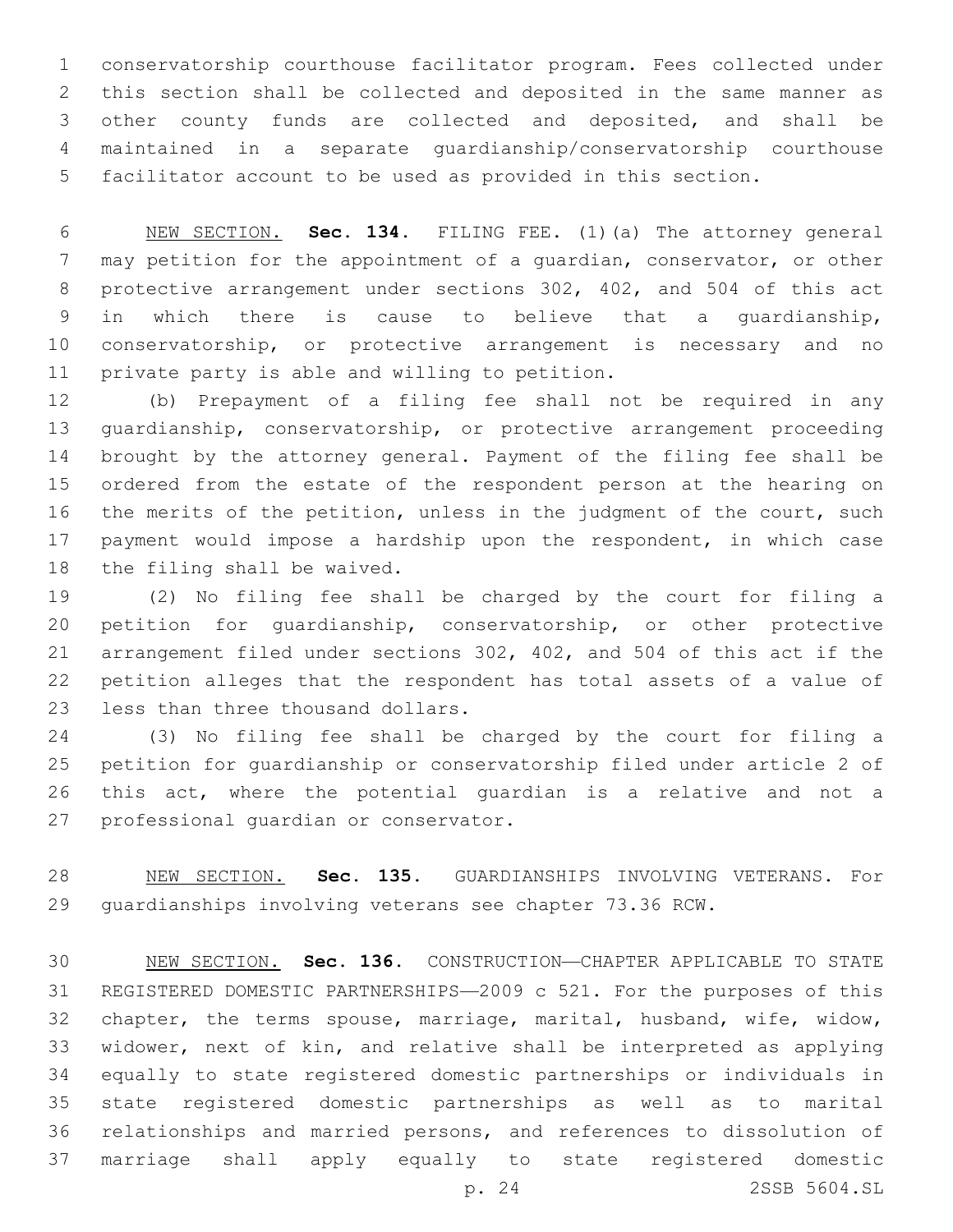partnerships that have been terminated, dissolved, or invalidated, to the extent that such interpretation does not conflict with federal law. Where necessary to implement chapter 521, Laws of 2009, gender- specific terms such as husband and wife used in any statute, rule, or other law shall be construed to be gender neutral, and applicable to individuals in state registered domestic partnerships.

 **ARTICLE 2 GUARDIANSHIP OF MINOR**

 NEW SECTION. **Sec. 201.** BASIS FOR APPOINTMENT OF GUARDIAN FOR MINOR. (1) A person becomes a guardian for a minor only on appointment by the court.

 (2) The court may appoint a guardian for a minor who does not have a guardian if the court finds the appointment is in the minor's 14 best interest and:

 (a) Each parent of the minor, after being fully informed of the 16 nature and consequences of quardianship, consents;

(b) All parental rights have been terminated; or

 (c) There is clear and convincing evidence that no parent of the minor is willing or able to exercise the powers the court is granting 20 the quardian.

 NEW SECTION. **Sec. 202.** PETITION FOR APPOINTMENT OF GUARDIAN FOR MINOR. (1) A person interested in the welfare of a minor, including 23 the minor, may petition for appointment of a quardian for the minor.

 (2) A petition under subsection (1) of this section must state 25 the petitioner's name, principal residence, current street address, if different, relationship to the minor, interest in the appointment, 27 the name and address of any attorney representing the petitioner, 28 and, to the extent known, the following:

 (a) The minor's name, age, principal residence, current street address, if different, and, if different, address of the dwelling in which it is proposed the minor will reside if the appointment is 32 made;

 (b) The name and current street address of the minor's parents; (c) The name and address, if known, of each person that had primary care or custody of the minor for at least sixty days during the two years immediately before the filing of the petition or for at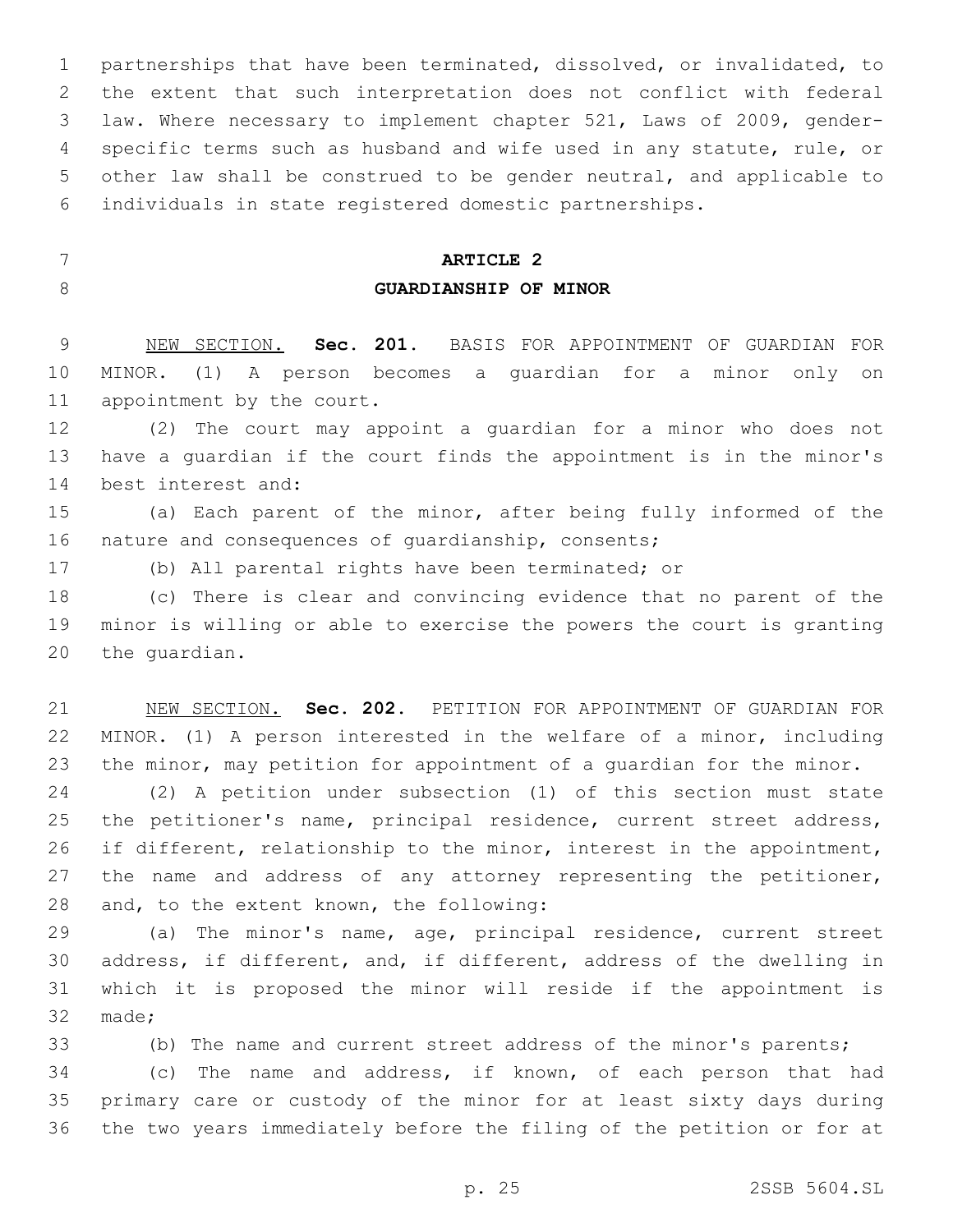least seven hundred thirty days during the five years immediately 2 before the filing of the petition;

 (d) The name and address of any attorney for the minor and any 4 attorney for each parent of the minor;

 (e) The reason guardianship is sought and would be in the best 6 interest of the minor;

 (f) The name and address of any proposed guardian and the reason 8 the proposed quardian should be selected;

 (g) If the minor has property other than personal effects, a general statement of the minor's property with an estimate of its 11 value;

 (h) Whether the minor needs an interpreter, translator, or other form of support to communicate effectively with the court or 14 understand court proceedings;

 (i) Whether any parent of the minor needs an interpreter, translator, or other form of support to communicate effectively with 17 the court or understand court proceedings; and

 (j) Whether any other proceeding concerning the care or custody of the minor is pending in any court in this state or another 20 jurisdiction.

 NEW SECTION. **Sec. 203.** NOTICE OF HEARING FOR APPOINTMENT OF GUARDIAN FOR MINOR. (1) If a petition is filed under section 202 of this act, the court shall schedule a hearing and the petitioner shall:

 (a) Serve notice of the date, time, and place of the hearing, together with a copy of the petition, personally on each of the 27 following that is not the petitioner:

 (i) The minor, if the minor will be twelve years of age or older 29 at the time of the hearing;

 (ii) Each parent of the minor or, if there is none, the adult nearest in kinship who can be found with reasonable diligence;

32 (iii) Any adult with whom the minor resides;

 (iv) Each person that had primary care or custody of the minor for at least sixty days during the two years immediately before the filing of the petition or for at least seven hundred thirty days during the five years immediately before the filing of the petition; 37 and

 (v) Any other person the court determines should receive personal 39 service of notice; and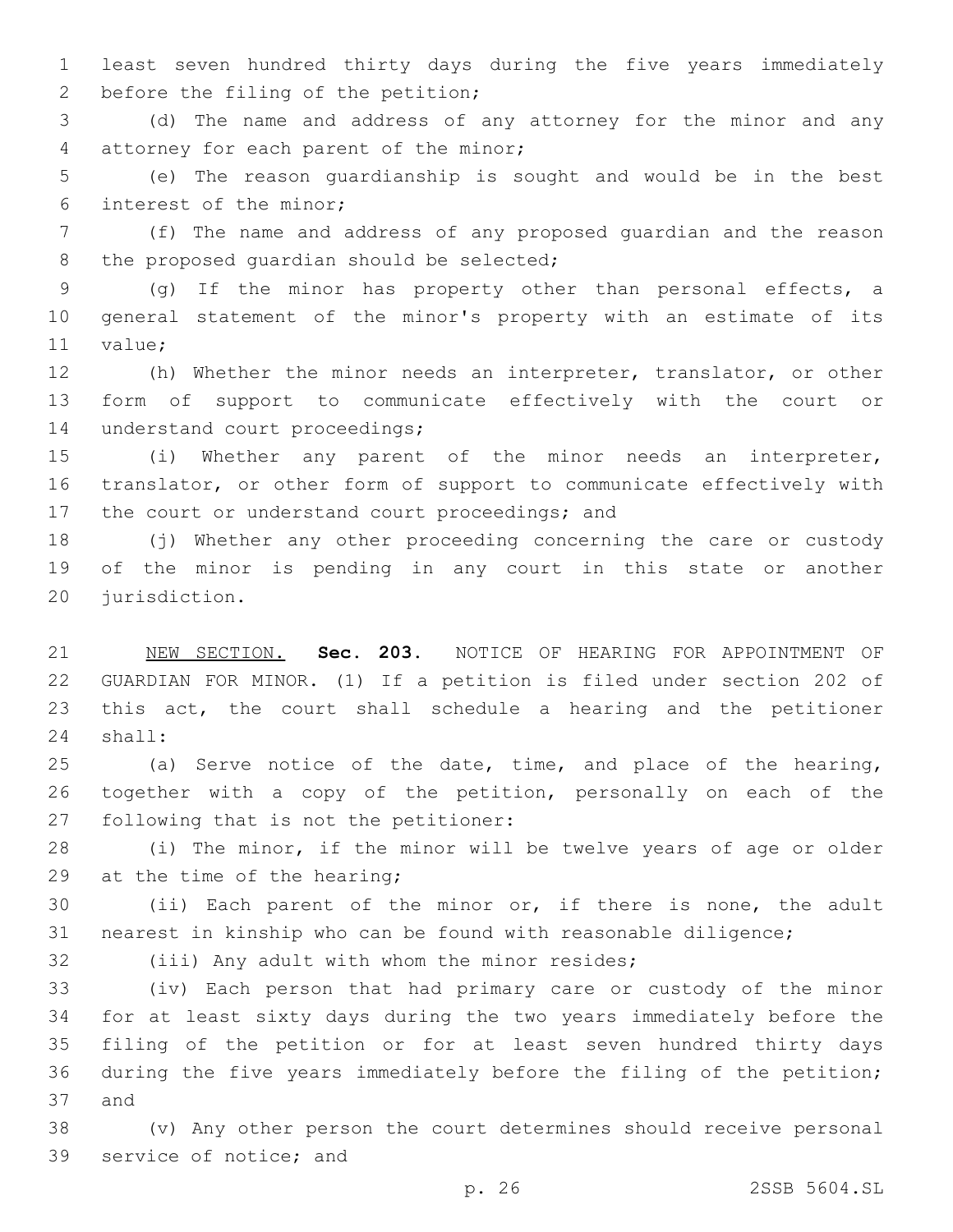(b) Give notice under section 113 of this act of the date, time, and place of the hearing, together with a copy of the petition, to:

 (i) Any person nominated as guardian by the minor, if the minor 4 is twelve years of age or older;

5 (ii) Any nominee of a parent;

(iii) Each grandparent and adult sibling of the minor;

 (iv) Any guardian or conservator acting for the minor in any 8 jurisdiction; and

9 (v) Any other person the court determines.

 (2) Notice required by subsection (1) of this section must include a statement of the right to request appointment of an attorney for the minor or object to appointment of a guardian and a description of the nature, purpose, and consequences of appointment 14 of a quardian.

 (3) The court may not grant a petition for guardianship of a minor if notice substantially complying with subsection (1)(a) of 17 this section is not served on:

(a) The minor, if the minor is twelve years of age or older; and

 (b) Each parent of the minor, unless the court finds by clear and convincing evidence that the parent cannot with due diligence be 21 located and served or the parent waived, in a record, the right to 22 notice.

 (4) If a petitioner is unable to serve notice under subsection (1)(a) of this section on a parent of a minor or alleges that the parent waived, in a record, the right to notice under this section, 26 the court shall appoint a visitor who shall:

27 (a) Interview the petitioner and the minor;

 (b) If the petitioner alleges the parent cannot be located, ascertain whether the parent cannot be located with due diligence;

 (c) Investigate any other matter relating to the petition the 31 court directs; and

 (d) Ascertain whether the parent consents to the guardian for the 33 minor.

 NEW SECTION. **Sec. 204.** ATTORNEY FOR MINOR OR PARENT. (1) The court is not required, but may appoint an attorney to represent a minor who is the subject of a proceeding under section 202 of this act if:

 (a) Requested by the minor and the minor is twelve years of age 39 or older;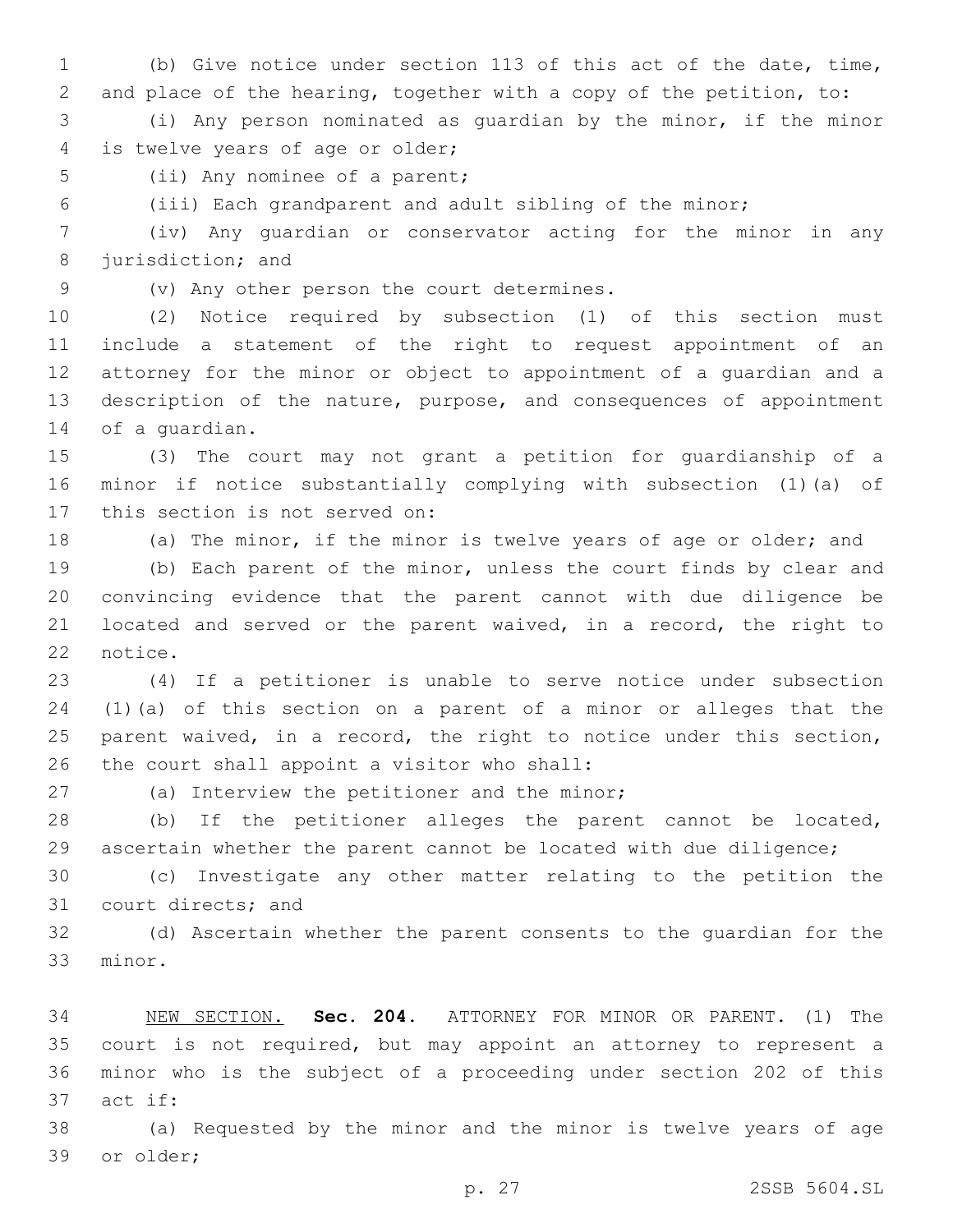(b) Recommended by a guardian ad litem; or1

(c) The court determines the minor needs representation.

 (2) An attorney appointed under subsection (1) of this section shall:4

(a) Make a reasonable effort to ascertain the minor's wishes;

 (b) Advocate for the minor's wishes to the extent reasonably 7 ascertainable; and

 (c) If the minor's wishes are not reasonably ascertainable, 9 advocate for the minor's legal rights.

 (3) A minor who is the subject of a proceeding under section 202 of this act may retain an attorney to represent the minor in the 12 proceeding.

 (4) A parent of a minor who is the subject of a proceeding under section 202 of this act may retain an attorney to represent the 15 parent in the proceeding.

 (5) The court must appoint an attorney to represent a parent of a minor who is the subject of a proceeding under section 202 of this 18 act if:

(a) The parent has appeared in the proceeding;

20 (b) The parent is indigent; and

21 (c) Any of the following is true:

 (i) The parent objects to appointment of a guardian for the 23 minor; or

 (ii) The court determines that counsel is needed to ensure that consent to appointment of a guardian is informed; or

 (iii) The court otherwise determines the parent needs 27 representation.

 (6) The court must inquire about whether a parent is indigent to ensure that counsel is appointed in a timely manner. For purposes of this section, "indigent" has the same meaning as under RCW 10.101.010.31

 (7) The court is not required, but may appoint an attorney to represent a parent of a minor who is the subject of a proceeding under section 202 of this act, even if the parent is not indigent, if:35

 (a) The parent objects to appointment of a guardian for the 37 minor;

 (b) The court determines that counsel is needed to ensure that consent to appointment of a guardian is informed; or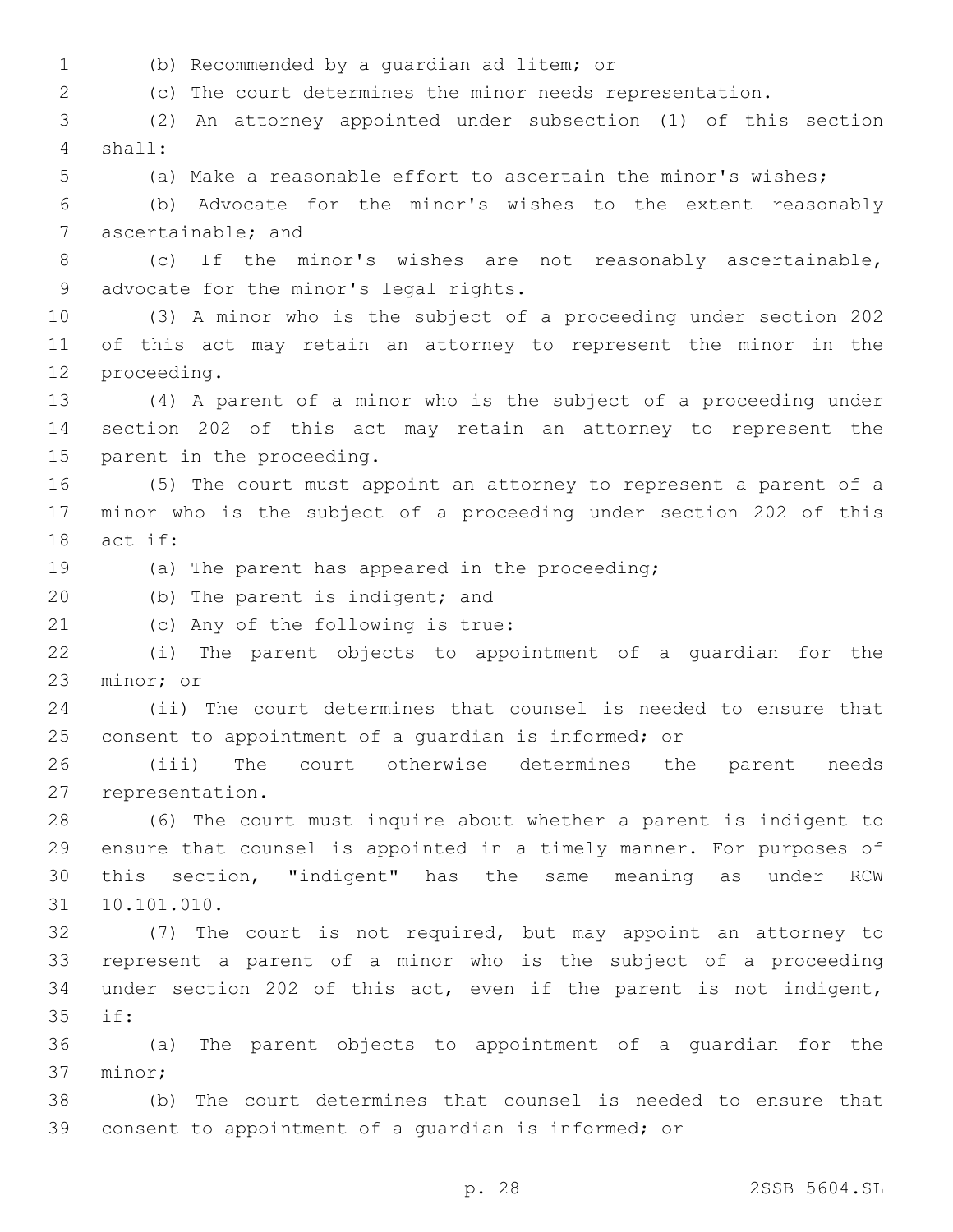(c) The court otherwise determines that the parent needs 2 representation.

 (8) A party represented by an attorney in proceedings under this article has the right to introduce evidence, to be heard in his or her own behalf, and to examine witnesses. If a party to an action under this article is represented by counsel, no order may be provided to that party for signature without prior notice and 8 provision of the order to counsel.

 NEW SECTION. **Sec. 205.** ATTENDANCE AND PARTICIPATION AT HEARING FOR APPOINTMENT OF GUARDIAN FOR MINOR. (1) The court shall allow a minor who is the subject of a hearing under section 203 of this act to attend the hearing and allow the minor to participate in the hearing unless the court determines, by clear and convincing evidence 14 presented at the hearing or a separate hearing, that:

 (a) The minor lacks the ability or maturity to participate 16 meaningfully in the hearing; or

17 (b) Attendance would be harmful to the minor.

 (2) Unless excused by the court for good cause, the person proposed to be appointed as guardian for a minor shall attend a 20 hearing under section 203 of this act.

 (3) Each parent of a minor who is the subject of a hearing under section 203 of this act has the right to attend the hearing.

 (4) A person may request permission to participate in a hearing 24 under section 203 of this act. The court may grant the request, with or without hearing, on determining that it is in the best interest of the minor who is the subject of the hearing. The court may impose appropriate conditions on the person's participation.

 NEW SECTION. **Sec. 206.** CUSTODY ORDERS—BACKGROUND INFORMATION TO BE CONSULTED. (1) Before granting any order regarding the custody of a child under this chapter, the court must consult the judicial information system, if available, to determine the existence of any information and proceedings that are relevant to the placement of the child.

(2) Before entering a final order, the court must:

 (a) Direct the department of children, youth, and families to release information as provided under RCW 13.50.100; and

 (b) Require the petitioner to provide the results of an examination of state and national criminal identification data

p. 29 2SSB 5604.SL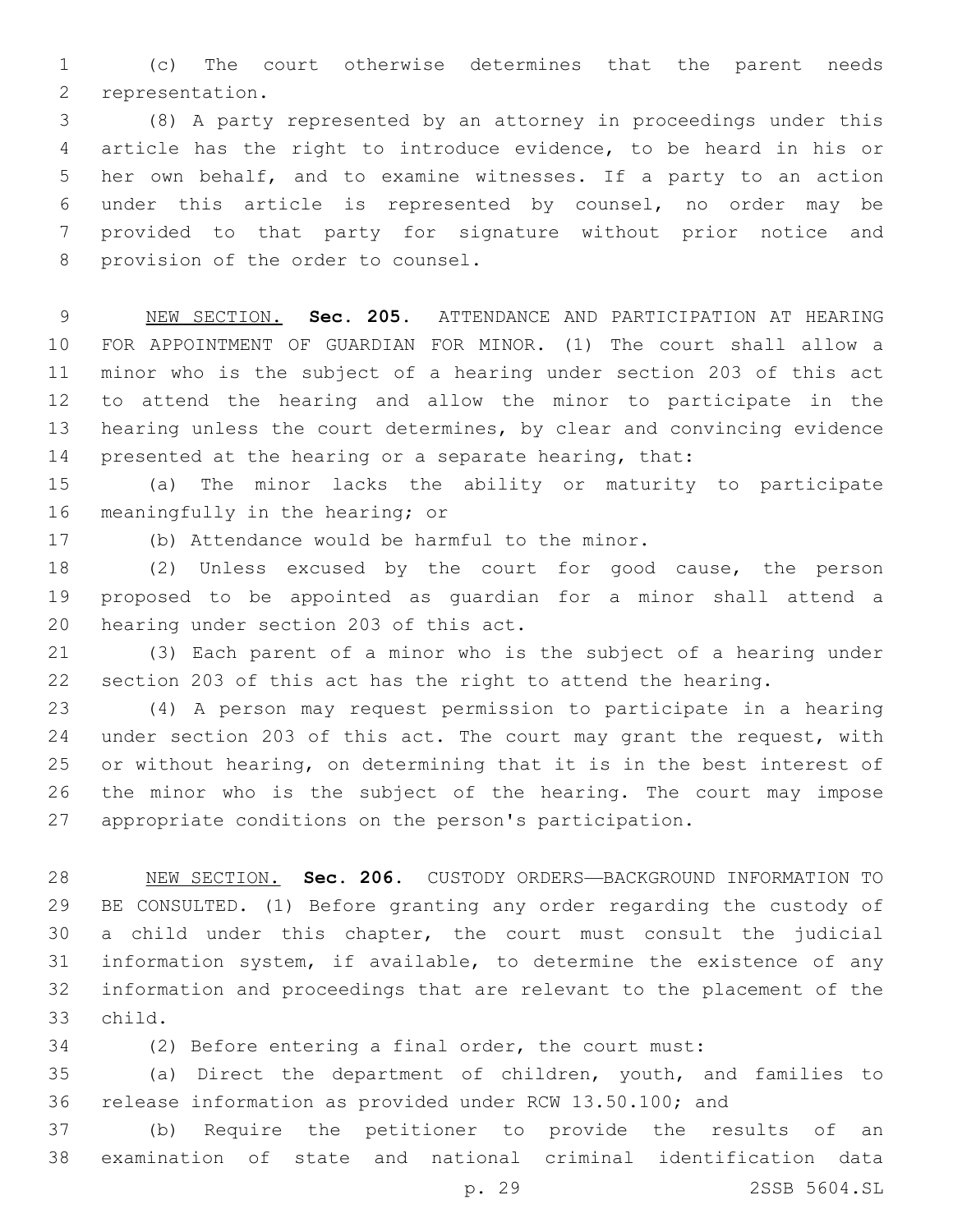provided by the Washington state patrol criminal identification system as described in chapter 43.43 RCW for the petitioner and adult members of the petitioner's household.3

 NEW SECTION. **Sec. 207.** ORDER OF APPOINTMENT—PRIORITY OF NOMINEE —LIMITED GUARDIANSHIP FOR MINOR. (1) After a hearing under section 203 of this act, the court may appoint a guardian for a minor, if appointment is proper under section 201 of this act, dismiss the proceeding, or take other appropriate action consistent with this chapter or law of this state other than this chapter.

 (2) In appointing a guardian under subsection (1) of this 11 section, the following rules apply:

 (a) The court shall appoint a person nominated as guardian by a parent of the minor in a will or other record unless the court finds the appointment is contrary to the best interest of the minor.

 (b) If multiple parents have nominated different persons to serve as guardian, the court shall appoint the nominee whose appointment is in the best interest of the minor, unless the court finds that appointment of none of the nominees is in the best interest of the 19 minor.

 (c) If a guardian is not appointed under (a) or (b) of this subsection, the court shall appoint the person nominated by the minor if the minor is twelve years of age or older unless the court finds that appointment is contrary to the best interest of the minor. In that case, the court shall appoint as guardian a person whose 25 appointment is in the best interest of the minor.

 (3) In the interest of maintaining or encouraging involvement by a minor's parent in the minor's life, developing self-reliance of the minor, or for other good cause, the court, at the time of appointment of a guardian for the minor or later, on its own or on motion of the minor or other interested person, may create a limited guardianship by limiting the powers otherwise granted by this article to the guardian. Following the same procedure, the court may grant additional powers or withdraw powers previously granted.

 (4) The court, as part of an order appointing a guardian for a 35 minor, shall state rights retained by any parent of the minor, which may include contact or visitation with the minor, decision making 37 regarding the minor's health care, education, or other matter, or 38 access to a record regarding the minor.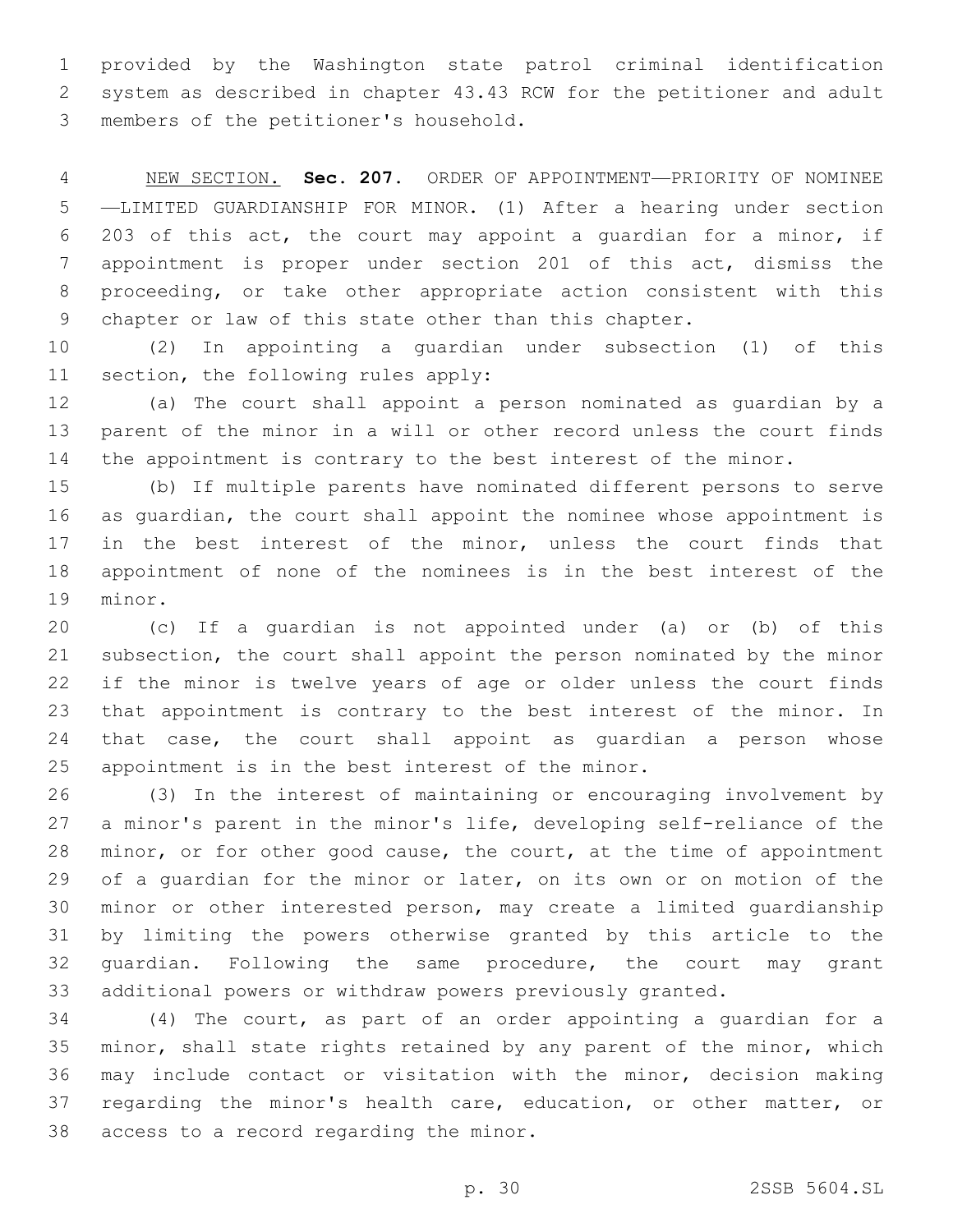(5) An order granting a guardianship for a minor must state that each parent of the minor is entitled to notice that:

 (a) The guardian has delegated custody of the minor subject to 4 quardianship;

 (b) The court has modified or limited the powers of the guardian; or6

7 (c) The court has removed the quardian.

 (6) An order granting a guardianship for a minor must identify any person in addition to a parent of the minor which is entitled to notice of the events listed in subsection (5) of this section.

 (7) An order granting guardianship for a minor must direct the clerk of the court to issue letters of office to the guardian containing an expiration date which should be the minor's eighteenth 14 birthday.

 NEW SECTION. **Sec. 208.** STANDBY GUARDIAN FOR MINOR. (1) A standby guardian appointed under this section may act as guardian, with all duties and powers of a guardian under sections 210 and 211 of this act, when no parent of the minor is willing or able to exercise the duties and powers granted to the guardian.

 (2) A parent of a minor, in a signed record, may nominate a person to be appointed by the court as standby guardian for the minor. The parent, in a signed record, may state desired limitations 23 on the powers to be granted the standby quardian. The parent, in a signed record, may revoke or amend the nomination at any time before 25 the court appoints a standby quardian.

(3) The court may appoint a standby guardian for a minor on:

 (a) Petition by a parent of the minor or a person nominated under 28 subsection (2) of this section; and

 (b) Finding that no parent of the minor likely will be able or willing to care for or make decisions with respect to the minor not 31 later than two years after the appointment.

 (4) A petition under subsection (3)(a) of this section must include the same information required under section 202 of this act 34 for the appointment of a quardian for a minor.

 (5) On filing a petition under subsection (3)(a) of this section, 36 the petitioner shall:

(a) Serve a copy of the petition personally on:

 (i) The minor, if the minor is twelve years of age or older, and 39 the minor's attorney, if any;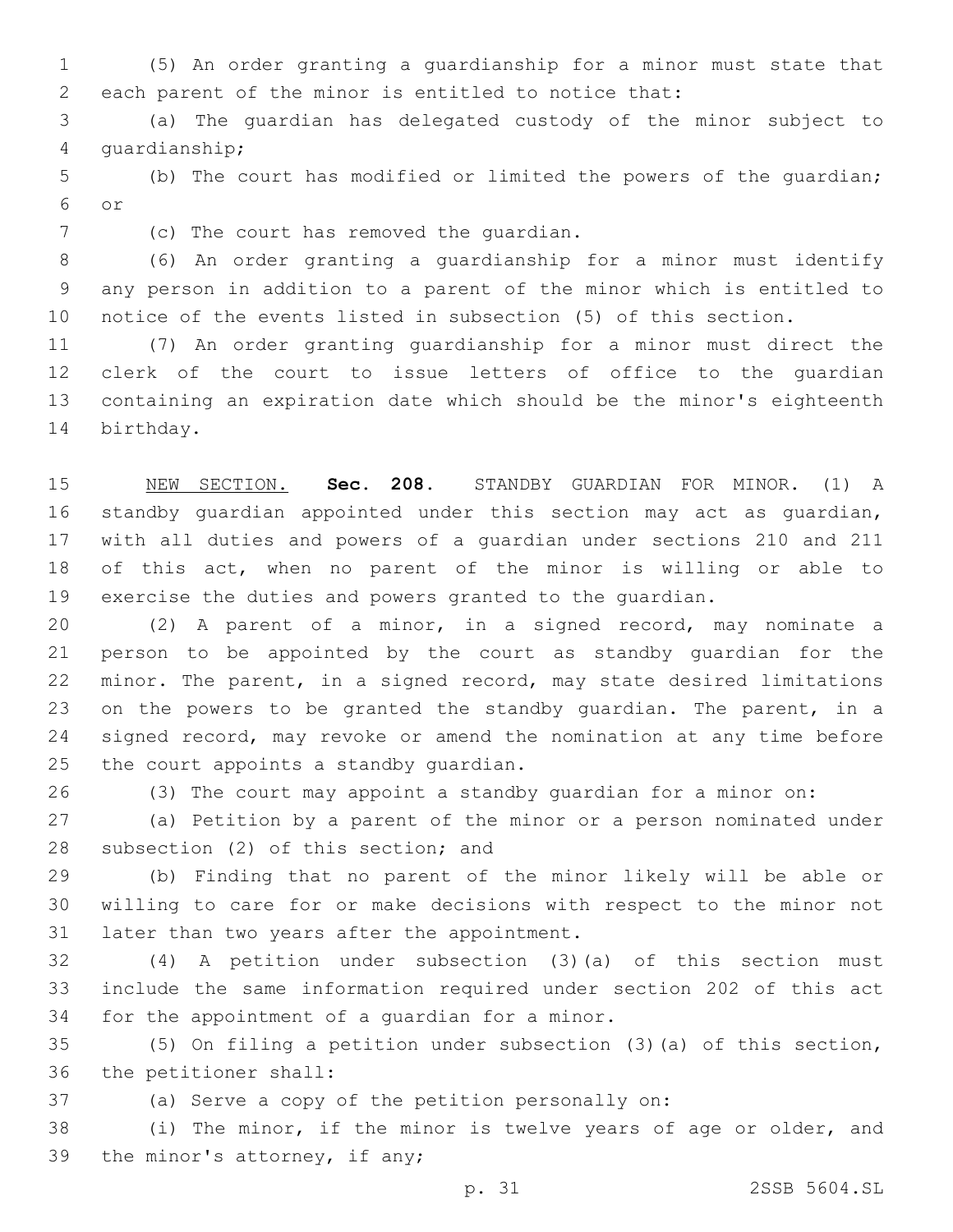- 1 (ii) Each parent of the minor;
- (iii) The person nominated as standby guardian; and

(iv) Any other person the court determines; and

 (b) Include with the copy of the petition served under (a) of this subsection a statement of the right to request appointment of an attorney for the minor or to object to appointment of the standby guardian, and a description of the nature, purpose, and consequences 8 of appointment of a standby quardian.

 (6) A person entitled to notice under subsection (5) of this section, not later than sixty days after service of the petition and statement, may object to appointment of the standby guardian by filing an objection with the court and giving notice of the objection to each other person entitled to notice under subsection (5) of this 14 section.

 (7) If an objection is filed under subsection (6) of this section, the court shall hold a hearing to determine whether a standby guardian should be appointed and, if so, the person that should be appointed. If no objection is filed, the court may make the 19 appointment.

 (8) The court may not grant a petition for a standby guardian of the minor if notice substantially complying with subsection (5) of 22 this section is not served on:

(a) The minor, if the minor is twelve years of age or older; and

 (b) Each parent of the minor, unless the court finds by clear and convincing evidence that the parent, in a record, waived the right to notice or cannot be located and served with due diligence.

 (9) If a petitioner is unable to serve notice under subsection (5) of this section on a parent of the minor or alleges that a parent of the minor waived the right to notice under this section, the court 30 shall appoint a visitor who shall:

31 (a) Interview the petitioner and the minor;

 (b) If the petitioner alleges the parent cannot be located and served, ascertain whether the parent cannot be located with due 34 diligence; and

 (c) Investigate any other matter relating to the petition the court directs.36

 (10) If the court finds under subsection (3) of this section that a standby guardian should be appointed, the following rules apply: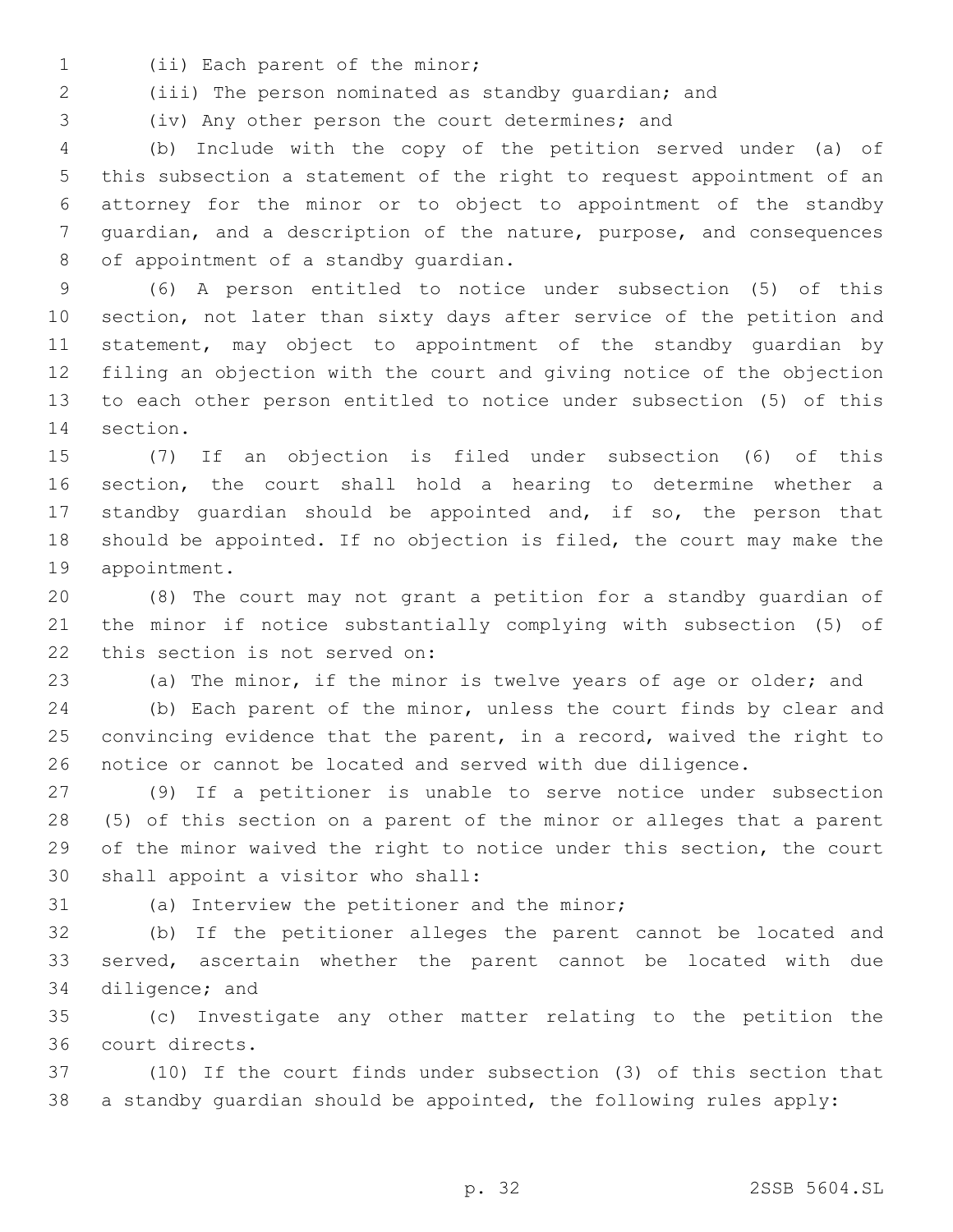(a) The court shall appoint the person nominated under subsection (2) of this section unless the court finds the appointment is 3 contrary to the best interest of the minor.

 (b) If the parents have nominated different persons to serve as standby guardian, the court shall appoint the nominee whose appointment is in the best interest of the minor, unless the court finds that appointment of none of the nominees is in the best 8 interest of the minor.

 (11) An order appointing a standby guardian under this section must state that each parent of the minor is entitled to notice, and 11 identify any other person entitled to notice, if:

 (a) The standby guardian assumes the duties and powers of the 13 quardian;

(b) The guardian delegates custody of the minor;

(c) The court modifies or limits the powers of the guardian; or

16 (d) The court removes the quardian.

 (12) Before assuming the duties and powers of a guardian, a standby guardian must file with the court an acceptance of appointment as guardian and give notice of the acceptance to:

 (a) Each parent of the minor, unless the parent, in a record, waived the right to notice or cannot be located and served with due 22 diligence;

(b) The minor, if the minor is twelve years of age or older; and

 (c) Any person, other than the parent, having care or custody of 25 the minor.

 (13) A person that receives notice under subsection (12) of this section or any other person interested in the welfare of the minor may file with the court an objection to the standby guardian's assumption of duties and powers of a guardian. The court shall hold a hearing if the objection supports a reasonable belief that the conditions for assumption of duties and powers have not been 32 satisfied.

 NEW SECTION. **Sec. 209.** EMERGENCY GUARDIAN FOR MINOR. (1) On its own, or on petition by a person interested in a minor's welfare, the court may appoint an emergency guardian for the minor if the court finds:

 (a) Appointment of an emergency guardian is likely to prevent substantial harm to the minor's health, safety, or welfare; and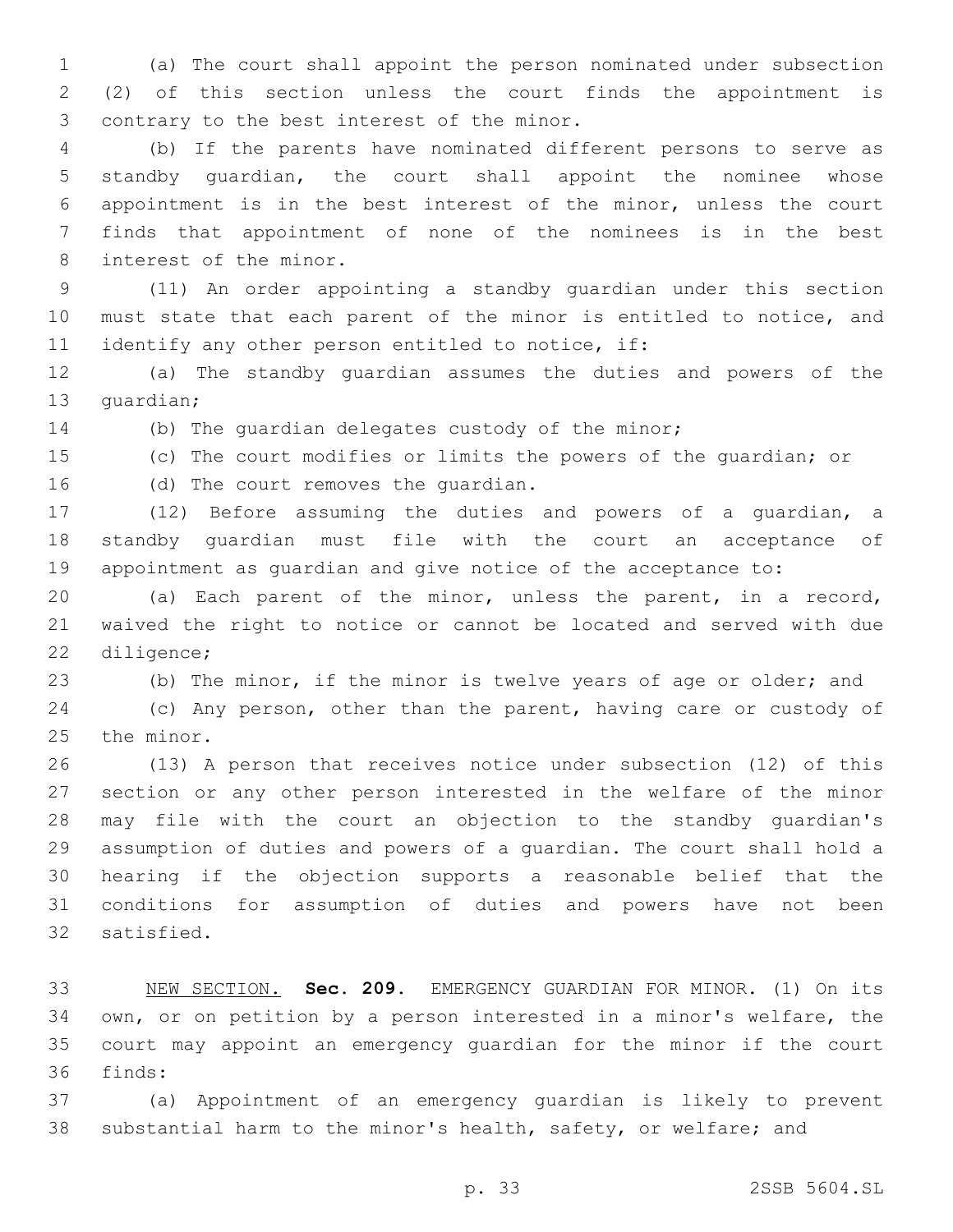(b) No other person appears to have authority and willingness to 2 act in the circumstances.

 (2) The duration of authority of an emergency guardian for a minor may not exceed sixty days and the emergency guardian may exercise only the powers specified in the order of appointment. The emergency guardian's authority may be extended once for not more than sixty days if the court finds that the conditions for appointment of an emergency guardian in subsection (1) of this section continue.

 (3) Except as otherwise provided in subsection (4) of this section, reasonable notice of the date, time, and place of a hearing on a petition for appointment of an emergency guardian for a minor 12 must be given to:

- (a) The minor, if the minor is twelve years of age or older;
- (b) Any attorney appointed under section 204 of this act;

15 (c) Each parent of the minor;

 (d) Any person, other than a parent, having care or custody of 17 the minor; and

18 (e) Any other person the court determines.

 (4) The court may appoint an emergency guardian for a minor without notice under subsection (3) of this section and a hearing only if the court finds from an affidavit or testimony that the minor's health, safety, or welfare will be substantially harmed before a hearing with notice on the appointment can be held. If the court appoints an emergency guardian without notice to an unrepresented minor or the attorney for a represented minor, notice of the appointment must be given not later than forty-eight hours after the appointment to the individuals listed in subsection (3) of this section. Not later than five days after the appointment, the court shall hold a hearing on the appropriateness of the appointment.

 (5) Appointment of an emergency guardian under this section, with or without notice, is not a determination that a basis exists for appointment of a guardian under section 201 of this act.

 (6) The court may remove an emergency guardian appointed under this section at any time. The emergency guardian shall make any 35 report the court requires.

 (7) Notwithstanding subsection (2) of this section, the court may extend an emergency guardianship pending the outcome of a full 38 hearing under section 202 or 208 of this act.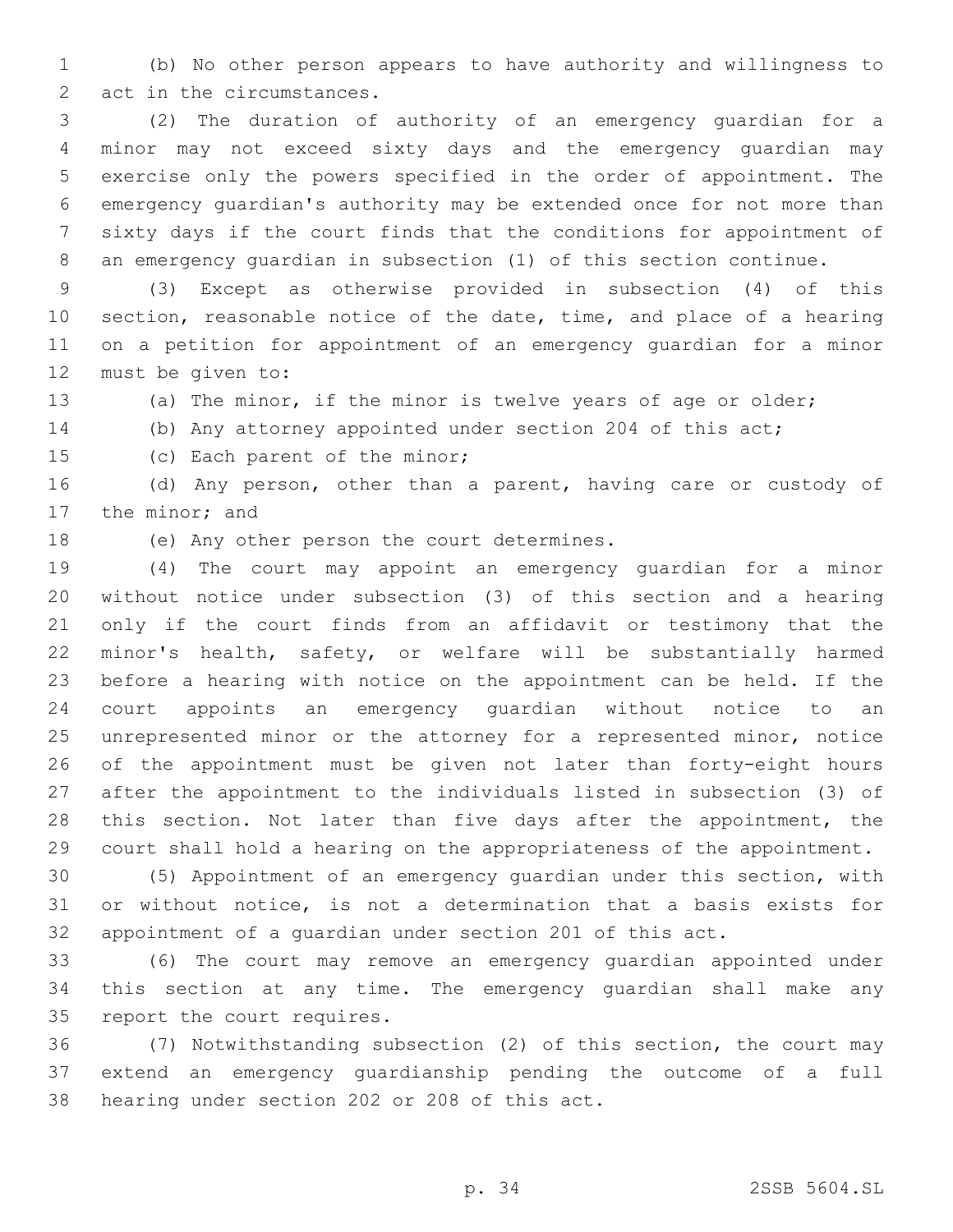NEW SECTION. **Sec. 210.** DUTIES OF GUARDIAN FOR MINOR. (1) A guardian for a minor is a fiduciary. Except as otherwise limited by the court, a guardian for a minor has the duties and responsibilities of a parent regarding the minor's support, care, education, health, safety, and welfare. A guardian shall act in the minor's best interest and exercise reasonable care, diligence, and prudence.

7 (2) A quardian for a minor shall:

 (a) Be personally acquainted with the minor and maintain sufficient contact with the minor to know the minor's abilities, limitations, needs, opportunities, and physical and mental health;

 (b) Take reasonable care of the minor's personal effects and bring a proceeding for a conservatorship or protective arrangement instead of conservatorship if necessary to protect other property of 14 the minor;

 (c) Expend funds of the minor which have been received by the guardian for the minor's current needs for support, care, education, 17 health, safety, and welfare;

 (d) Conserve any funds of the minor not expended under (c) of this subsection for the minor's future needs, but if a conservator is appointed for the minor, pay the funds at least quarterly to the 21 conservator to be conserved for the minor's future needs;

 (e) Report the condition of the minor and account for funds and other property of the minor in the guardian's possession or subject to the guardian's control, as required by court rule or ordered by the court on application of a person interested in the minor's 26 welfare;

 (f) Inform the court of any change in the minor's dwelling or 28 address; and

 (g) In determining what is in the minor's best interest, take into account the minor's preferences to the extent actually known or 31 reasonably ascertainable by the quardian.

 NEW SECTION. **Sec. 211.** POWERS OF GUARDIAN FOR MINOR. (1) Except as otherwise limited by court order, a guardian of a minor has the powers a parent otherwise would have regarding the minor's support, care, education, health, safety, and welfare.

 (2) Except as otherwise limited by court order, a guardian for a 37 minor may:

 (a) Apply for and receive funds and benefits otherwise payable for the support of the minor to the minor's parent, guardian, or

p. 35 2SSB 5604.SL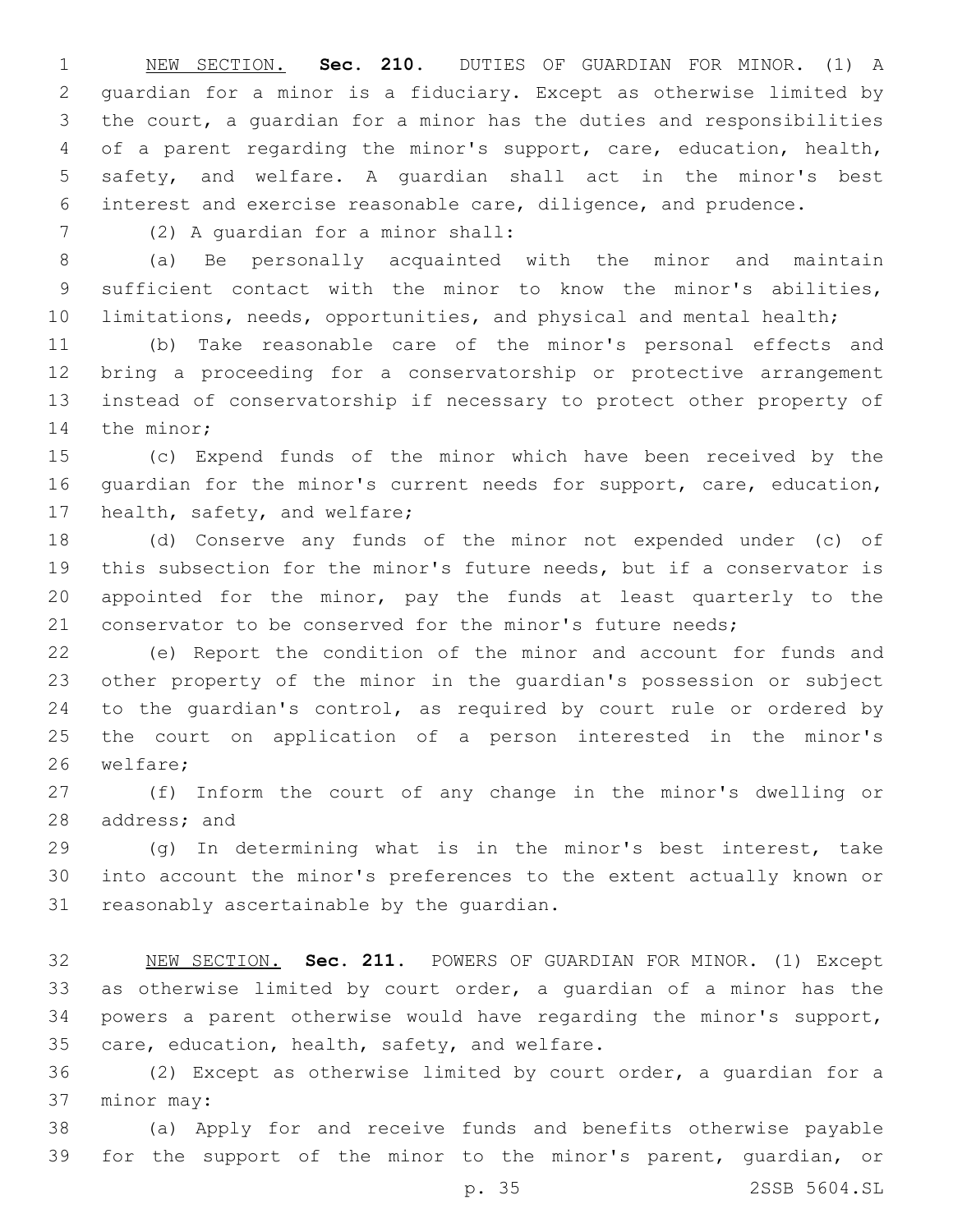custodian under a statutory system of benefits or insurance or any private contract, devise, trust, conservatorship, or custodianship;

 (b) Unless inconsistent with a court order entitled to recognition in this state, take custody of the minor and establish the minor's place of dwelling in this state and, after following the process in RCW 26.09.405 through 26.09.560 and on authorization of 7 the court, establish or move the minor's dwelling outside this state;

 (c) If the minor is not subject to conservatorship, commence a proceeding, including an administrative proceeding, or take other appropriate action to compel a person to support the minor, pay child 11 support, or make other payments for the benefit of the minor;

 (d) Consent to health or other care, treatment, or service for 13 the minor; or

 (e) To the extent reasonable, delegate to the minor responsibility for a decision affecting the minor's well-being.

 (3) The court may authorize a guardian for a minor to consent to the adoption of the minor if the minor does not have a parent.

 NEW SECTION. **Sec. 212.** REMOVAL OF GUARDIAN FOR MINOR— TERMINATION OF GUARDIANSHIP—APPOINTMENT OF SUCCESSOR. (1) Guardianship under this chapter for a minor terminates:

 (a) On the minor's death, adoption, emancipation, or attainment 22 of majority; or

 (b) When the court finds that the standard in section 201 of this act for appointment of a guardian is not satisfied, unless the court 25 finds that:

 (i) Termination of the guardianship would be harmful to the 27 minor; and

 (ii) The minor's interest in the continuation of the guardianship outweighs the interest of any parent of the minor in restoration of the parent's right to make decisions for the minor.

 (2) A minor subject to guardianship or a person interested in the welfare of the minor, including a parent, may petition the court to terminate the guardianship, modify the guardianship, remove the guardian and appoint a successor guardian, or remove a standby guardian and appoint a different standby guardian.

 (3) A petitioner under subsection (2) of this section shall give notice of the hearing on the petition to the minor, if the minor is twelve years of age or older and is not the petitioner, the guardian, each parent of the minor, and any other person the court determines.

p. 36 2SSB 5604.SL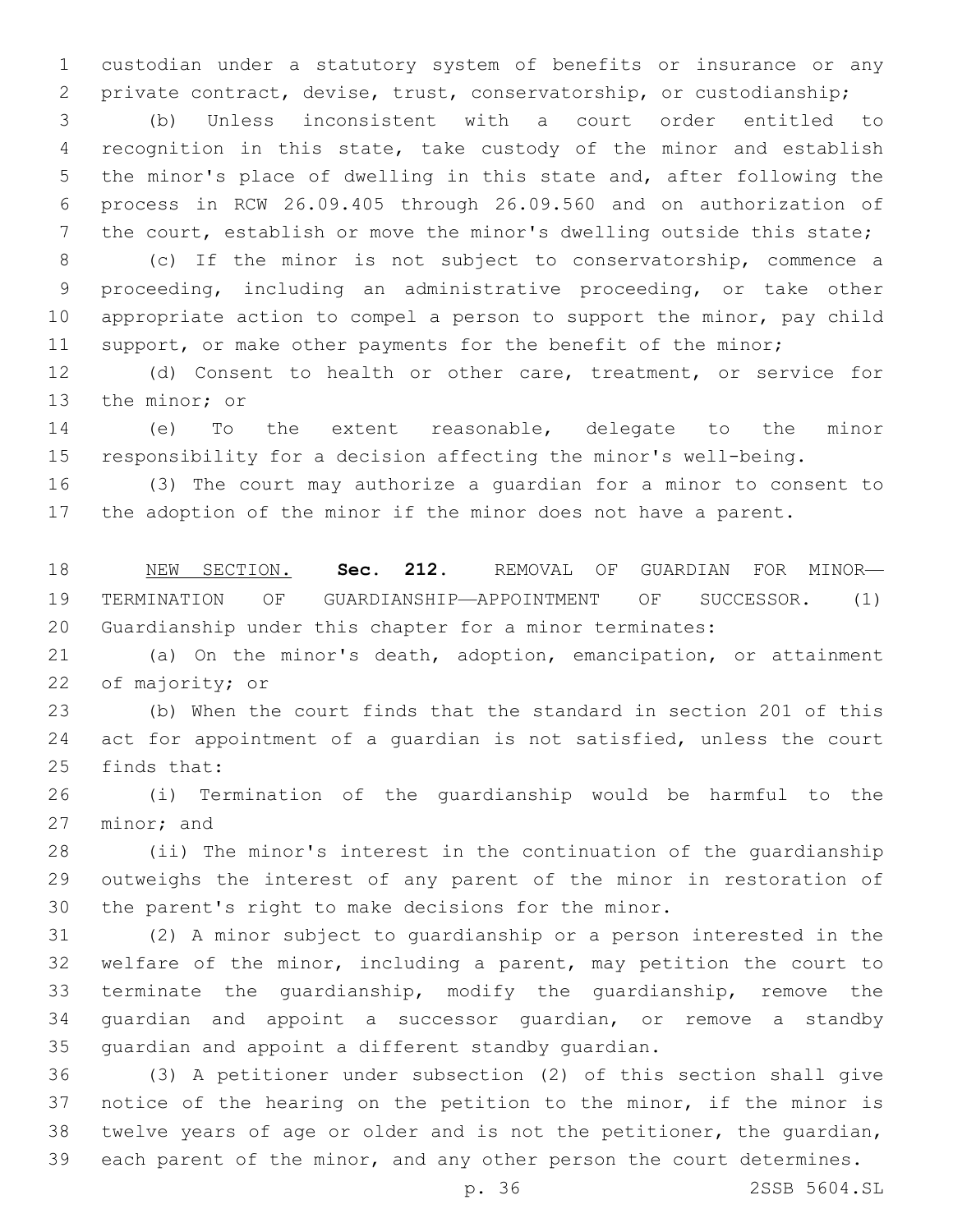(4) The court shall follow the priorities in section 207(2) of this act when selecting a successor guardian for a minor.

 (5) Not later than thirty days after appointment of a successor guardian for a minor, the court shall give notice of the appointment to the minor subject to guardianship, if the minor is twelve years of age or older, each parent of the minor, and any other person the 7 court determines.

 (6) When terminating a guardianship for a minor under this section, the court may issue an order providing for transitional arrangements that will assist the minor with a transition of custody 11 and is in the best interest of the minor.

 (7) A guardian for a minor that is removed shall cooperate with a successor guardian to facilitate transition of the guardian's responsibilities and protect the best interest of the minor.

 NEW SECTION. **Sec. 213.** PRIOR COURT ORDER VALIDITY. This chapter does not affect the validity of any court order issued under chapter 26.10 RCW prior to the effective date of this section. Orders issued under chapter 26.10 RCW prior to the effective date of this section remain in effect and do not need to be reissued in a new order under this chapter.

 NEW SECTION. **Sec. 214.** APPLICATION OF THE INDIAN CHILD WELFARE ACT. (1) Every petition filed in proceedings under this chapter shall contain a statement alleging whether the child is or may be an Indian child as defined in RCW 13.38.040. If the child is an Indian child, chapter 13.38 RCW shall apply.

 (2) Every order or decree entered in any proceeding under this chapter shall contain a finding that the federal Indian child welfare act or chapter 13.38 RCW does or does not apply. Where there is a finding that the federal Indian child welfare act or chapter 13.38 RCW does apply, the decree or order must also contain a finding that all notice and evidentiary requirements under the federal Indian child welfare act and chapter 13.38 RCW have been satisfied.

 NEW SECTION. **Sec. 215.** CHILD SUPPORT. In entering or modifying an order under this chapter, the court may order one or more parents of the child to pay an amount reasonable or necessary for the child's support pursuant to chapter 26.19 RCW.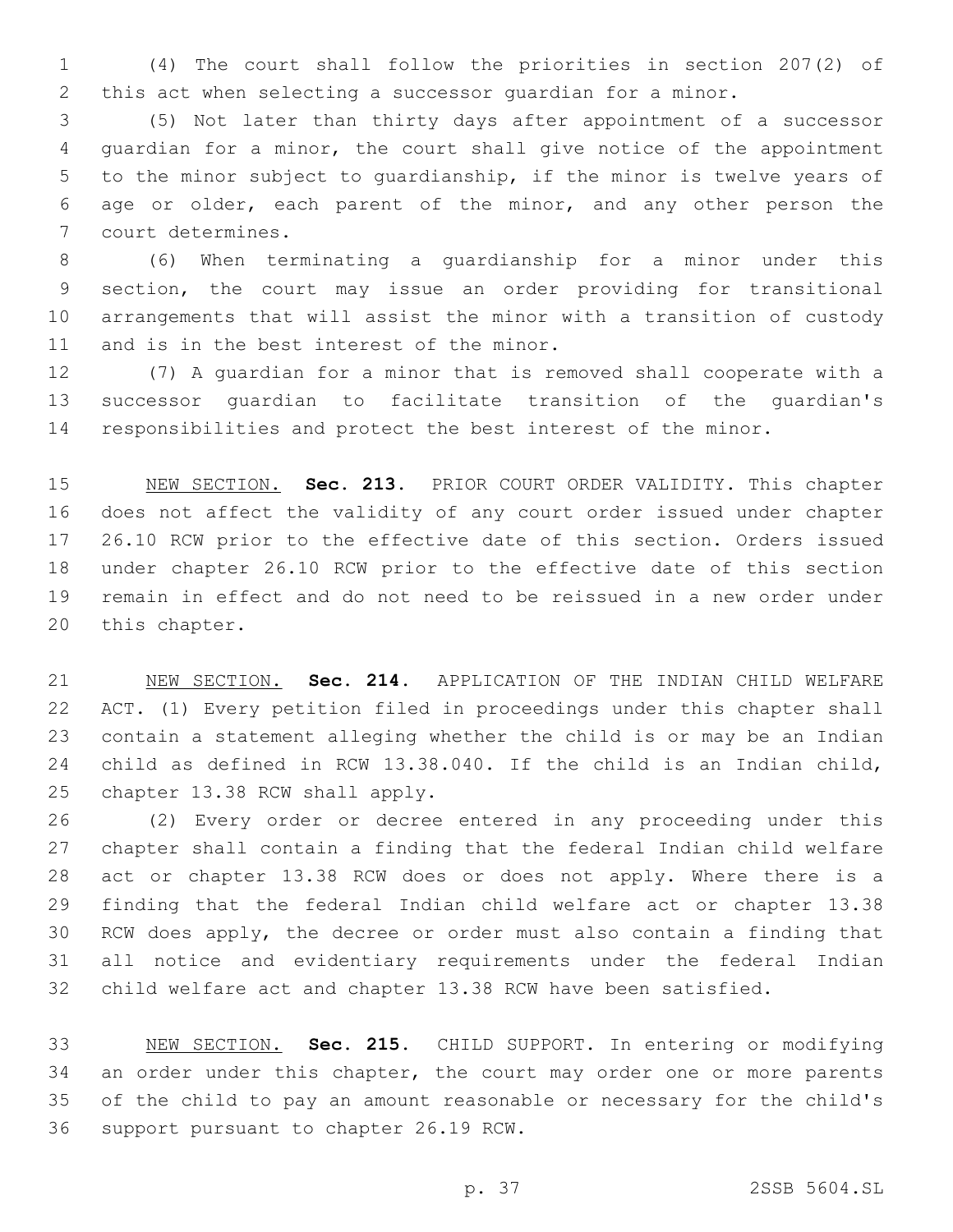NEW SECTION. **Sec. 216.** HEALTH INSURANCE COVERAGE—CONDITIONS. (1) In entering or modifying a custody order under this chapter, the court must require one or more parents to maintain or provide health insurance coverage for any dependent child if the following conditions are met:

 (a) Health insurance that can be extended to cover the child is available to that parent through an employer or other organization; 8 and

 (b) The employer or other organization offering health insurance will contribute all or a part of the premium for coverage of the 11 child.

 (2) A parent who is required to extend insurance coverage to a child under this section is liable for any covered health care costs for which the parent receives direct payment from an insurer.

 (3) This section may not be construed to limit the authority of the court to enter or modify support orders containing provisions for payment of medical expenses, medical costs, or insurance premiums which are in addition to and not inconsistent with this section. "Health insurance" as used in this section does not include medical 20 assistance provided under chapter 74.09 RCW.

## **ARTICLE 3 GUARDIANSHIP OF ADULT**

 NEW SECTION. **Sec. 301.** BASIS FOR APPOINTMENT OF GUARDIAN FOR ADULT. (1) On petition and after notice and hearing, the court may:

 (a) Appoint a guardian for an adult if the court finds by clear 26 and convincing evidence that:

 (i) The respondent lacks the ability to meet essential requirements for physical health, safety, or self-care because the respondent is unable to receive and evaluate information or make or communicate decisions, even with appropriate supportive services, technological assistance, or supported decision making; and

 (ii) The respondent's identified needs cannot be met by a protective arrangement instead of guardianship or other less 34 restrictive alternative; or

 (b) With appropriate findings, treat the petition as one for a conservatorship under article 4 of this chapter or protective arrangement under article 5 of this chapter, issue any appropriate 38 order, or dismiss the proceeding.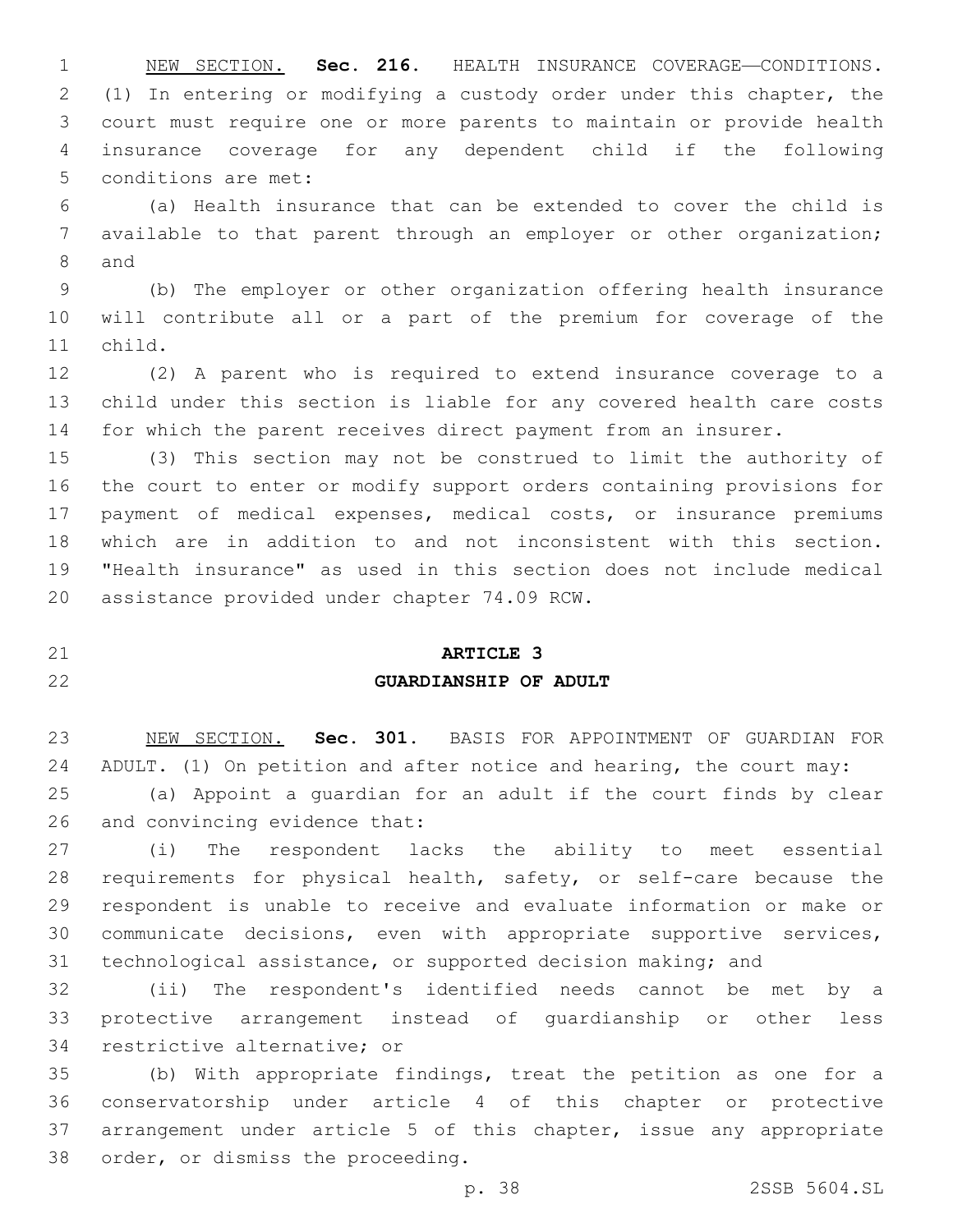(2) The court shall grant a guardian appointed under subsection (1) of this section only those powers necessitated by the demonstrated needs and limitations of the respondent and issue orders that will encourage development of the respondent's maximum self- determination and independence. The court may not establish a full guardianship if a limited guardianship, protective arrangement instead of guardianship, or other less restrictive alternative would 8 meet the needs of the respondent.

 NEW SECTION. **Sec. 302.** PETITION FOR APPOINTMENT OF GUARDIAN FOR ADULT. (1) A person interested in an adult's welfare, including the adult for whom the order is sought, may petition for appointment of a guardian for the adult.

 (2) A petition under subsection (1) of this section must state 14 the petitioner's name, principal residence, current street address, if different, relationship to the respondent, interest in the appointment, the name and address of any attorney representing the petitioner, and, to the extent known, the following:

 (a) The respondent's name, age, principal residence, current street address, if different, and, if different, address of the dwelling in which it is proposed the respondent will reside if the 21 petition is granted;

22 (b) The name and address of the respondent's:

 (i) Spouse or domestic partner or, if the respondent has none, an adult with whom the respondent has shared household responsibilities for more than six months in the twelve-month period immediately 26 before the filing of the petition;

 (ii) Adult children or, if none, each parent and adult sibling of the respondent, or, if none, at least one adult nearest in kinship to 29 the respondent who can be found with reasonable diligence; and

 (iii) Adult stepchildren whom the respondent actively parented during the stepchildren's minor years and with whom the respondent had an ongoing relationship in the two-year period immediately before 33 the filing of the petition;

 (c) The name and current address of each of the following, if applicable:35

(i) A person responsible for care of the respondent;

(ii) Any attorney currently representing the respondent;

 (iii) Any representative payee appointed by the social security 39 administration for the respondent;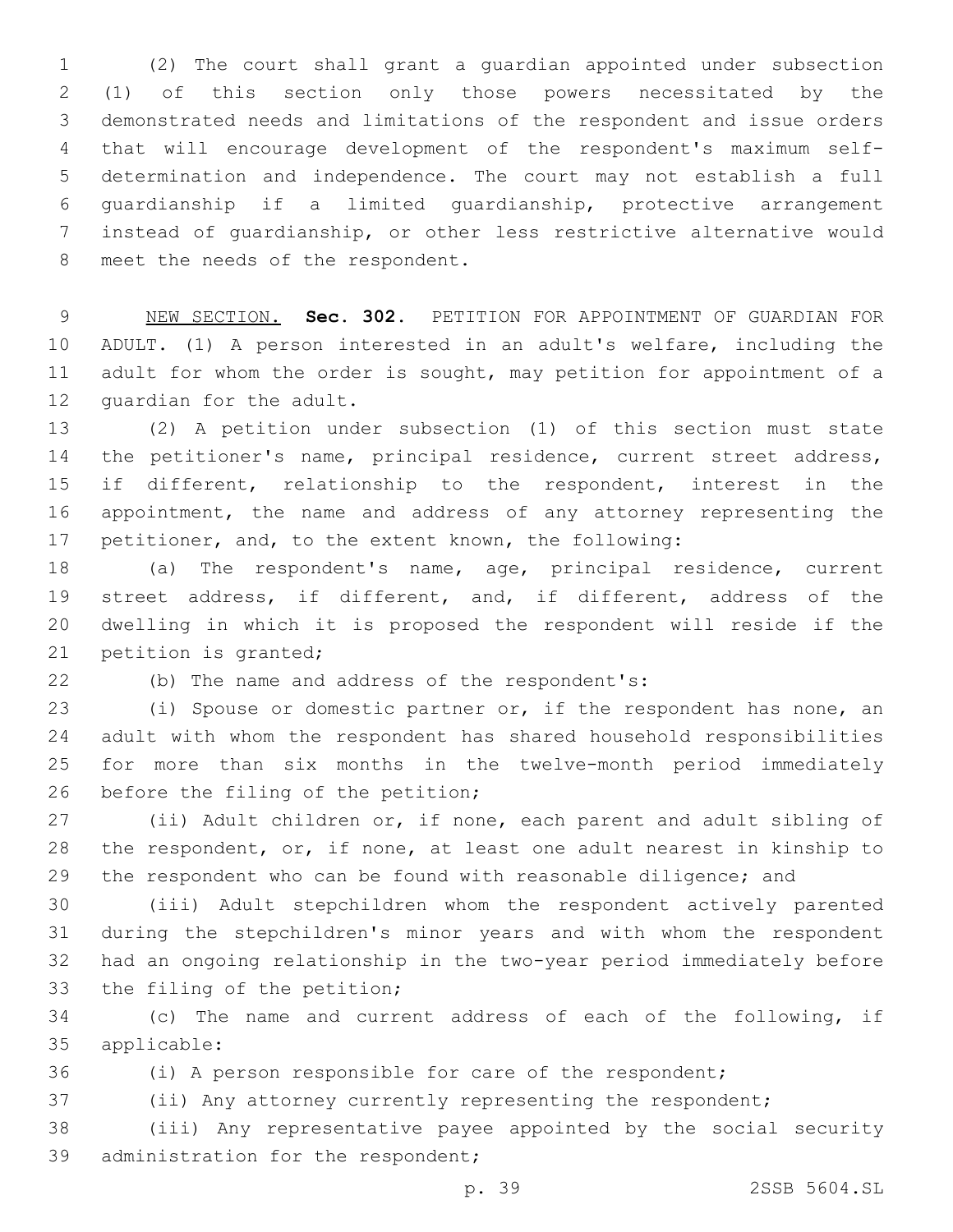- (iv) A guardian or conservator acting for the respondent in this 2 state or in another jurisdiction;
- (v) A trustee or custodian of a trust or custodianship of which 4 the respondent is a beneficiary;
- (vi) Any fiduciary for the respondent appointed by the department 6 of veterans affairs;
- (vii) An agent designated under a power of attorney for health 8 care in which the respondent is identified as the principal;
- (viii) An agent designated under a power of attorney for finances in which the respondent is identified as the principal;
- 

(ix) A person nominated as guardian by the respondent;

- (x) A person nominated as guardian by the respondent's parent or spouse or domestic partner in a will or other signed record;
- (xi) A proposed guardian and the reason the proposed guardian 15 should be selected; and
- (xii) A person known to have routinely assisted the respondent with decision making during the six months immediately before the 18 filing of the petition;
- (d) The reason a guardianship is necessary, including a brief 20 description of:
- 

(i) The nature and extent of the respondent's alleged need;

 (ii) Any protective arrangement instead of guardianship or other less restrictive alternatives for meeting the respondent's alleged 24 need which have been considered or implemented;

 (iii) If no protective arrangement instead of guardianship or other less restrictive alternatives have been considered or implemented, the reason they have not been considered or implemented; 28 and

 (iv) The reason a protective arrangement instead of guardianship or other less restrictive alternative is insufficient to meet the 31 respondent's alleged need;

 (e) Whether the petitioner seeks a limited guardianship or full 33 quardianship;

 (f) If the petitioner seeks a full guardianship, the reason a limited guardianship or protective arrangement instead of 36 quardianship is not appropriate;

 (g) If a limited guardianship is requested, the powers to be 38 granted to the guardian;

 (h) The name and current address, if known, of any person with 40 whom the petitioner seeks to limit the respondent's contact;

p. 40 2SSB 5604.SL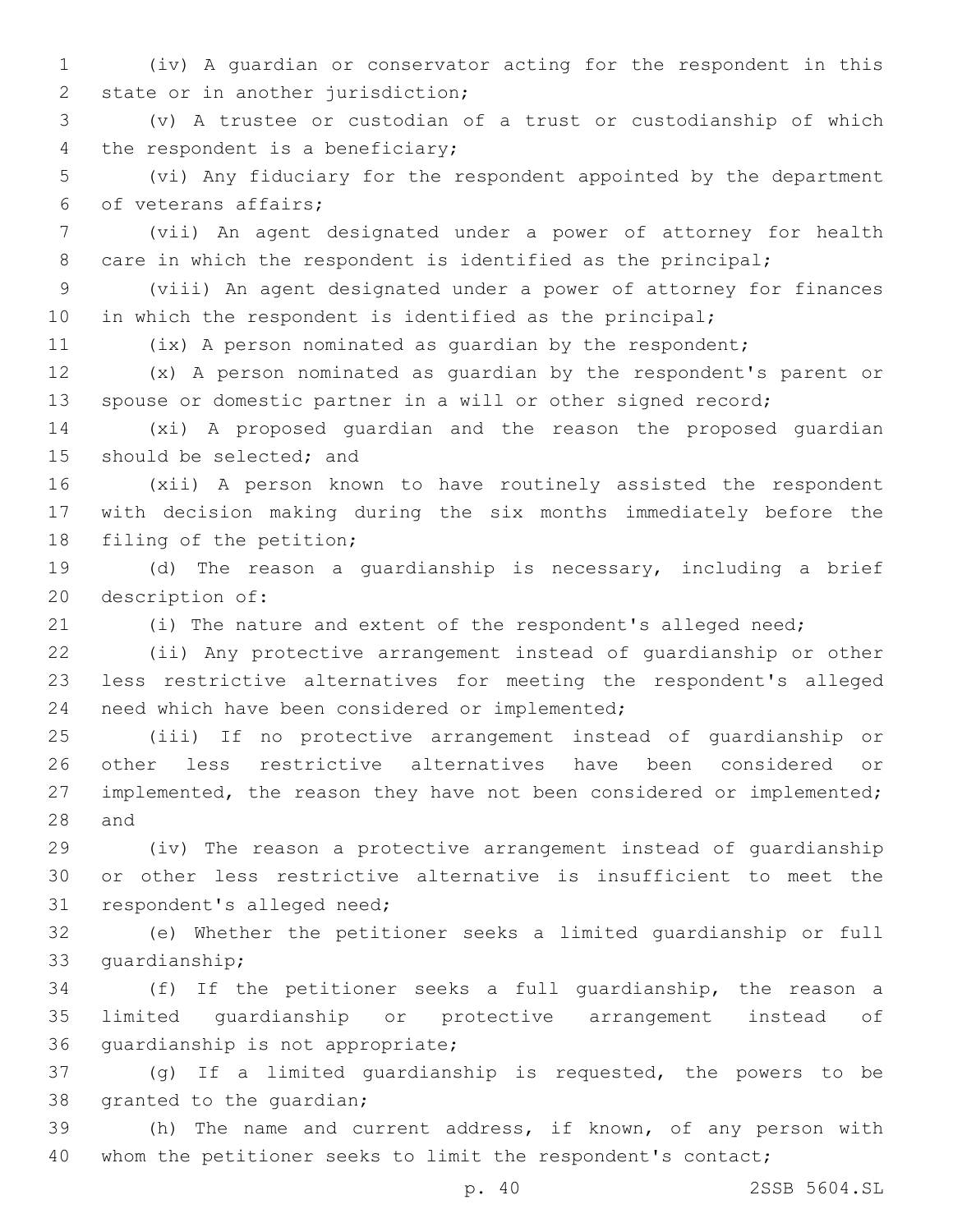(i) If the respondent has property other than personal effects, a general statement of the respondent's property, with an estimate of its value, including any insurance or pension, and the source and amount of other anticipated income or receipts; and

 (j) Whether the respondent needs an interpreter, translator, or other form of support to communicate effectively with the court or 7 understand court proceedings.

 NEW SECTION. **Sec. 303.** NOTICE OF HEARING FOR APPOINTMENT OF GUARDIAN FOR ADULT. (1) All petitions filed under section 302 of this act for appointment of a guardian for an adult shall be heard within sixty-days unless an extension of time is requested by a party or the visitor within such sixty-day period and granted for good cause shown. If an extension is granted, the court shall set a new hearing date.

 (2) A copy of a petition under section 302 of this act and notice of a hearing on the petition must be served personally on the respondent and the visitor appointed under section 304 of this act not more than five court days after the petition under section 302 of this act has been filed. The notice must inform the respondent of the respondent's rights at the hearing, including the right to an attorney and to attend the hearing. The notice must include a description of the nature, purpose, and consequences of granting the petition. The court may not grant the petition if notice substantially complying with this subsection is not served on the 25 respondent.

 (3) In a proceeding on a petition under section 302 of this act, the notice required under subsection (2) of this section must be given to the persons required to be listed in the petition under section 302(2) (a) through (c) of this act and any other person interested in the respondent's welfare the court determines. Failure to give notice under this subsection does not preclude the court from 32 appointing a quardian.

 (4) After the appointment of a guardian, notice of a hearing on a petition for an order under this article, together with a copy of the 35 petition, must be given to:

- 36 (a) The adult subject to quardianship;
- 37 (b) The quardian; and
- 38 (c) Any other person the court determines.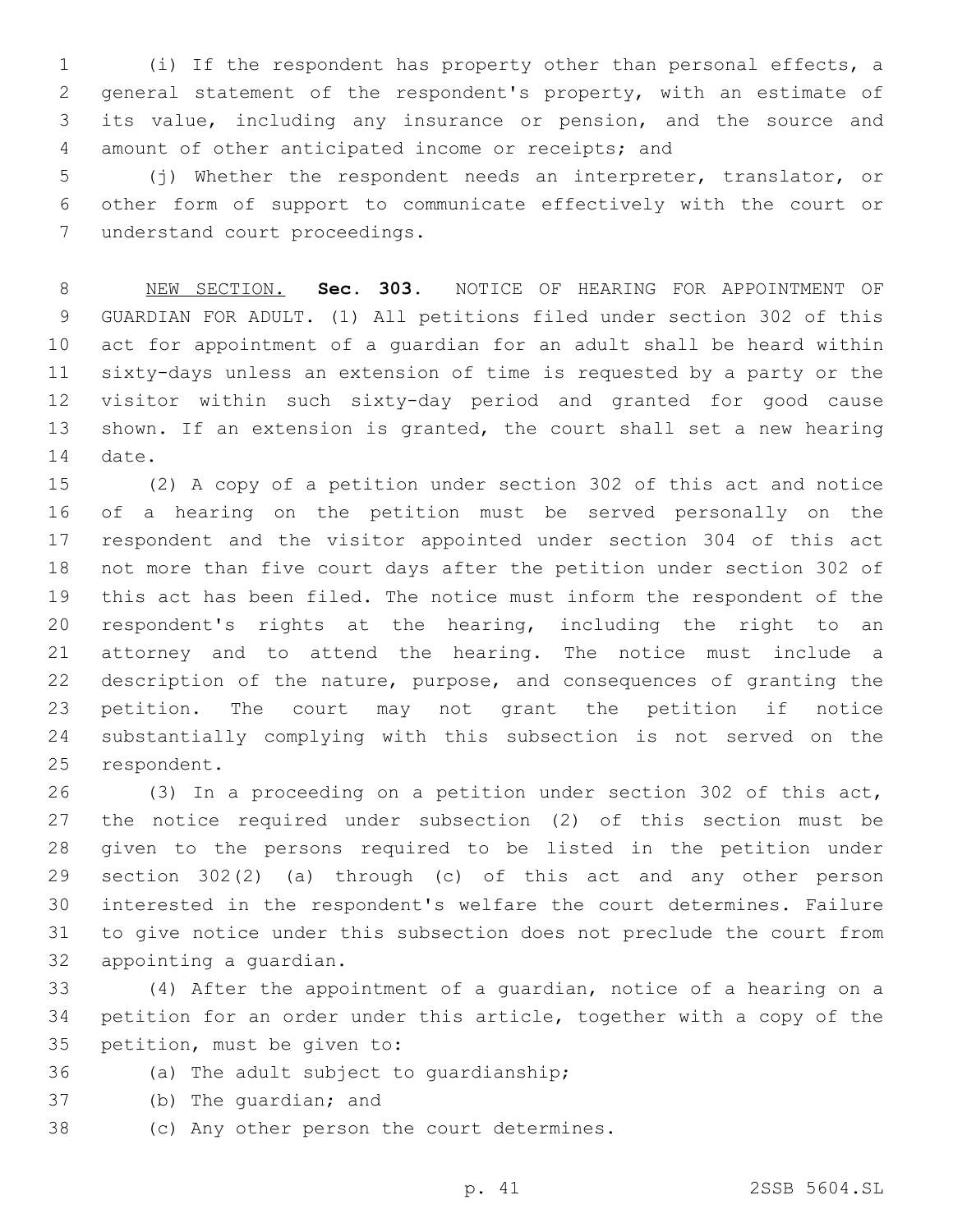NEW SECTION. **Sec. 304.** APPOINTMENT AND ROLE OF VISITOR. (1) On receipt of a petition under section 302 of this act for appointment of a guardian for an adult, the court shall appoint a visitor. The visitor must be an individual with training or experience in the type of abilities, limitations, and needs alleged in the petition.

 (2) The court, in the order appointing a visitor, shall specify the hourly rate the visitor may charge for his or her services, and shall specify the maximum amount the visitor may charge without 9 additional court review and approval.

 (3)(a) The visitor appointed under subsection (1) of this section shall within five days of receipt of notice of appointment file with the court and serve, either personally or by certified mail with return receipt, the respondent or his or her legal counsel, the petitioner or his or her legal counsel, and any interested party entitled to notice under section 116 of this act with a statement including: His or her training relating to the duties as a visitor; his or her criminal history as defined in RCW 9.94A.030 for the period covering ten years prior to the appointment; his or her hourly rate, if compensated; whether the visitor has had any contact with a party to the proceeding prior to his or her appointment; and whether he or she has an apparent conflict of interest. Within three days of the later of the actual service or filing of the visitor's statement, any party may set a hearing and file and serve a motion for an order to show cause why the visitor should not be removed for one of the 25 following three reasons:

(i) Lack of expertise necessary for the proceeding;

 (ii) An hourly rate higher than what is reasonable for the 28 particular proceeding; or

29 (iii) A conflict of interest.

 (b) Notice of the hearing shall be provided to the visitor and all parties. If, after a hearing, the court enters an order replacing the visitor, findings shall be included, expressly stating the reasons for the removal. If the visitor is not removed, the court has the authority to assess to the moving party attorneys' fees and costs related to the motion. The court shall assess attorneys' fees and 36 costs for frivolous motions.

 (4) A visitor appointed under subsection (1) of this section shall interview the respondent in person and, in a manner the 39 respondent is best able to understand: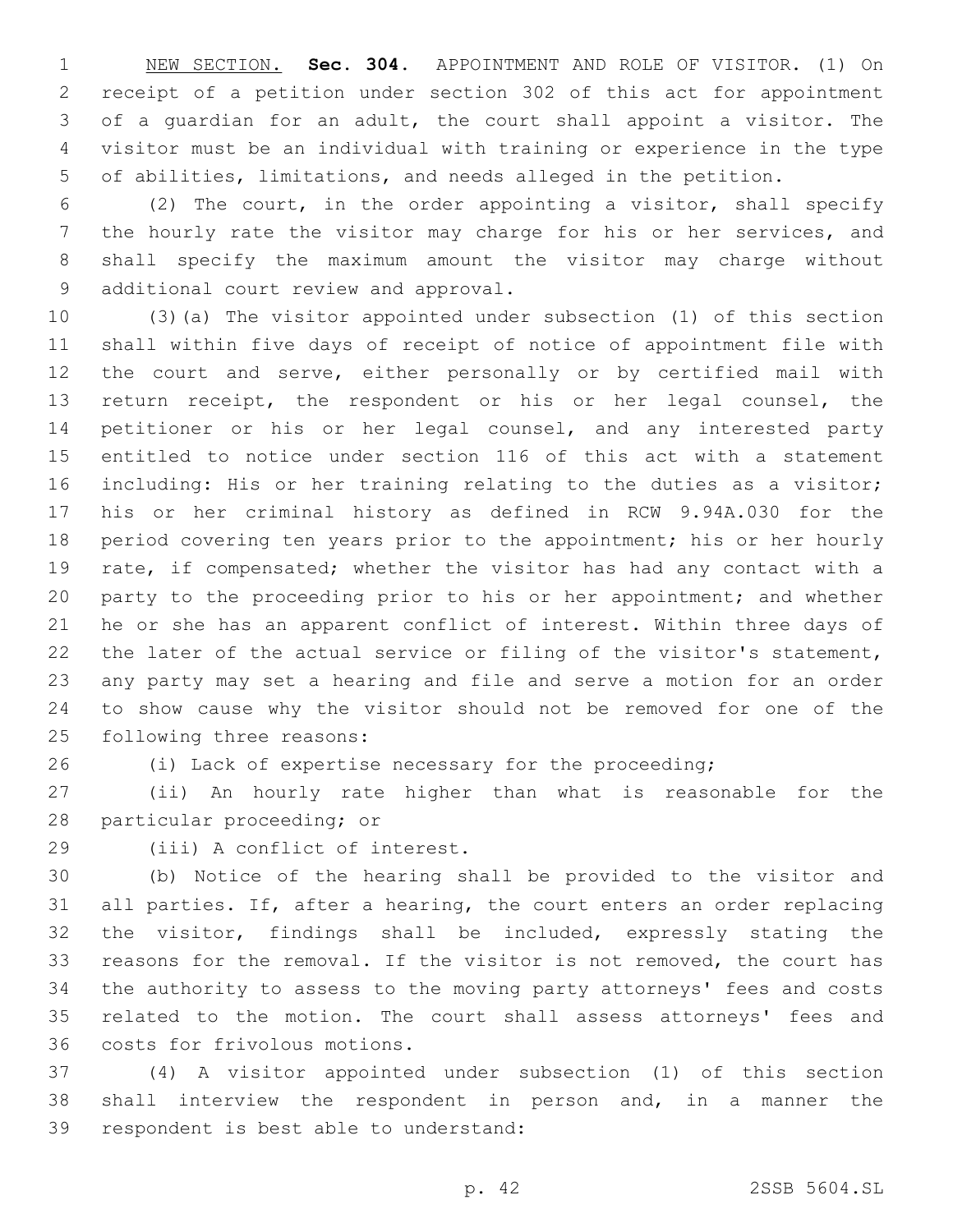(a) Explain to the respondent the substance of the petition, the nature, purpose, and effect of the proceeding, the respondent's rights at the hearing on the petition, and the general powers and 4 duties of a quardian;

 (b) Determine the respondent's views about the appointment sought by the petitioner, including views about a proposed guardian, the guardian's proposed powers and duties, and the scope and duration of 8 the proposed guardianship; and

 (c) Inform the respondent that all costs and expenses of the proceeding, including the respondent's attorney's fees, may be paid 11 from the respondent's assets.

 (5) The visitor appointed under subsection (1) of this section 13 shall:

(a) Interview the petitioner and proposed guardian, if any;

 (b) Visit the respondent's present dwelling and any dwelling in which it is reasonably believed the respondent will live if the 17 appointment is made;

 (c) Obtain information from any physician or other person known to have treated, advised, or assessed the respondent's relevant 20 physical or mental condition; and

 (d) Investigate the allegations in the petition and any other matter relating to the petition the court directs.

 (6) A visitor appointed under subsection (1) of this section shall file a report in a record with the court and provide a copy of 25 the report to the respondent, petitioner, and any interested party entitled to notice under section 116 of this act at least fifteen days prior to the hearing on the petition filed under section 302 of 28 this act, which must include:

 (a) A summary of self-care and independent living tasks the respondent can manage without assistance or with existing supports, could manage with the assistance of appropriate supportive services, technological assistance, or supported decision making, and cannot 33 manage;

 (b) A recommendation regarding the appropriateness of guardianship, including whether a protective arrangement instead of guardianship or other less restrictive alternative for meeting the 37 respondent's needs is available and:

 (i) If a guardianship is recommended, whether it should be full 39 or limited; and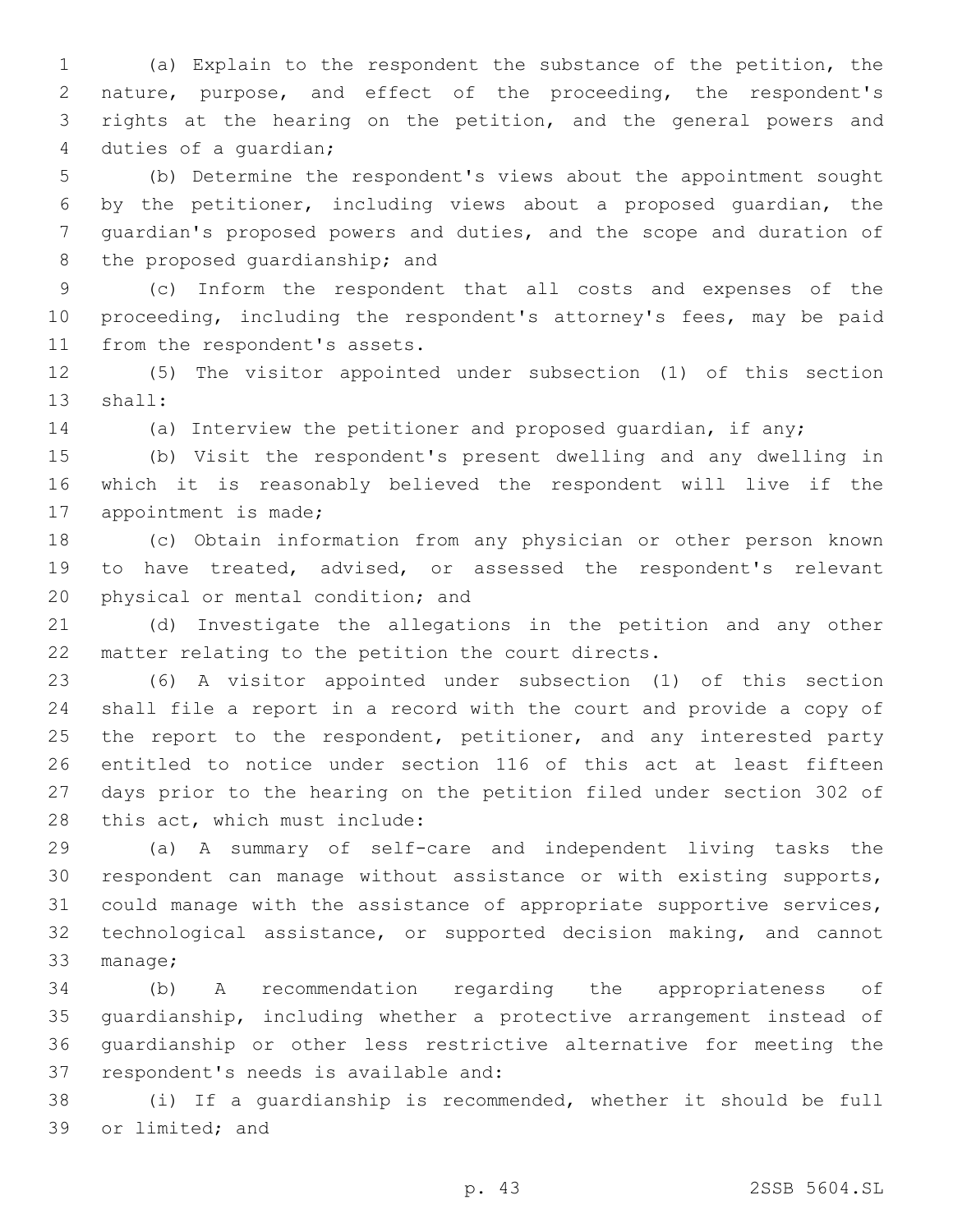(ii) If a limited guardianship is recommended, the powers to be 2 granted to the guardian;

 (c) A statement of the qualifications of the proposed guardian and whether the respondent approves or disapproves of the proposed 5 quardian;

 (d) A statement whether the proposed dwelling meets the respondent's needs and whether the respondent has expressed a 8 preference as to residence;

 (e) A recommendation whether a professional evaluation under 10 section 306 of this act is necessary;

 (f) A statement whether the respondent is able to attend a 12 hearing at the location court proceedings typically are held;

 (g) A statement whether the respondent is able to participate in a hearing and which identifies any technology or other form of support that would enhance the respondent's ability to participate; 16 and

17 (h) Any other matter the court directs.

 NEW SECTION. **Sec. 305.** APPOINTMENT AND ROLE OF ATTORNEY FOR ADULT. (1)(a) The respondent shall have the right to be represented by a willing attorney of their choosing at any stage in guardianship proceedings.

 (b) Unless the respondent in a proceeding for appointment of a guardian for an adult is represented by an attorney, the court is not 24 required, but may appoint an attorney to represent the respondent, 25 regardless of the respondent's ability to pay, except as provided 26 otherwise in (c) of this subsection.

 (c)(i) The court must appoint an attorney to represent the 28 respondent at public expense when either:

(A) The respondent is unable to afford an attorney;

 (B) The expense of an attorney would result in substantial 31 hardship to the respondent; or

 (C) The respondent does not have practical access to funds with which to pay an attorney. If the respondent can afford an attorney but lacks practical access to funds, the court must provide an attorney and may impose a reimbursement requirement as part of a 36 final order.

 (ii) When, in the opinion of the court, the rights and interests of the respondent cannot otherwise be adequately protected and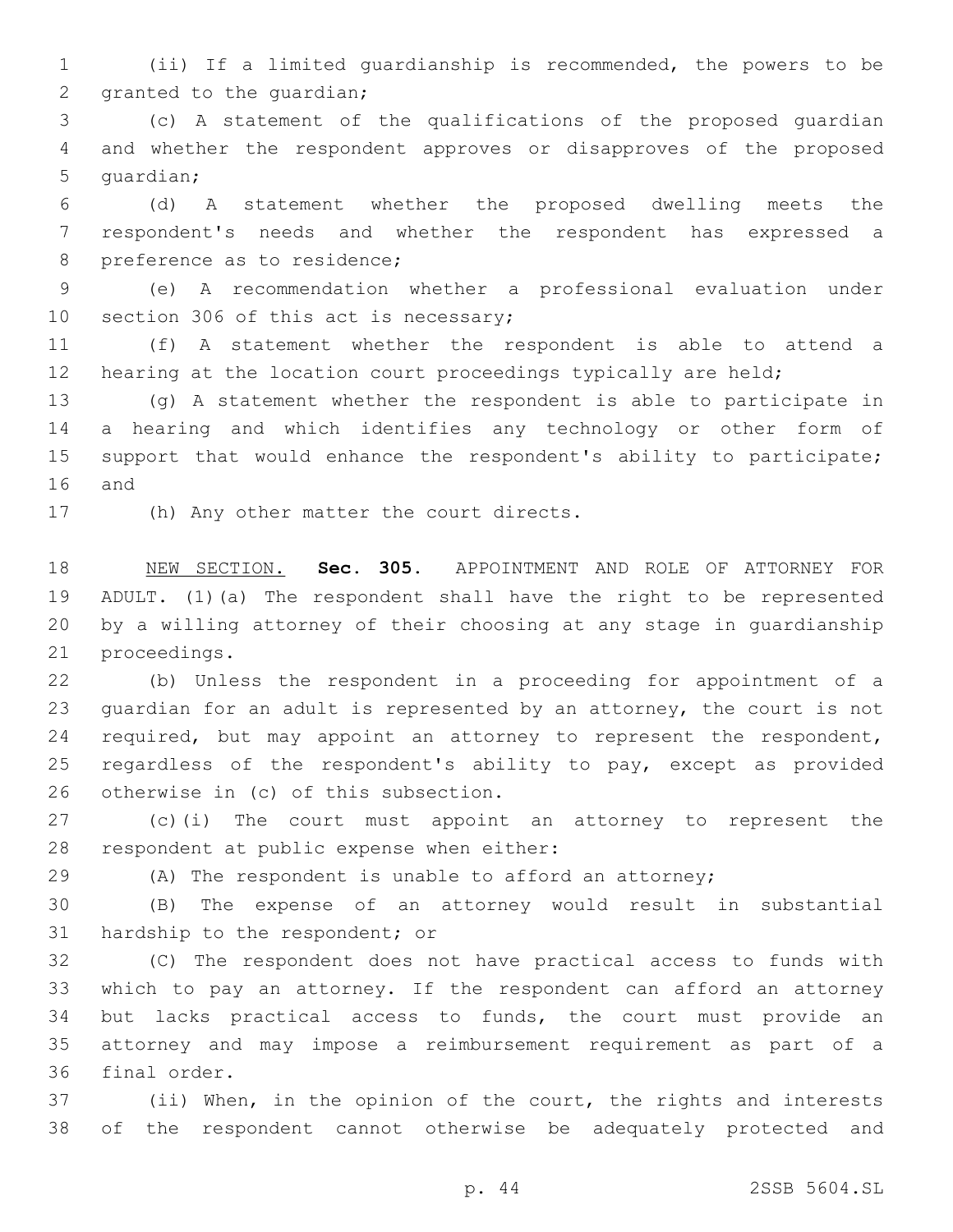represented, the court on its own motion must appoint an attorney at 2 any time to represent the respondent.

 (iii) An attorney must be provided under this subsection (1)(c) as soon as practicable after a petition is filed and long enough before any final hearing to allow adequate time for consultation and preparation. Absent a convincing showing in the record to the contrary, a period of less than three weeks is presumed by a reviewing court to be inadequate time for consultation and 9 preparation.

 (2) An attorney representing the respondent in a proceeding for 11 appointment of a quardian for an adult shall:

(a) Make reasonable efforts to ascertain the respondent's wishes;

 (b) Advocate for the respondent's wishes to the extent reasonably 14 ascertainable; and

 (c) If the respondent's wishes are not reasonably ascertainable, advocate for the result that is the least restrictive in type, duration, and scope, consistent with the respondent's interests.

 NEW SECTION. **Sec. 306.** PROFESSIONAL EVALUATION. (1) At or before a hearing on a petition for a guardianship for an adult, the court shall order a professional evaluation of the respondent:

(a) If the respondent requests the evaluation; or

 (b) In other cases, unless the court finds that it has sufficient information to determine the respondent's needs and abilities without 24 the evaluation.

 (2) If the court orders an evaluation under subsection (1) of this section, the respondent must be examined by a physician licensed to practice under chapter 18.71 or 18.57 RCW, psychologist licensed under chapter 18.83 RCW, or advanced registered nurse practitioner licensed under chapter 18.79 RCW selected by the visitor who is qualified to evaluate the respondent's alleged cognitive and functional abilities and limitations and will not be advantaged or disadvantaged by a decision to grant the petition or otherwise have a conflict of interest. The individual conducting the evaluation promptly shall file report in a record with the court. Unless otherwise directed by the court, the report must contain:

 (a) A description of the nature, type, and extent of the respondent's cognitive and functional abilities and limitations;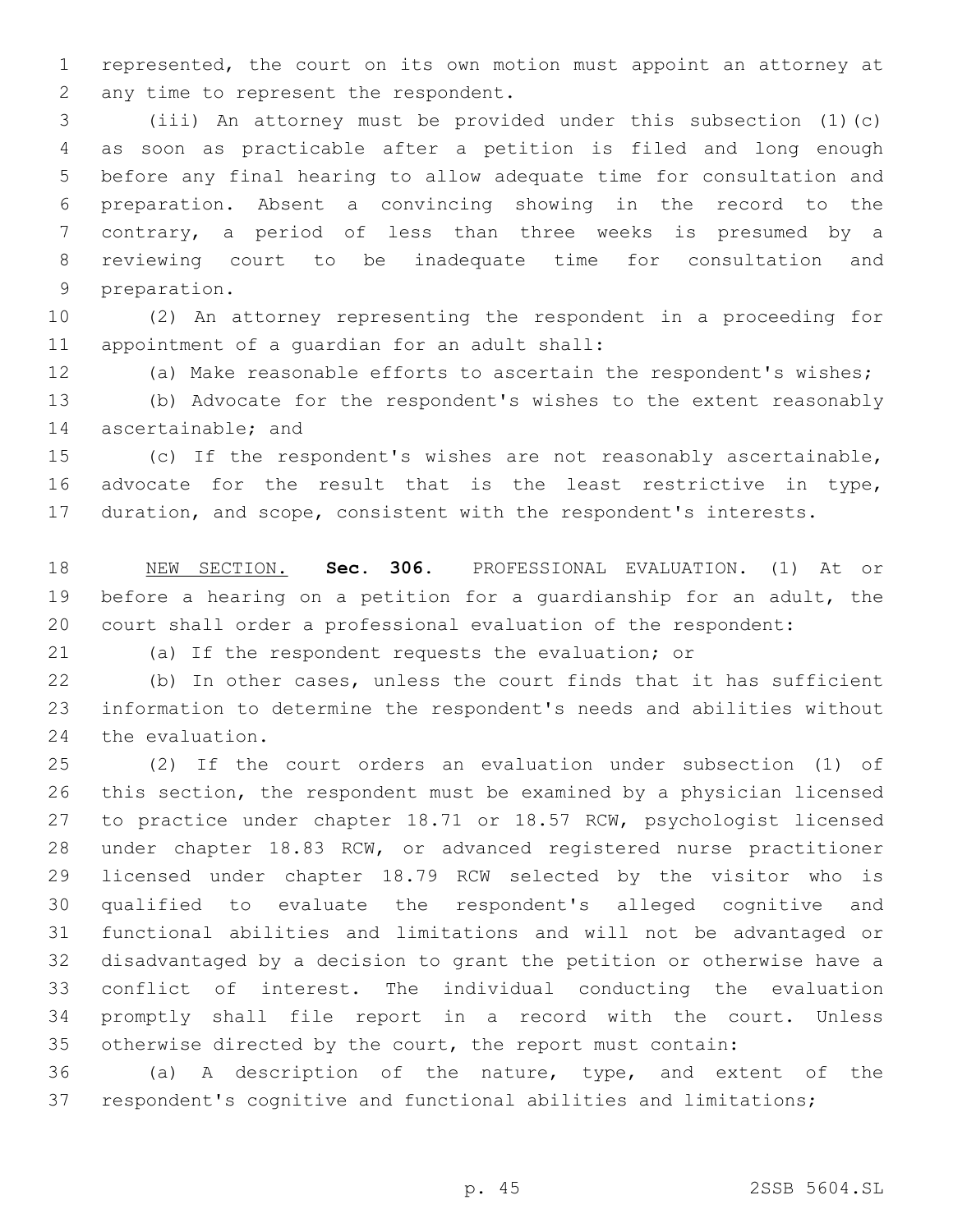(b) An evaluation of the respondent's mental and physical condition and, if appropriate, educational potential, adaptive 3 behavior, and social skills;

 (c) A prognosis for improvement and recommendation for the appropriate treatment, support, or habilitation plan; and

(d) The date of the examination on which the report is based.

 (3) The respondent may decline to participate in an evaluation 8 ordered under subsection (1) of this section.

 NEW SECTION. **Sec. 307.** ATTENDANCE AND RIGHTS AT HEARING. (1) Except as otherwise provided in subsection (2) of this section, a hearing under section 303 of this act may not proceed unless the respondent attends the hearing. If it is not reasonably feasible for the respondent to attend a hearing at the location court proceedings typically are held, the court shall make reasonable efforts to hold the hearing at an alternative location convenient to the respondent or allow the respondent to attend the hearing using real-time audio-visual technology.

 (2) A hearing under section 303 of this act may proceed without the respondent in attendance if the court finds by clear and 20 convincing evidence that:

 (a) The respondent consistently and repeatedly has refused to attend the hearing after having been fully informed of the right to attend and the potential consequences of failing to do so; or

 (b) There is no practicable way for the respondent to attend and participate in the hearing even with appropriate supportive services 26 and technological assistance.

 (3) The respondent may be assisted in a hearing under section 303 of this act by a person or persons of the respondent's choosing, 29 assistive technology, or an interpreter or translator, or a combination of these supports. If assistance would facilitate the respondent's participation in the hearing, but is not otherwise available to the respondent, the court shall make reasonable efforts 33 to provide it.

 (4) The respondent has a right to choose an attorney to represent the respondent at a hearing under section 303 of this act.

 (5) At a hearing held under section 303 of this act, the 37 respondent may:

(a) Present evidence and subpoena witnesses and documents;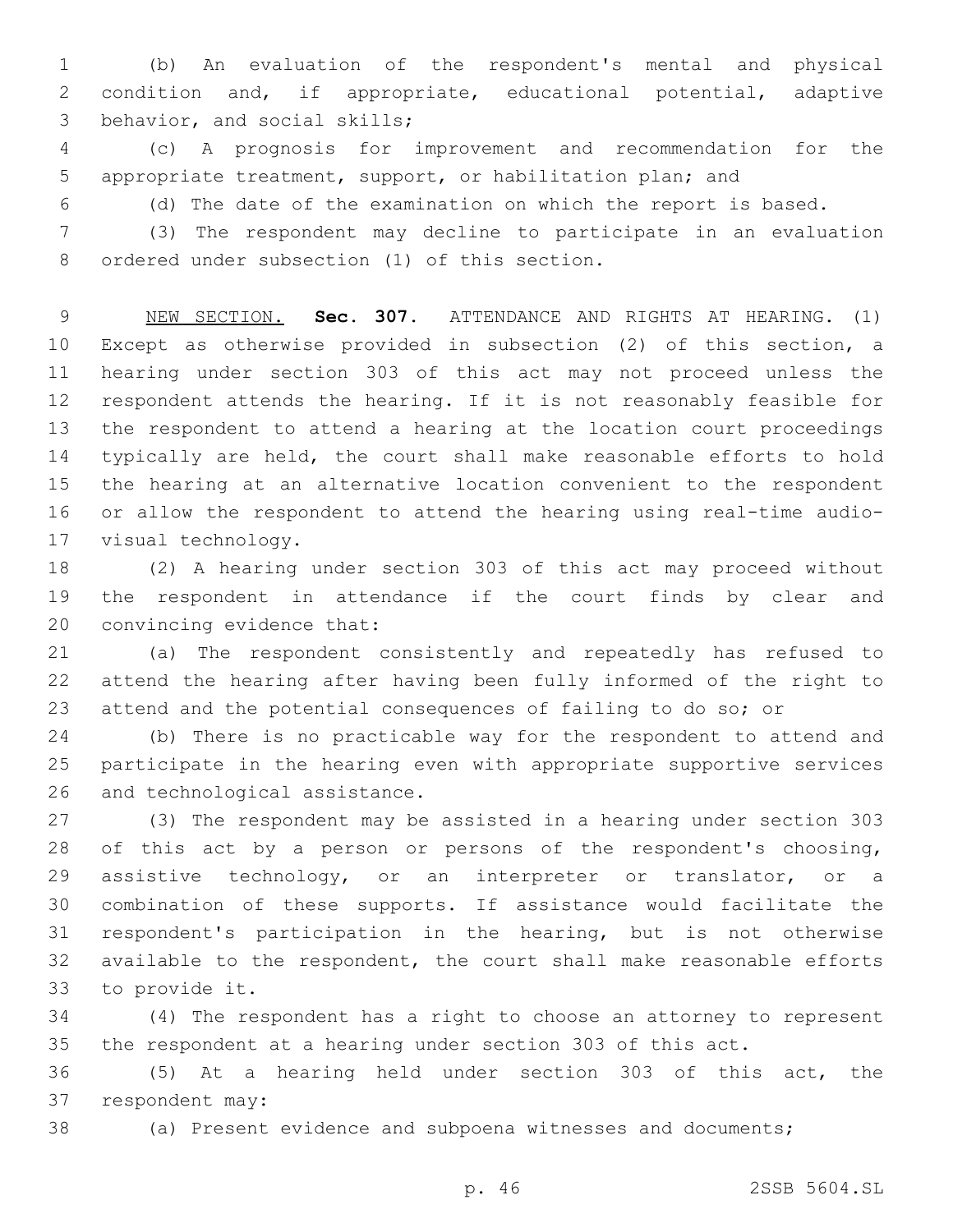(b) Examine witnesses, including any court-appointed evaluator 2 and the visitor; and

(c) Otherwise participate in the hearing.3

 (6) Unless excused by the court for good cause, a proposed guardian shall attend a hearing under section 303 of this act.

 (7) A hearing under section 303 of this act must be closed on request of the respondent and a showing of good cause.

 (8) Any person may request to participate in a hearing under section 303 of this act. The court may grant the request, with or without a hearing, on determining that the best interest of the respondent will be served. The court may impose appropriate 12 conditions on the person's participation.

 NEW SECTION. **Sec. 308.** CONFIDENTIALITY OF RECORDS. (1) The existence of a proceeding for or the existence of a guardianship for an adult is a matter of public record unless the court seals the record after:

 (a) The respondent or individual subject to guardianship requests 18 the record be sealed; and

19 (b) Either:

(i) The petition for guardianship is dismissed; or

21 (ii) The quardianship is terminated.

 (2) An adult subject to a proceeding for a guardianship, whether or not a guardian is appointed, an attorney designated by the adult, and a person entitled to notice under section 310(5) of this act or a subsequent order are entitled to access court records of the proceeding and resulting guardianship, including the guardian's plan under section 317 of this act and report under section 318 of this act. A person not otherwise entitled to access court records under this subsection for good cause may petition the court for access to court records of the guardianship, including the guardian's report and plan. The court shall grant access if access is in the best interest of the respondent or adult subject to guardianship or furthers the public interest and does not endanger the welfare or 34 financial interests of the adult.

 (3) A report under section 304 of this act of a visitor or a professional evaluation under section 306 of this act is confidential and must be sealed on filing, but is available to:

38 (a) The court;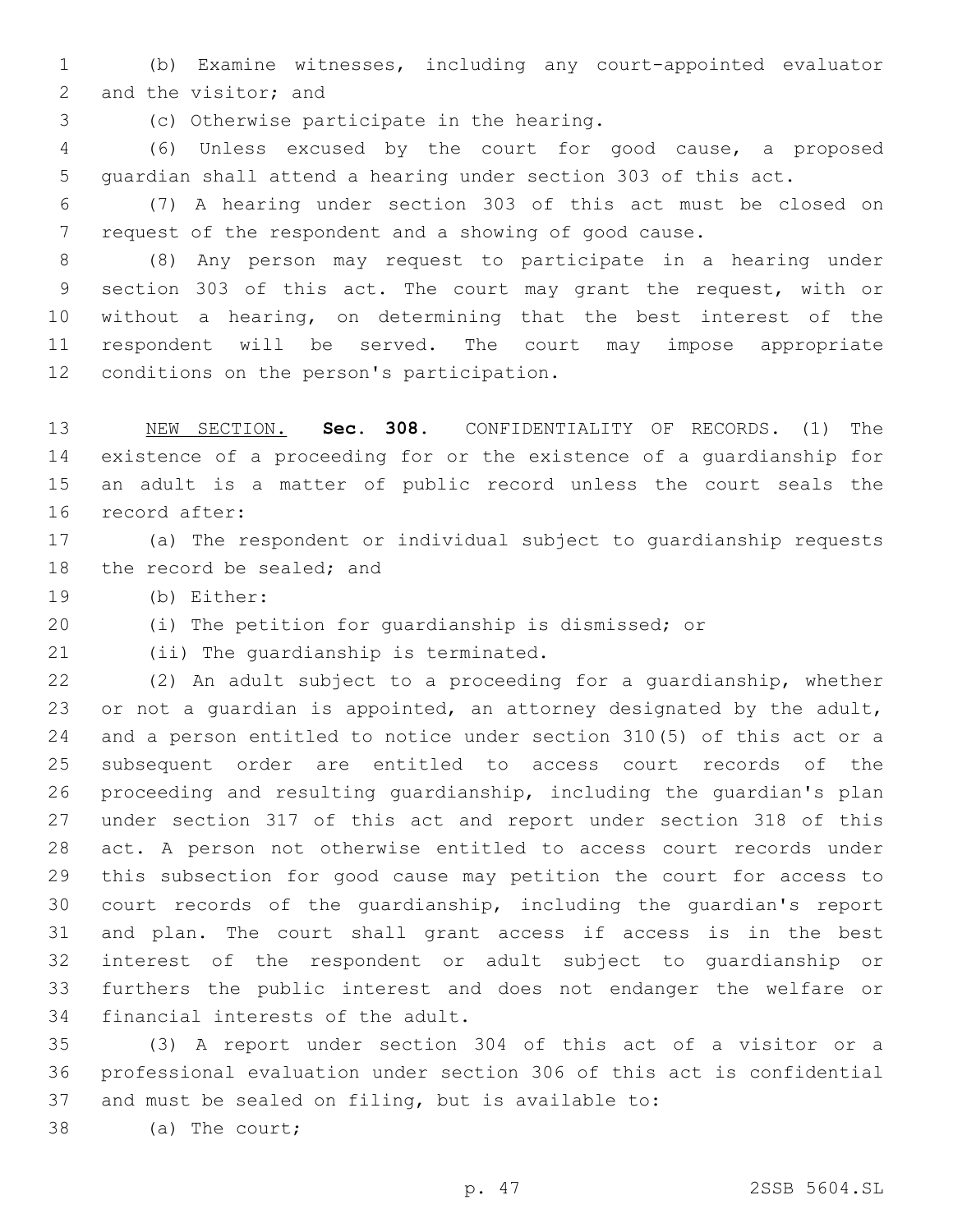(b) The individual who is the subject of the report or 2 evaluation, without limitation as to use;

 (c) The petitioner, visitor, and petitioner's and respondent's 4 attorneys, for purposes of the proceeding;

 (d) Unless the court orders otherwise, an agent appointed under a power of attorney for health care or power of attorney for finances 7 in which the respondent is the principal; and

 (e) Any other person if it is in the public interest or for a 9 purpose the court orders for good cause.

 NEW SECTION. **Sec. 309.** WHO MAY BE GUARDIAN FOR ADULT—ORDER OF PRIORITY. (1) Except as otherwise provided in subsection (3) of this section, the court in appointing a guardian for an adult shall consider persons qualified to be guardian in the following order of priority:

 (a) A guardian, other than a temporary or emergency guardian, currently acting for the respondent in another jurisdiction;

 (b) A person nominated as guardian by the respondent, including the respondent's most recent nomination made in a power of attorney;

 (c) An agent appointed by the respondent under a power of 20 attorney for health care;

(d) A spouse or domestic partner of the respondent;

 (e) A relative or other individual who has shown special care and 23 concern for the respondent; and

(f) A certified professional guardian or conservator.

 (2) If two or more persons have equal priority under subsection (1) of this section, the court shall select as guardian the person the court considers best qualified. In determining the best qualified person, the court shall consider the person's relationship with the respondent, the person's skills, the expressed wishes of the respondent, the extent to which the person and the respondent have similar values and preferences, and the likelihood the person will be able to perform the duties of a guardian successfully.

33 (3) The court, acting in the best interest of the respondent, may decline to appoint as guardian a person having priority under subsection (1) of this section and appoint a person having a lower 36 priority or no priority.

 (4) A person that provides paid services to the respondent, or an individual who is employed by a person that provides paid services to the respondent or is the spouse, domestic partner, parent, or child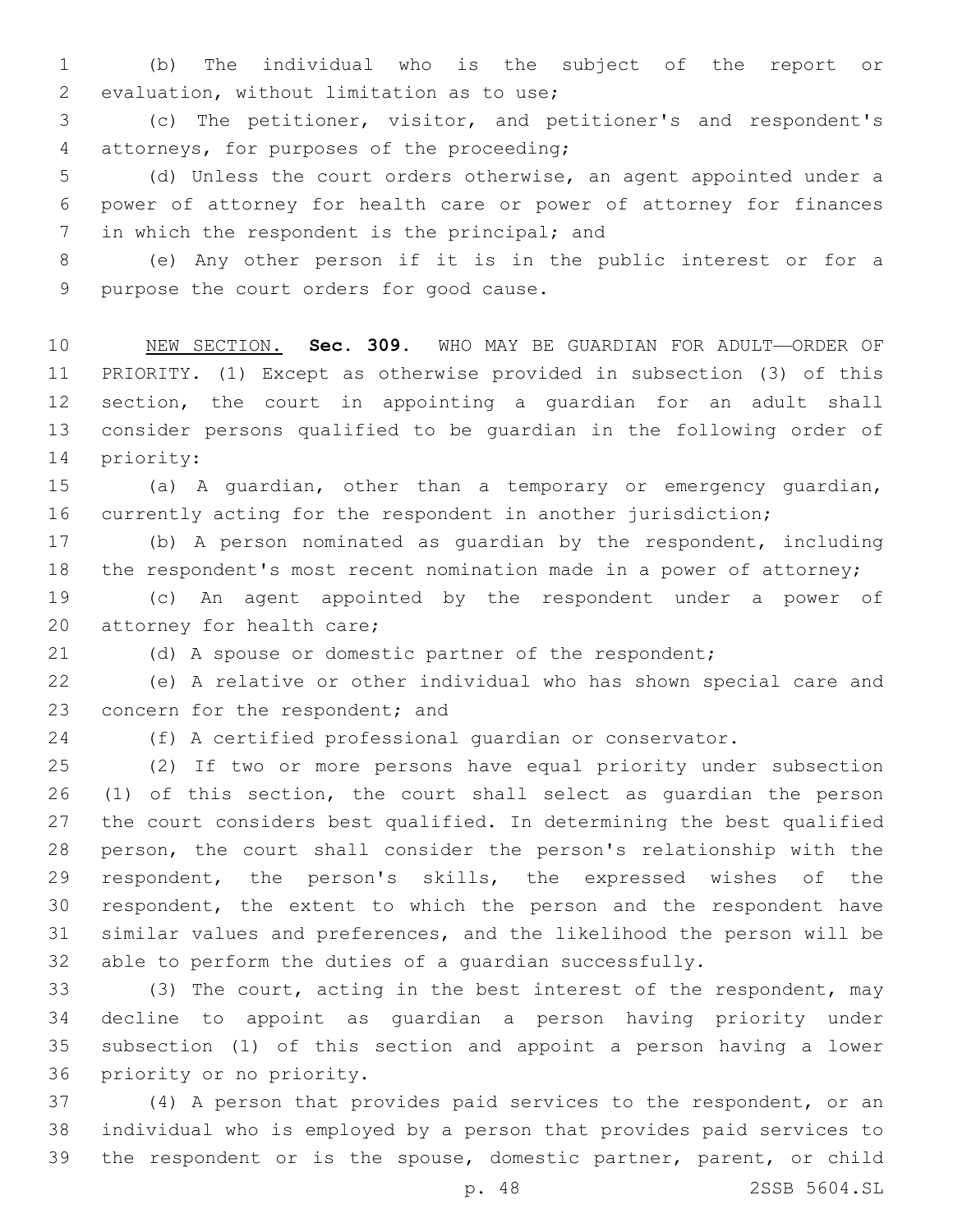of an individual who provides or is employed to provide paid services to the respondent, may not be appointed as guardian unless:

 (a) The individual is related to the respondent by blood, 4 marriage, or adoption; or

 (b) The court finds by clear and convincing evidence that the person is the best qualified person available for appointment and the appointment is in the best interest of the respondent.

 (5) An owner, operator, or employee of a long-term care facility at which the respondent is receiving care may not be appointed as guardian unless the owner, operator, or employee is related to the 11 respondent by blood, marriage, or adoption.

 NEW SECTION. **Sec. 310.** ORDER OF APPOINTMENT FOR GUARDIAN. (1) A court order appointing a guardian for an adult must:

 (a) Include a specific finding that clear and convincing evidence established that the identified needs of the respondent cannot be met by a protective arrangement instead of guardianship or other less restrictive alternative, including use of appropriate supportive services, technological assistance, or supported decision making;

 (b) Include a specific finding that clear and convincing evidence established the respondent was given proper notice of the hearing on 21 the petition;

 (c) State whether the adult subject to guardianship retains the right to vote and, if the adult does not retain the right to vote, include findings that support removing that right which must include a finding that the adult cannot communicate, with or without support, a specific desire to participate in the voting process; and

 (d) State whether the adult subject to guardianship retains the right to marry and, if the adult does not retain the right to marry, include findings that support removing that right.

 (2) An adult subject to guardianship retains the right to vote unless the order under subsection (1) of this section includes the statement required by subsection (1)(c) of this section. An adult subject to guardianship retains the right to marry unless the order under subsection (1) of this section includes the findings required 35 by subsection (1)(d) of this section.

 (3) A court order establishing a full guardianship for an adult must state the basis for granting a full guardianship and include specific findings that support the conclusion that a limited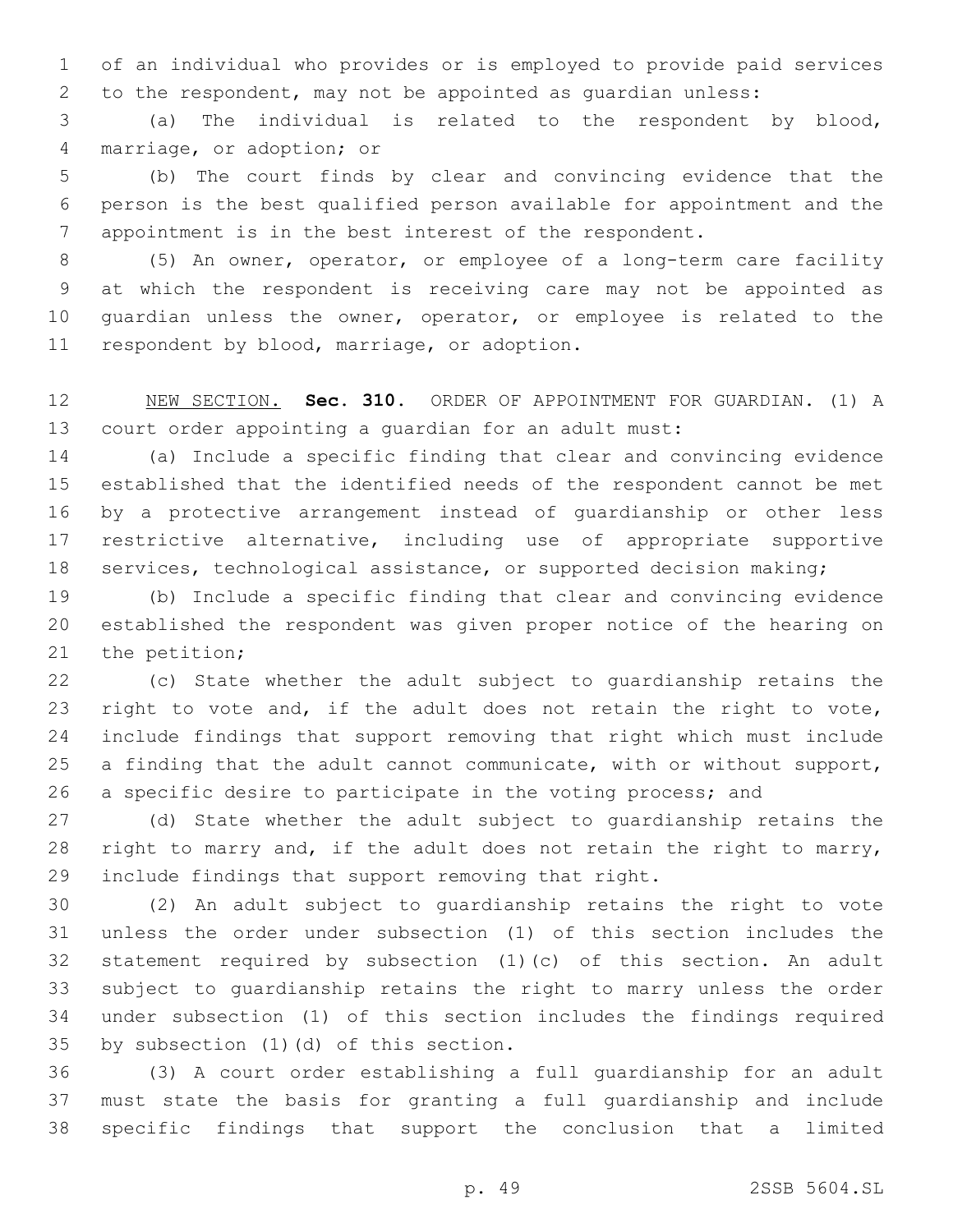guardianship would not meet the functional needs of the adult subject 2 to quardianship. (4) A court order establishing a limited guardianship for an adult must state the specific powers granted to the guardian. (5) The court, as part of an order establishing a guardianship for an adult, shall identify any person that subsequently is entitled 7 to: (a) Notice of the rights of the adult under section 311(2) of 9 this act; (b) Notice of a change in the primary dwelling of the adult; 11 (c) Notice that the quardian has delegated: (i) The power to manage the care of the adult; (ii) The power to make decisions about where the adult lives; (iii) The power to make major medical decisions on behalf of the 15 adult; (iv) A power that requires court approval under section 315 of 17 this act; or 18 (v) Substantially all powers of the quardian; (d) Notice that the guardian will be unavailable to visit the adult for more than two months or unavailable to perform the 21 quardian's duties for more than one month; (e) A copy of the guardian's plan under section 317 of this act 23 and the quardian's report under section 318 of this act; (f) Access to court records relating to the guardianship; (g) Notice of the death or significant change in the condition of the adult: (h) Notice that the court has limited or modified the powers of 28 the quardian; and 29 (i) Notice of the removal of the quardian. (6) A spouse, domestic partner, and adult children of an adult subject to guardianship are entitled to notice under subsection (5) of this section unless the court determines notice would be contrary to the preferences or prior directions of the adult subject to guardianship or not in the best interest of the adult. (7) All orders establishing a guardianship for an adult must 36 contain: (a) A guardianship summary placed directly below the case caption or on a separate cover page in the form or substantially the same 39 form as set forth in section 606 of this act;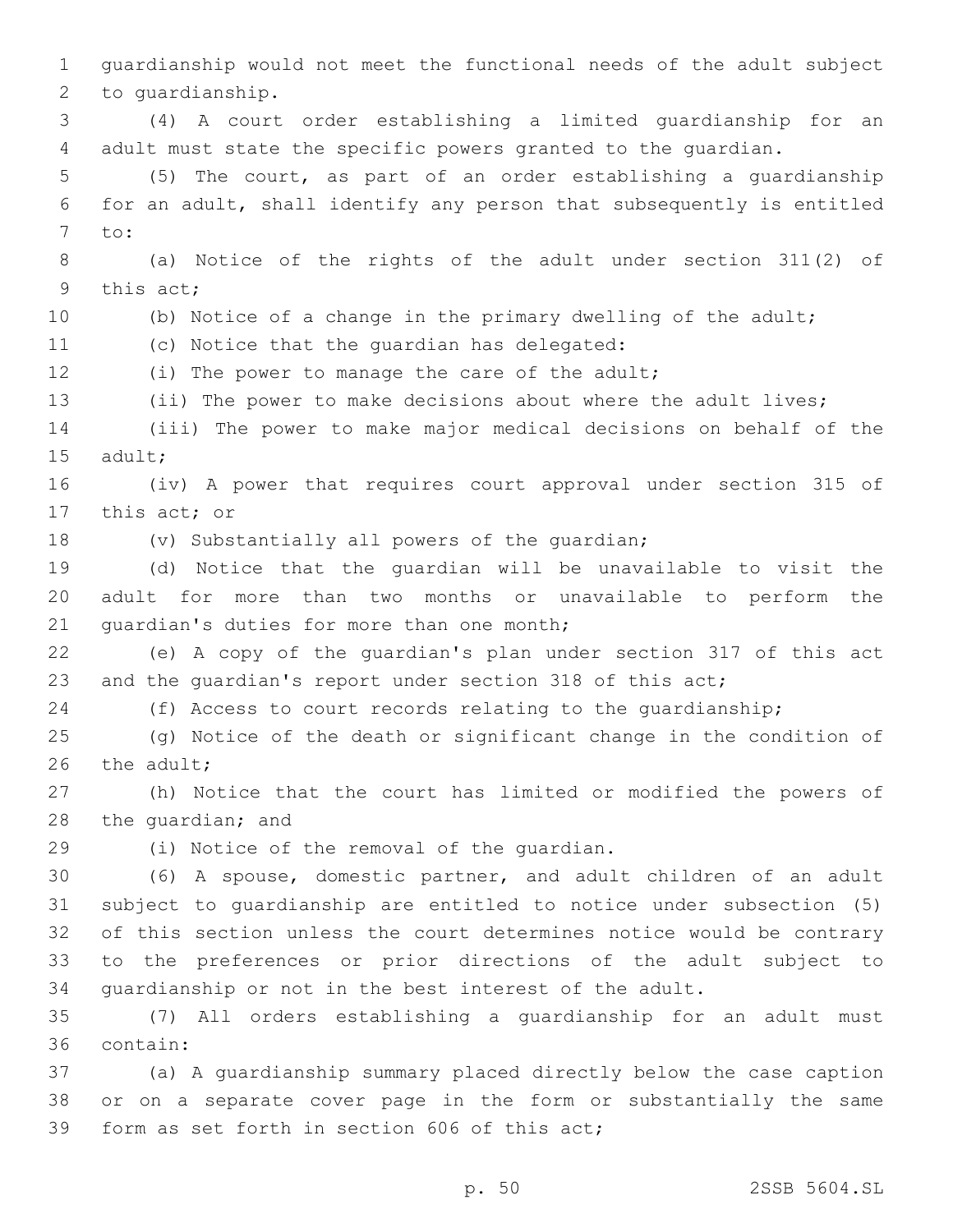(b) The date which the limited guardian or guardian must file the 2 quardian's plan under section 317(1) of this act;

 (c) The date by which the court will review the guardian's plan 4 as required by section 317(4) of this act;

 (d) The report interval which the guardian shall file its guardian's plan under section 318 of this act. The report interval 7 may be annual, biennial, or triennial;

 (e) The date the limited guardian or guardian must file its guardian's plan under section 318 of this act. The due date of the filing of the report shall be within ninety days after the 11 anniversary date of the appointment;

 (f) The date for the court to review the guardian's plan under section 318 of this act and enter its order. The court shall conduct the review within one hundred twenty days after the anniversary date 15 of the appointment.

 NEW SECTION. **Sec. 311.** NOTICE OF ORDER OF APPOINTMENT—RIGHTS. (1) A guardian appointed under section 309 of this act shall give the adult subject to guardianship and all other persons given notice under section 303 of this act a copy of the order of appointment, together with notice of the right to request termination or modification. The order and notice must be given not later than fourteen days after the appointment.

 (2) Not later than thirty days after appointment of a guardian under section 309 of this act, the guardian shall give to the adult subject to guardianship and any other person entitled to notice under section 310(5) of this act or a subsequent order a statement of the rights of the adult subject to guardianship and procedures to seek relief if the adult is denied those rights. The statement must be in at least sixteen-point font, in plain language, and, to the extent feasible, in a language in which the adult subject to guardianship is proficient. The statement must notify the adult subject to 32 quardianship of the right to:

 (a) Seek termination or modification of the guardianship, or removal of the guardian, and choose an attorney to represent the 35 adult in these matters;

 (b) Be involved in decisions affecting the adult, including decisions about the adult's care, dwelling, activities, or social 38 interactions, to the extent reasonably feasible;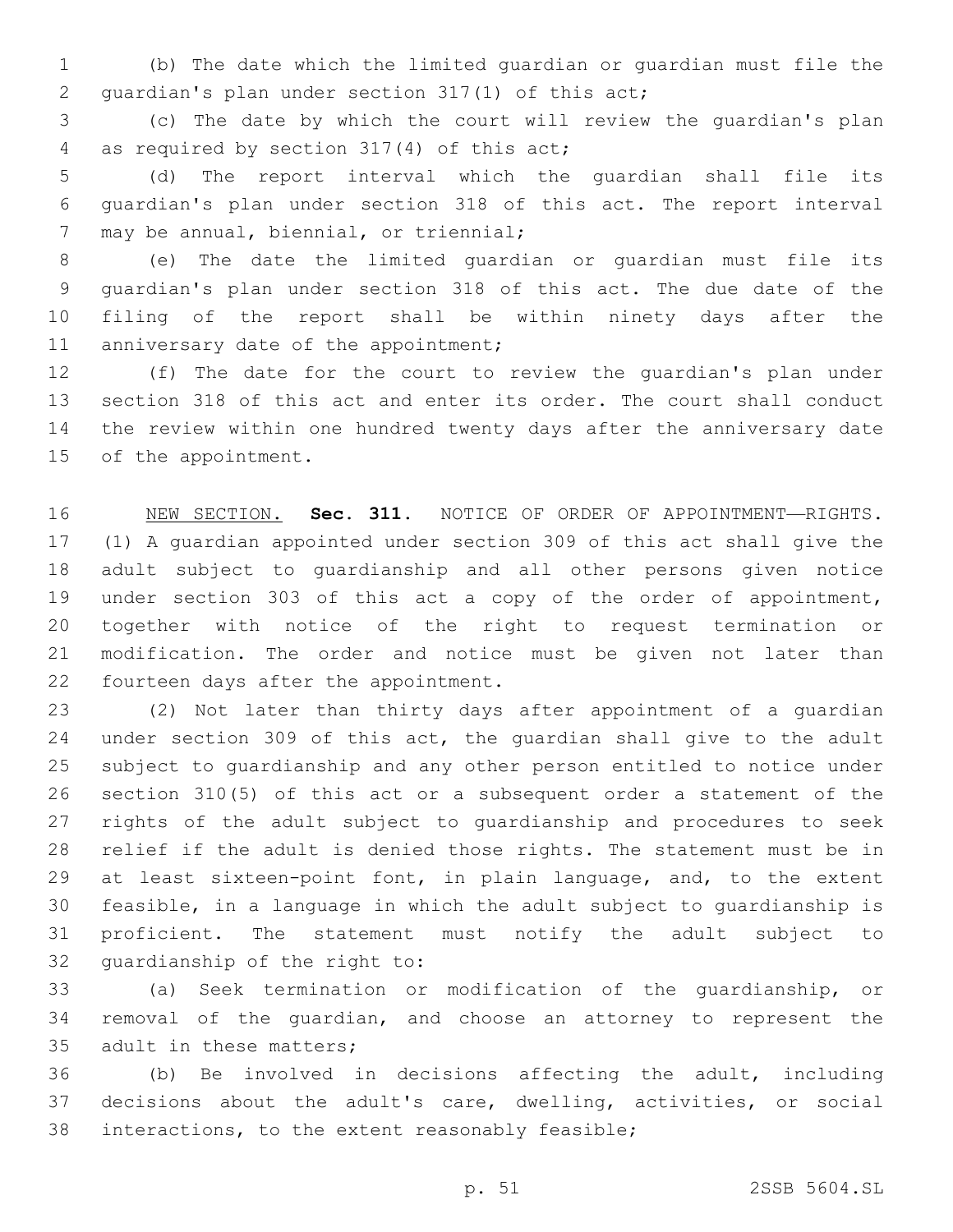(c) Be involved in health care decision making to the extent reasonably feasible and supported in understanding the risks and benefits of health care options to the extent reasonably feasible;

 (d) Be notified at least fourteen days before a change in the adult's primary dwelling or permanent move to a nursing home, mental health facility, or other facility that places restrictions on the individual's ability to leave or have visitors unless the change or move is proposed in the guardian's plan under section 317 of this act 9 or authorized by the court by specific order;

 (e) Object to a change or move described in (d) of this 11 subsection and the process for objecting;

 (f) Communicate, visit, or interact with others, including receiving visitors, and making or receiving telephone calls, personal mail, or electronic communications, including through social media, 15 unless:

 (i) The guardian has been authorized by the court by specific order to restrict communications, visits, or interactions;

 (ii) A protective order or protective arrangement instead of guardianship is in effect that limits contact between the adult and a 20 person; or

 (iii) The guardian has good cause to believe restriction is necessary because interaction with a specified person poses a risk of significant physical, psychological, or financial harm to the adult, 24 and the restriction is:

 (A) For a period of not more than seven business days if the person has a relative or preexisting social relationship with the 27 adult; or

 (B) For a period of not more than sixty days if the person does not have a relative or preexisting social relationship with the 30 adult;

 (g) Receive a copy of the guardian's plan under section 317 of 32 this act and the quardian's report under section 318 of this act;

(h) Object to the guardian's plan or report; and

 (i) Associate with persons of their choosing as provided in 35 section  $315(5)$  of this act.

 NEW SECTION. **Sec. 312.** EMERGENCY GUARDIAN FOR ADULT. (1) On its own after a petition has been filed under section 302 of this act, or on petition by a person interested in an adult's welfare, the court may appoint an emergency guardian for the adult if the court finds:

p. 52 2SSB 5604.SL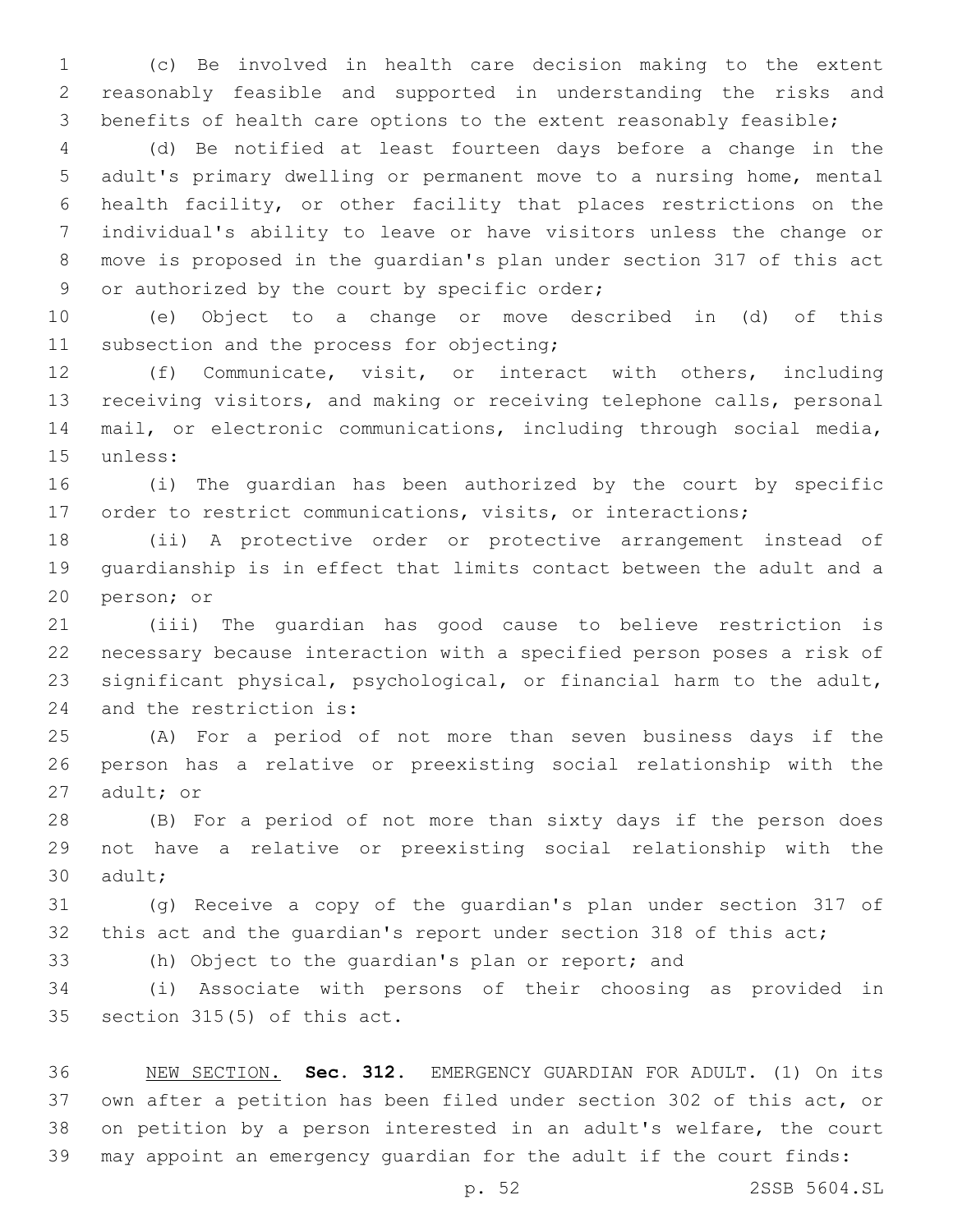(a) Appointment of an emergency guardian is likely to prevent substantial harm to the adult's physical health, safety, or welfare;

 (b) No other person appears to have authority and willingness to 4 act in the circumstances; and

 (c) There is reason to believe that a basis for appointment of a 6 quardian under section 301 of this act exists.

 (2) The duration of authority of an emergency guardian for an adult may not exceed sixty days, and the emergency guardian may exercise only the powers specified in the order of appointment. The emergency guardian's authority may be extended once for not more than sixty days if the court finds that the conditions for appointment of an emergency guardian in subsection (1) of this section continue.

 (3) Immediately on filing of a petition for appointment of an emergency guardian for an adult, the court shall appoint an attorney to represent the respondent in the proceeding. Except as otherwise provided in subsection (4) of this section, reasonable notice of the date, time, and place of a hearing on the petition must be given to the respondent, the respondent's attorney, and any other person the 19 court determines.

 (4) The court may appoint an emergency guardian for an adult without notice to the adult and any attorney for the adult only if the court finds from an affidavit or testimony that the respondent's physical health, safety, or welfare will be substantially harmed before a hearing with notice on the appointment can be held. If the court appoints an emergency guardian without giving notice under 26 subsection (3) of this section, the court must:

 (a) Give notice of the appointment not later than forty-eight 28 hours after the appointment to:

29 (i) The respondent;

30 (ii) The respondent's attorney; and

(iii) Any other person the court determines; and

 (b) Hold a hearing on the appropriateness of the appointment not 33 later than five days after the appointment.

 (5) Appointment of an emergency guardian under this section is not a determination that a basis exists for appointment of a guardian 36 under section 301 of this act.

 (6) The court may remove an emergency guardian appointed under this section at any time. The emergency guardian shall make any 39 report the court requires.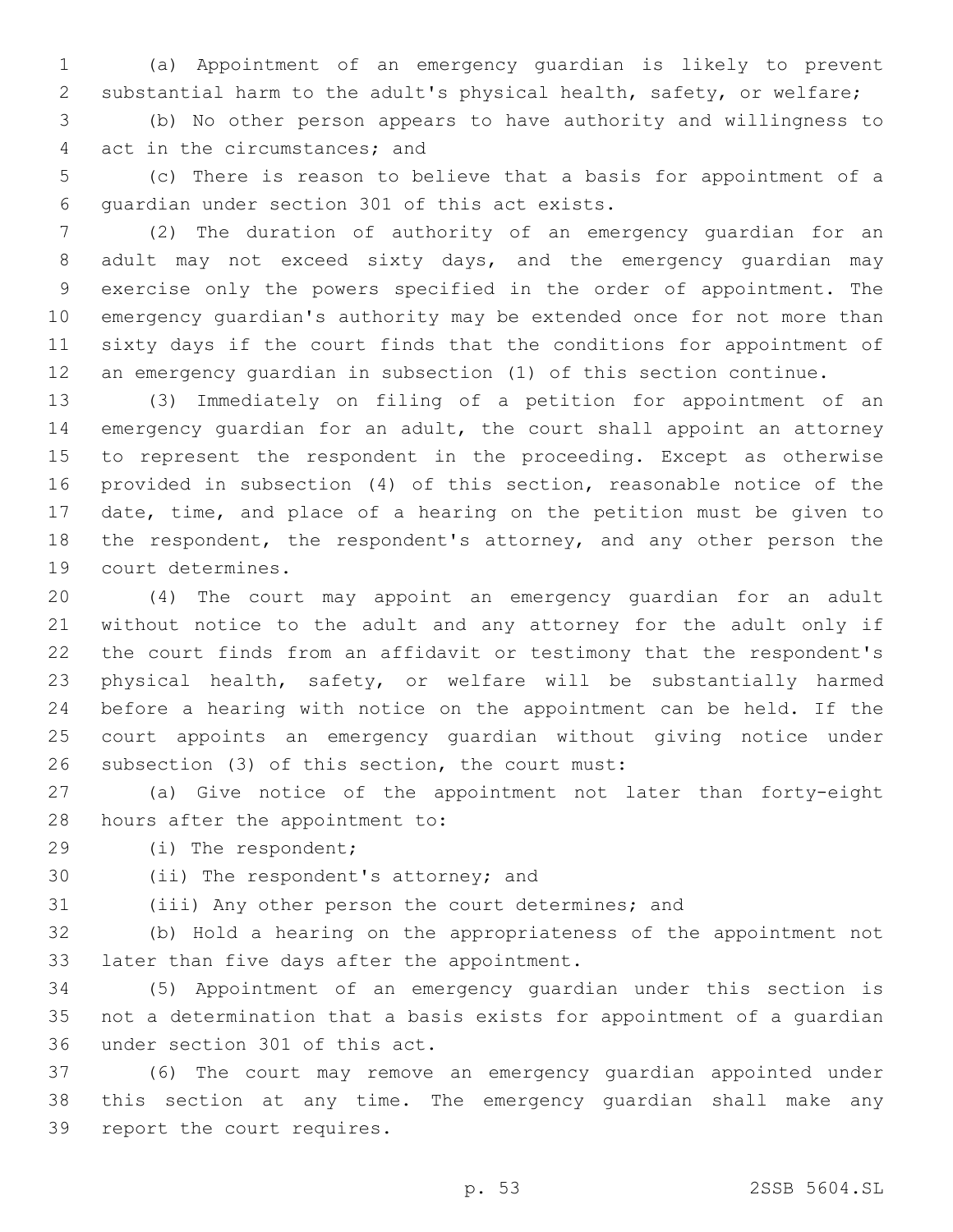NEW SECTION. **Sec. 313.** DUTIES OF GUARDIAN FOR ADULT. (1) A guardian for an adult is a fiduciary and owes the highest duty of good faith and care to the person under a guardianship. The guardian shall not substitute his or her moral or religious values, opinions, or philosophical beliefs for those of the person under a guardianship. Except as otherwise limited by the court, a guardian for an adult shall make decisions regarding the support, care, education, health, and welfare of the adult subject to guardianship to the extent necessitated by the adult's limitations.

 (2) A guardian for an adult shall promote the self-determination 11 of the adult and, to the extent reasonably feasible, encourage the adult to participate in decisions, act on the adult's own behalf, and develop or regain the capacity to manage the adult's personal affairs. In furtherance of this duty, the guardian shall:

 (a) Become or remain personally acquainted with the adult and maintain sufficient contact with the adult, including through regular visitation, to know the adult's abilities, limitations, needs, 18 opportunities, and physical and mental health;

 (b) To the extent reasonably feasible, identify the values and preferences of the adult and involve the adult in decisions affecting the adult, including decisions about the adult's care, dwelling, 22 activities, or social interactions; and

 (c) Make reasonable efforts to identify and facilitate supportive 24 relationships and services for the adult.

 (3) A guardian for an adult at all times shall exercise reasonable care, diligence, and prudence when acting on behalf of or 27 making decisions for the adult. In furtherance of this duty, the 28 quardian shall:

 (a) Take reasonable care of the personal effects, pets, and service or support animals of the adult and bring a proceeding for a conservatorship or protective arrangement instead of conservatorship 32 if necessary to protect the adult's property;

 (b) Expend funds and other property of the adult received by the guardian for the adult's current needs for support, care, education, 35 health, and welfare;

 (c) Conserve any funds and other property of the adult not expended under (b) of this subsection for the adult's future needs, but if a conservator has been appointed for the adult, pay the funds and other property at least quarterly to the conservator to be 40 conserved for the adult's future needs; and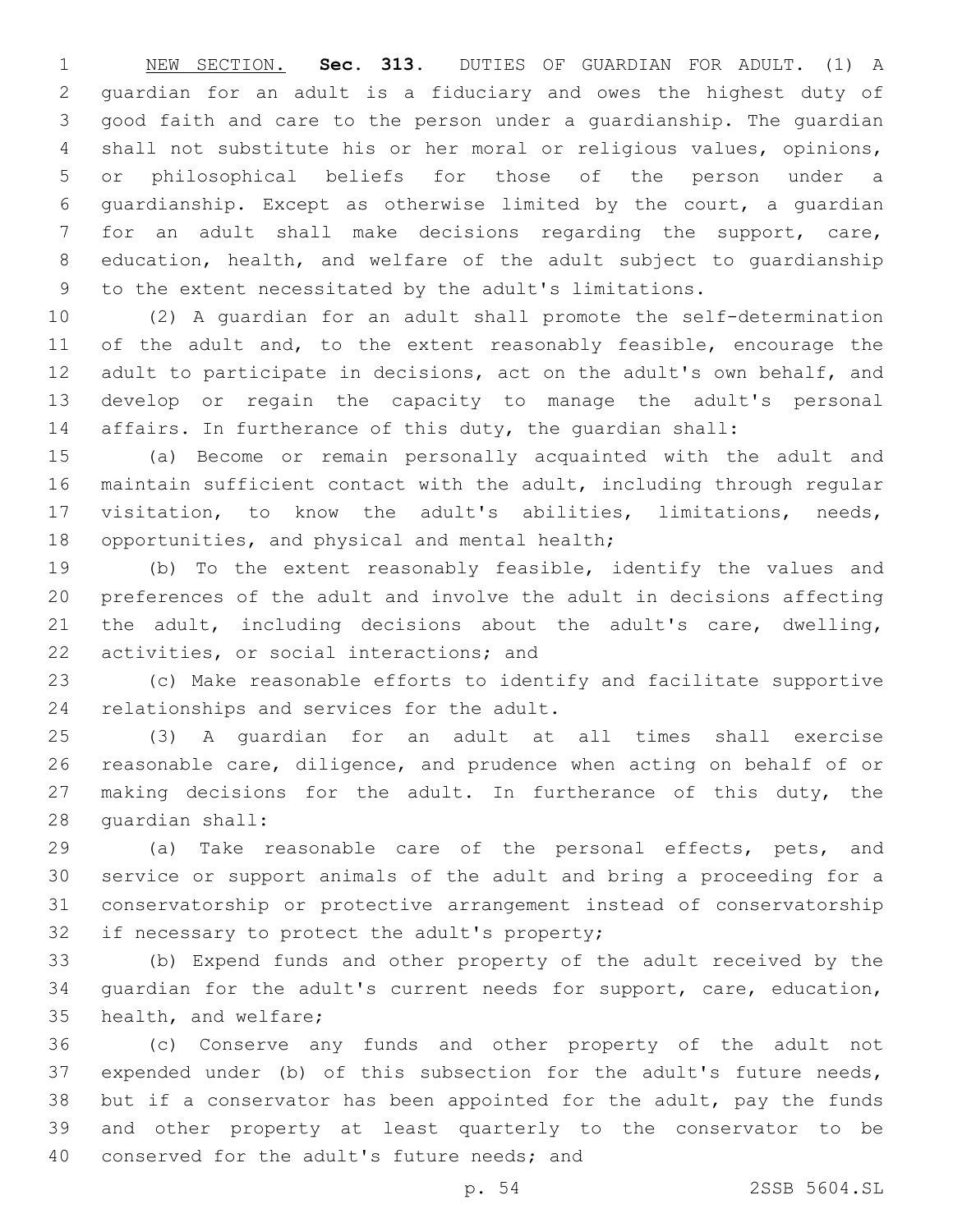(d) Monitor the quality of services, including long-term care 2 services, provided to the adult.

 (4) In making a decision for an adult subject to guardianship, the guardian shall make the decision the guardian reasonably believes the adult would make if the adult were able unless doing so would unreasonably harm or endanger the welfare or personal or financial interests of the adult. To determine the decision the adult subject to guardianship would make if able, the guardian shall consider the adult's previous or current directions, preferences, opinions, values, and actions, to the extent actually known or reasonably 11 ascertainable by the quardian.

 (5) If a guardian for an adult cannot make a decision under subsection (4) of this section because the guardian does not know and cannot reasonably determine the decision the adult probably would make if able, or the guardian reasonably believes the decision the adult would make would unreasonably harm or endanger the welfare or personal or financial interests of the adult, the guardian shall act in accordance with the best interests of the adult. In determining the best interests of the adult, the guardian shall consider:

 (a) Information received from professionals and persons that demonstrate sufficient interest in the welfare of the adult;

 (b) Other information the guardian believes the adult would have 23 considered if the adult were able to act; and

 (c) Other factors a reasonable person in the circumstances of the adult would consider, including consequences for others.

 (6) A guardian for an adult immediately shall notify the court if the condition of the adult has changed so that the adult is capable 28 of exercising rights previously removed.

 (7) The guardian shall file with the court within thirty days of any substantial change in the condition of the person under guardianship or any changes in the residence of the person under guardianship and shall provide a copy of the notice to the adult subject to guardianship, a person entitled to notice under section 310(5) of this act or a subsequent order, and any other person the 35 court has determined is entitled to notice.

 (8) To inform any person entitled to notice under section 310(5) 37 of this act or a subsequent order, and any other person the court has determined is entitled to notice, but in no case more than five business days, after the person subject to guardianship: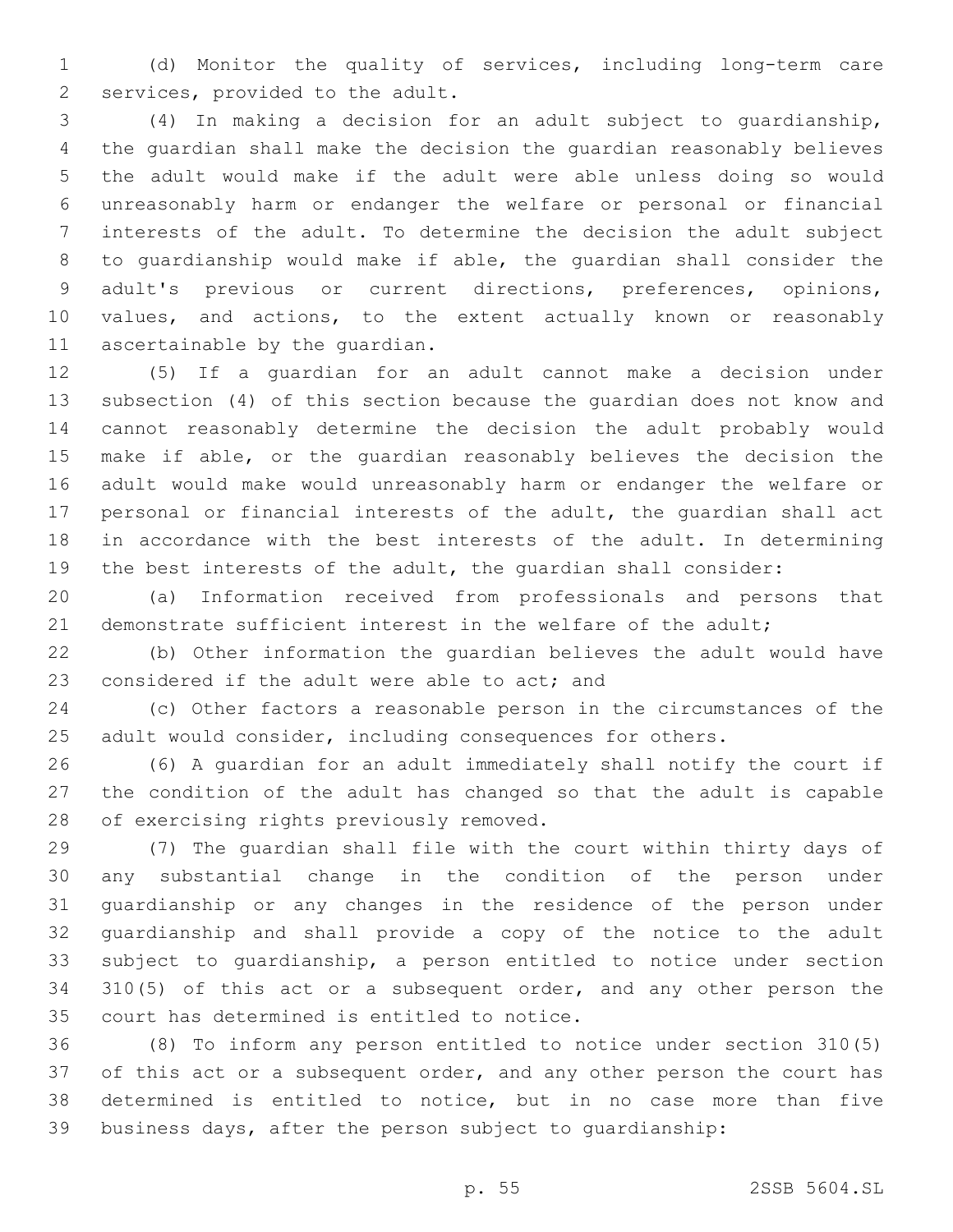(a) Makes a change in residence that is intended or likely to 2 last more than fourteen calendar days;

 (b) Has been admitted to a medical facility for acute care in response to a life-threatening injury or medical condition that 5 requires inpatient care;

 (c) Has been treated in an emergency room setting or kept for hospital observation for more than twenty-four hours; or

 (d) Dies, in which case the notification must be made in person, 9 by telephone, or by certified mail.

 NEW SECTION. **Sec. 314.** POWERS OF GUARDIAN FOR ADULT. (1) Except as limited by court order, a guardian for an adult may:

 (a) Apply for and receive funds and benefits for the support of the adult, unless a conservator is appointed for the adult and the 14 application or receipt is within the powers of the conservator;

 (b) Unless inconsistent with a court order, establish the adult's 16 place of dwelling;

 (c) Consent to health or other care, treatment, or service for 18 the adult:

 (d) If a conservator for the adult has not been appointed, commence a proceeding, including an administrative proceeding, or take other appropriate action to compel another person to support the 22 adult or pay funds for the adult's benefit;

 (e) To the extent reasonable, delegate to the adult responsibility for a decision affecting the adult's well-being; and

 (f) Receive personally identifiable health care information 26 regarding the adult.

 (2) The court by specific order may authorize a guardian for an 28 adult to consent to the adoption of the adult.

 (3) The court by specific order may authorize a guardian for an 30 adult to:

 (a) Consent or withhold consent to the marriage of the adult if the adult's right to marry has been removed under section 310 of this 33 act:

 (b) Petition for divorce, dissolution, or annulment of marriage of the adult or a declaration of invalidity of the adult's marriage; 36 or

 (c) Support or oppose a petition for divorce, dissolution, or annulment of marriage of the adult or a declaration of invalidity of 39 the adult's marriage.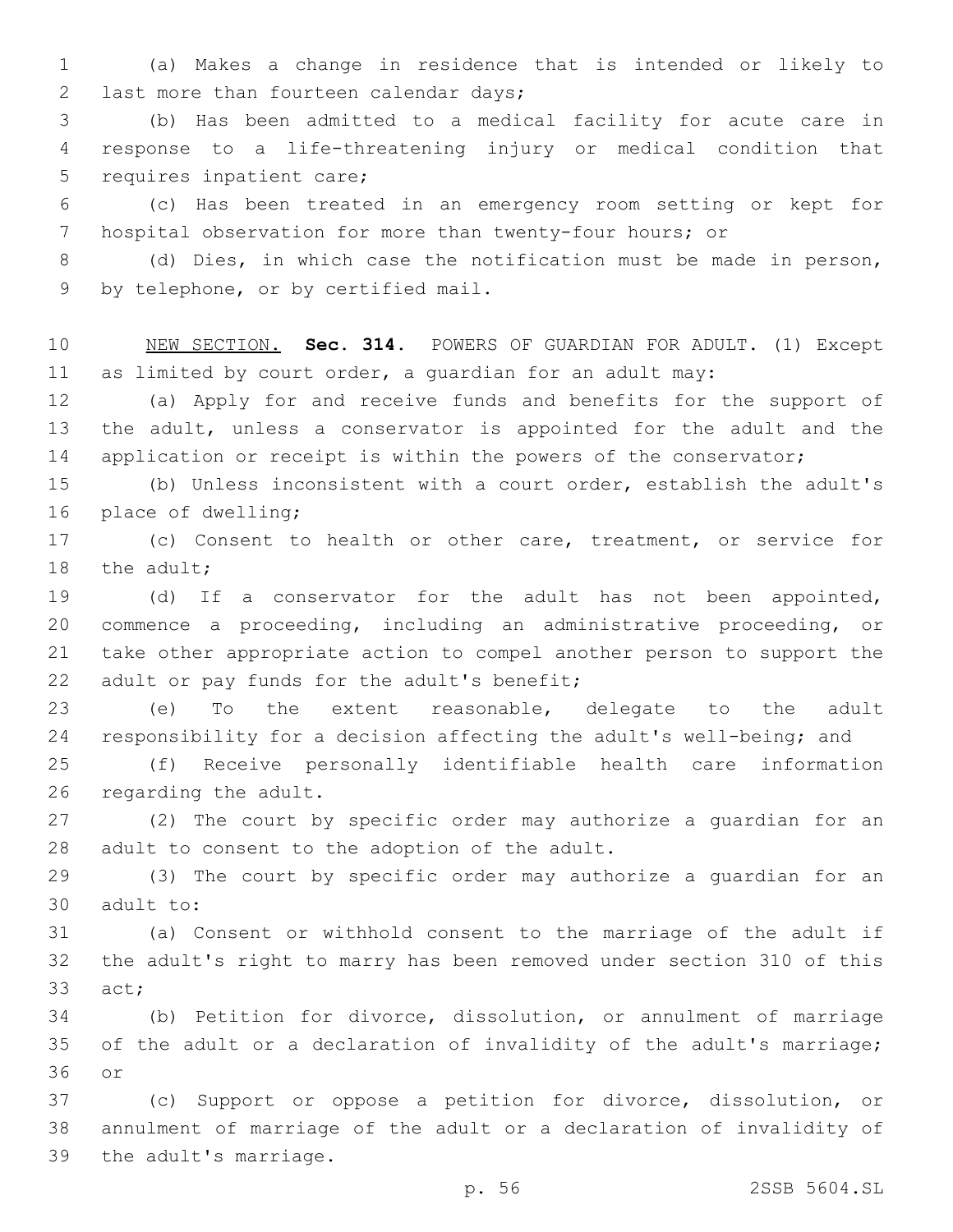(4) In determining whether to authorize a power under subsection (2) or (3) of this section, the court shall consider whether the underlying act would be in accordance with the adult's preferences, values, and prior directions and whether the underlying act would be 5 in the adult's best interest.

 (5) In exercising a guardian's power under subsection (1)(b) of this section to establish the adult's place of dwelling, the guardian 8 shall:

 (a) Select a residential setting the guardian believes the adult would select if the adult were able, in accordance with the decision- making standard in section 313 (4) and (5) of this act. If the guardian does not know and cannot reasonably determine what setting the adult subject to guardianship probably would choose if able, or the guardian reasonably believes the decision the adult would make would unreasonably harm or endanger the welfare or personal or financial interests of the adult, the guardian shall choose in accordance with section 313(5) of this act a residential setting that 18 is consistent with the adult's best interest;

 (b) In selecting among residential settings, give priority to a residential setting in a location that will allow the adult to interact with persons important to the adult and meet the adult's needs in the least restrictive manner reasonably feasible unless to do so would be inconsistent with the decision-making standard in 24 section 313 (4) and (5) of this  $act;$ 

 (c) Not later than thirty days after a change in the dwelling of 26 the adult:

 (i) Give notice of the change to the court, the adult, and any person identified as entitled to the notice in the court order appointing the guardian or a subsequent order; and

 (ii) Include in the notice the address and nature of the new dwelling and state whether the adult received advance notice of the change and whether the adult objected to the change;

 (d) Establish or move the permanent place of dwelling of the adult to a nursing home, mental health facility, or other facility that places restrictions on the adult's ability to leave or have 36 visitors only if:

 (i) The establishment or move is in the guardian's plan under 38 section 317 of this act;

(ii) The court authorizes the establishment or move; or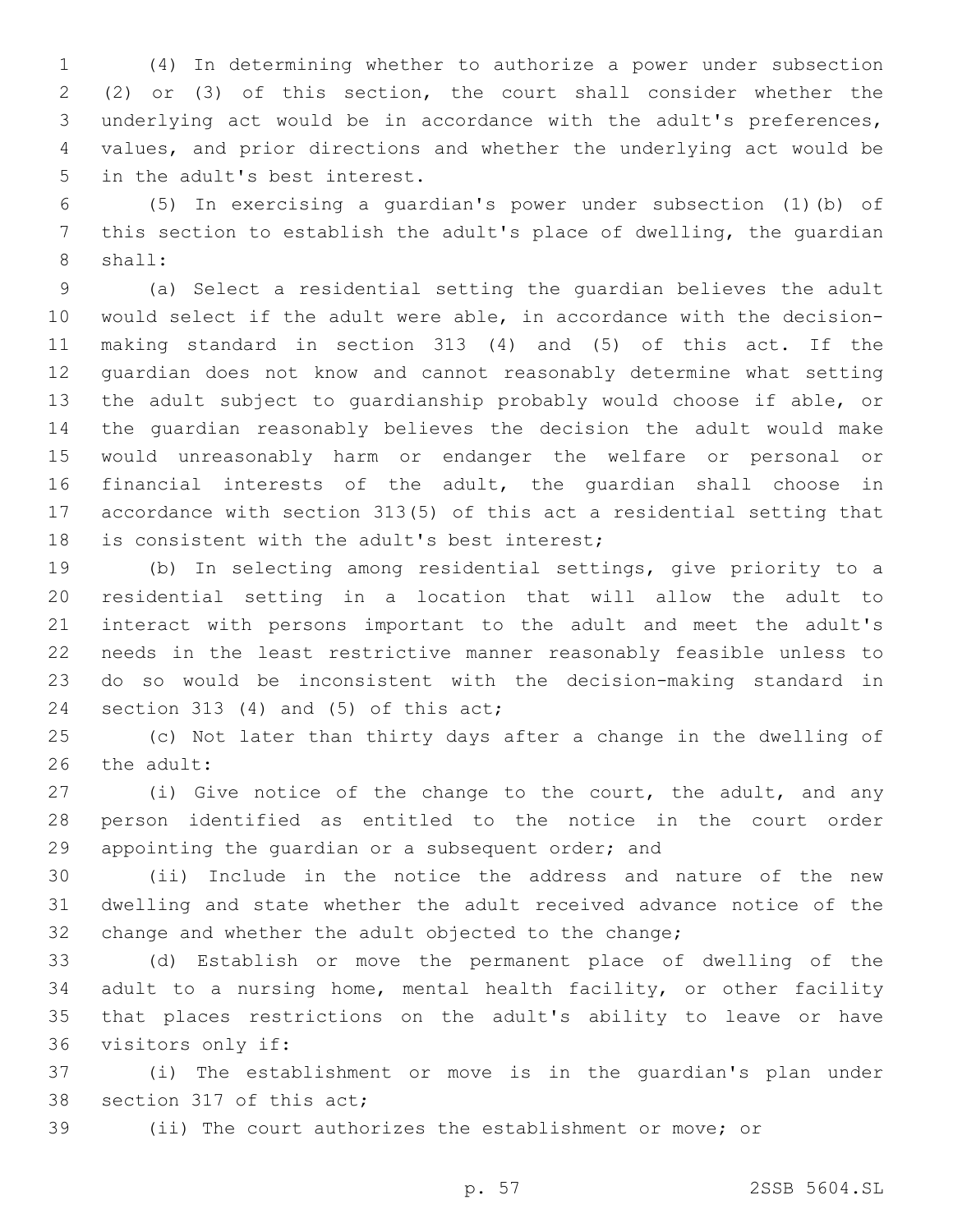(iii) The guardian gives notice of the establishment or move at least fourteen days before the establishment or move to the adult and all persons entitled to notice under section 310(5)(b) of this act or a subsequent order, and no objection is filed;4

 (e) Establish or move the place of dwelling of the adult outside this state only if consistent with the guardian's plan and authorized 7 by the court by specific order; and

 (f) Take action that would result in the sale of or surrender of the lease to the primary dwelling of the adult only if:

 (i) The action is specifically included in the guardian's plan 11 under section 317 of this act;

(ii) The court authorizes the action by specific order; or

 (iii) Notice of the action was given at least fourteen days before the action to the adult and all persons entitled to the notice under section 310(5)(b) of this act or a subsequent order and no 16 objection has been filed.

 (6) In exercising a guardian's power under subsection (1)(c) of this section to make health care decisions, the guardian shall:

 (a) Involve the adult in decision making to the extent reasonably feasible, including, when practicable, by encouraging and supporting the adult in understanding the risks and benefits of health care 22 options;

 (b) Defer to a decision by an agent under a power of attorney for health care executed by the adult and cooperate to the extent 25 feasible with the agent making the decision; and

(c) Take into account:26

(i) The risks and benefits of treatment options; and

 (ii) The current and previous wishes and values of the adult, if known or reasonably ascertainable by the guardian.

 (7) Notwithstanding subsection (1)(b) of this section no residential treatment facility which provides nursing or other care may detain a person within such facility against their will. Any court order, other than an order issued in accordance with the involuntary treatment provisions of chapters 10.77, 71.05, and 72.23 RCW, which purports to authorize such involuntary detention or purports to authorize a guardian or limited guardian to consent to such involuntary detention on behalf of an individual subject to a guardianship shall be void and of no force or effect. This section does not apply to the detention of a minor as provided in chapter 40 71.34 RCW.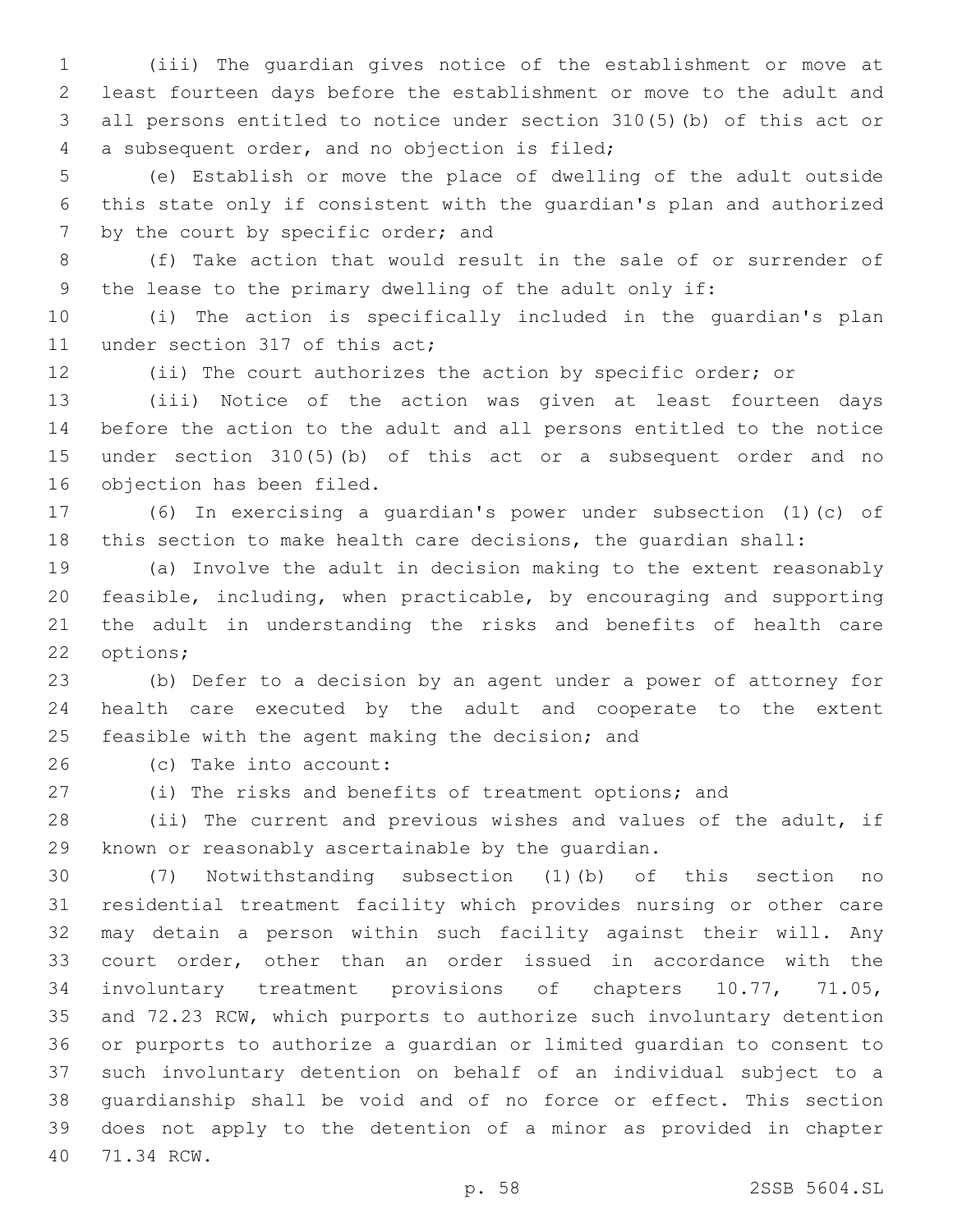(8) Nothing in this section shall be construed to require a court order authorizing placement of an incapacitated person in a residential treatment facility if such order is not otherwise required by law: PROVIDED, That notice of any residential placement of an individual subject to a guardianship shall be served, either before or after placement, by the guardian or limited guardian on such individual, any visitor of record, any guardian ad litem of 8 record, and any attorney of record.

 NEW SECTION. **Sec. 315.** SPECIAL LIMITATIONS ON GUARDIAN'S POWER. (1) Unless authorized by the court by specific order, a guardian for an adult does not have the power to revoke or amend a power of attorney for health care or power of attorney for finances executed 13 by the adult. If a power of attorney for health care is in effect, 14 unless there is a court order to the contrary, a health care decision of an agent takes precedence over that of the guardian and the guardian shall cooperate with the agent to the extent feasible. If a power of attorney for finances is in effect, unless there is a court 18 order to the contrary, a decision by the agent which the agent is authorized to make under the power of attorney for finances takes precedence over that of the guardian and the guardian shall cooperate with the agent to the extent feasible.

 (2) A guardian for an adult may not initiate the commitment of the adult to an evaluation and treatment facility except in accordance with the state's procedure for involuntary civil 25 commitment.

 (3) Unless authorized by the court in accordance with subsection 27 (4) of this section within the past thirty days, a guardian for an adult may not consent to any of the following procedures for the 29 adult:

(a) Therapy or other procedure to induce convulsion;

(b) Surgery solely for the purpose of psychosurgery; or

 (c) Other psychiatric or mental health procedures that restrict physical freedom of movement or the rights set forth in RCW 71.05.217.34

 (4) The court may order a procedure listed in subsection (3) of this section only after giving notice to the adult's attorney and holding a hearing. If the adult does not have an attorney, the court must appoint an attorney for the adult prior to entering an order under this subsection.39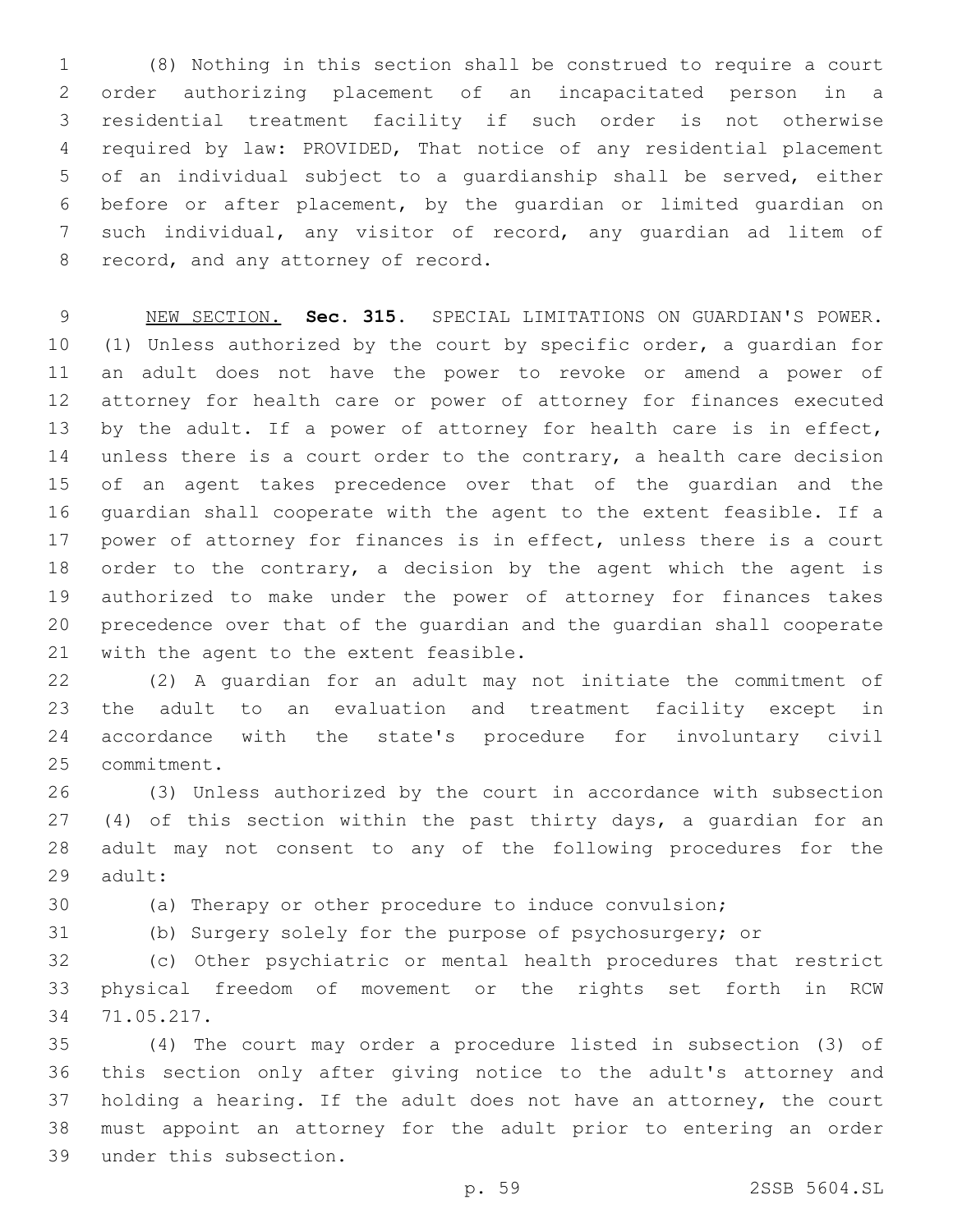(5) PERSONS UNDER A GUARDIANSHIP, CONSERVATORSHIP, OR OTHER PROTECTIVE ARRANGEMENTS—RIGHT TO ASSOCIATE WITH PERSONS OF THEIR 3 CHOOSING.

 (a) Except as otherwise provided in this section, a person under a guardianship retains the right to associate with persons of the person under a guardianship's choosing. This right includes, but is not limited to, the right to freely communicate and interact with other persons, whether through in-person visits, telephone calls, electronic communication, personal mail, or other means. If the person under a guardianship is unable to express consent for communication, visitation, or interaction with another person, or is otherwise unable to make a decision regarding association with another person, a guardian of a person under a guardianship, whether 14 full or limited, must:

 (i) Personally inform the person under a guardianship of the decision under consideration, using plain language, in a manner calculated to maximize the understanding of the person under a 18 quardianship;

 (ii) Maximize the person under a guardianship's participation in the decision-making process to the greatest extent possible, 21 consistent with the person under a quardianship's abilities; and

 (iii) Give substantial weight to the person under a guardianship's preferences, both expressed and historical.

 (b) A guardian or limited guardian may not restrict a person under a guardianship's right to communicate, visit, interact, or otherwise associate with persons of the person under a guardianship's 27 choosing, unless:

 (i) The restriction is specifically authorized by the guardianship court in the court order establishing or modifying the guardianship or limited guardianship under chapter 11.--- RCW (the 31 new chapter created in section 806 of this act);

 (ii) The restriction is pursuant to a protection order issued under chapter 74.34 RCW, chapter 26.50 RCW, or other law, that limits contact between the person under a guardianship and other persons;

 (iii)(A) The guardian or limited guardian has good cause to believe that there is an immediate need to restrict a person under a guardianship's right to communicate, visit, interact, or otherwise associate with persons of the person under a guardianship's choosing in order to protect the person under a guardianship from abuse, neglect, abandonment, or financial exploitation, as those terms are

p. 60 2SSB 5604.SL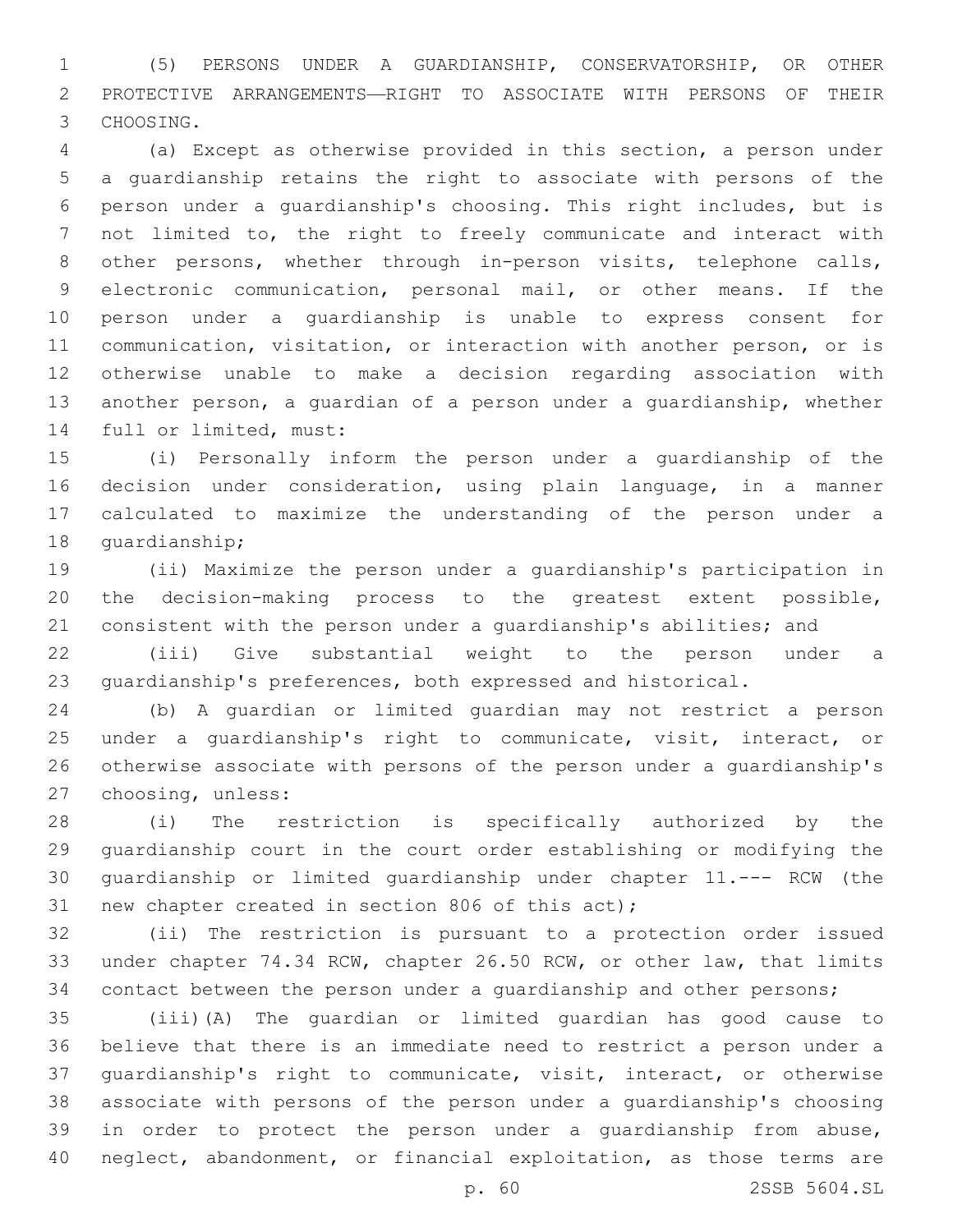defined in RCW 74.34.020, or to protect the person under a guardianship from activities that unnecessarily impose significant 3 distress on the person under a quardianship; and

 (B) Within fourteen calendar days of imposing the restriction under (b)(iii)(A) of this subsection, the guardian or limited guardian files a petition for a protection order under chapter 74.34 RCW. The immediate need restriction may remain in place until the court has heard and issued an order or decision on the petition; or

 (iv) The restriction is pursuant to participation in the community protection program under chapter 71A.12 RCW.

 (6) A protection order under chapter 74.34 RCW issued to protect the person under a guardianship as described in subsection (5)(b)(iii)(B) of this section:

(a) Must include written findings of fact and conclusions of law;

 (b) May not be more restrictive than necessary to protect the person under a guardianship from abuse, neglect, abandonment, or financial exploitation as those terms are defined in RCW 74.34.020; 18 and

 (c) May not deny communication, visitation, interaction, or other association between the person under a guardianship and another person unless the court finds that placing reasonable time, place, or manner restrictions is unlikely to sufficiently protect the person under a guardianship from abuse, neglect, abandonment, or financial exploitation as those terms are defined in RCW 74.34.020.

 **Sec. 316.** RCW 11.125.080 and 2016 c 209 s 108 are each amended 26 to read as follows:

 (1) In a power of attorney, a principal may nominate a guardian of the principal's estate or guardian of the principal's person for consideration by the court if protective proceedings for the principal's estate or person are begun after the principal executes the power of attorney. Except for good cause shown or disqualification, the court shall make its appointment in accordance 33 with the principal's most recent nomination.

 (2) If, after a principal executes a power of attorney, a court appoints a guardian of the principal's estate or other fiduciary charged with the management of all of the principal's property, the 37 power of attorney ((is terminated and the agent's authority does not continue unless continued by the court)) remains in effect subject to 39 the provisions of section  $315(1)$  of this act.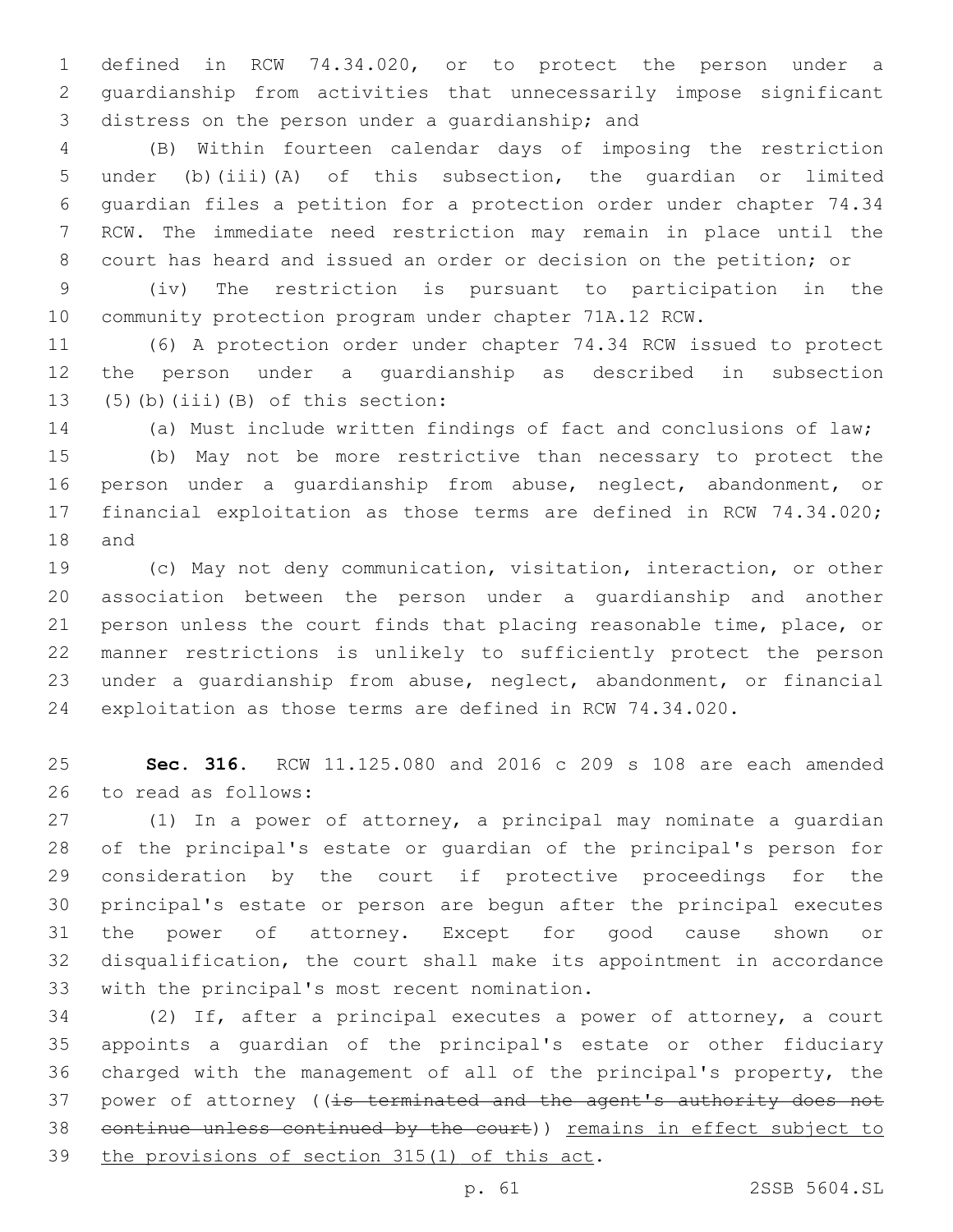(3) If, after a principal executes a power of attorney, a court appoints a guardian of the principal's estate or other fiduciary charged with the management of some but not all of the principal's property, the power of attorney shall not terminate or be modified, 5 except to the extent ordered by the court.

 NEW SECTION. **Sec. 317.** GUARDIAN'S PLAN. (1) A guardian for an adult, not later than ninety days after appointment, shall file with the court a plan for the care of the adult and shall provide a copy of the plan to the adult subject to guardianship, a person entitled to notice under section 310(5) of this act or a subsequent order, and any other person the court determines. The plan must be based on the needs of the adult and take into account the best interest of the adult as well as the adult's preferences, values, and prior directions, to the extent known to or reasonably ascertainable by the guardian. The guardian shall include in the plan:

 (a) The living arrangement, services, and supports the guardian 17 expects to arrange, facilitate, or continue for the adult;

 (b) Social and educational activities the guardian expects to 19 facilitate on behalf of the adult;

 (c) Any person with whom the adult has a close personal relationship or relationship involving regular visitation and any plan the guardian has for facilitating visits with the person;

 (d) The anticipated nature and frequency of the guardian's visits 24 and communication with the adult;

 (e) Goals for the adult, including any goal related to the restoration of the adult's rights, and how the guardian anticipates 27 achieving the goals;

 (f) Whether the adult has an existing plan and, if so, whether the guardian's plan is consistent with the adult's plan; and

 (g) A statement or list of the amount the guardian proposes to charge for each service the guardian anticipates providing to the 32 adult.

 (2) A guardian shall give notice of the filing of the guardian's plan under subsection (1) of this section, together with a copy of the plan, to the adult subject to guardianship, a person entitled to notice under section 310(5) of this act or a subsequent order, and any other person the court determines. The notice must include a statement of the right to object to the plan and be given not later 39 than fourteen days after the filing.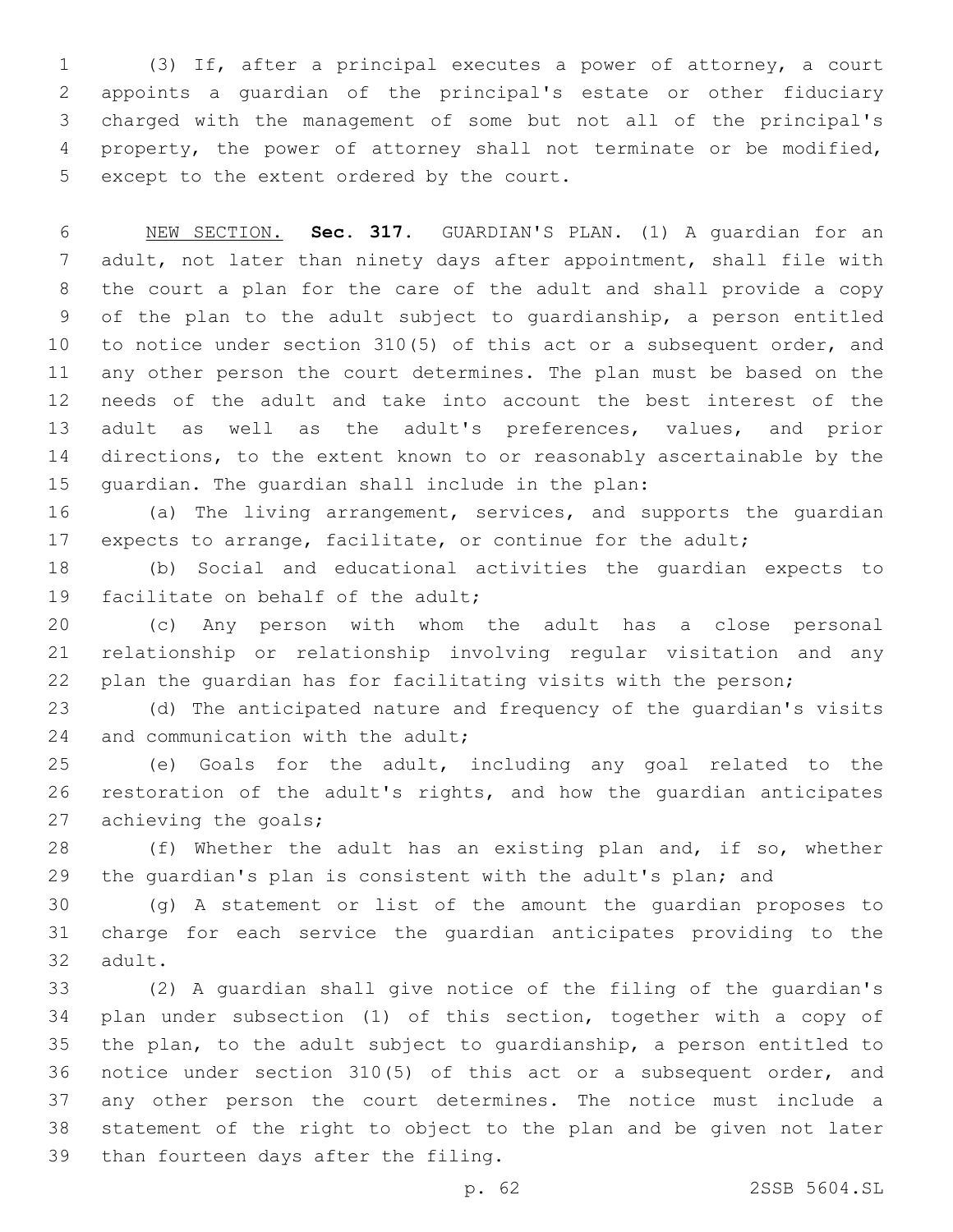(3) An adult subject to guardianship and any person entitled under subsection (2) of this section to receive notice and a copy of 3 the quardian's plan may object to the plan.

 (4) The court shall review the guardian's plan filed under subsection (1) of this section and determine whether to approve the plan or require a new plan. In deciding whether to approve the plan, the court shall consider an objection under subsection (3) of this section and whether the plan is consistent with the guardian's duties and powers under sections 313 and 314 of this act. The court may not approve the plan until thirty days after its filing.

 (5) After the guardian's plan filed under this section is approved by the court, the guardian shall provide a copy of the order approving the plan to the adult subject to guardianship, a person entitled to notice under section 310(5) of this act or a subsequent 15 order, and any other person the court determines.

 NEW SECTION. **Sec. 318.** GUARDIAN'S REPORT—MONITORING OF GUARDIANSHIP. (1) A guardian for an adult shall file with the court by the date established by the court a report in a record regarding the condition of the adult and accounting for funds and other property in the guardian's possession or subject to the guardian's control. The guardian shall provide a copy of the report to the adult subject to guardianship, a person entitled to notice under section 23 310(5) of this act or a subsequent order, and any other person the court determines.

 (2) A report under subsection (1) of this section must state or 26 contain:

(a) The mental, physical, and social condition of the adult;

 (b) The living arrangements of the adult during the reporting 29 period;

 (c) A summary of the supported decision making, technological assistance, medical services, educational and vocational services, and other supports and services provided to the adult and the guardian's opinion as to the adequacy of the adult's care;

 (d) A summary of the guardian's visits with the adult, including 35 the dates of the visits;

36 (e) Action taken on behalf of the adult;

 (f) The extent to which the adult has participated in decision 38 making;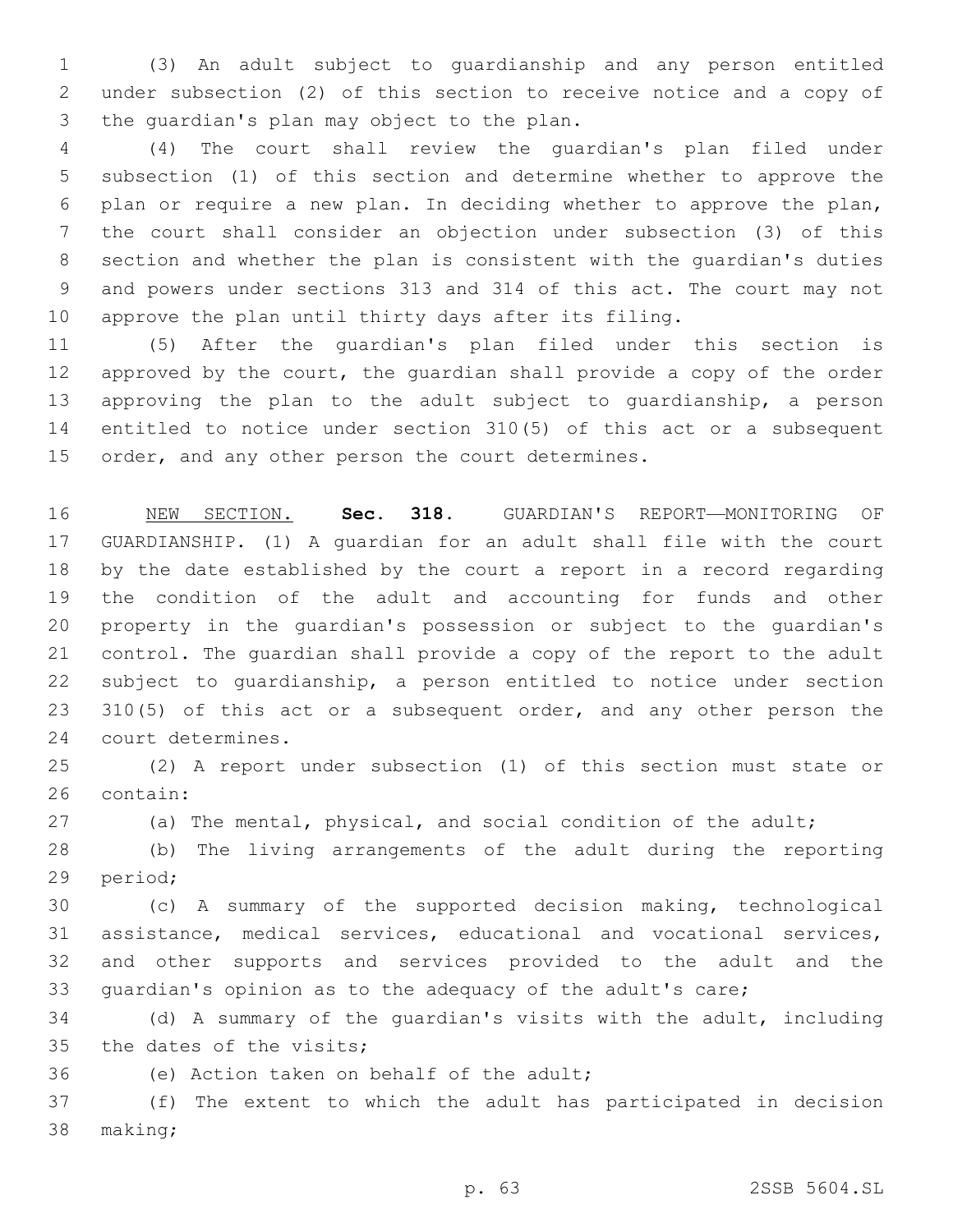(g) If the adult is living in an evaluation and treatment facility or living in a facility that provides the adult with health care or other personal services, whether the guardian considers the facility's current plan for support, care, treatment, or habilitation consistent with the adult's preferences, values, prior directions, and best interests;6

 (h) Anything of more than de minimis value which the guardian, any individual who resides with the guardian, or the spouse, domestic partner, parent, child, or sibling of the guardian has received from an individual providing goods or services to the adult. A professional guardian must abide by the standards of practice 12 regarding the acceptance of gifts;

 (i) If the guardian delegated a power to an agent, the power 14 delegated and the reason for the delegation;

 (j) Any business relation the guardian has with a person the guardian has paid or that has benefited from the property of the 17 adult;

 (k) A copy of the guardian's most recently approved plan under section 317 of this act and a statement whether the guardian has deviated from the plan and, if so, how the guardian has deviated and why;

(l) Plans for future care and support of the adult;

 (m) A recommendation as to the need for continued guardianship and any recommended change in the scope of the guardianship; and

 (n) Whether any co-guardian or successor guardian appointed to serve when a designated event occurs is alive and able to serve.

 (3) The court may appoint a visitor to review a report submitted under this section or a guardian's plan submitted under section 317 of this act, interview the guardian or adult subject to guardianship, or investigate any other matter involving the guardianship.

 (4) Notice of the filing under this section of a guardian's report, together with a copy of the report, must be given to the adult subject to guardianship, a person entitled to notice under section 310(5) of this act or a subsequent order, and any other person the court determines. The notice and report must be given not 36 later than fourteen days after the filing.

 (5) The court shall establish procedures for monitoring a report submitted under this section and review each report to determine whether:39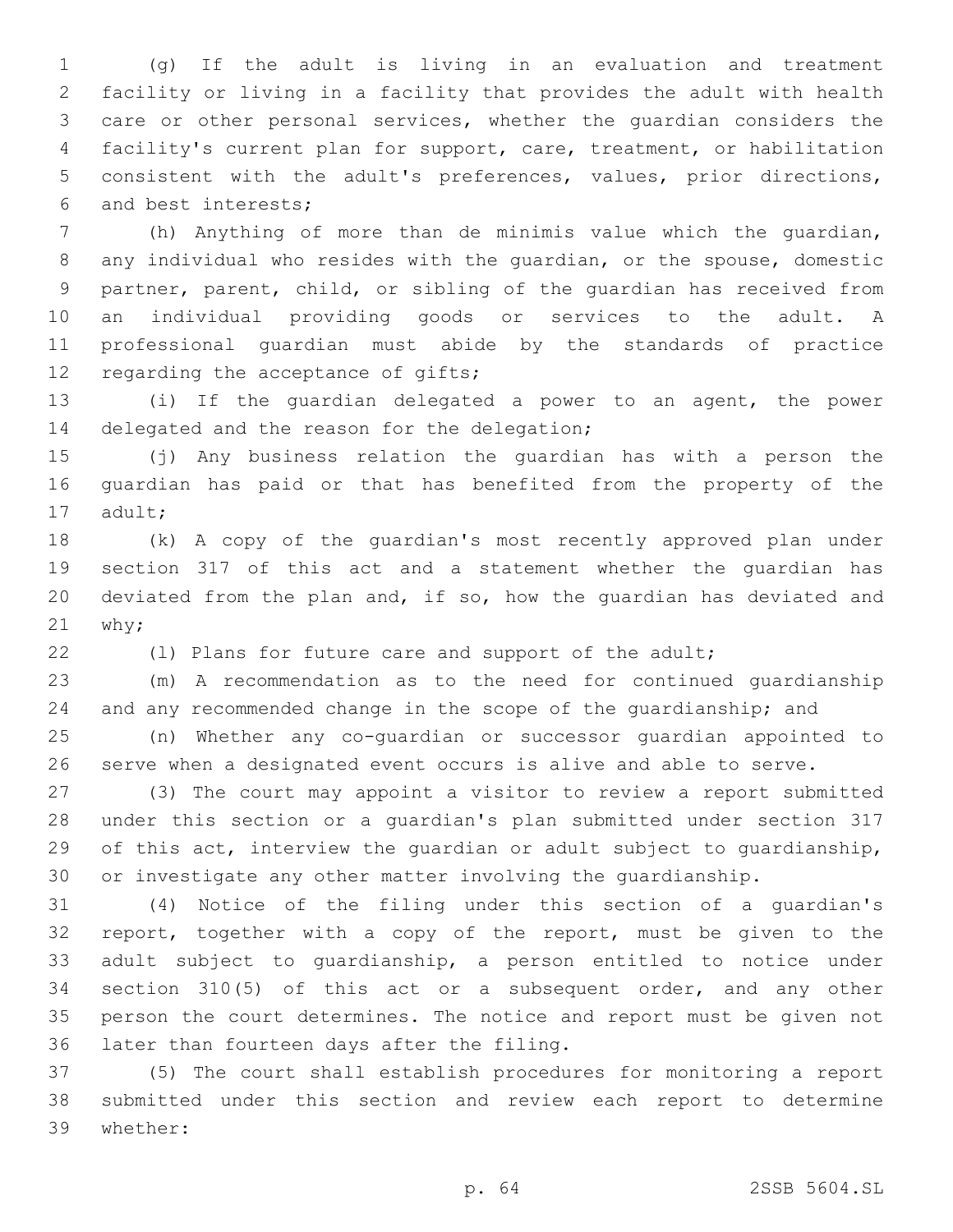(a) The report provides sufficient information to establish the 2 quardian has complied with the quardian's duties;

3 (b) The quardianship should continue; and

(c) The guardian's requested fees, if any, should be approved.

 (6) If the court determines there is reason to believe a guardian for an adult has not complied with the guardian's duties or the guardianship should be modified or terminated, the court:

 (a) Shall notify the adult, the guardian, and any other person entitled to notice under section 310(5) of this act or a subsequent 10 order;

(b) May require additional information from the guardian;

 (c) May appoint a visitor to interview the adult or guardian or investigate any matter involving the guardianship; and

 (d) Consistent with sections 318 and 319 of this act, may hold a hearing to consider removal of the guardian, termination of the guardianship, or a change in the powers granted to the guardian or 17 terms of the quardianship.

 (7) If the court has reason to believe fees requested by a guardian for an adult are not reasonable, the court shall hold a hearing to determine whether to adjust the requested fees.

 (8) A guardian for an adult must petition the court for approval 22 of a report filed under this section. The court after review may 23 approve the report. If the court approves the report, there is a rebuttable presumption the report is accurate as to a matter 25 adequately disclosed in the report.

 (9) If the court approves a report filed under this section, the order approving the report shall set the due date for the filing of the next report to be filed under this section. The court may set the review interval at annual, biennial, or triennial with the report due date to be within ninety days of the anniversary date of appointment. When determining the report interval, the court can consider: The length of time the guardian has been serving the person under guardianship; whether the guardian has timely filed all required reports with the court; whether the guardian is monitored by other state or local agencies; and whether there have been any allegations of abuse, neglect, or a breach of fiduciary duty against the 37 quardian.

 (10) If the court approves a report filed under this section, the order approving the report shall contain a guardianship summary or be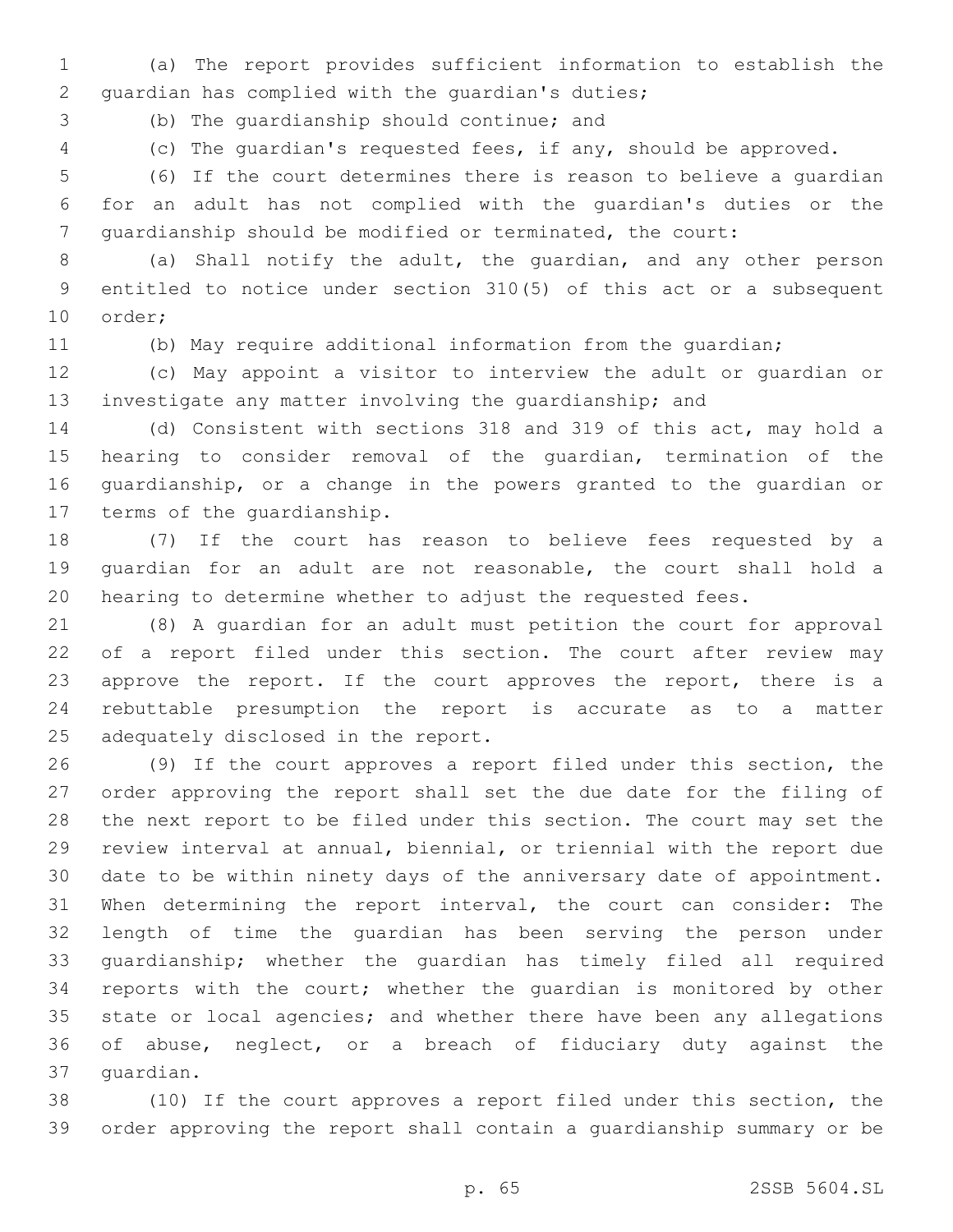accompanied by a guardianship summary in the form or substantially in the same form as set forth in section 606 of this act.

 (11) If the court approves a report filed under this section, the order approving the report shall direct the clerk of the court to reissue letters of office in the form or substantially in the same form as set forth in section 605 of this act to the guardian containing an expiration date which will be within one hundred twenty days after the date the court directs the guardian file its next 9 report.

 (12) Any requirement to establish a monitoring program under this 11 section is subject to appropriation.

 NEW SECTION. **Sec. 319.** REMOVAL OF GUARDIAN FOR ADULT— APPOINTMENT OF SUCCESSOR. (1) The court may remove a guardian for an adult for failure to perform the guardian's duties or for other good cause and appoint a successor guardian to assume the duties of guardian.

 (2) The court shall hold a hearing to determine whether to remove a guardian for an adult and appoint a successor guardian on:

 (a) Petition of the adult, guardian, or person interested in the welfare of the adult, which contains allegations that, if true, would support a reasonable belief that removal of the guardian and appointment of a successor guardian may be appropriate, but the court may decline to hold a hearing if a petition based on the same or substantially similar facts was filed during the preceding six 25 months;

 (b) Communication from the adult, guardian, or person interested in the welfare of the adult which supports a reasonable belief that removal of the guardian and appointment of a successor guardian may 29 be appropriate; or

 (c) Determination by the court that a hearing would be in the 31 best interest of the adult.

 (3) Notice of a hearing under subsection (2)(a) of this section and notice of the adult subject to guardianship's right to be represented at the hearing by counsel of the individual's choosing must be given to the adult subject to guardianship, the guardian, and 36 any other person the court determines.

 (4) An adult subject to guardianship who seeks to remove the guardian and have a successor guardian appointed has the right to choose an attorney to represent the adult in this matter. The court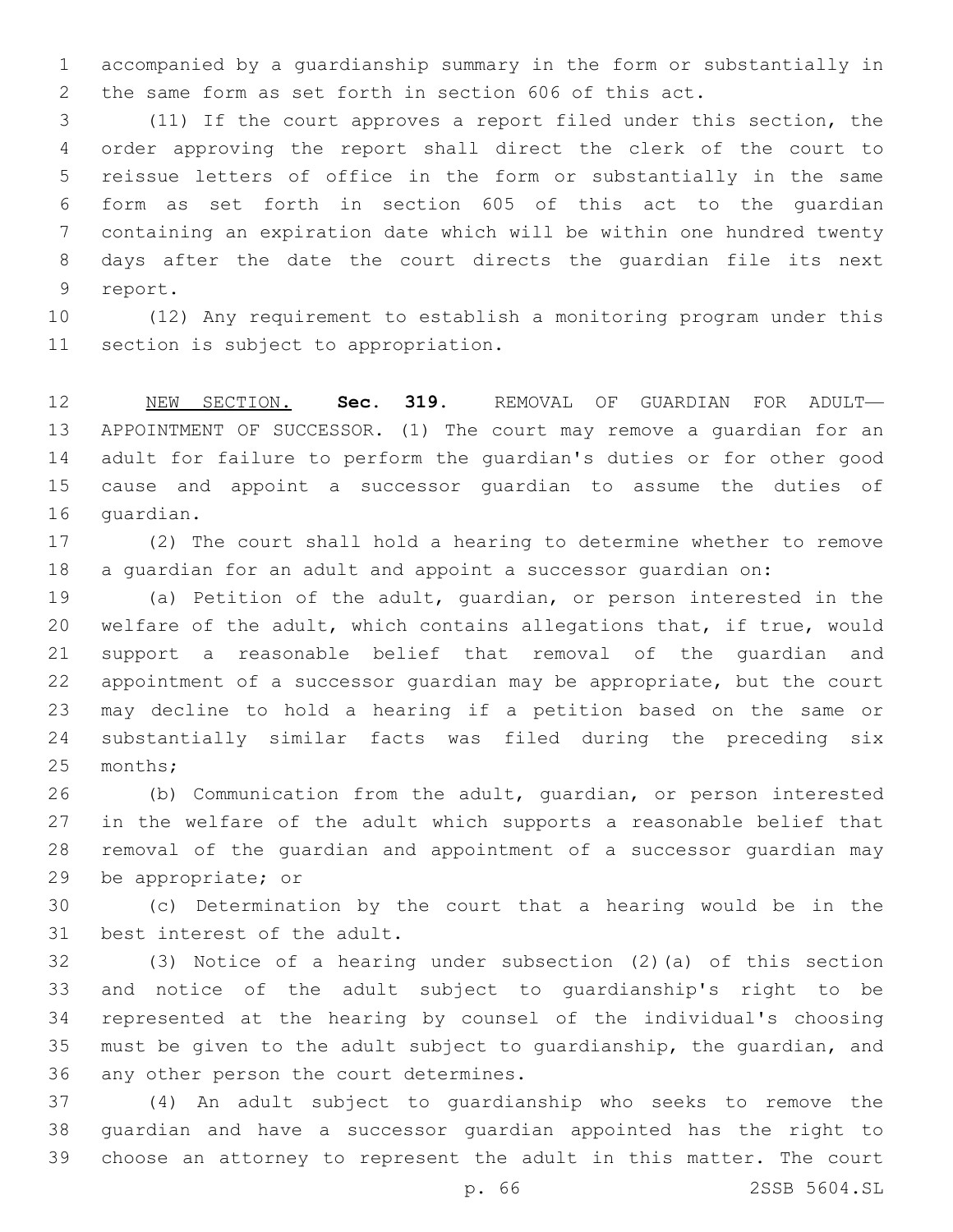shall award reasonable attorneys' fees to the attorney for the adult 2 as provided in section 120 of this act.

 (5) In selecting a successor guardian for an adult, the court shall follow the priorities under section 309 of this act.

 (6) Not later than fourteen days after appointing a successor guardian, the successor guardian shall give notice of the appointment to the adult subject to guardianship and any person entitled to notice under section 310(5) of this act or a subsequent order.

 NEW SECTION. **Sec. 320.** TERMINATION OR MODIFICATION OF GUARDIANSHIP FOR ADULT. (1) An adult subject to guardianship, the guardian for the adult, or a person interested in the welfare of the adult may petition for:

 (a) Termination of the guardianship on the ground that a basis for appointment under section 301 of this act does not exist or termination would be in the best interest of the adult or for other 16 good cause; or

 (b) Modification of the guardianship on the ground that the extent of protection or assistance granted is not appropriate or for 19 other good cause.

 (2) The court shall hold a hearing to determine whether termination or modification of a guardianship for an adult is 22 appropriate on:

 (a) Petition under subsection (1) of this section that contains 24 allegations that, if true, would support a reasonable belief that termination or modification of the guardianship may be appropriate, but the court may decline to hold a hearing if a petition based on the same or substantially similar facts was filed during the 28 preceding six months;

 (b) Communication from the adult, guardian, or person interested in the welfare of the adult which supports a reasonable belief that termination or modification of the guardianship may be appropriate, including because the functional needs of the adult or supports or 33 services available to the adult have changed;

 (c) A report from a guardian or conservator which indicates that termination or modification may be appropriate because the functional needs of the adult or supports or services available to the adult have changed or a protective arrangement instead of guardianship or other less restrictive alternative for meeting the adult's needs is 39 available; or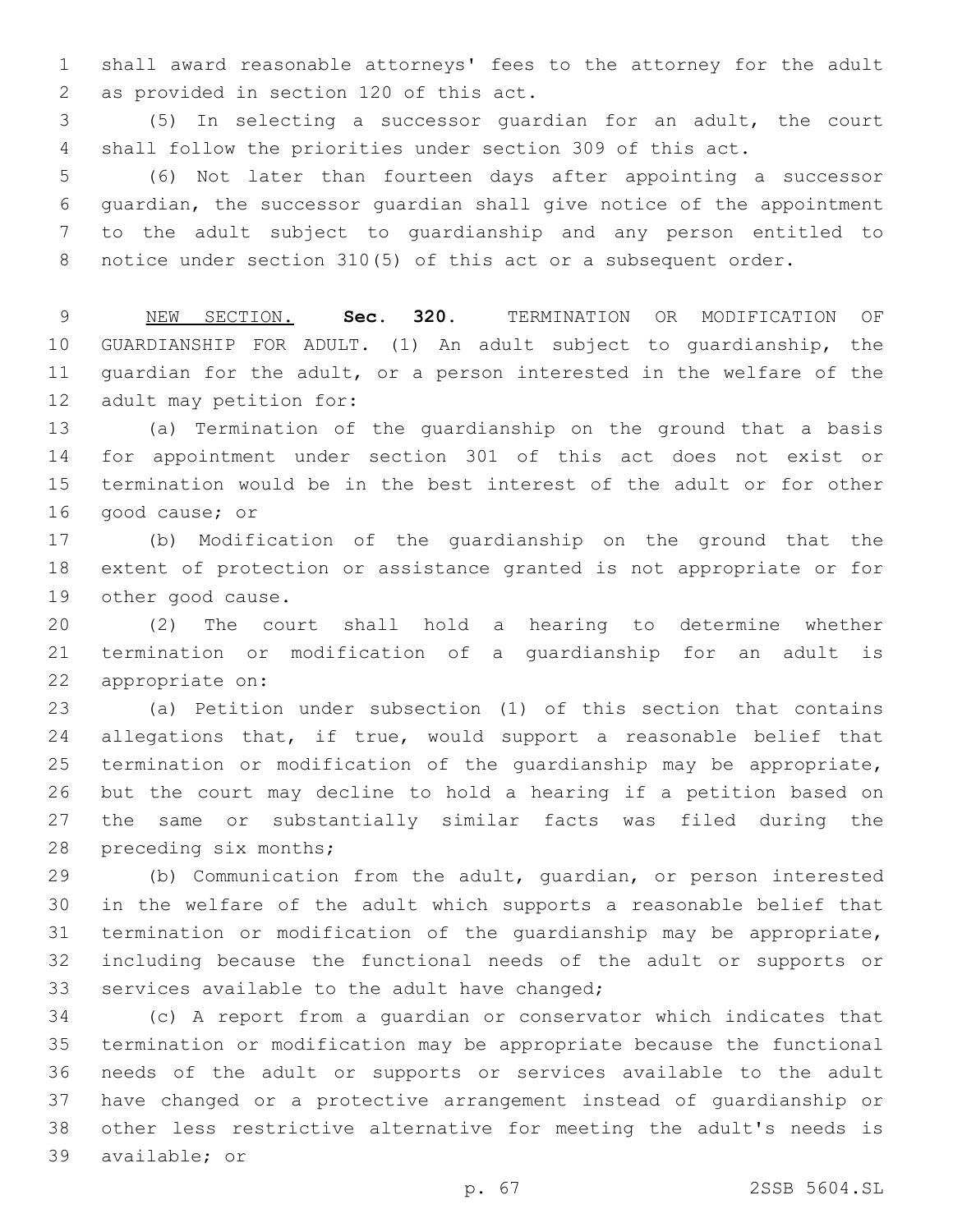(d) A determination by the court that a hearing would be in the 2 best interest of the adult.

 (3) Notice of a petition under subsection (2)(a) of this section must be given to the adult subject to guardianship, the guardian, and 5 any other person the court determines.

 (4) On presentation of prima facie evidence for termination of a guardianship for an adult, the court shall order termination unless it is proven that a basis for appointment of a guardian under section 9 301 of this act exists.

 (5) The court shall modify the powers granted to a guardian for an adult if the powers are excessive or inadequate due to a change in the abilities or limitations of the adult, the adult's supports, or 13 other circumstances.

 (6) Unless the court otherwise orders for good cause, before terminating or modifying a guardianship for an adult, the court shall follow the same procedures to safeguard the rights of the adult which 17 apply to a petition for quardianship.

 (7) An adult subject to guardianship who seeks to terminate or modify the terms of the guardianship has the right to choose an attorney to represent the adult in the matter. The court shall award reasonable attorneys' fees to the attorney for the adult as provided 22 in section 120 of this act.

## **ARTICLE 4**

## **CONSERVATORSHIP**

 NEW SECTION. **Sec. 401.** BASIS FOR APPOINTMENT OF CONSERVATOR. (1) On petition and after notice and hearing, the court may appoint a conservator for the property or financial affairs of a minor if the court finds by a preponderance of evidence that appointment of a conservator is in the minor's best interest, and:

 (a) If the minor has a parent, the court gives weight to any recommendation of the parent whether an appointment is in the minor's 32 best interest; and

(b) Either:33

 (i) The minor owns funds or other property requiring management 35 or protection that otherwise cannot be provided;

 (ii) The minor has or may have financial affairs that may be put at unreasonable risk or hindered because of the minor's age; or

p. 68 2SSB 5604.SL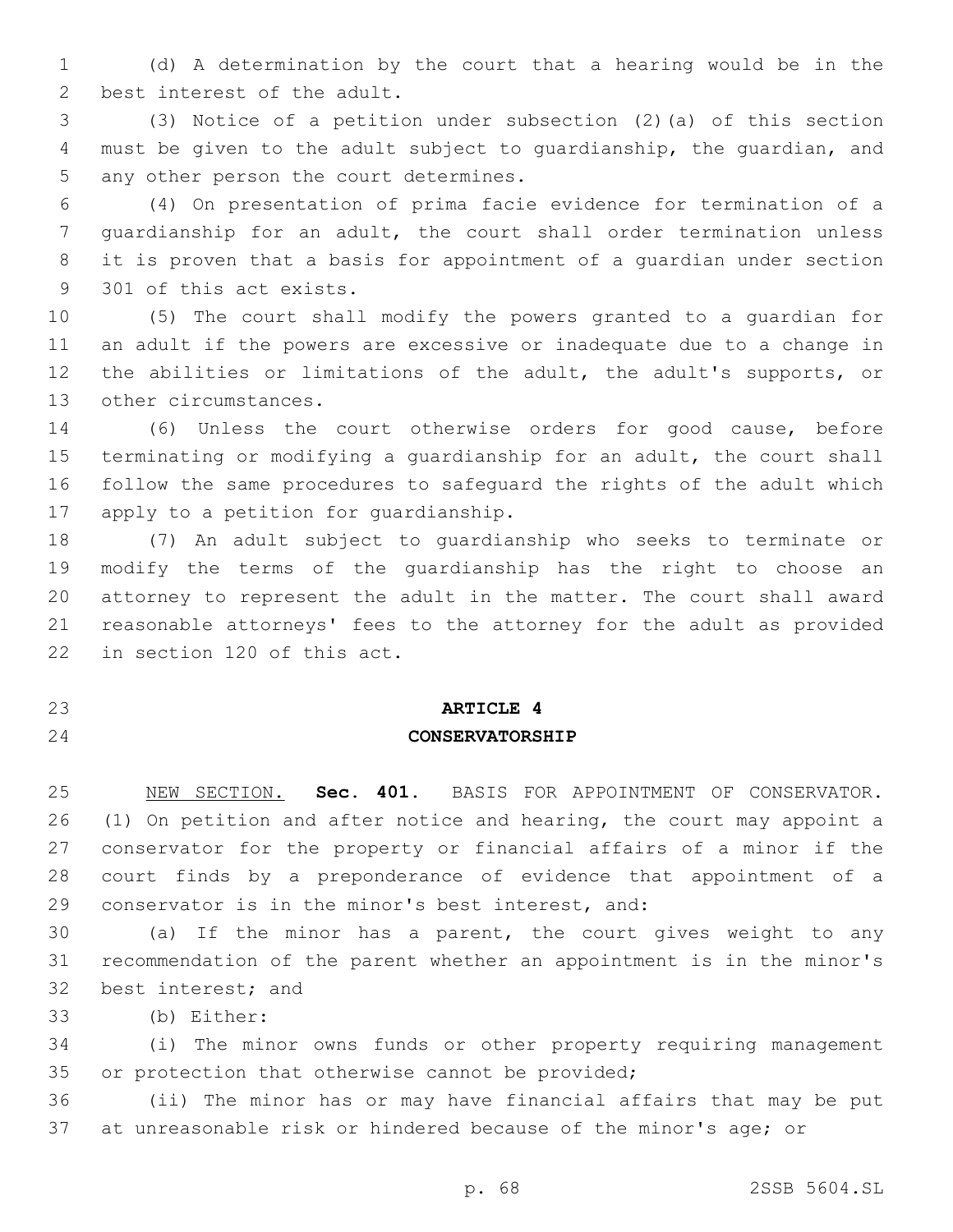(iii) Appointment is necessary or desirable to obtain or provide funds or other property needed for the support, care, education, 3 health, or welfare of the minor.

 (2) On petition and after notice and hearing, the court may appoint a conservator for the property or financial affairs of an adult if the court finds by clear and convincing evidence that:

 (a) The adult is unable to manage property or financial affairs 8 because:

 (i) Of a limitation in the adult's ability to receive and evaluate information or make or communicate decisions, even with the use of appropriate supportive services, technological assistance, or 12 supported decision making; or

 (ii) The adult is missing, detained, or unable to return to the 14 United States;

15 (b) Appointment is necessary to:

 (i) Avoid harm to the adult or significant dissipation of the 17 property of the adult; or

 (ii) Obtain or provide funds or other property needed for the support, care, education, health, or welfare of the adult or of an 20 individual entitled to the adult's support; and

 (c) The respondent's identified needs cannot be met by a protective arrangement instead of conservatorship or other less 23 restrictive alternatives.

 (3) The court shall grant a conservator only those powers necessitated by demonstrated limitations and needs of the respondent and issue orders that will encourage development of the respondent's maximum self-determination and independence. The court may not establish a full conservatorship if a limited conservatorship, protective arrangement instead of conservatorship, or other less restrictive alternative would meet the needs of the respondent.

NEW SECTION. **Sec. 402.** PETITION FOR APPOINTMENT OF CONSERVATOR.

(1) The following may petition for the appointment of a conservator:

(a) The individual for whom the order is sought;

 (b) A person interested in the estate, financial affairs, or welfare of the individual, including a person that would be adversely affected by lack of effective management of property or financial 37 affairs of the individual; or

38 (c) The quardian for the individual.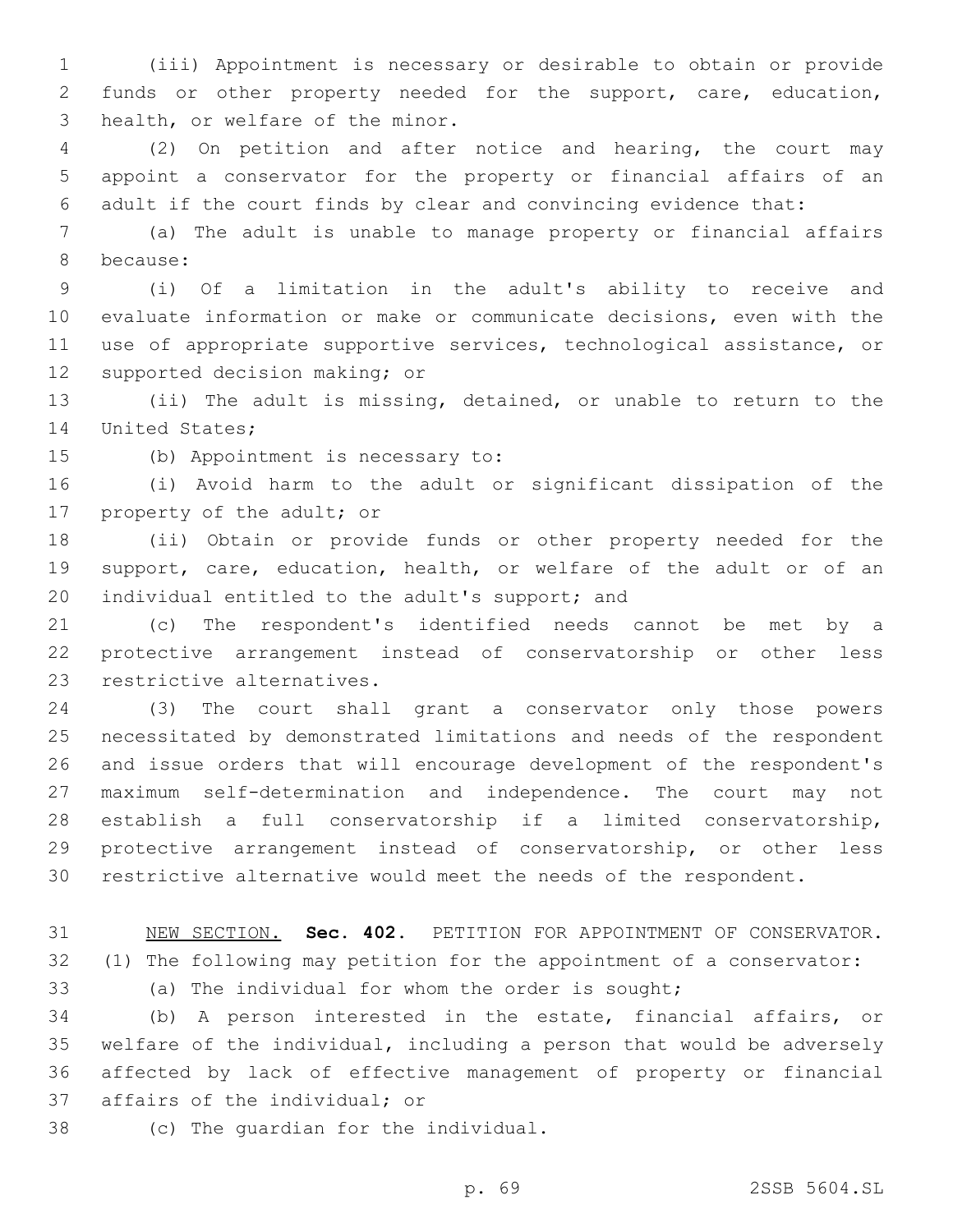(2) A petition under subsection (1) of this section must state the petitioner's name, principal residence, current street address, if different, relationship to the respondent, interest in the appointment, the name and address of any attorney representing the petitioner, and, to the extent known, the following:

 (a) The respondent's name, age, principal residence, current street address, if different, and, if different, address of the dwelling in which it is proposed the respondent will reside if the 9 petition is granted;

10 (b) The name and address of the respondent's:

 (i) Spouse or domestic partner or, if the respondent has none, an adult with whom the respondent has shared household responsibilities for more than six months in the twelve-month period before the filing 14 of the petition;

 (ii) Adult children or, if none, each parent and adult sibling of the respondent, or, if none, at least one adult nearest in kinship to the respondent who can be found with reasonable diligence; and

 (iii) Adult stepchildren whom the respondent actively parented during the stepchildren's minor years and with whom the respondent had an ongoing relationship during the two years immediately before 21 the filing of the petition;

 (c) The name and current address of each of the following, if 23 applicable:

 (i) A person responsible for the care or custody of the 25 respondent;

(ii) Any attorney currently representing the respondent;

 (iii) The representative payee appointed by the social security 28 administration for the respondent;

 (iv) A guardian or conservator acting for the respondent in this 30 state or another jurisdiction;

 (v) A trustee or custodian of a trust or custodianship of which 32 the respondent is a beneficiary;

 (vi) The fiduciary appointed for the respondent by the department 34 of veterans affairs;

 (vii) An agent designated under a power of attorney for health care in which the respondent is identified as the principal;

 (viii) An agent designated under a power of attorney for finances in which the respondent is identified as the principal;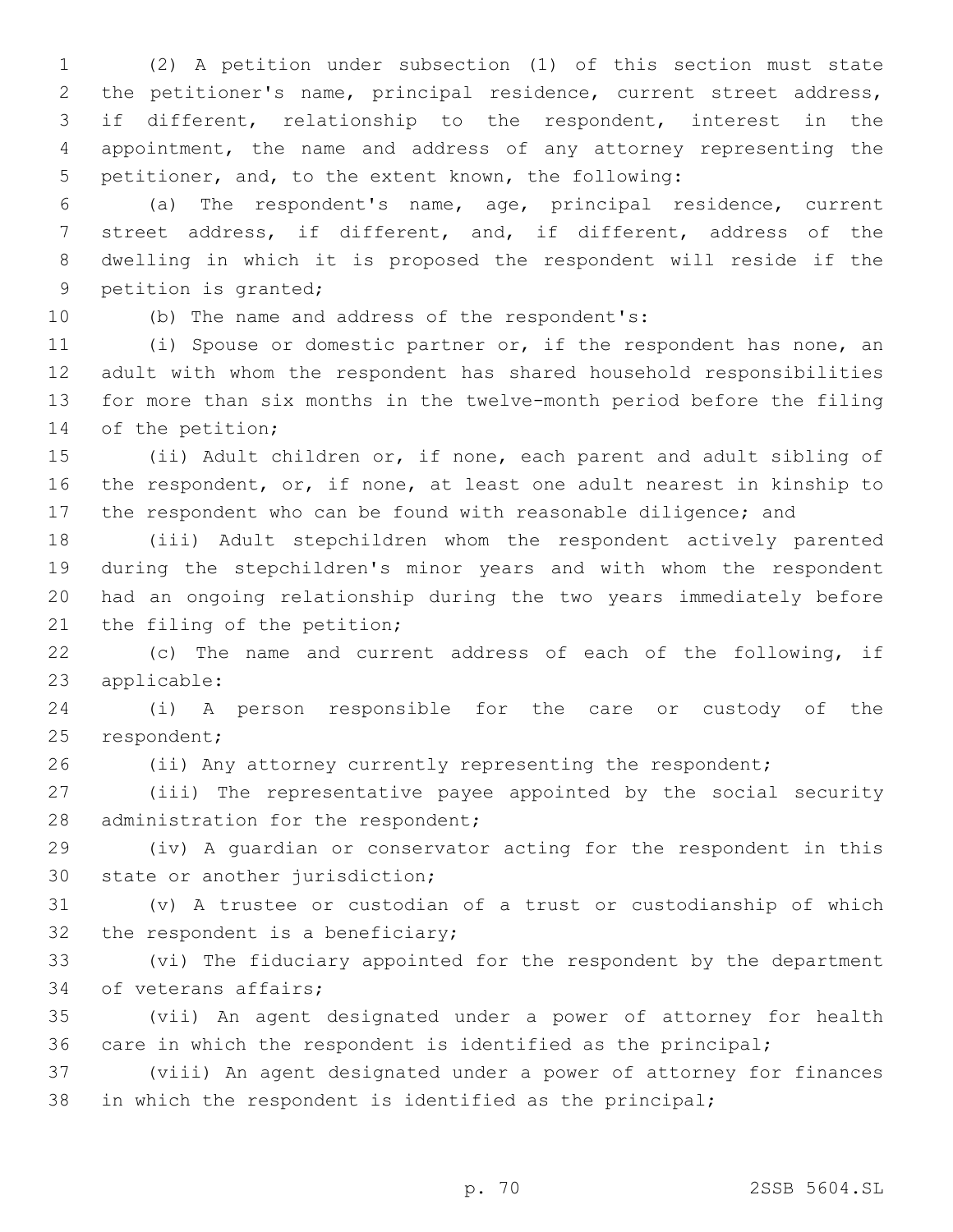(ix) A person known to have routinely assisted the respondent with decision making in the six-month period immediately before the 3 filing of the petition;

 (x) Any proposed conservator, including a person nominated by the respondent, if the respondent is twelve years of age or older; and

 (xi) If the individual for whom a conservator is sought is a 7 minor:

 (A) An adult not otherwise listed with whom the minor resides; 9 and

 (B) Each person not otherwise listed that had primary care or custody of the minor for at least sixty days during the two years immediately before the filing of the petition or for at least seven hundred thirty days during the five years immediately before the 14 filing of the petition;

 (d) A general statement of the respondent's property with an estimate of its value, including any insurance or pension, and the 17 source and amount of other anticipated income or receipts;

 (e) The reason conservatorship is necessary, including a brief 19 description of:

(i) The nature and extent of the respondent's alleged need;

 (ii) If the petition alleges the respondent is missing, detained, 22 or unable to return to the United States, the relevant circumstances, including the time and nature of the disappearance or detention and any search or inquiry concerning the respondent's whereabouts;

 (iii) Any protective arrangement instead of conservatorship or other less restrictive alternative for meeting the respondent's alleged need which has been considered or implemented;

 (iv) If no protective arrangement or other less restrictive alternatives have been considered or implemented, the reason it has 30 not been considered or implemented; and

 (v) The reason a protective arrangement or other less restrictive alternative is insufficient to meet the respondent's need;

 (f) Whether the petitioner seeks a limited conservatorship or a 34 full conservatorship;

 (g) If the petitioner seeks a full conservatorship, the reason a limited conservatorship or protective arrangement instead of 37 conservatorship is not appropriate;

 (h) If the petition includes the name of a proposed conservator, the reason the proposed conservator should be appointed;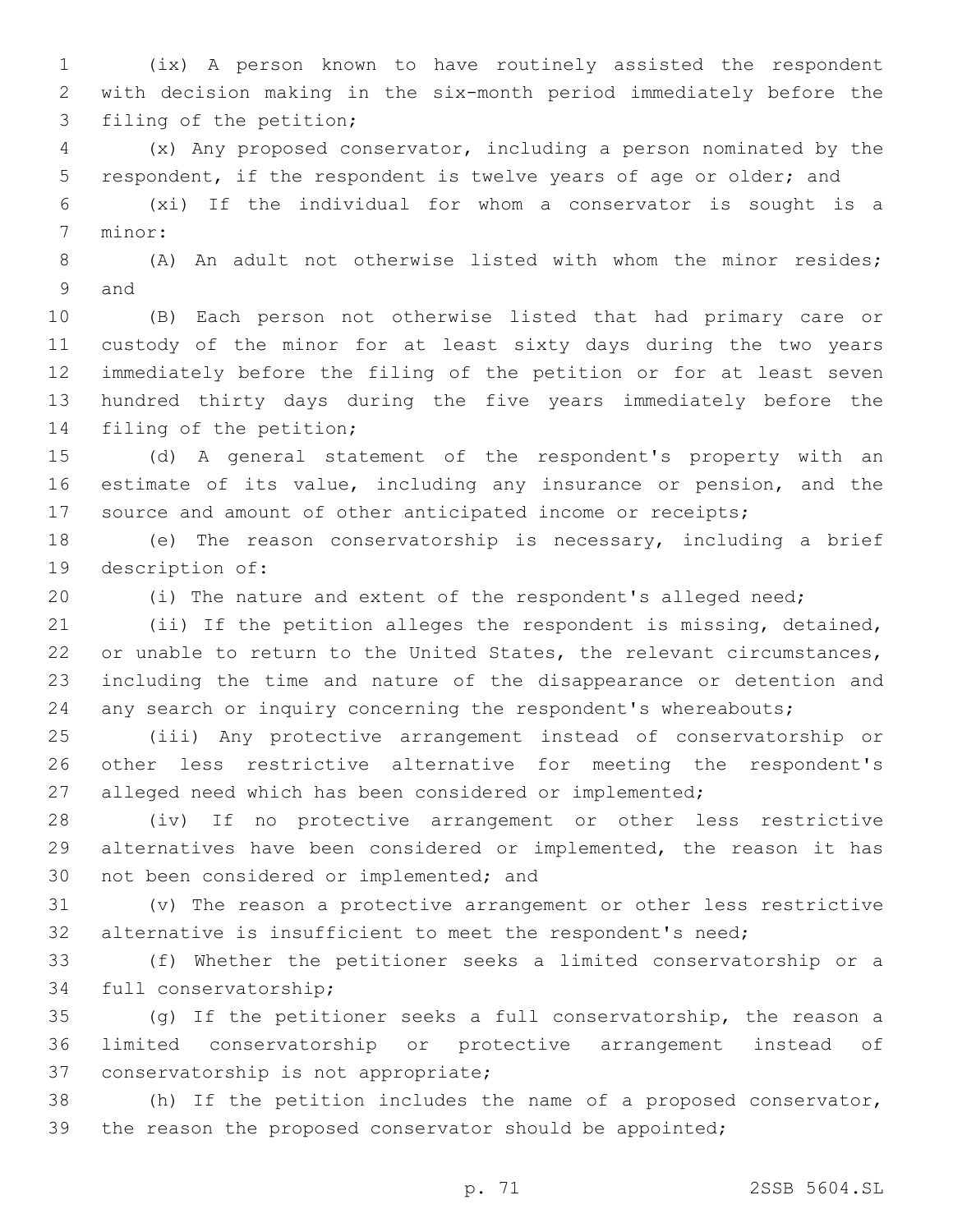(i) If the petition is for a limited conservatorship, a description of the property to be placed under the conservator's control and any requested limitation on the authority of the conservator;4

 (j) Whether the respondent needs an interpreter, translator, or other form of support to communicate effectively with the court or 7 understand court proceedings; and

 (k) The name and address of an attorney representing the 9 petitioner, if any.

 NEW SECTION. **Sec. 403.** NOTICE AND HEARING FOR APPOINTMENT OF CONSERVATOR. (1) All petitions filed under section 402 of this act for appointment of a conservator shall be heard within sixty days unless an extension of time is requested by a party or the visitor within such sixty-day period and granted for good cause shown. If an extension is granted, the court shall set a new hearing date.

 (2) A copy of a petition under section 402 of this act and notice of a hearing on the petition must be served personally on the respondent and the visitor appointed under section 405 of this act not more than five court days after the petition under section 402 of this act has been filed. If the respondent's whereabouts are unknown or personal service cannot be made, service on the respondent must be made by publication. The notice must inform the respondent of the respondent's rights at the hearing, including the right to an attorney and to attend the hearing. The notice must include a description of the nature, purpose, and consequences of granting the petition. The court may not grant a petition for appointment of a conservator if notice substantially complying with this subsection is 28 not served on the respondent.

 (3) In a proceeding on a petition under section 402 of this act, the notice required under subsection (2) of this section must be given to the persons required to be listed in the petition under section 402(2) (a) through (c) of this act and any other person interested in the respondent's welfare the court determines. Failure to give notice under this subsection does not preclude the court from 35 appointing a conservator.

 (4) After the appointment of a conservator, notice of a hearing 37 on a petition for an order under this article, together with a copy 38 of the petition, must be given to: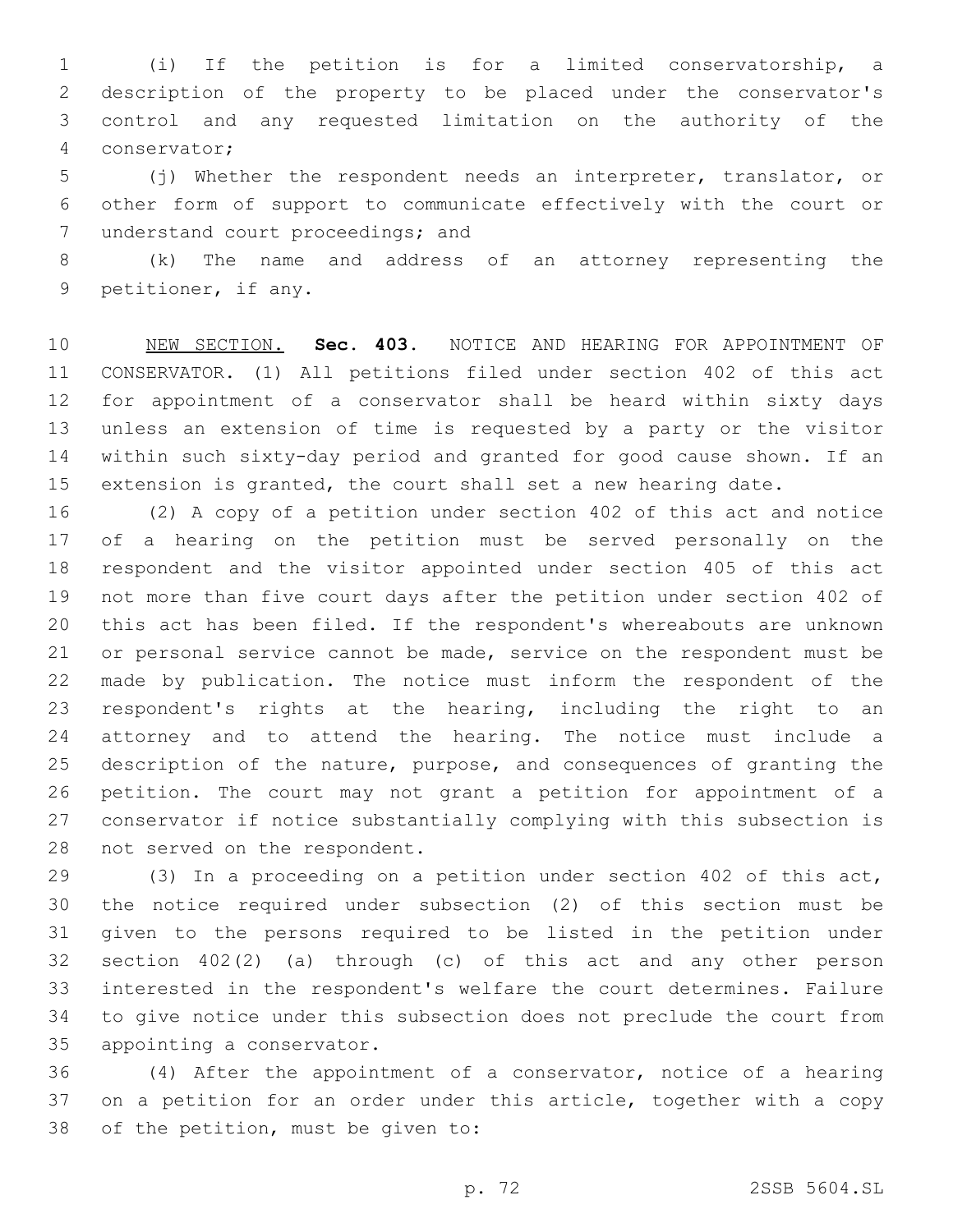(a) The individual subject to conservatorship, if the individual is twelve years of age or older and not missing, detained, or unable 3 to return to the United States;

- 4 (b) The conservator; and
- 5 (c) Any other person the court determines.

 NEW SECTION. **Sec. 404.** ORDER TO PRESERVE OR APPLY PROPERTY WHILE PROCEEDING PENDING. While a petition under section 402 of this act is pending, after preliminary hearing and without notice to others, the court may issue an order to preserve and apply property of the respondent as required for the support of the respondent or an individual who is in fact dependent on the respondent. The court may appoint a special agent to assist in implementing the order.

 NEW SECTION. **Sec. 405.** APPOINTMENT AND ROLE OF VISITOR. (1) If 14 the respondent in a proceeding to appoint a conservator is a minor, the court may appoint a visitor to investigate a matter related to the petition or inform the minor or a parent of the minor about the petition or a related matter.

 (2) If the respondent in a proceeding to appoint a conservator is an adult, the court shall appoint a visitor. The duties and reporting requirements of the visitor are limited to the relief requested in the petition. The visitor must be an individual with training or experience in the type of abilities, limitations, and needs alleged 23 in the petition.

 (3) The court, in the order appointing visitor, shall specify the hourly rate the visitor may charge for his or her services, and shall specify the maximum amount the visitor may charge without additional 27 court review and approval.

 (4)(a) The visitor appointed under subsection (1) or (2) of this section shall within five days of receipt of notice of appointment file with the court and serve, either personally or by certified mail with return receipt, the respondent or his or her legal counsel, the petitioner or his or her legal counsel, and any interested party entitled to notice under section 116 of this act with a statement including: His or her training relating to the duties as a visitor; his or her criminal history as defined in RCW 9.94A.030 for the period covering ten years prior to the appointment; his or her hourly rate, if compensated; whether the guardian ad litem has had any contact with a party to the proceeding prior to his or her

p. 73 2SSB 5604.SL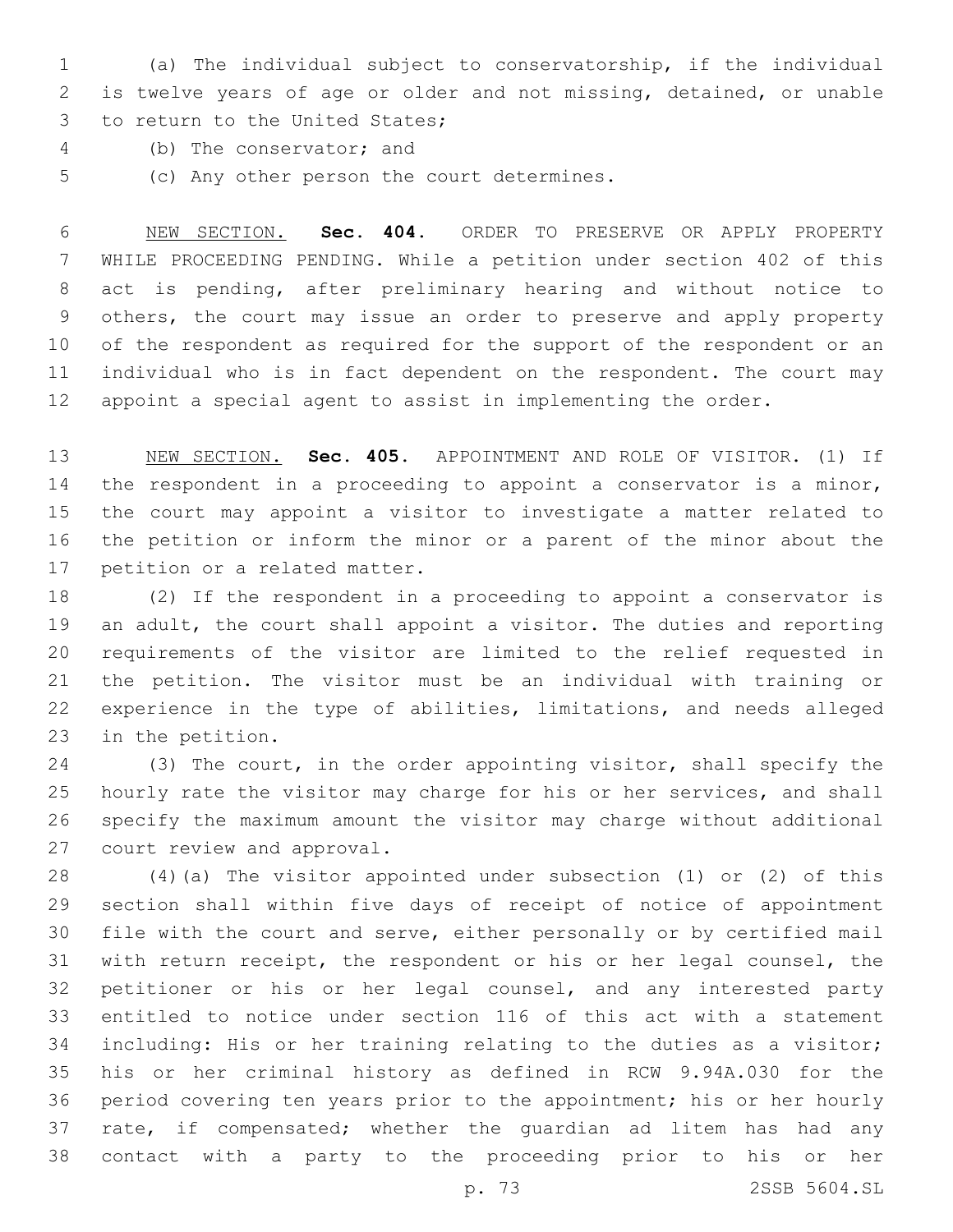appointment; and whether he or she has an apparent conflict of interest. Within three days of the later of the actual service or filing of the visitor's statement, any party may set a hearing and file and serve a motion for an order to show cause why the visitor should not be removed for one of the following three reasons:

(i) Lack of expertise necessary for the proceeding;

 (ii) An hourly rate higher than what is reasonable for the 8 particular proceeding; or

9 (iii) A conflict of interest.

 (b) Notice of the hearing shall be provided to the visitor and 11 all parties. If, after a hearing, the court enters an order replacing the visitor, findings shall be included, expressly stating the reasons for the removal. If the visitor is not removed, the court has the authority to assess to the moving party attorneys' fees and costs related to the motion. The court shall assess attorneys' fees and 16 costs for frivolous motions.

 (5) A visitor appointed under subsection (2) of this section for an adult shall interview the respondent in person and in a manner the 19 respondent is best able to understand:

 (a) Explain to the respondent the substance of the petition, the 21 nature, purpose, and effect of the proceeding, the respondent's 22 rights at the hearing on the petition, and the general powers and 23 duties of a conservator;

 (b) Determine the respondent's views about the appointment sought by the petitioner, including views about a proposed conservator, the conservator's proposed powers and duties, and the scope and duration 27 of the proposed conservatorship; and

 (c) Inform the respondent that all costs and expenses of the proceeding, including respondent's attorneys' fees, may be paid from 30 the respondent's assets.

 (6) A visitor appointed under subsection (2) of this section for 32 an adult shall:

(a) Interview the petitioner and proposed conservator, if any;

 (b) Review financial records of the respondent, if relevant to the visitor's recommendation under subsection (7)(b) of this section;

 (c) Investigate whether the respondent's needs could be met by a protective arrangement instead of conservatorship or other less restrictive alternative and, if so, identify the arrangement or other 39 less restrictive alternative; and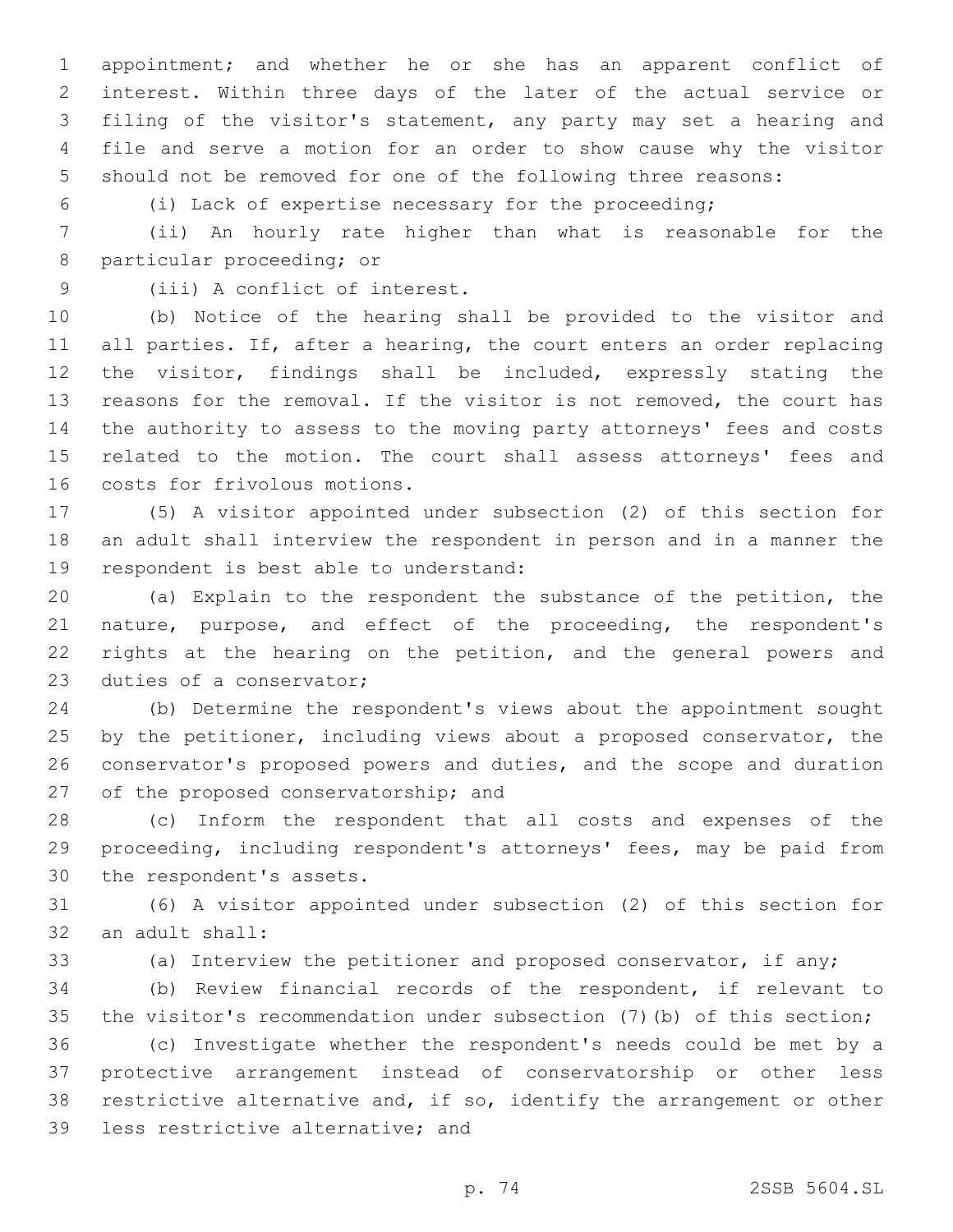(d) Investigate the allegations in the petition and any other 2 matter relating to the petition the court directs.

 (7) A visitor appointed under subsection (2) of this section for an adult shall file a report in a record with the court and provide a copy of the report to the respondent, petitioner, and any interested party entitled to notice under section 116 of this act at least fifteen days prior to the hearing on the petition filed under section 402 of this act, which must include:8

(a) A recommendation:9

 (i) Regarding the appropriateness of conservatorship, or whether a protective arrangement instead of conservatorship or other less restrictive alternative for meeting the respondent's needs is 13 available;

 (ii) If a conservatorship is recommended, whether it should be 15 full or limited:

 (iii) If a limited conservatorship is recommended, the powers to be granted to the conservator, and the property that should be placed 18 under the conservator's control; and

 (iv) If a conservatorship is recommended, the amount of the bond or other verified receipt needed under sections 416 and 417 of this  $21 \quad \text{act:}$ 

 (b) A statement of the qualifications of the proposed conservator and whether the respondent approves or disapproves of the proposed 24 conservator;

 (c) A recommendation whether a professional evaluation under 26 section 407 of this act is necessary;

 (d) A statement whether the respondent is able to attend a 28 hearing at the location court proceedings typically are held;

 (e) A statement whether the respondent is able to participate in a hearing and which identifies any technology or other form of support that would enhance the respondent's ability to participate; 32 and

33 (f) Any other matter the court directs.

 NEW SECTION. **Sec. 406.** APPOINTMENT AND ROLE OF ATTORNEY. (1)(a) The respondent shall have the right to be represented by a willing attorney of their choosing at any stage in conservatorship proceedings.

 (b) Unless the respondent in a proceeding for appointment of a conservator is represented by an attorney, the court is not required,

p. 75 2SSB 5604.SL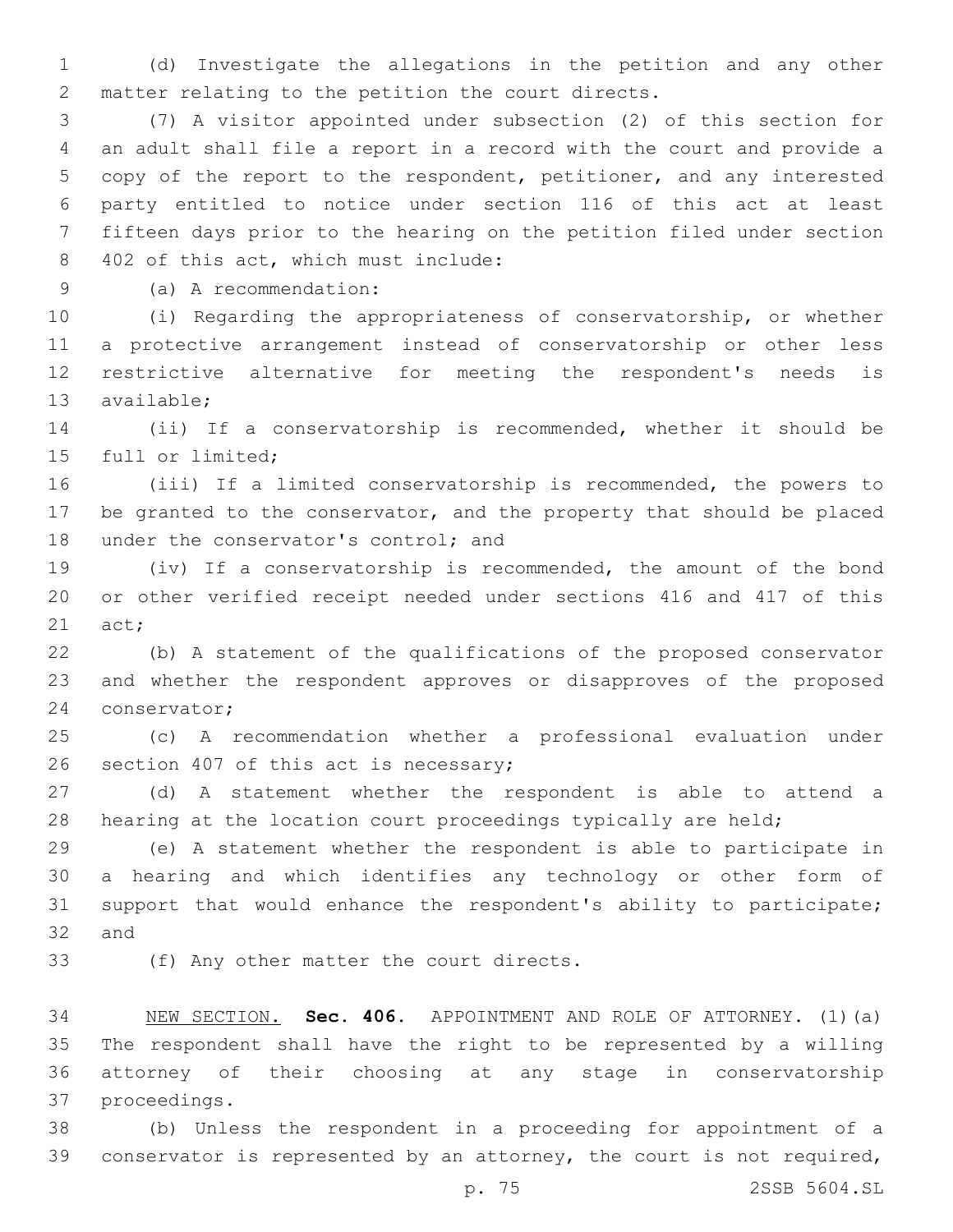but may appoint an attorney to represent the respondent, regardless of the respondent's ability to pay, except as provided otherwise in 3 (c) of this subsection.

 (c)(i) The court must appoint an attorney to represent the 5 respondent at public expense when either:

(A) The respondent is unable to afford an attorney;

 (B) The expense of an attorney would result in substantial 8 hardship to the respondent; or

 (C) The respondent does not have practical access to funds with which to pay an attorney. If the respondent can afford an attorney but lacks practical access to funds, the court must provide an attorney and may impose a reimbursement requirement as part of a 13 final order.

 (ii) When, in the opinion of the court, the rights and interests of the respondent cannot otherwise be adequately protected and represented, the court on its own motion must appoint an attorney at 17 any time to represent the respondent.

 (iii) An attorney must be provided under this subsection (1)(c) as soon as practicable after a petition is filed and long enough before any final hearing to allow adequate time for consultation and preparation. Absent a convincing showing in the record to the contrary, a period of less than three weeks is presumed by a reviewing court to be inadequate time for consultation and 24 preparation.

 (2) An attorney representing the respondent in a proceeding for 26 appointment of a conservator shall:

(a) Make reasonable efforts to ascertain the respondent's wishes;

 (b) Advocate for the respondent's wishes to the extent reasonably 29 ascertainable; and

 (c) If the respondent's wishes are not reasonably ascertainable, advocate for the result that is the least restrictive in type, duration, and scope, consistent with the respondent's interests.

 (3) The court is not required, but may appoint an attorney to represent a parent of a minor who is the subject of a proceeding 35 under section 402 of this act if:

(a) The parent objects to appointment of a conservator;

 (b) The court determines that counsel is needed to ensure that consent to appointment of a conservator is informed; or

 (c) The court otherwise determines the parent needs 40 representation.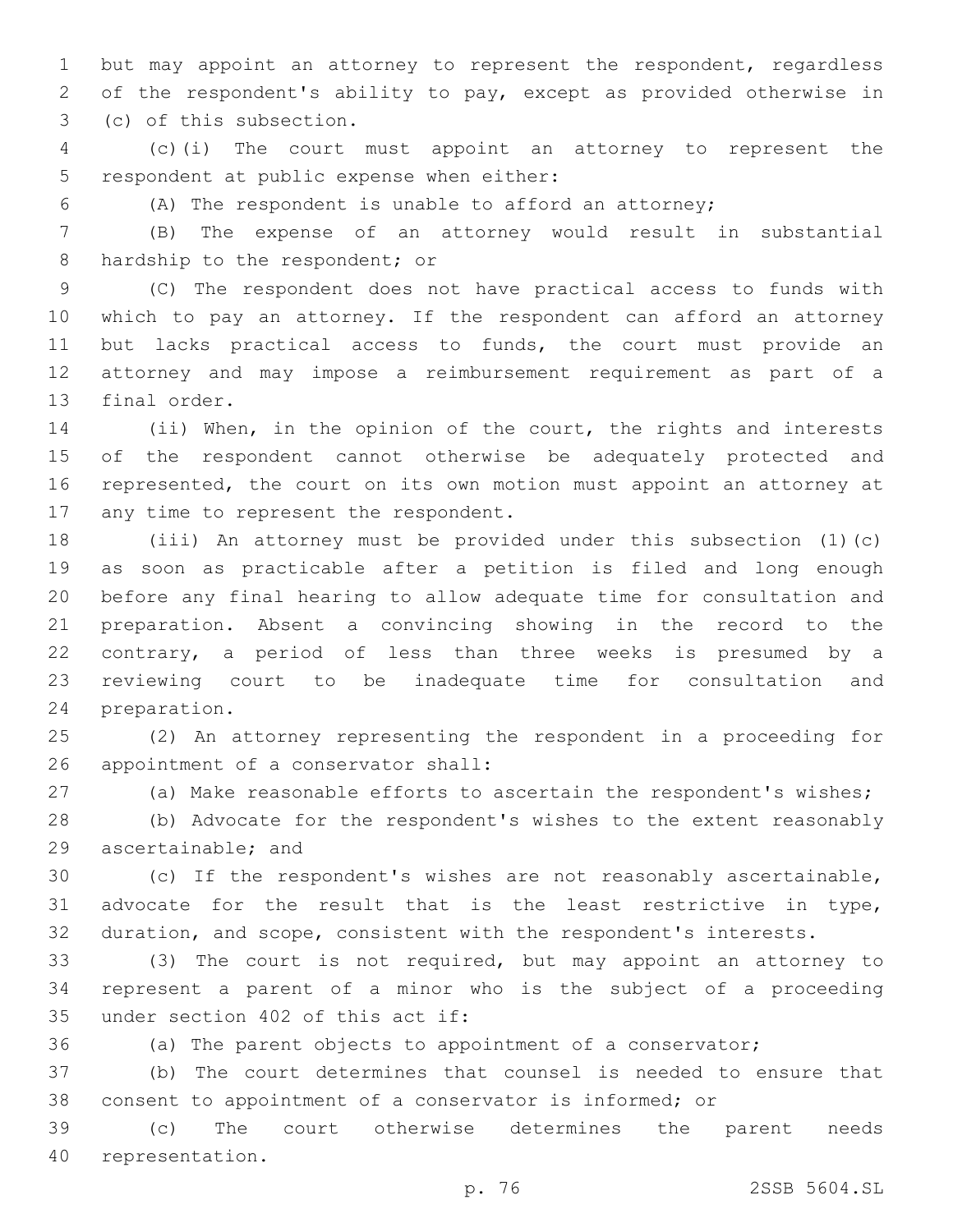NEW SECTION. **Sec. 407.** PROFESSIONAL EVALUATION. (1) At or before a hearing on a petition for conservatorship for an adult, the court shall order a professional evaluation of the respondent:

(a) If the respondent requests the evaluation; or

 (b) In other cases, unless the court finds it has sufficient information to determine the respondent's needs and abilities without 7 the evaluation.

 (2) If the court orders an evaluation under subsection (1) of this section, the respondent must be examined by a physician licensed to practice under chapter 18.71 or 18.57 RCW, psychologist licensed under chapter 18.83 RCW, or advanced registered nurse practitioner licensed under chapter 18.79 RCW selected by the visitor who is qualified to evaluate the respondent's alleged cognitive and functional abilities and limitations and will not be advantaged or disadvantaged by a decision to grant the petition or otherwise have a conflict of interest. The individual conducting the evaluation promptly shall file a report in a record with the court. Unless otherwise directed by the court, the report must contain:

 (a) A description of the nature, type, and extent of the respondent's cognitive and functional abilities and limitations with regard to the management of the respondent's property and financial 22 affairs;

 (b) An evaluation of the respondent's mental and physical condition and, if appropriate, educational potential, adaptive 25 behavior, and social skills;

 (c) A prognosis for improvement with regard to the ability to manage the respondent's property and financial affairs; and

(d) The date of the examination on which the report is based.

 (3) A respondent may decline to participate in an evaluation 30 ordered under subsection (1) of this section.

 NEW SECTION. **Sec. 408.** ATTENDANCE AND RIGHTS AT HEARING. (1) Except as otherwise provided in subsection (2) of this section, a hearing under section 403 of this act may not proceed unless the respondent attends the hearing. If it is not reasonably feasible for the respondent to attend a hearing at the location court proceedings typically are held, the court shall make reasonable efforts to hold the hearing at an alternative location convenient to the respondent or allow the respondent to attend the hearing using real-time audio-visual technology.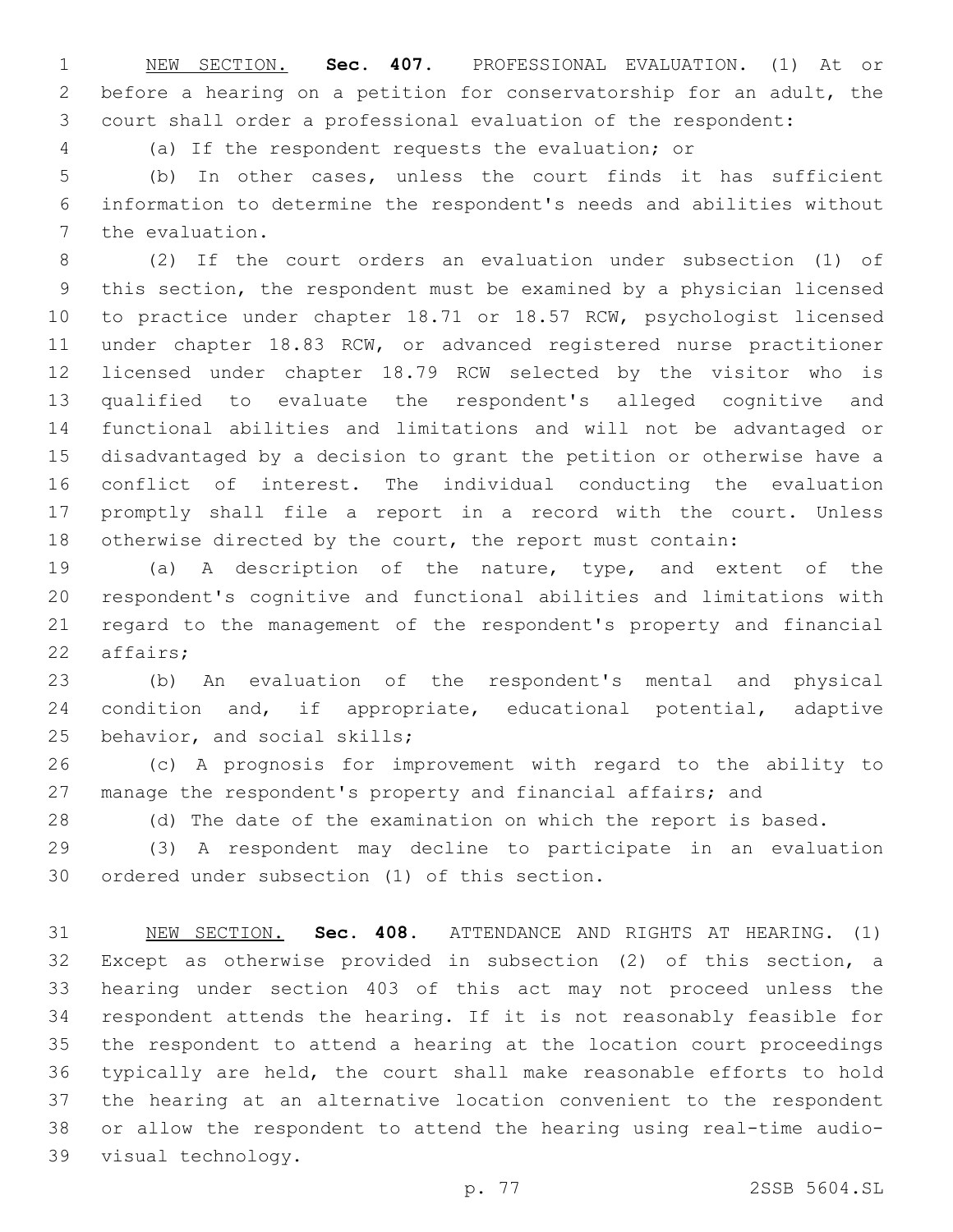(2) A hearing under section 403 of this act may proceed without the respondent in attendance if the court finds by clear and 3 convincing evidence that:

 (a) The respondent consistently and repeatedly has refused to attend the hearing after having been fully informed of the right to attend and the potential consequences of failing to do so;

 (b) There is no practicable way for the respondent to attend and participate in the hearing even with appropriate supportive services 9 or technological assistance; or

 (c) The respondent is a minor who has received proper notice and 11 attendance would be harmful to the minor.

 (3) The respondent may be assisted in a hearing under section 403 of this act by a person or persons of the respondent's choosing, 14 assistive technology, or an interpreter or translator, or a combination of these supports. If assistance would facilitate the respondent's participation in the hearing, but is not otherwise available to the respondent, the court shall make reasonable efforts 18 to provide it.

 (4) The respondent has a right to choose an attorney to represent the respondent at a hearing under section 403 of this act.

 (5) At a hearing under section 403 of this act, the respondent may:

(a) Present evidence and subpoena witnesses and documents;

 (b) Examine witnesses, including any court-appointed evaluator 25 and the visitor; and

26 (c) Otherwise participate in the hearing.

 (6) Unless excused by the court for good cause, a proposed conservator shall attend a hearing under section 403 of this act.

 (7) A hearing under section 403 of this act must be closed on request of the respondent and a showing of good cause.

 (8) Any person may request to participate in a hearing under section 403 of this act. The court may grant the request, with or without a hearing, on determining that the best interest of the respondent will be served. The court may impose appropriate 35 conditions on the person's participation.

 NEW SECTION. **Sec. 409.** CONFIDENTIALITY OF RECORDS. (1) The existence of a proceeding for or the existence of conservatorship is a matter of public record unless the court seals the record after:

p. 78 2SSB 5604.SL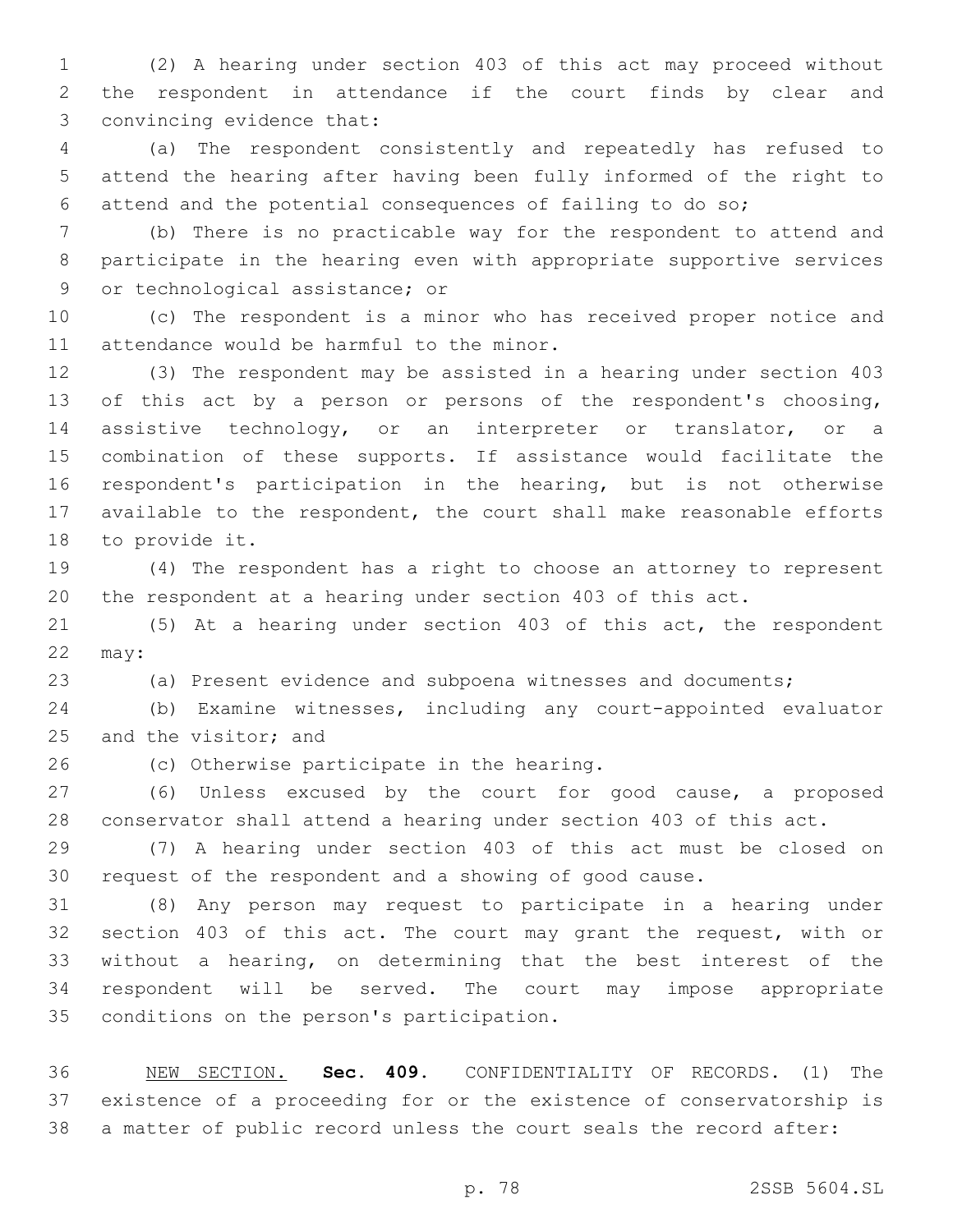(a) The respondent, the individual subject to conservatorship, or the parent of a minor subject to conservatorship requests the record 3 be sealed; and

(b) Either:4

(i) The petition for conservatorship is dismissed; or

(ii) The conservatorship is terminated.6

 (2) An individual subject to a proceeding for a conservatorship, whether or not a conservator is appointed, an attorney designated by the individual, and a person entitled to notice under section 411(6) of this act or a subsequent order may access court records of the proceeding and resulting conservatorship, including the conservator's plan under section 419 of this act and the conservator's report under section 423 of this act. A person not otherwise entitled access to court records under this section for good cause may petition the 15 court for access to court records of the conservatorship, including the conservator's plan and report. The court shall grant access if access is in the best interest of the respondent or individual subject to conservatorship or furthers the public interest and does not endanger the welfare or financial interests of the respondent or 20 individual.

 (3) A report under section 405 of this act of a visitor or professional evaluation under section 407 of this act is confidential and must be sealed on filing, but is available to:

24 (a) The court;

 (b) The individual who is the subject of the report or 26 evaluation, without limitation as to use;

 (c) The petitioner, visitor, and petitioner's and respondent's 28 attorneys, for purposes of the proceeding;

 (d) Unless the court directs otherwise, an agent appointed under a power of attorney for finances in which the respondent is 31 identified as the principal; and

 (e) Any other person if it is in the public interest or for a 33 purpose the court orders for good cause.

 NEW SECTION. **Sec. 410.** WHO MAY BE CONSERVATOR—ORDER OF PRIORITY. (1) Except as otherwise provided in subsection (3) of this section, the court in appointing a conservator shall consider persons qualified to be a conservator in the following order of priority: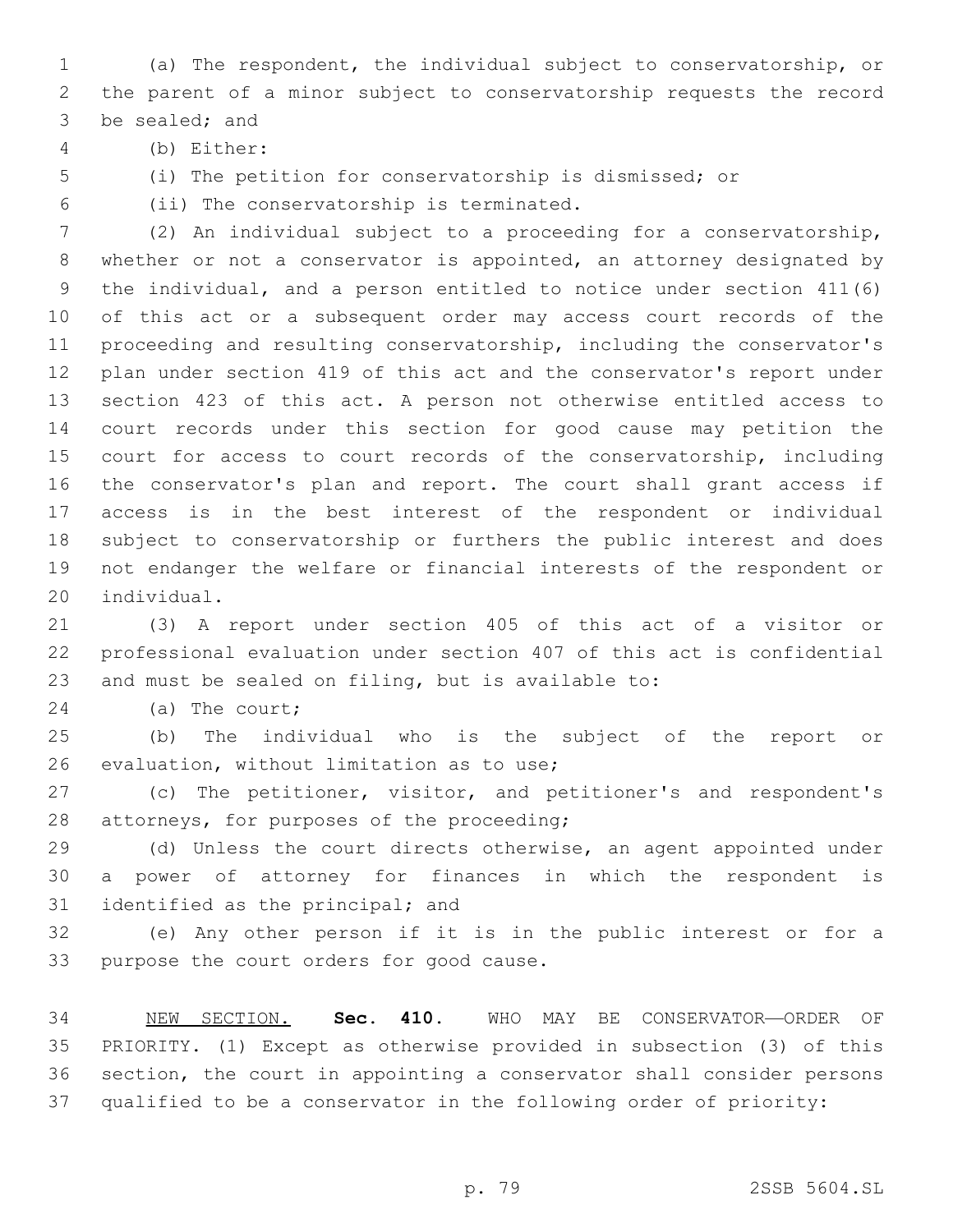(a) A conservator, other than a temporary or emergency conservator, currently acting for the respondent in another 3 jurisdiction;

 (b) A person nominated as conservator by the respondent, including the respondent's most recent nomination made in a power of 6 attorney for finances;

 (c) An agent appointed by the respondent to manage the 8 respondent's property under a power of attorney for finances;

(d) A spouse or domestic partner of the respondent;

 (e) A relative or other individual who has shown special care and 11 concern for the respondent; and

 (f) A certified professional guardian or conservator or other 13 entity the court determines is suitable.

 (2) If two or more persons have equal priority under subsection (1) of this section, the court shall select as conservator the person the court considers best qualified. In determining the best qualified person, the court shall consider the person's relationship with the respondent, the person's skills, the expressed wishes of the respondent, the extent to which the person and the respondent have similar values and preferences, and the likelihood the person will be able to perform the duties of a conservator successfully.

22 (3) The court, acting in the best interest of the respondent, may decline to appoint as conservator a person having priority under subsection (1) of this section and appoint a person having a lower 25 priority or no priority.

 (4) A person that provides paid services to the respondent, or an individual who is employed by a person that provides paid services to 28 the respondent or is the spouse, domestic partner, parent, or child of an individual who provides or is employed to provide paid services to the respondent, may not be appointed as conservator unless:

 (a) The individual is related to the respondent by blood, 32 marriage, or adoption; or

 (b) The court finds by clear and convincing evidence that the person is the best qualified person available for appointment and the appointment is in the best interest of the respondent.

 (5) An owner, operator, or employee of a long-term care facility at which the respondent is receiving care may not be appointed as conservator unless the owner, operator, or employee is related to the 39 respondent by blood, marriage, or adoption.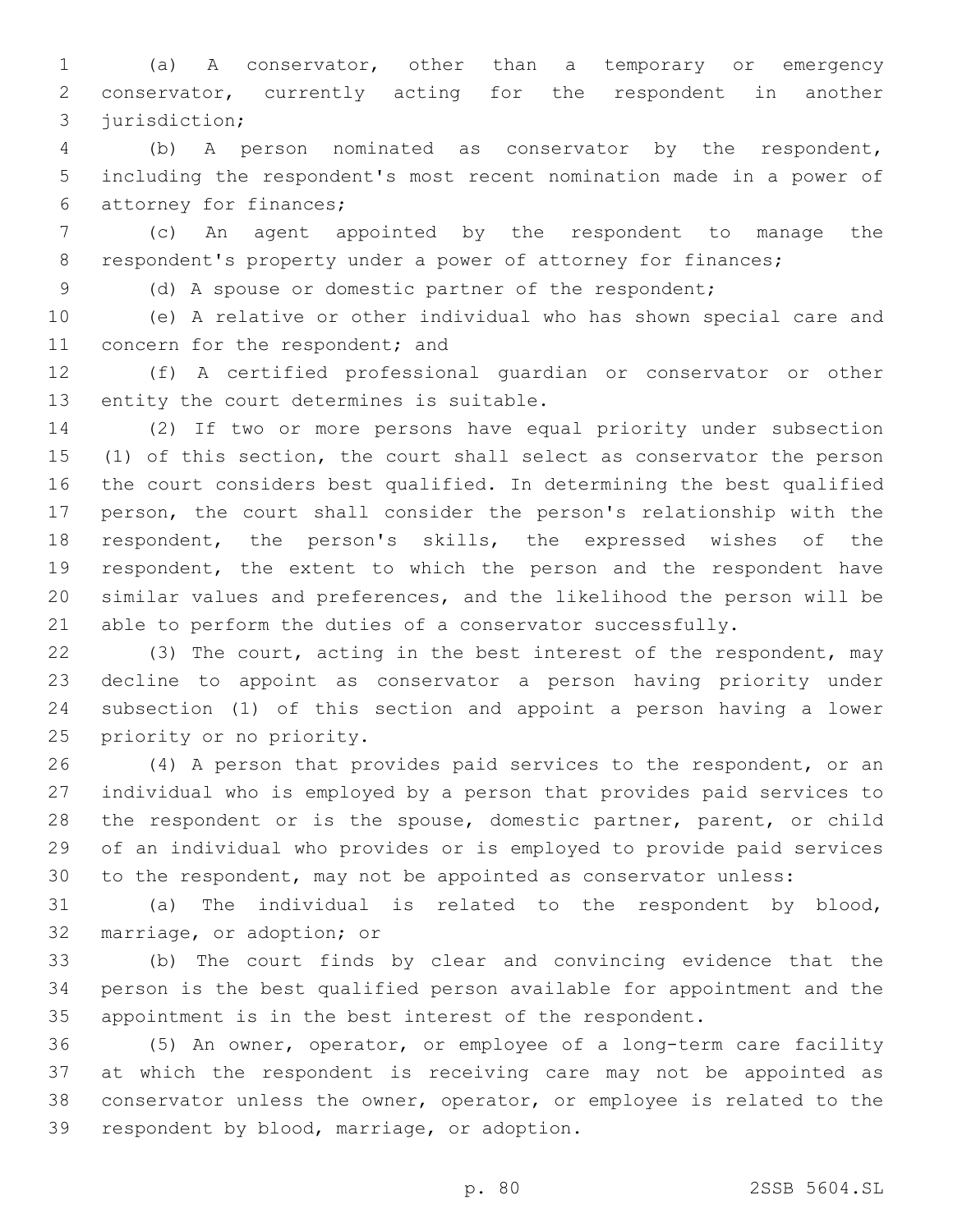NEW SECTION. **Sec. 411.** ORDER OF APPOINTMENT OF CONSERVATOR. (1) A court order appointing a conservator for a minor must include findings to support appointment of a conservator and, if a full conservatorship is granted, the reason a limited conservatorship would not meet the identified needs of the minor.

 (2) A court order appointing a conservator for a minor may dispense with the requirement for the conservator to file reports with the court under section 423 of this act if all the property of the minor subject to the conservatorship is protected by a verified 10 receipt.

(3) A court order appointing a conservator for an adult must:

 (a) Include a specific finding that clear and convincing evidence has established that the identified needs of the respondent cannot be met by a protective arrangement instead of conservatorship or other less restrictive alternatives, including use of appropriate supportive services, technological assistance, or supported decision 17 making; and

 (b) Include a specific finding that clear and convincing evidence established the respondent was given proper notice of the hearing on 20 the petition.

 (4) A court order establishing a full conservatorship for an adult must state the basis for granting a full conservatorship and include specific findings to support the conclusion that a limited conservatorship would not meet the functional needs of the adult.

 (5) A court order establishing a limited conservatorship must state the specific property placed under the control of the conservator and the powers granted to the conservator.

 (6) The court, as part of an order establishing a conservatorship, shall identify any person that subsequently is 30 entitled to:

 (a) Notice of the rights of the individual subject to 32 conservatorship under section 412(2) of this act;

 (b) Notice of a sale of or surrender of a lease to the primary 34 dwelling of the individual;

 (c) Notice that the conservator has delegated a power that requires court approval under section 414 of this act or 37 substantially all powers of the conservator;

 (d) Notice that the conservator will be unavailable to perform 39 the conservator's duties for more than one month;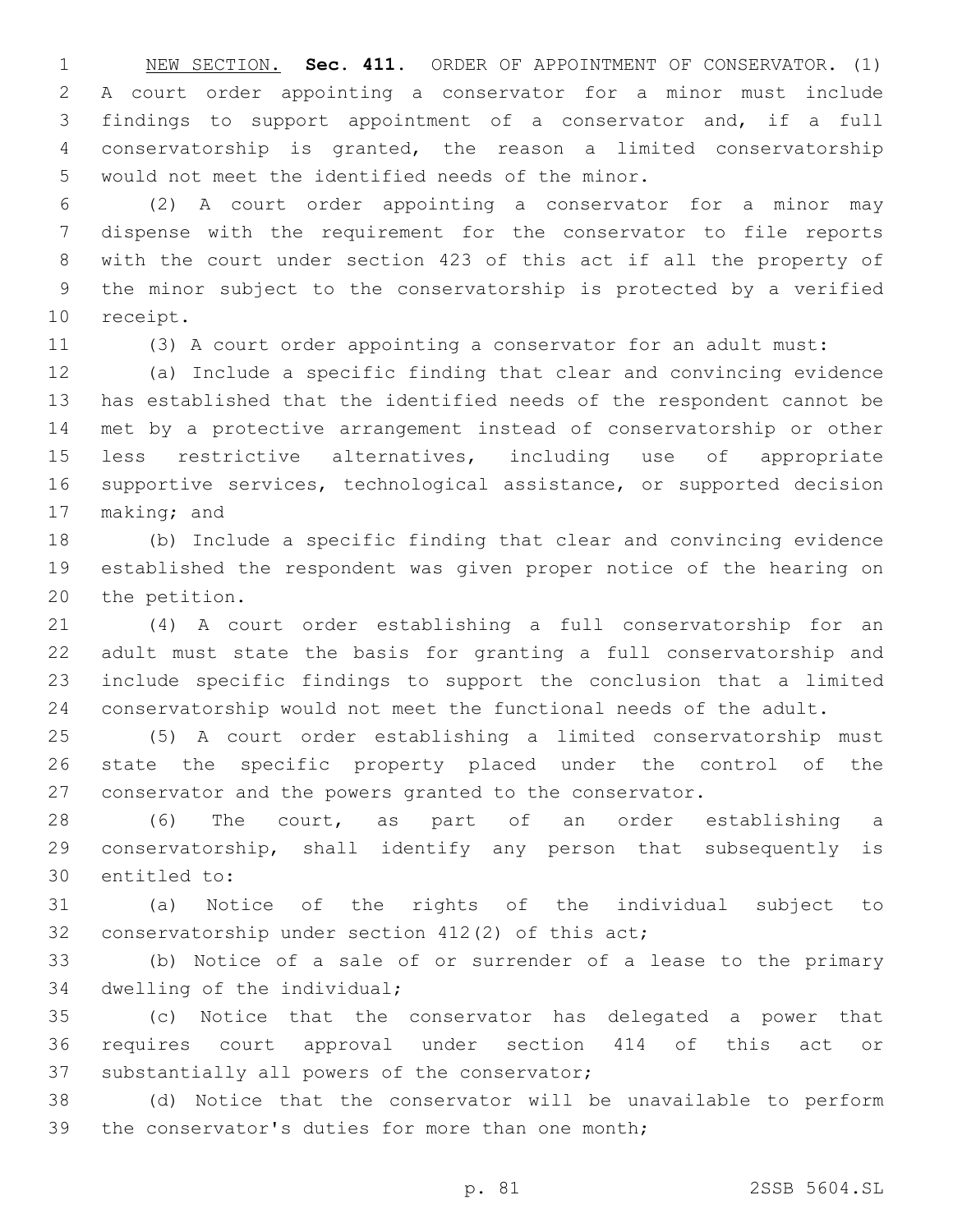(e) A copy of the conservator's plan under section 419 of this 2 act and the conservator's report under section 423 of this act;

(f) Access to court records relating to the conservatorship;

 (g) Notice of a transaction involving a substantial conflict between the conservator's fiduciary duties and personal interests;

 (h) Notice of the death or significant change in the condition of 7 the individual;

 (i) Notice that the court has limited or modified the powers of 9 the conservator; and

10 (j) Notice of the removal of the conservator.

 (7) If an individual subject to conservatorship is an adult, the spouse, domestic partner, and adult children of the adult subject to conservatorship are entitled under subsection (6) of this section to notice unless the court determines notice would be contrary to the preferences or prior directions of the adult subject to conservatorship or not in the best interest of the adult.

 (8) If an individual subject to conservatorship is a minor, each parent and adult sibling of the minor is entitled under subsection (6) of this section to notice unless the court determines notice 20 would not be in the best interest of the minor.

 (9) All orders establishing a conservatorship for an adult must 22 contain:

 (a) A conservatorship summary placed directly below the case caption or on a separate cover page in the form or substantially the 25 same form as set forth in section 606 of this act;

 (b) The date which the limited conservator or conservator must 27 file the conservator's plan under section 419 of this act;

 (c) The date which the limited conservator or conservator must 29 file an inventory under section 420 of this act;

 (d) The date by which the court will review the conservator's 31 plan as required by section 419 of this act;

 (e) The report interval which the conservator must file its report under section 423 of this act. The report interval may be 34 annual, biennial, or triennial;

 (f) The date the limited conservator or conservator must file its report under section 423 of this act. The due date of the filing of the report shall be within ninety days after the anniversary date of 38 the appointment;

 (g) The date for the court to review the report under section 423 of this act and enter its order. The court shall conduct the review

p. 82 2SSB 5604.SL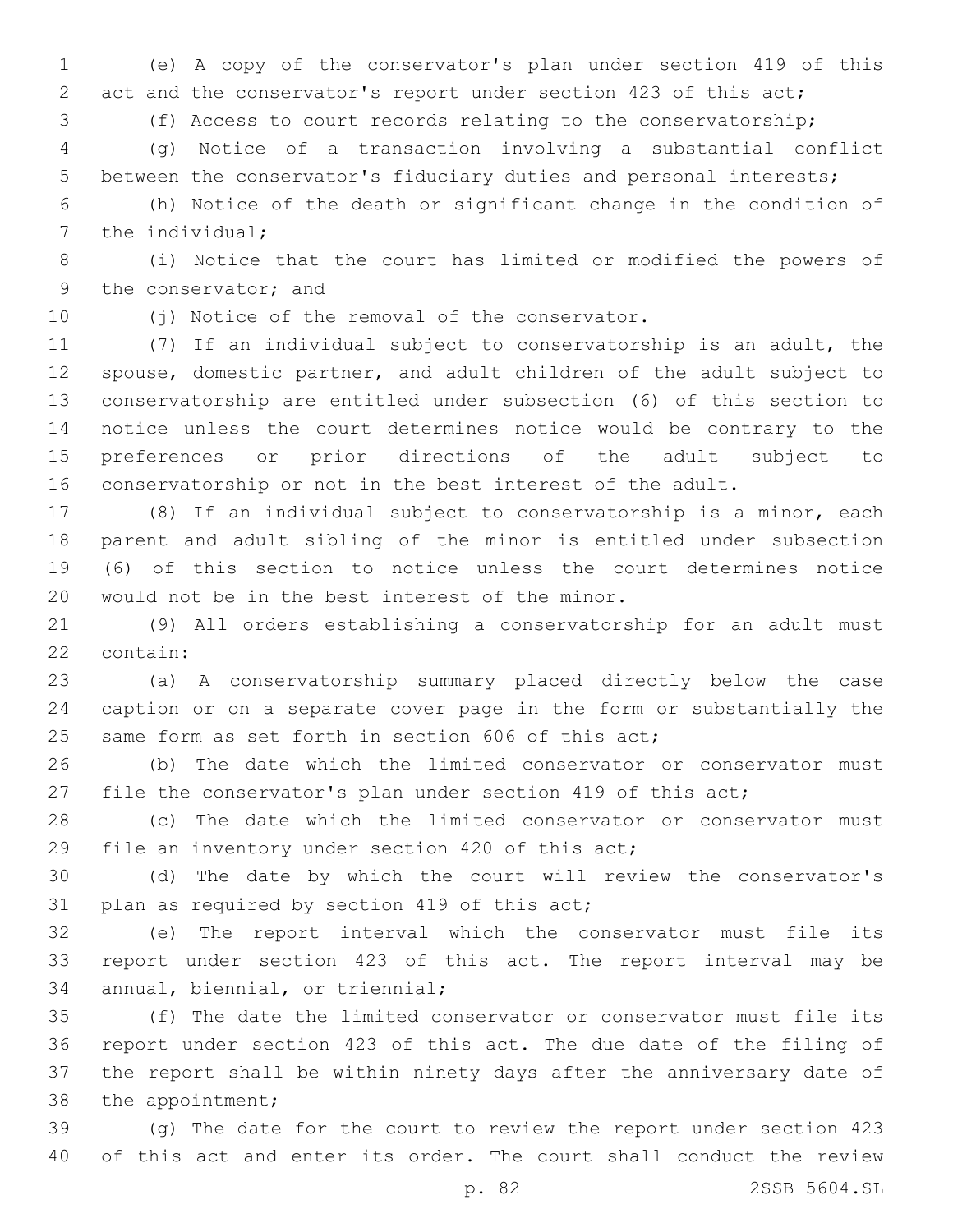within one hundred twenty days after the anniversary date of the 2 appointment.

 NEW SECTION. **Sec. 412.** NOTICE OF ORDER OF APPOINTMENT—RIGHTS. (1) A conservator appointed under section 411 of this act shall give to the individual subject to conservatorship and to all other persons given notice under section 403 of this act a copy of the order of appointment, together with notice of the right to request termination or modification. The order and notice must be given not later than fourteen days after the appointment.

 (2) Not later than thirty days after appointment of a conservator under section 411 of this act, the conservator shall give to the individual subject to conservatorship and any other person entitled to notice under section 411(6) of this act a statement of the rights of the individual subject to conservatorship and procedures to seek relief if the individual is denied those rights. The statement must be in plain language, in at least sixteen-point font, and to the extent feasible, in a language in which the individual subject to conservatorship is proficient. The statement must notify the individual subject to conservatorship of the right to:

 (a) Seek termination or modification of the conservatorship, or removal of the conservator, and choose an attorney to represent the 22 individual in these matters;

 (b) Participate in decision making to the extent reasonably 24 feasible;

 (c) Receive a copy of the conservator's plan under section 419 of this act, the conservator's inventory under section 420 of this act, 27 and the conservator's report under section 423 of this act; and

(d) Object to the conservator's inventory, plan, or report.

 (3) If a conservator is appointed for the reasons stated in section 401(2)(a)(ii) of this act and the individual subject to conservatorship is missing, notice under this section to the 32 individual is not required.

 NEW SECTION. **Sec. 413.** EMERGENCY CONSERVATOR. (1) On its own or on petition by a person interested in an individual's welfare after a petition has been filed under section 402 of this act, the court may appoint an emergency conservator for the individual if the court finds: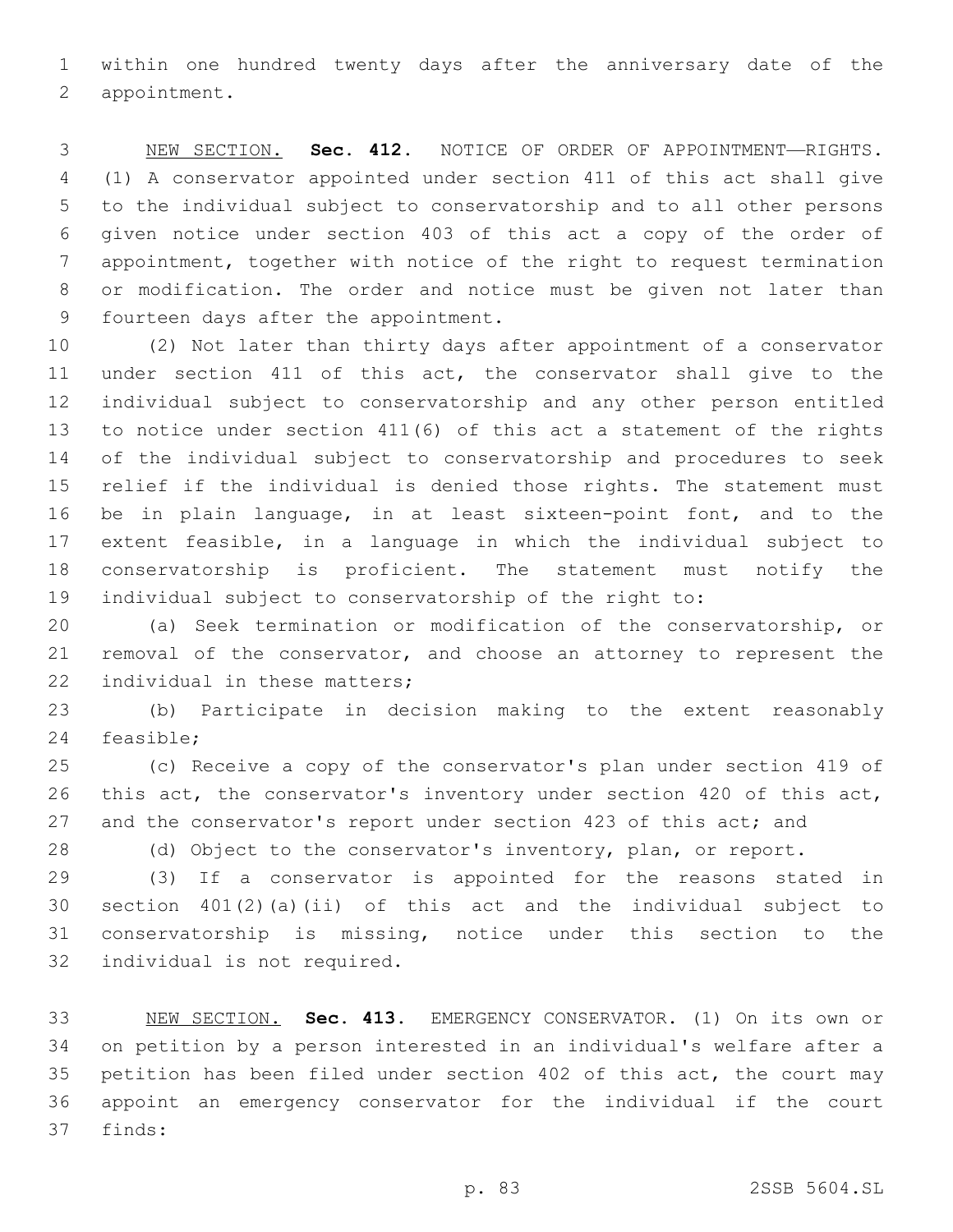(a) Appointment of an emergency conservator is likely to prevent substantial and irreparable harm to the individual's property or 3 financial interests;

 (b) No other person appears to have authority and willingness to 5 act in the circumstances; and

 (c) There is reason to believe that a basis for appointment of a 7 conservator under section 401 of this act exists.

 (2) The duration of authority of an emergency conservator may not exceed sixty days and the emergency conservator may exercise only the powers specified in the order of appointment. The emergency conservator's authority may be extended once for not more than sixty days if the court finds that the conditions for appointment of an emergency conservator under subsection (1) of this section continue.

 (3) Immediately on filing of a petition for an emergency 15 conservator, the court shall appoint an attorney to represent the respondent in the proceeding. Except as otherwise provided in subsection (4) of this section, reasonable notice of the date, time, and place of a hearing on the petition must be given to the respondent, the respondent's attorney, and any other person the court 20 determines.

 (4) The court may appoint an emergency conservator without notice to the respondent and any attorney for the respondent only if the court finds from an affidavit or testimony that the respondent's property or financial interests will be substantially and irreparably harmed before a hearing with notice on the appointment can be held. If the court appoints an emergency conservator without giving notice under subsection (3) of this section, the court must give notice of the appointment not later than forty-eight hours after the 29 appointment to:

30 (a) The respondent;

31 (b) The respondent's attorney; and

32 (c) Any other person the court determines.

 (5) Not later than five days after the appointment, the court shall hold a hearing on the appropriateness of the appointment.

 (6) Appointment of an emergency conservator under this section is not a determination that a basis exists for appointment of a 37 conservator under section 401 of this act.

 (7) The court may remove an emergency conservator appointed under this section at any time. The emergency conservator shall make any 40 report the court requires.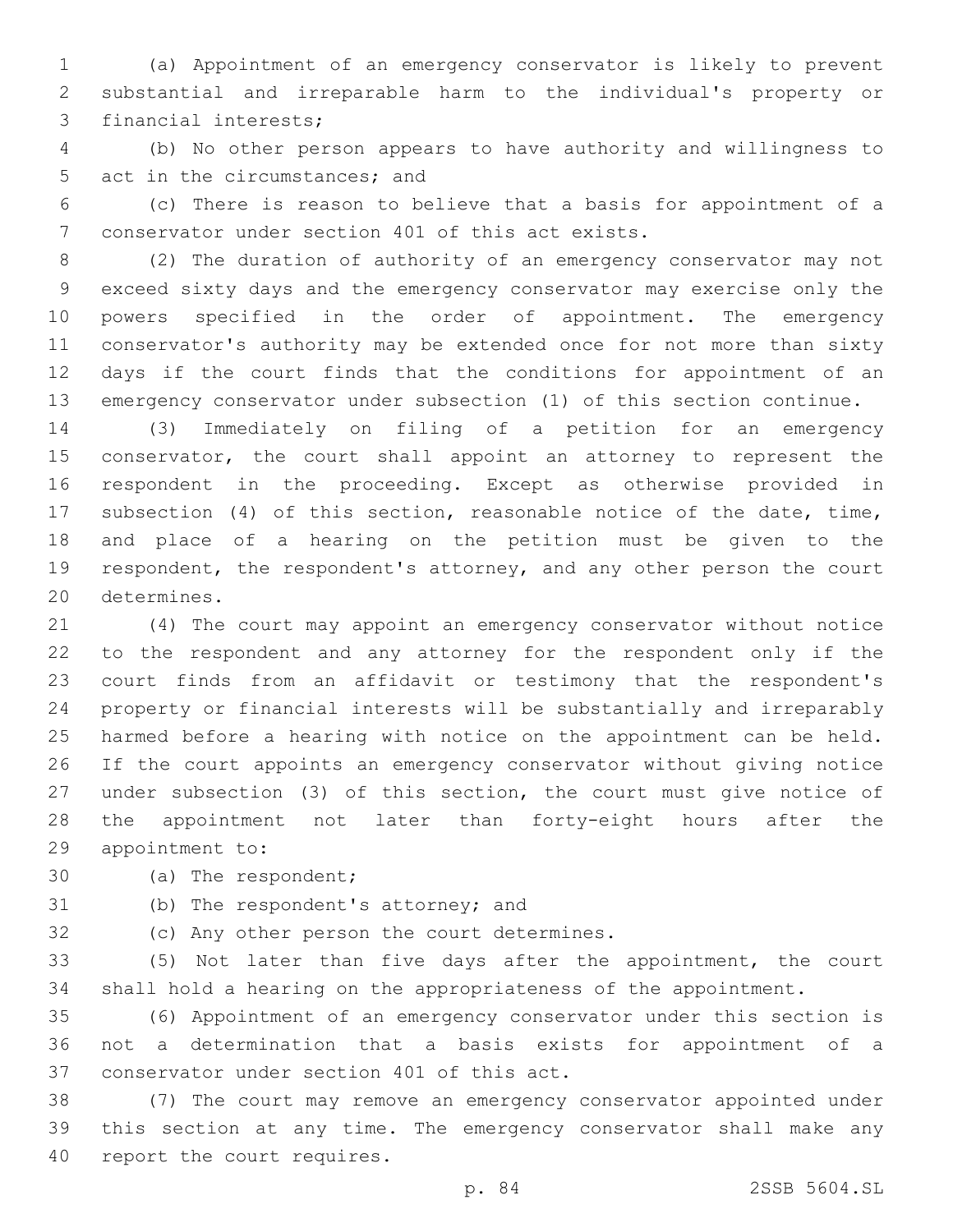NEW SECTION. **Sec. 414.** POWERS OF CONSERVATOR REQUIRING COURT APPROVAL. (1) Except as otherwise ordered by the court, a conservator must give notice to persons entitled to notice under section 403(4) of this act and receive specific authorization by the court before the conservator may exercise with respect to the conservatorship the power to:

(a) Make a gift, except a gift of de minimis value;

 (b) Sell, encumber an interest in, or surrender a lease to the primary dwelling of the individual subject to conservatorship;

 (c) Convey, release, or disclaim a contingent or expectant interest in property, including marital property and any right of 12 survivorship incident to joint tenancy or tenancy by the entireties;

(d) Exercise or release a power of appointment;

 (e) Create a revocable or irrevocable trust of property of the 15 conservatorship estate, whether or not the trust extends beyond the duration of the conservatorship, or revoke or amend a trust revocable 17 by the individual subject to conservatorship;

 (f) Exercise a right to elect an option or change a beneficiary under an insurance policy or annuity or surrender the policy or 20 annuity for its cash value;

 (g) Exercise a right to an elective share in the estate of a deceased spouse or domestic partner of the individual subject to conservatorship or renounce or disclaim a property interest;

 (h) Grant a creditor priority for payment over creditors of the same or higher class if the creditor is providing property or services used to meet the basic living and care needs of the individual subject to conservatorship and preferential treatment otherwise would be impermissible under section 428(5) of this act; 29 and

 (i) Make, modify, amend, or revoke the will of the individual subject to conservatorship in compliance with chapter 11.12 RCW.

 (2) In approving a conservator's exercise of a power listed in subsection (1) of this section, the court shall consider primarily the decision the individual subject to conservatorship would make if able, to the extent the decision can be ascertained.

 (3) To determine under subsection (2) of this section the decision the individual subject to conservatorship would make if able, the court shall consider the individual's prior or current directions, preferences, opinions, values, and actions, to the extent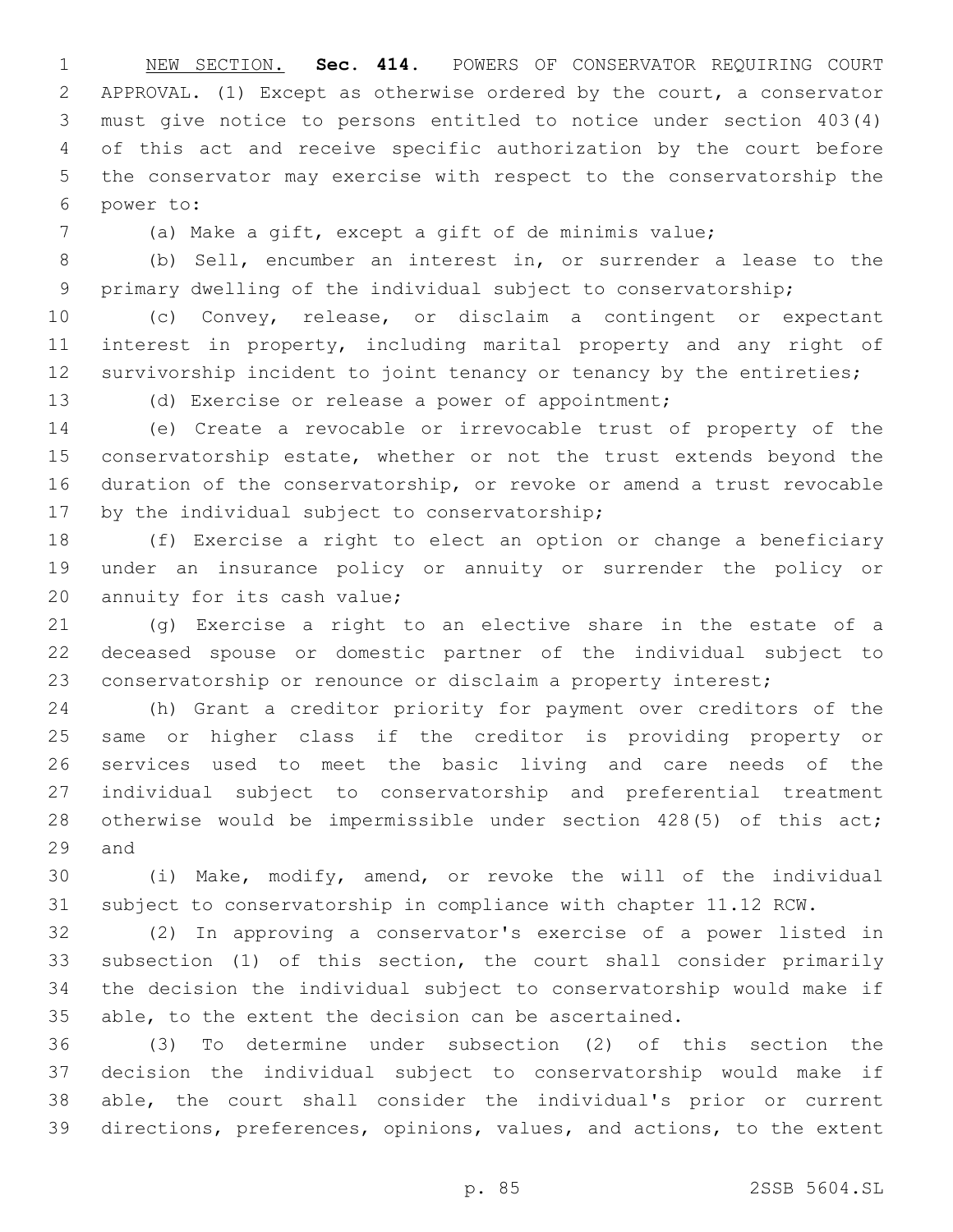actually known or reasonably ascertainable by the conservator. The 2 court also shall consider:

 (a) The financial needs of the individual subject to conservatorship and individuals who are in fact dependent on the individual subject to conservatorship for support, and the interests 6 of creditors of the individual;

 (b) Possible reduction of income, estate, inheritance, or other 8 tax liabilities;

9 (c) Eligibility for governmental assistance;

 (d) The previous pattern of giving or level of support provided 11 by the individual;

 (e) Any existing estate plan or lack of estate plan of the 13 individual;

 (f) The life expectancy of the individual and the probability the conservatorship will terminate before the individual's death; and

16 (g) Any other relevant factor.

 (4) A conservator may not revoke or amend a power of attorney for finances executed by the individual subject to conservatorship. If a power of attorney for finances is in effect, a decision of the agent takes precedence over that of the conservator, unless the court 21 orders otherwise.

 NEW SECTION. **Sec. 415.** PETITION FOR ORDER AFTER APPOINTMENT. An individual subject to conservatorship or a person interested in the welfare of the individual may petition for an order:

 (1) Requiring the conservator to furnish a bond or collateral or additional bond or collateral or allowing a reduction in a bond or 27 collateral previously furnished;

 (2) Requiring an accounting for the administration of the 29 conservatorship estate;

30 (3) Directing distribution;

 (4) Removing the conservator and appointing a temporary or 32 successor conservator;

 (5) Modifying the type of appointment or powers granted to the conservator, if the extent of protection or management previously granted is excessive or insufficient to meet the individual's needs, including because the individual's abilities or supports have 37 changed;

 (6) Rejecting or modifying the conservator's plan under section 419 of this act, the conservator's inventory under section 420 of

p. 86 2SSB 5604.SL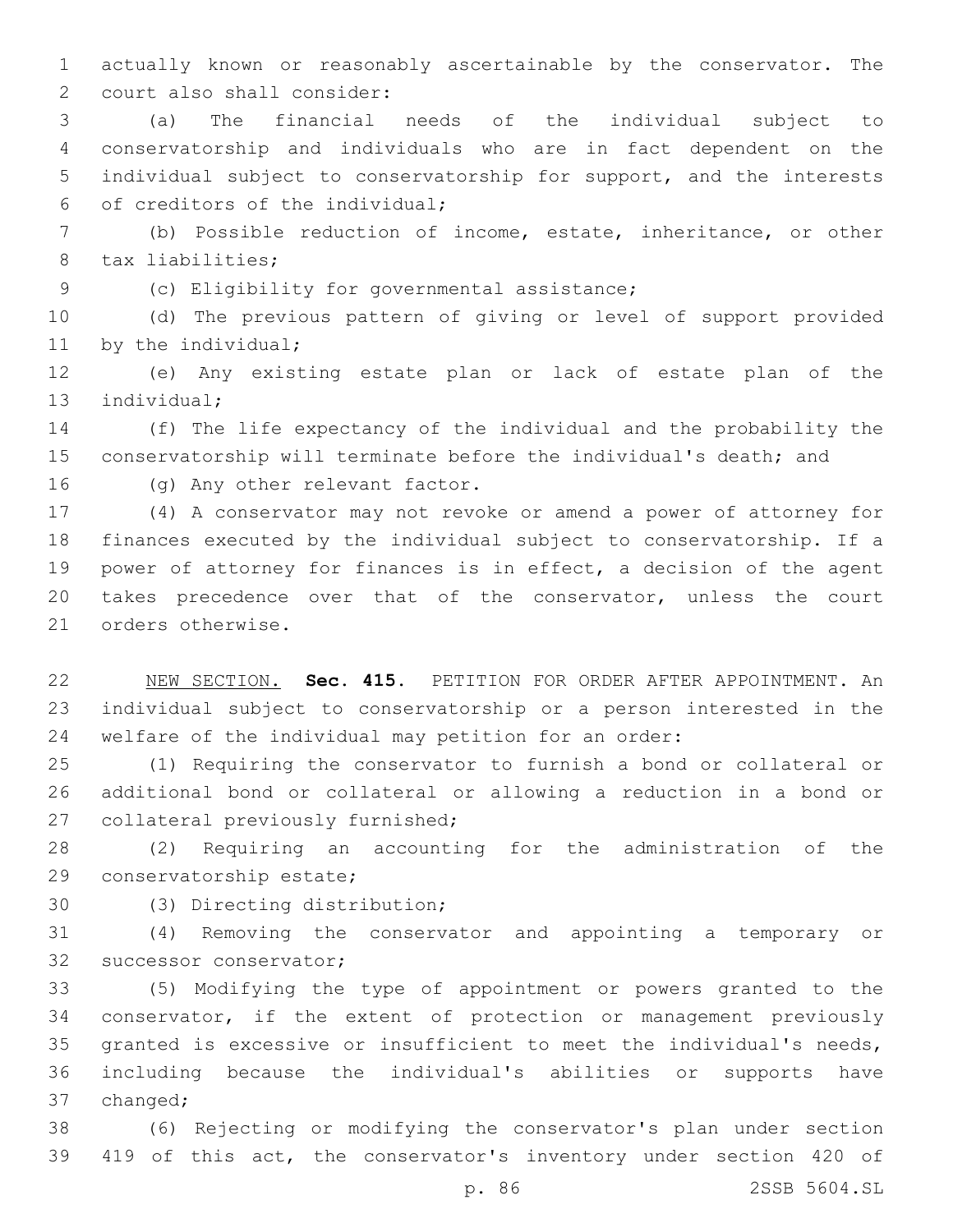this act, or the conservator's report under section 423 of this act; 2 or

3 (7) Granting other appropriate relief.

 NEW SECTION. **Sec. 416.** BOND—ALTERNATIVE VERIFIED RECEIPT. (1) Except as otherwise provided in subsections (3) and (4) of this section, the court shall require a conservator to furnish a bond with a surety the court specifies, or require a verified receipt, conditioned on faithful discharge of all duties of the conservator. The court may waive the requirement only if the court finds that a bond or other verified receipt is not necessary to protect the interests of the individual subject to conservatorship. Except as otherwise provided in subsections (3) and (4) of this section, the court may not waive the requirement if the conservator is in the business of serving as a conservator and is being paid for the conservator's service.

 (2) Unless the court directs otherwise, the bond required under this section must be in the amount of the aggregate capital value of the conservatorship estate, plus the estimated income for the accounting and report review interval, less the value of property deposited under a verified receipt requiring a court order for its removal and real property the conservator lacks power to sell or convey without specific court authorization. The court, in place of surety on a bond, may accept collateral for the performance of the bond, including a pledge of securities or a mortgage of real 25 property.

 (3) A regulated financial institution qualified to do trust business in this state is not required to give a bond under this 28 section.

 (4) In all conservatorships where the person subject to conservatorship has total assets of a value of less than three thousand dollars, the court may dispense with the requirement of a bond: PROVIDED, That the conservator swears to report to the court any changes in the total assets of the person subject to conservatorship increasing their value to over three thousand dollars: PROVIDED FURTHER, That the conservator files a yearly statement showing the monthly income of the person subject to conservatorship if such monthly income, excluding moneys from state or federal benefits, is over the sum of five hundred dollars per 39 month for any three consecutive months.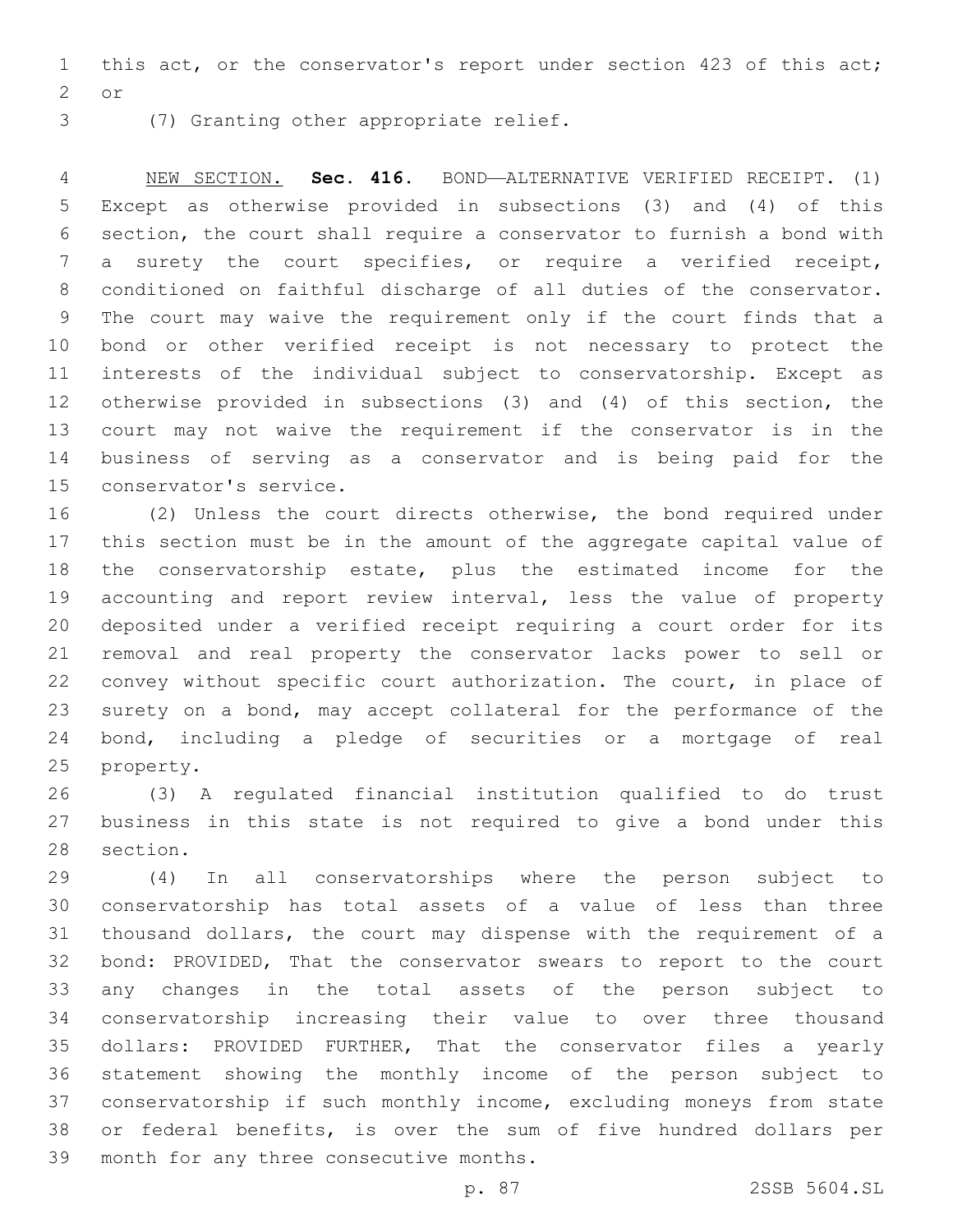NEW SECTION. **Sec. 417.** TERMS AND REQUIREMENTS OF BOND. (1) The following rules apply to the bond required under section 416 of this act:

 (a) Except as otherwise provided by the bond, the surety and the 5 conservator are jointly and severally liable.

 (b) By executing a bond provided by a conservator, the surety submits to the personal jurisdiction of the court that issued letters of office to the conservator in a proceeding relating to the duties of the conservator in which the surety is named as a party. Notice of the proceeding must be given to the surety at the address shown in the records of the court in which the bond is filed and any other address of the surety then known to the person required to provide 13 the notice.

 (c) On petition of a successor conservator or person affected by 15 a breach of the obligation of the bond, a proceeding may be brought against the surety for breach of the obligation of the bond.

 (d) A proceeding against the bond may be brought until liability 18 under the bond is exhausted.

 (2) A proceeding may not be brought under this section against a surety of a bond on a matter as to which a proceeding against the 21 conservator is barred.

 (3) If a bond under section 416 of this act is not renewed by the conservator, the surety or sureties immediately shall give notice to the court and the individual subject to conservatorship.

 NEW SECTION. **Sec. 418.** DUTIES OF CONSERVATOR. (1) A conservator is a fiduciary and has duties of prudence and loyalty to the individual subject to conservatorship.

 (2) A conservator shall promote the self-determination of the individual subject to conservatorship and, to the extent feasible, encourage the individual to participate in decisions, act on the individual's own behalf, and develop or regain the capacity to manage 32 the individual's personal affairs.

 (3) In making a decision for an individual subject to conservatorship, the conservator shall make the decision the conservator reasonably believes the individual would make if able, unless doing so would fail to preserve the resources needed to maintain the individual's well-being and lifestyle or otherwise unreasonably harm or endanger the welfare or personal or financial interests of the individual. To determine the decision the individual

p. 88 2SSB 5604.SL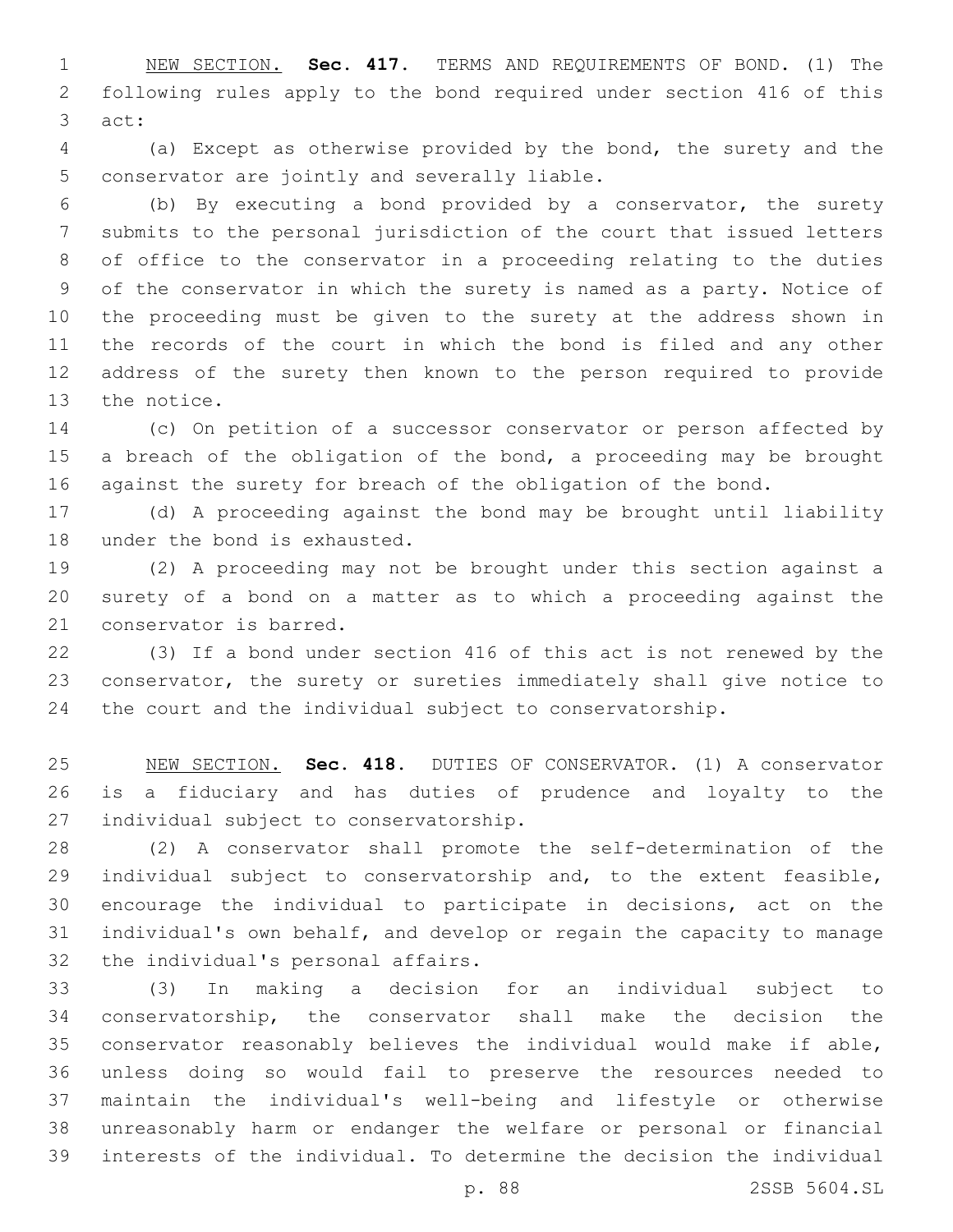would make if able, the conservator shall consider the individual's prior or current directions, preferences, opinions, values, and actions, to the extent actually known or reasonably ascertainable by 4 the conservator.

 (4) If a conservator cannot make a decision under subsection (3) of this section because the conservator does not know and cannot reasonably determine the decision the individual subject to conservatorship probably would make if able, or the conservator reasonably believes the decision the individual would make would fail to preserve resources needed to maintain the individual's well-being and lifestyle or otherwise unreasonably harm or endanger the welfare or personal or financial interests of the individual, the conservator shall act in accordance with the best interests of the individual. In determining the best interests of the individual, the conservator 15 shall consider:

 (a) Information received from professionals and persons that demonstrate sufficient interest in the welfare of the individual;

 (b) Other information the conservator believes the individual would have considered if the individual were able to act; and

 (c) Other factors a reasonable person in the circumstances of the individual would consider, including consequences for others.

 (5) Except when inconsistent with the conservator's duties under subsections (1) through (4) of this section, a conservator shall invest and manage the conservatorship estate as a prudent investor 25 would, by considering:

 (a) The circumstances of the individual subject to 27 conservatorship and the conservatorship estate;

28 (b) General economic conditions;

(c) The possible effect of inflation or deflation;

 (d) The expected tax consequences of an investment decision or 31 strategy;

 (e) The role of each investment or course of action in relation 33 to the conservatorship estate as a whole;

 (f) The expected total return from income and appreciation of 35 capital;

 (g) The need for liquidity, regularity of income, and 37 preservation or appreciation of capital; and

 (h) The special relationship or value, if any, of specific property to the individual subject to conservatorship.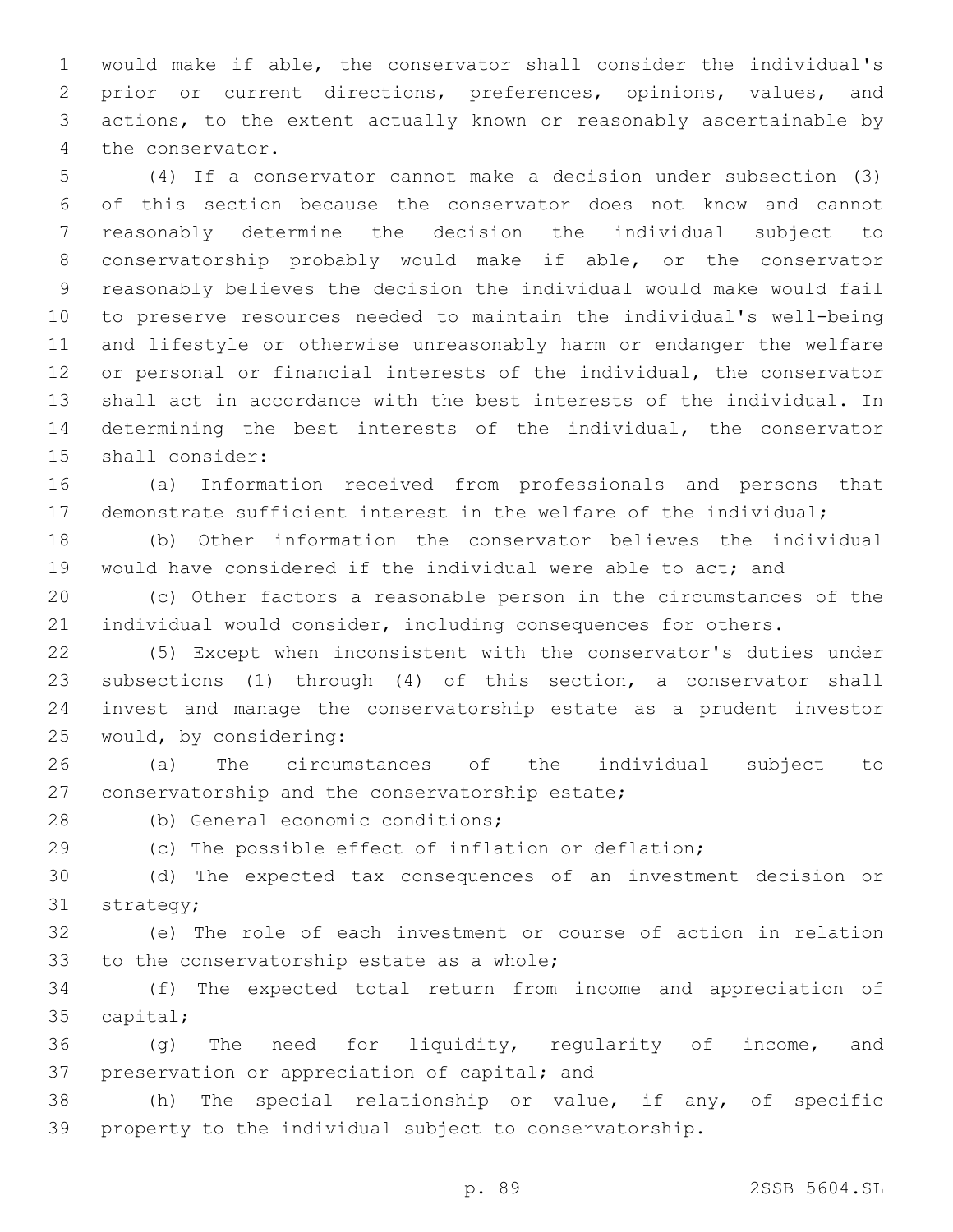(6) The propriety of a conservator's investment and management of the conservatorship estate is determined in light of the facts and circumstances existing when the conservator decides or acts and not by hindsight.4

 (7) A conservator shall make a reasonable effort to verify facts relevant to the investment and management of the conservatorship 7 estate.

 (8) A conservator that has special skills or expertise, or is named conservator in reliance on the conservator's representation of special skills or expertise, has a duty to use the special skills or expertise in carrying out the conservator's duties.

 (9) In investing, selecting specific property for distribution, and invoking a power of revocation or withdrawal for the use or benefit of the individual subject to conservatorship, a conservator shall consider any estate plan of the individual known or reasonably ascertainable to the conservator and may examine the will or other donative, nominative, or appointive instrument of the individual.

 (10) A conservator shall maintain insurance on the insurable real and personal property of the individual subject to conservatorship, unless the conservatorship estate lacks sufficient funds to pay for 21 insurance or the court finds:

22 (a) The property lacks sufficient equity; or

 (b) Insuring the property would unreasonably dissipate the conservatorship estate or otherwise not be in the best interest of 25 the individual.

 (11) If a power of attorney for finances is in effect, a conservator shall cooperate with the agent to the extent feasible.

 (12) A conservator has access to and authority over a digital asset of the individual subject to conservatorship to the extent provided by the revised uniform fiduciary access to digital assets 31 act (chapter 11.120 RCW) or court order.

 (13) A conservator for an adult shall notify the court if the condition of the adult has changed so that the adult is capable of exercising rights previously removed. The notice must be given 35 immediately on learning of the change.

 (14) A conservator shall notify the court within thirty days of any substantial change in the value of the property of the person subject to conservatorship and shall provide a copy of the notice to the person subject to guardianship, a person entitled to notice under 40 section 403 of this act or a subsequent order, and any other person

p. 90 2SSB 5604.SL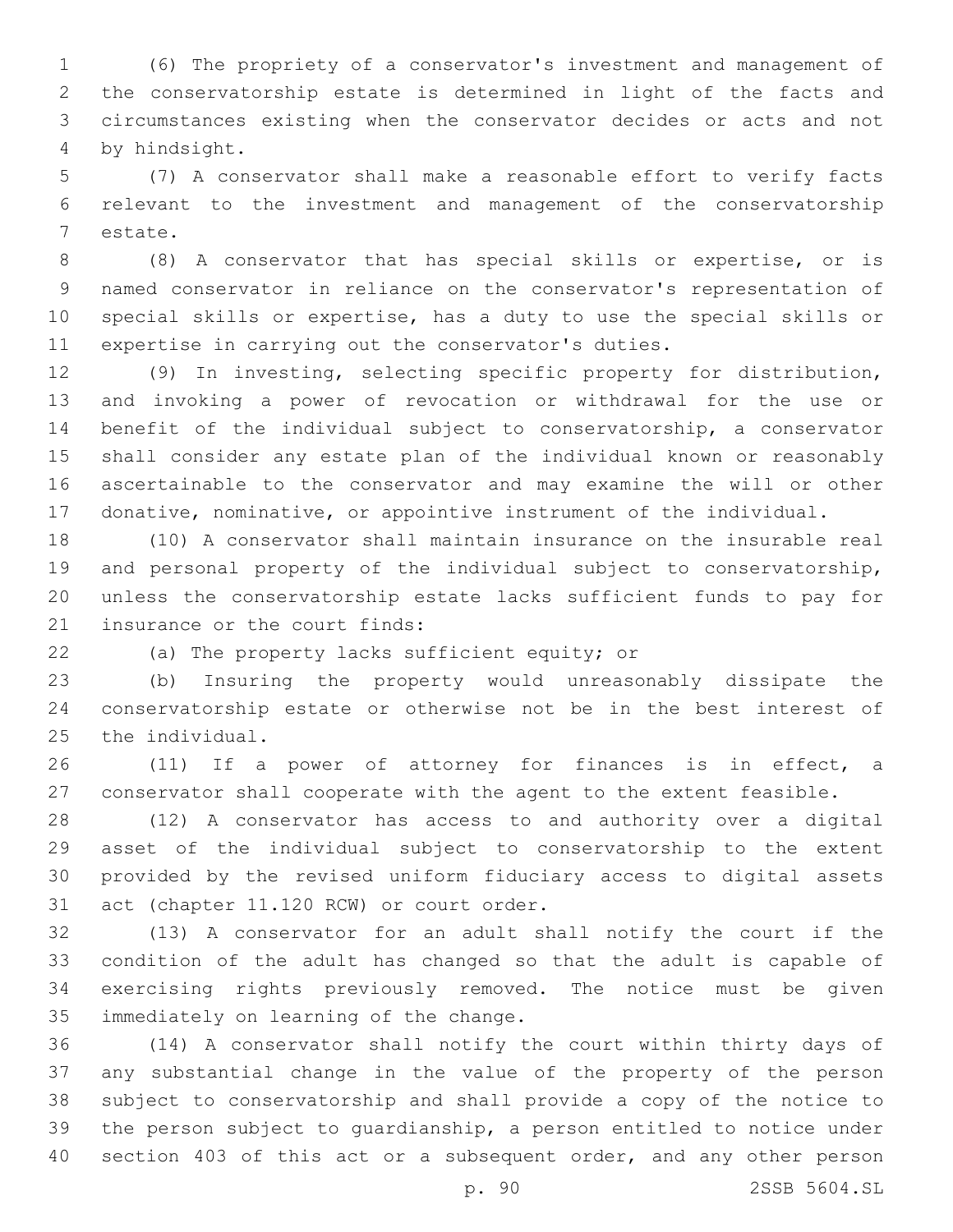the court has determined is entitled to notice and schedule a hearing for the court to review the adequacy of the bond or other verified 3 receipt under sections 416 and 417 of this act.

 NEW SECTION. **Sec. 419.** CONSERVATOR'S PLAN. (1) A conservator, not later than ninety days after appointment, shall file with the court a plan for protecting, managing, expending, and distributing the assets of the conservatorship estate. The plan must be based on the needs of the individual subject to conservatorship and take into account the best interest of the individual as well as the individual's preferences, values, and prior directions, to the extent known to or reasonably ascertainable by the conservator. The conservator shall include in the plan:

 (a) A budget containing projected expenses and resources, including an estimate of the total amount of fees the conservator anticipates charging per year and a statement or list of the amount the conservator proposes to charge for each service the conservator 17 anticipates providing to the individual;

 (b) How the conservator will involve the individual in decisions 19 about management of the conservatorship estate;

 (c) Any step the conservator plans to take to develop or restore the ability of the individual to manage the conservatorship estate; 22 and

(d) An estimate of the duration of the conservatorship.

 (2) A conservator shall give notice of the filing of the conservator's plan under subsection (1) of this section, together with a copy of the plan, to the individual subject to conservatorship, a person entitled to notice under section 411(6) of this act or a subsequent order, and any other person the court determines. The notice must include a statement of the right to object to the plan and be given not later than fourteen days after 31 the filing.

 (3) An individual subject to conservatorship and any person entitled under subsection (2) of this section to receive notice and a copy of the conservator's plan may object to the plan.

 (4) The court shall review the conservator's plan filed under subsection (1) of this section and determine whether to approve the plan or require a new plan. In deciding whether to approve the plan, the court shall consider an objection under subsection (3) of this section and whether the plan is consistent with the conservator's

p. 91 2SSB 5604.SL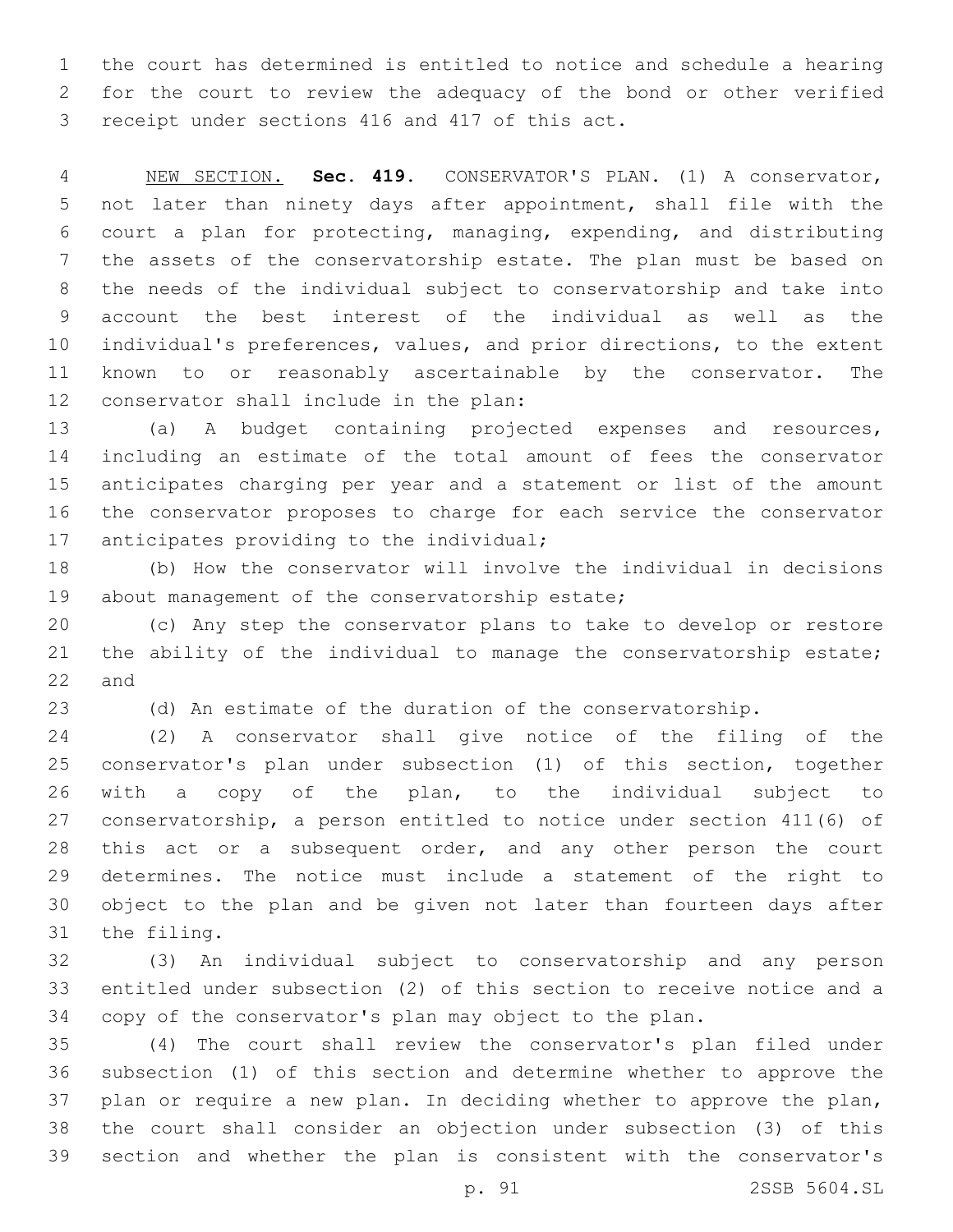duties and powers. The court may not approve the plan until thirty 2 days after its filing.

 (5) After a conservator's plan under this section is approved by the court, the conservator shall provide a copy of the plan to the individual subject to conservatorship, a person entitled to notice under section 411(6) of this act or a subsequent order, and any other 7 person the court determines.

 NEW SECTION. **Sec. 420.** INVENTORY—RECORDS. (1) Not later than sixty days after appointment, a conservator shall prepare and file with the appointing court a detailed inventory of the conservatorship estate, together with an oath or affirmation that the inventory is believed to be complete and accurate as far as information permits.

 (2) A conservator shall give notice of the filing of an inventory to the individual subject to conservatorship, a person entitled to notice under section 411(6) of this act or a subsequent order, and any other person the court determines. The notice must be given not 17 later than fourteen days after the filing.

 (3) A conservator shall keep records of the administration of the conservatorship estate and make them available for examination on reasonable request of the individual subject to conservatorship, a guardian for the individual, or any other person the conservator or 22 the court determines.

 NEW SECTION. **Sec. 421.** ADMINISTRATIVE POWERS OF CONSERVATOR NOT REQUIRING COURT APPROVAL. (1) Except as otherwise provided in section 414 of this act or qualified or limited in the court's order of 26 appointment and stated in the letters of office, a conservator has all powers granted in this section and any additional power granted to a trustee by law of this state other than this chapter.

 (2) A conservator, acting reasonably and consistent with the fiduciary duties of the conservator to accomplish the purpose of the conservatorship, without specific court authorization or confirmation, may with respect to the conservatorship estate:

 (a) Collect, hold, and retain property, including property in which the conservator has a personal interest and real property in another state, until the conservator determines disposition of the 36 property should be made;

(b) Receive additions to the conservatorship estate;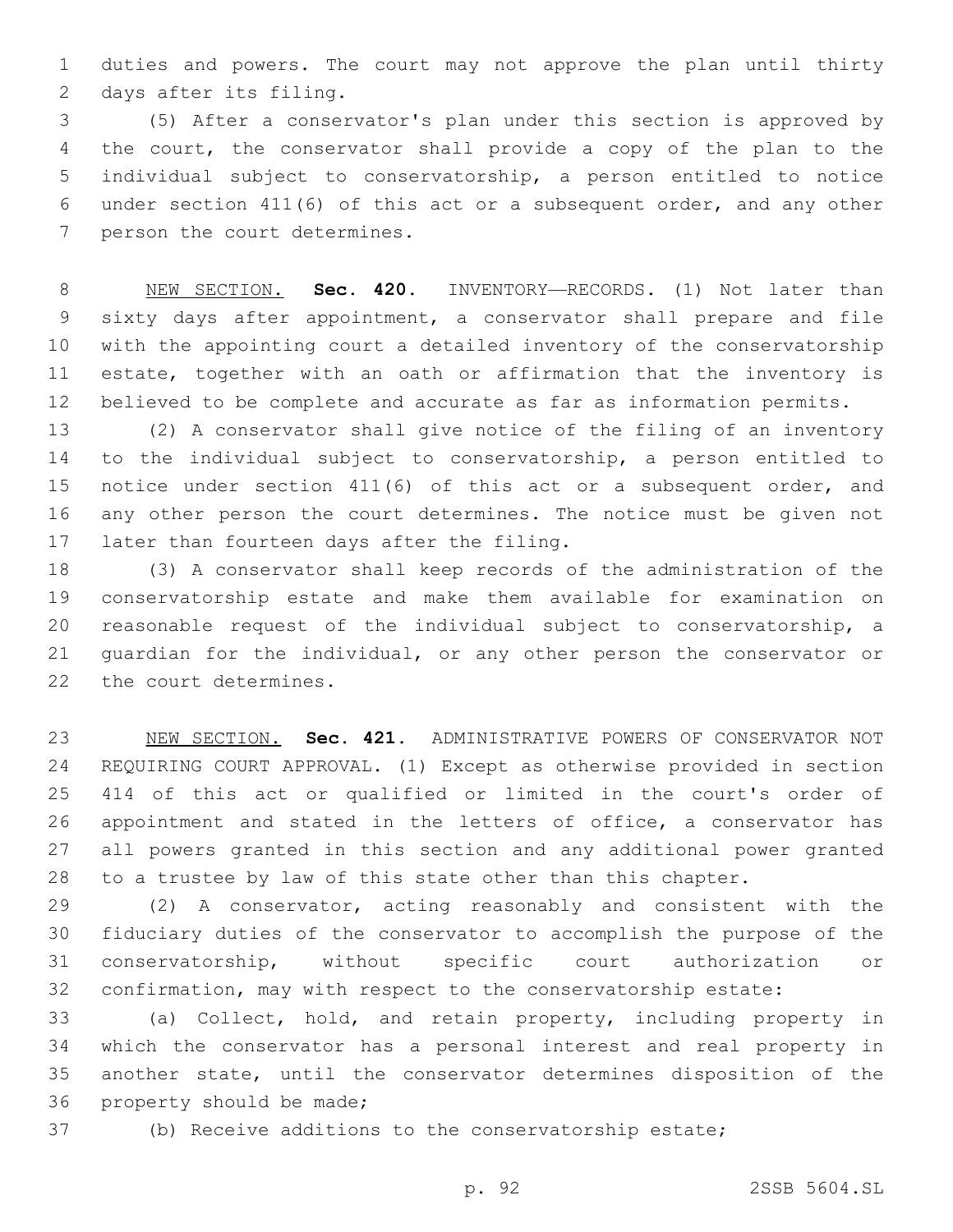(c) Continue or participate in the operation of a business or 2 other enterprise;

 (d) Acquire an undivided interest in property in which the conservator, in a fiduciary capacity, holds an undivided interest;

5 (e) Invest assets;

 (f) Deposit funds or other property in a financial institution, 7 including one operated by the conservator;

 (g) Acquire or dispose of property, including real property in another state, for cash or on credit, at public or private sale, and manage, develop, improve, exchange, partition, change the character 11 of, or abandon property;

 (h) Make ordinary or extraordinary repairs or alterations in a building or other structure, demolish any improvement, or raze an 14 existing or erect a new party wall or building;

 (i) Subdivide or develop land, dedicate land to public use, make or obtain the vacation of a plat and adjust a boundary, adjust a difference in valuation of land, exchange or partition land by giving or receiving consideration, and dedicate an easement to public use 19 without consideration;

 (j) Enter for any purpose into a lease of property as lessor or lessee, with or without an option to purchase or renew, for a term within or extending beyond the term of the conservatorship;

 (k) Enter into a lease or arrangement for exploration and removal of minerals or other natural resources or a pooling or unitization 25 agreement;

 (l) Grant an option involving disposition of property or accept or exercise an option for the acquisition of property;

(m) Vote a security, in person or by general or limited proxy;

 (n) Pay a call, assessment, or other sum chargeable or accruing 30 against or on account of a security;

(o) Sell or exercise a stock subscription or conversion right;

 (p) Consent, directly or through a committee or agent, to the reorganization, consolidation, merger, dissolution, or liquidation of 34 a corporation or other business enterprise;

 (q) Hold a security in the name of a nominee or in other form without disclosure of the conservatorship so that title to the 37 security may pass by delivery;

(r) Insure:38

 (i) The conservatorship estate, in whole or in part, against damage or loss in accordance with section 418(10) of this act; and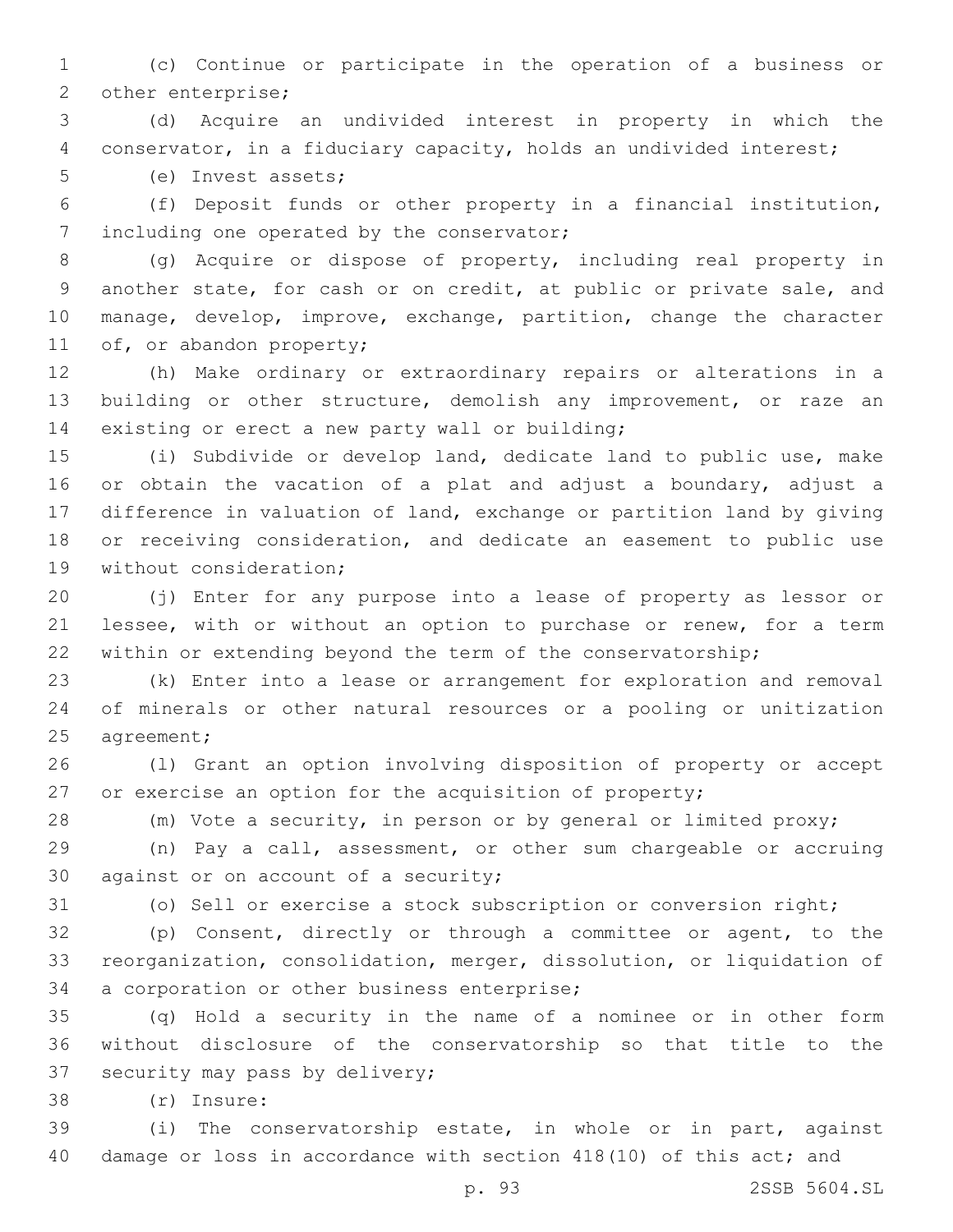(ii) The conservator against liability with respect to a third 2 person;

 (s) Borrow funds, with or without security, to be repaid from the conservatorship estate or otherwise;4

 (t) Advance funds for the protection of the conservatorship estate or the individual subject to conservatorship and all expenses, losses, and liability sustained in the administration of the conservatorship estate or because of holding any property for which the conservator has a lien on the conservatorship estate;

 (u) Pay or contest a claim, settle a claim by or against the conservatorship estate or the individual subject to conservatorship by compromise, arbitration, or otherwise, or release, in whole or in part, a claim belonging to the conservatorship estate to the extent 14 the claim is uncollectible;

 (v) Pay a tax, assessment, compensation of the conservator or any guardian, and other expense incurred in the collection, care, 17 administration, and protection of the conservatorship estate;

 (w) Pay a sum distributable to the individual subject to conservatorship or an individual who is in fact dependent on the individual subject to conservatorship by paying the sum to the 21 distributee or for the use of the distributee:

22 (i) To the quardian for the distributee;

 (ii) To the custodian of the distributee under the uniform 24 transfers to minors act (chapter 11.114 RCW); or

 (iii) If there is no guardian, custodian, or custodial trustee, to a relative or other person having physical custody of the 27 distributee;

 (x) Bring or defend an action, claim, or proceeding in any jurisdiction for the protection of the conservatorship estate or the conservator in the performance of the conservator's duties;

 (y) Structure the finances of the individual subject to conservatorship to establish eligibility for a public benefit, including by making gifts consistent with the individual's preferences, values, and prior directions, if the conservator's action does not jeopardize the individual's welfare and otherwise is 36 consistent with the conservator's duties; and

 (z) Execute and deliver any instrument that will accomplish or facilitate the exercise of a power of the conservator.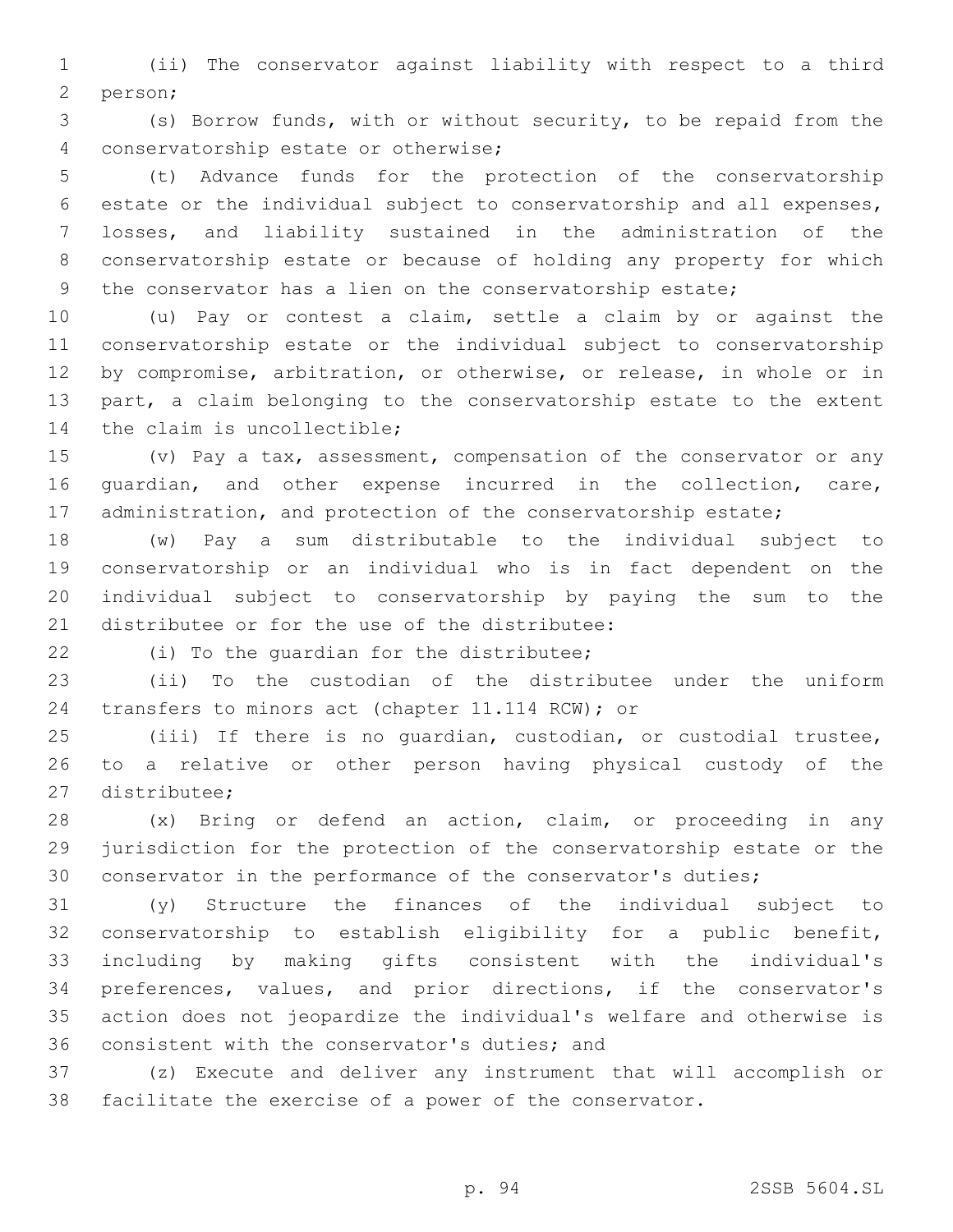NEW SECTION. **Sec. 422.** DISTRIBUTION FROM CONSERVATORSHIP ESTATE. Except as otherwise provided in section 414 of this act or qualified or limited in the court's order of appointment and stated in the letters of office, and unless contrary to a conservator's plan under section 419 of this act, the conservator may expend or distribute income or principal of the conservatorship estate without 7 specific court authorization or confirmation for the support, care, education, health, or welfare of the individual subject to conservatorship or an individual who is in fact dependent on the individual subject to conservatorship, including the payment of child or spousal support, in accordance with the following rules:

 (1) The conservator shall consider a recommendation relating to the appropriate standard of support, care, education, health, or welfare for the individual subject to conservatorship or individual who is dependent on the individual subject to conservatorship, made by a guardian for the individual subject to conservatorship, if any, and, if the individual subject to conservatorship is a minor, a 18 recommendation made by a parent of the minor.

 (2) The conservator acting in compliance with the conservator's duties under section 418 of this act is not liable for an expenditure or distribution made based on a recommendation under subsection (1) of this section unless the conservator knows the expenditure or distribution is not in the best interest of the individual subject to 24 conservatorship.

 (3) In making an expenditure or distribution under this section, 26 the conservator shall consider:

 (a) The size of the conservatorship estate, the estimated duration of the conservatorship, and the likelihood the individual subject to conservatorship, at some future time, may be fully self- sufficient and able to manage the individual's financial affairs and 31 the conservatorship estate;

 (b) The accustomed standard of living of the individual subject to conservatorship and individual who is dependent on the individual 34 subject to conservatorship;

 (c) Other funds or source used for the support of the individual 36 subject to conservatorship; and

 (d) The preferences, values, and prior directions of the 38 individual subject to conservatorship.

 (4) Funds expended or distributed under this section may be paid by the conservator to any person, including the individual subject to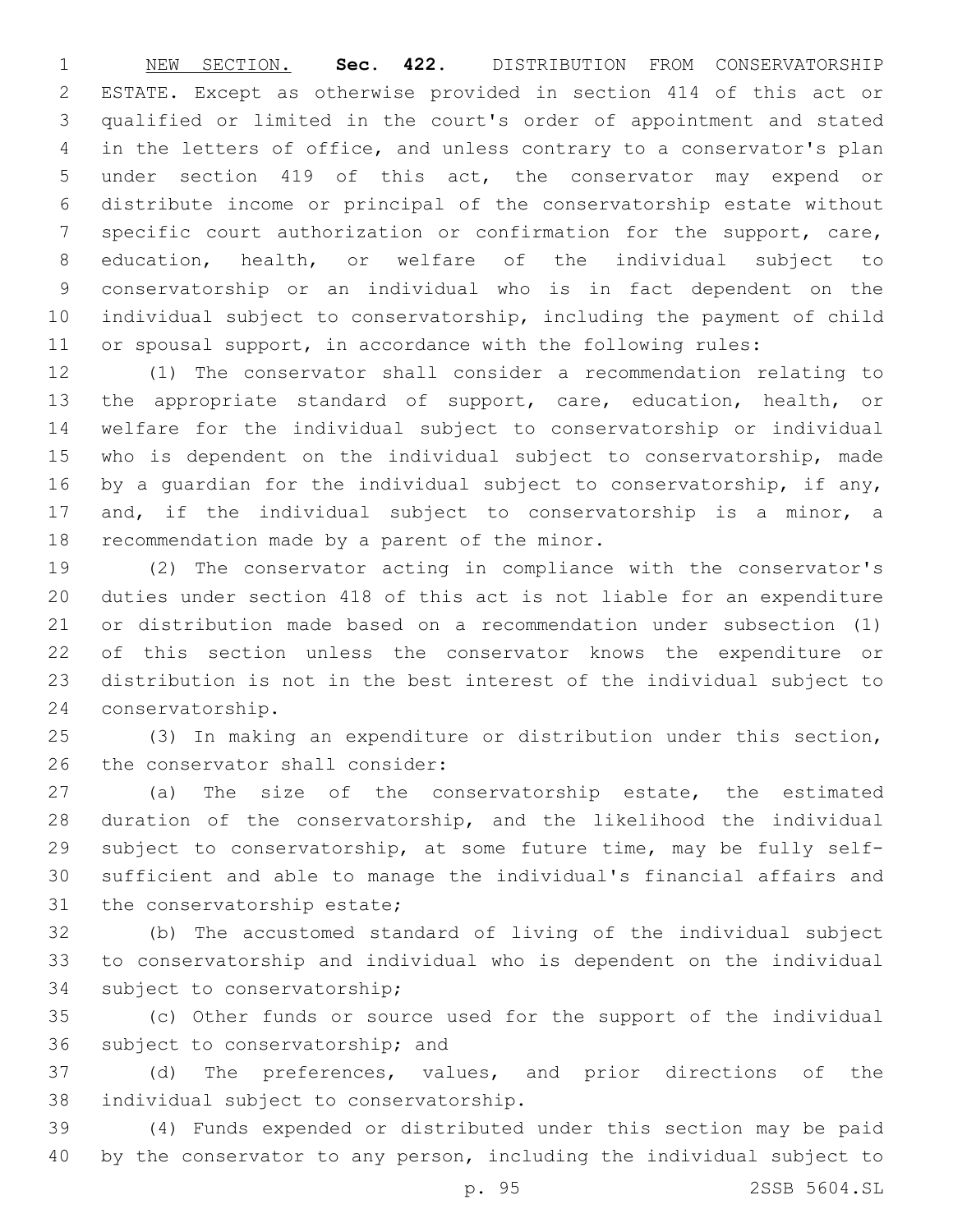conservatorship, as reimbursement for expenditures the conservator might have made, or in advance for services to be provided to the individual subject to conservatorship or individual who is dependent on the individual subject to conservatorship if it is reasonable to expect the services will be performed and advance payment is customary or reasonably necessary under the circumstances.

 NEW SECTION. **Sec. 423.** CONSERVATOR'S REPORT AND ACCOUNTING— MONITORING. (1) A conservator shall file with the court by the date established by the court a report in a record regarding the administration of the conservatorship estate unless the court otherwise directs, on resignation or removal, on termination of the 12 conservatorship, and at any other time the court directs.

 (2) A report under subsection (1) of this section must state or 14 contain:

 (a) An accounting that lists property included in the conservatorship estate and the receipts, disbursements, liabilities, 17 and distributions during the period for which the report is made;

 (b) A list of the services provided to the individual subject to 19 conservatorship;

 (c) A copy of the conservator's most recently approved plan and a statement whether the conservator has deviated from the plan and, if so, how the conservator has deviated and why;

 (d) A recommendation as to the need for continued conservatorship 24 and any recommended change in the scope of the conservatorship;

 (e) To the extent feasible, a copy of the most recent reasonably available financial statements evidencing the status of bank 27 accounts, investment accounts, and mortgages or other debts of the individual subject to conservatorship with all but the last four digits of the account numbers and social security number redacted;

 (f) Anything of more than de minimis value which the conservator, any individual who resides with the conservator, or the spouse, domestic partner, parent, child, or sibling of the conservator has received from a person providing goods or services to the individual 34 subject to conservatorship;

 (g) Any business relation the conservator has with a person the conservator has paid or that has benefited from the property of the 37 individual subject to conservatorship; and

 (h) Whether any co-conservator or successor conservator appointed to serve when a designated event occurs is alive and able to serve.

p. 96 2SSB 5604.SL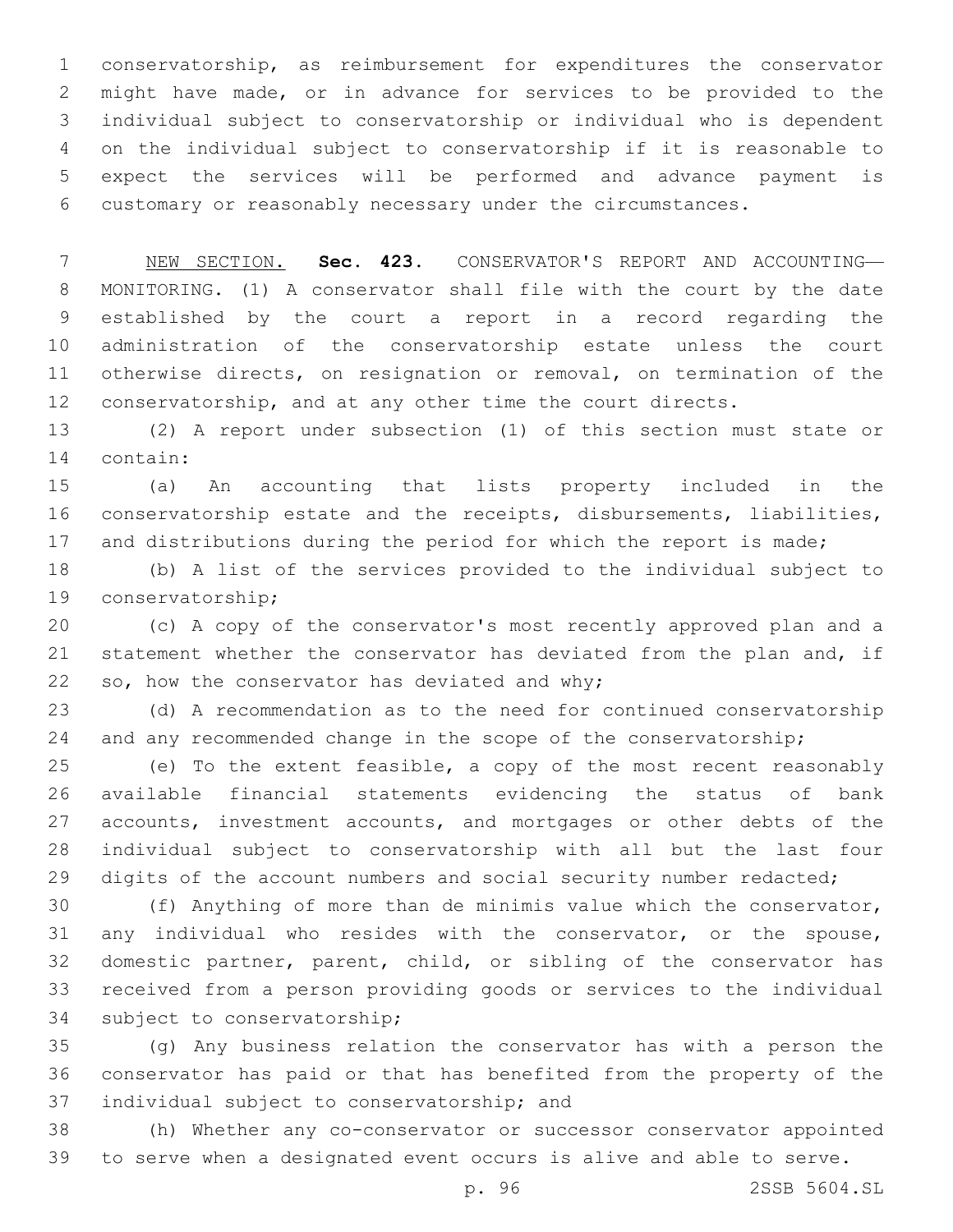(3) The court may appoint a visitor to review a report under this section or conservator's plan under section 419 of this act, interview the individual subject to conservatorship or conservator, or investigate any other matter involving the conservatorship. In connection with the report, the court may order the conservator to submit the conservatorship estate to appropriate examination in a 7 manner the court directs.

 (4) Notice of the filing under this section of a conservator's report, together with a copy of the report, must be provided to the individual subject to conservatorship, a person entitled to notice under section 411(6) of this act or a subsequent order, and other persons the court determines. The notice and report must be given not 13 later than fourteen days after filing.

 (5) The court shall establish procedures for monitoring a report submitted under this section and review each report at least annually 16 to determine whether:

 (a) The reports provide sufficient information to establish the conservator has complied with the conservator's duties;

19 (b) The conservatorship should continue; and

(c) The conservator's requested fees, if any, should be approved.

 (6) If the court determines there is reason to believe a conservator has not complied with the conservator's duties or the 23 conservatorship should not continue, the court:

 (a) Shall notify the individual subject to conservatorship, the conservator, and any other person entitled to notice under section 26 411(6) of this act or a subsequent order;

(b) May require additional information from the conservator;

 (c) May appoint a visitor to interview the individual subject to conservatorship or conservator or investigate any matter involving 30 the conservatorship; and

 (d) Consistent with sections 430 and 431 of this act, may hold a hearing to consider removal of the conservator, termination of the conservatorship, or a change in the powers granted to the conservator 34 or terms of the conservatorship.

 (7) If the court has reason to believe fees requested by a conservator are not reasonable, the court shall hold a hearing to 37 determine whether to adjust the requested fees.

 (8) A conservator must petition the court for approval of a report filed under this section. The court after review may approve 40 the report. If the court approves the report, there is a rebuttable

p. 97 2SSB 5604.SL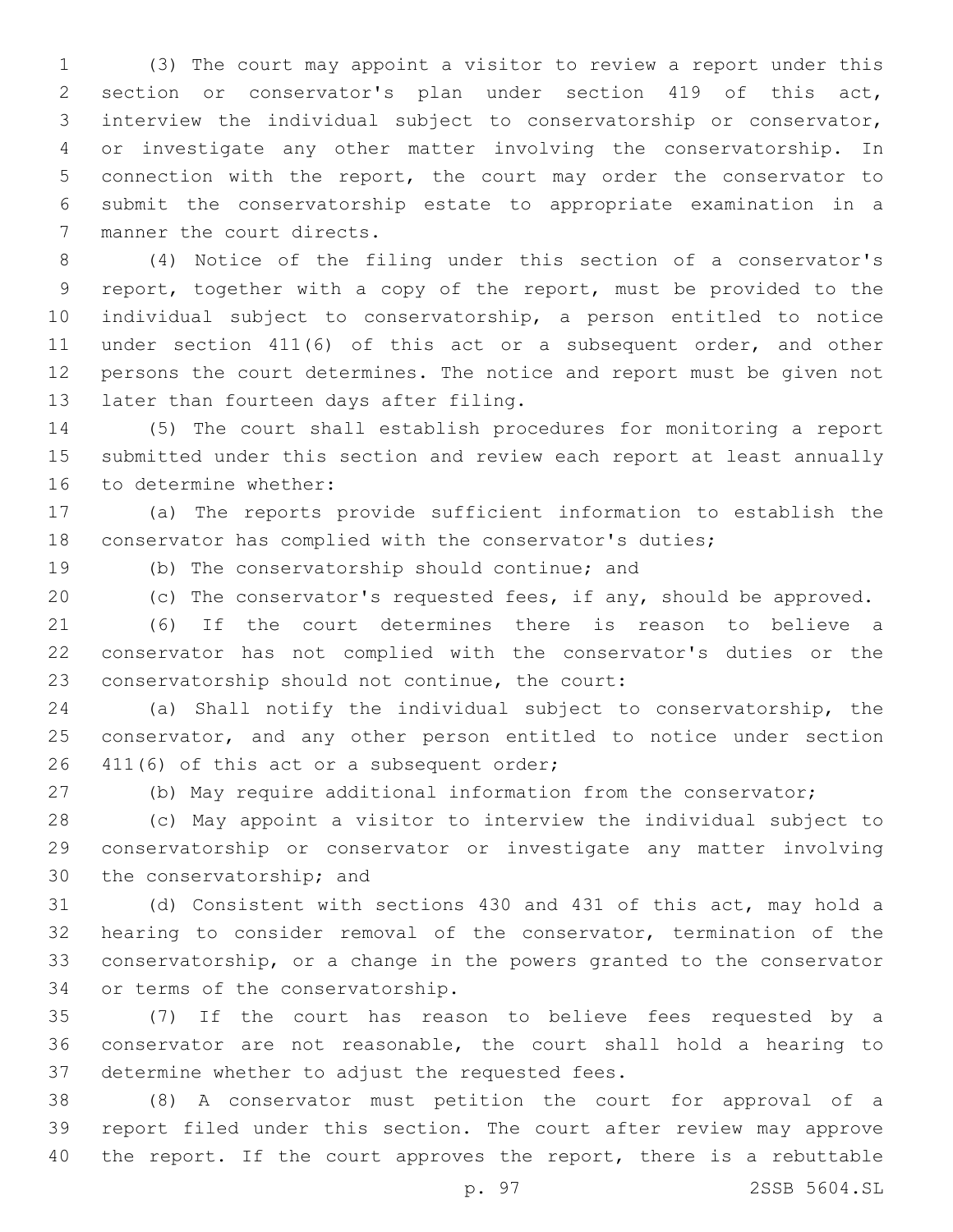presumption the report is accurate as to a matter adequately 2 disclosed in the report.

 (9) An order, after notice and hearing, approving an interim report of a conservator filed under this section adjudicates liabilities concerning a matter adequately disclosed in the report, as to a person given notice of the report or accounting.

 (10) If the court approves a report filed under this section, the order approving the report shall set the due date for the filing of the next report to be filed under this section. The court may set the review at annual, biennial, or triennial intervals with the report due date to be within ninety days of the anniversary date of 12 appointment. When determining the report interval, the court can consider: The length of time the conservator has been serving the person under conservatorship; whether the conservator has timely 15 filed all required reports with the court; whether the conservator is monitored by other state or local agencies; the income of the person 17 subject to conservatorship; the value of the property of the person subject to conservatorship; the adequacy of the bond and other verified receipt; and whether there have been any allegations of abuse, neglect, or a breach of fiduciary duty against the 21 conservator.

 (11) If the court approves a report filed under this section, the order approving the report shall contain a conservatorship summary or accompanied by a conservatorship summary in the form or substantially in the same form as set forth in section 606 of this act.

 (12) If the court approves a report filed under this section, the order approving the report shall direct the clerk of the court to reissue letters of office in the form or substantially in the same form as set forth in section 605 of this act to the conservator containing an expiration date which will be within one hundred twenty days after the date the court directs the conservator file its next 32 report.

 (13) An order, after notice and hearing, approving a final report filed under this section discharges the conservator from all liabilities, claims, and causes of action by a person given notice of the report and the hearing as to a matter adequately disclosed in the 37 report.

 (14) Any requirement to establish a monitoring program under this 39 section is subject to appropriation.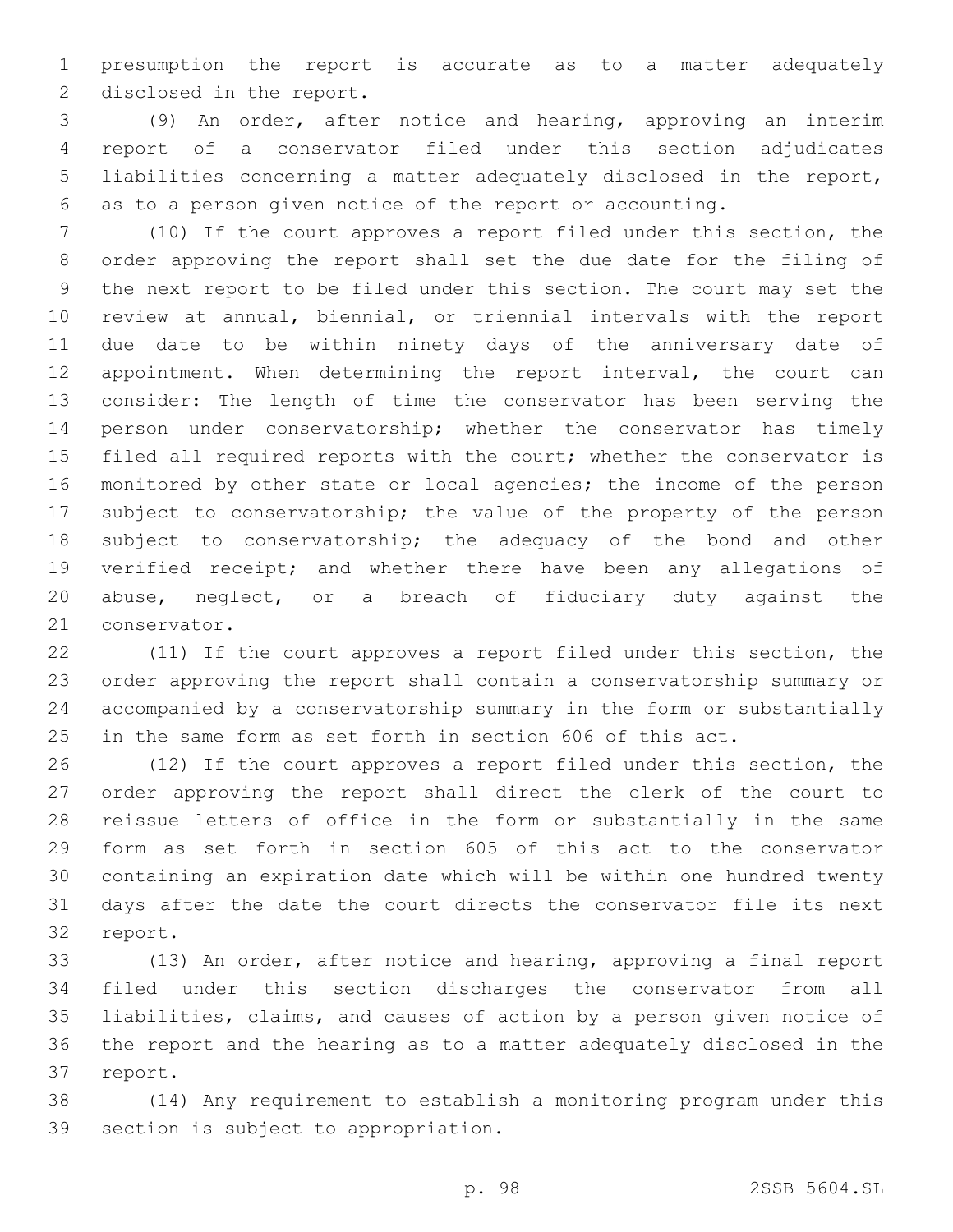NEW SECTION. **Sec. 424.** ATTEMPTED TRANSFER OF PROPERTY BY INDIVIDUAL SUBJECT TO CONSERVATORSHIP. (1) The interest of an individual subject to conservatorship in property included in the conservatorship estate is not transferable or assignable by the individual and is not subject to levy, garnishment, or similar process for claims against the individual unless allowed under section 428 of this act.

 (2) If an individual subject to conservatorship enters into a contract after having the right to enter the contract removed by the court, the contract is void against the individual and the individual's property but is enforceable against the person that 12 contracted with the individual.

 (3) A person other than the conservator that deals with an individual subject to conservatorship with respect to property included in the conservatorship estate is entitled to protection provided by law of this state other than this chapter.

 NEW SECTION. **Sec. 425.** TRANSACTION INVOLVING CONFLICT OF INTEREST. A transaction involving a conservatorship estate which is affected by a substantial conflict between the conservator's fiduciary duties and personal interests is voidable unless the transaction is authorized by court order after notice to persons entitled to notice under section 411(6) of this act or a subsequent order. A transaction affected by a substantial conflict includes a sale, encumbrance, or other transaction involving the conservatorship estate entered into by the conservator, an individual with whom the conservator resides, the spouse, domestic partner, descendant, 27 sibling, agent, or attorney of the conservator, or a corporation or other enterprise in which the conservator has a substantial beneficial interest.

 NEW SECTION. **Sec. 426.** PROTECTION OF PERSON DEALING WITH CONSERVATOR. (1) A person that assists or deals with a conservator in good faith and for value in any transaction, other than a transaction requiring a court order under section 414 of this act, is protected as though the conservator properly exercised any power in question. Knowledge by a person that the person is dealing with a conservator alone does not require the person to inquire into the existence of authority of the conservator or the propriety of the conservator's exercise of authority, but restrictions on authority stated in

p. 99 2SSB 5604.SL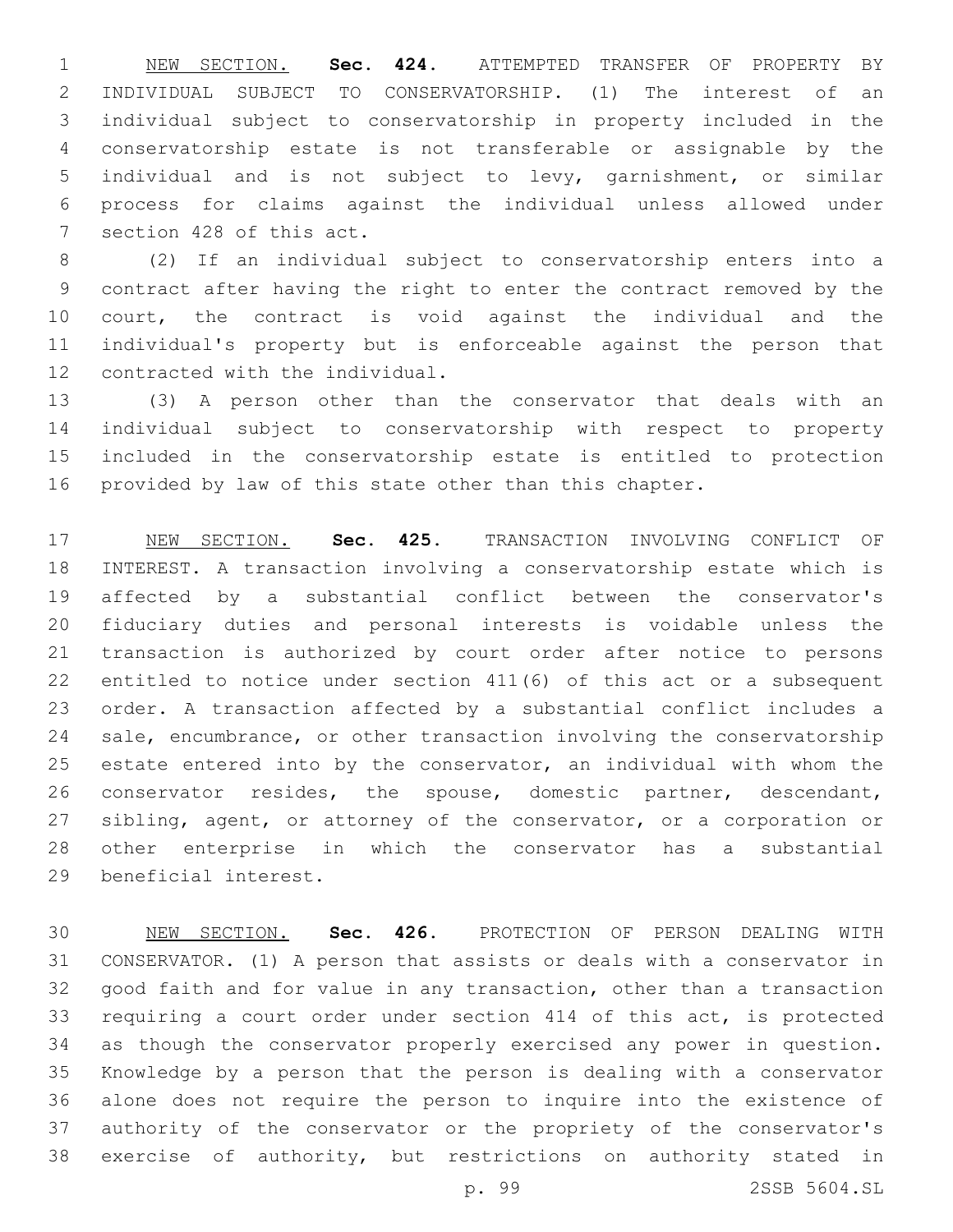letters of office, or otherwise provided by law, are effective as to the person. A person that pays or delivers property to a conservator is not responsible for proper application of the property.

 (2) Protection under subsection (1) of this section extends to a procedural irregularity or jurisdictional defect in the proceeding leading to the issuance of letters of office and does not substitute for protection for a person that assists or deals with a conservator provided by comparable provisions in law of this state other than this chapter relating to a commercial transaction or simplifying a 10 transfer of securities by a fiduciary.

 NEW SECTION. **Sec. 427.** DEATH OF INDIVIDUAL SUBJECT TO CONSERVATORSHIP. (1) If an individual subject to conservatorship dies, the conservator shall deliver to the court for safekeeping any will of the individual in the conservator's possession and inform the personal representative named in the will if feasible, or if not feasible, a beneficiary named in the will, of the delivery.

 (2) If forty days after the death of an individual subject to conservatorship no personal representative has been appointed and no application or petition for appointment is before the court, the conservator may apply to exercise the powers and duties of a personal representative to administer and distribute the decedent's estate. The conservator shall give notice of his or her appointment and the pendency of any probate proceedings as provided in RCW 11.28.237 and shall also give notice to a person nominated as personal representative by a will of the decedent of which the conservator is aware. The court may grant the application if there is no objection and endorse the letters of office to note that the individual formerly subject to conservatorship is deceased and the conservator has acquired the powers and duties of a personal representative.

 (3) On the death of an individual subject to conservatorship, the conservator shall conclude the administration of the conservatorship 32 estate as provided in section 431 of this act.

 NEW SECTION. **Sec. 428.** PRESENTATION AND ALLOWANCE OF CLAIM. (1) A conservator may pay, or secure by encumbering property included in the conservatorship estate, a claim against the conservatorship estate or the individual subject to conservatorship arising before or during the conservatorship, on presentation and allowance in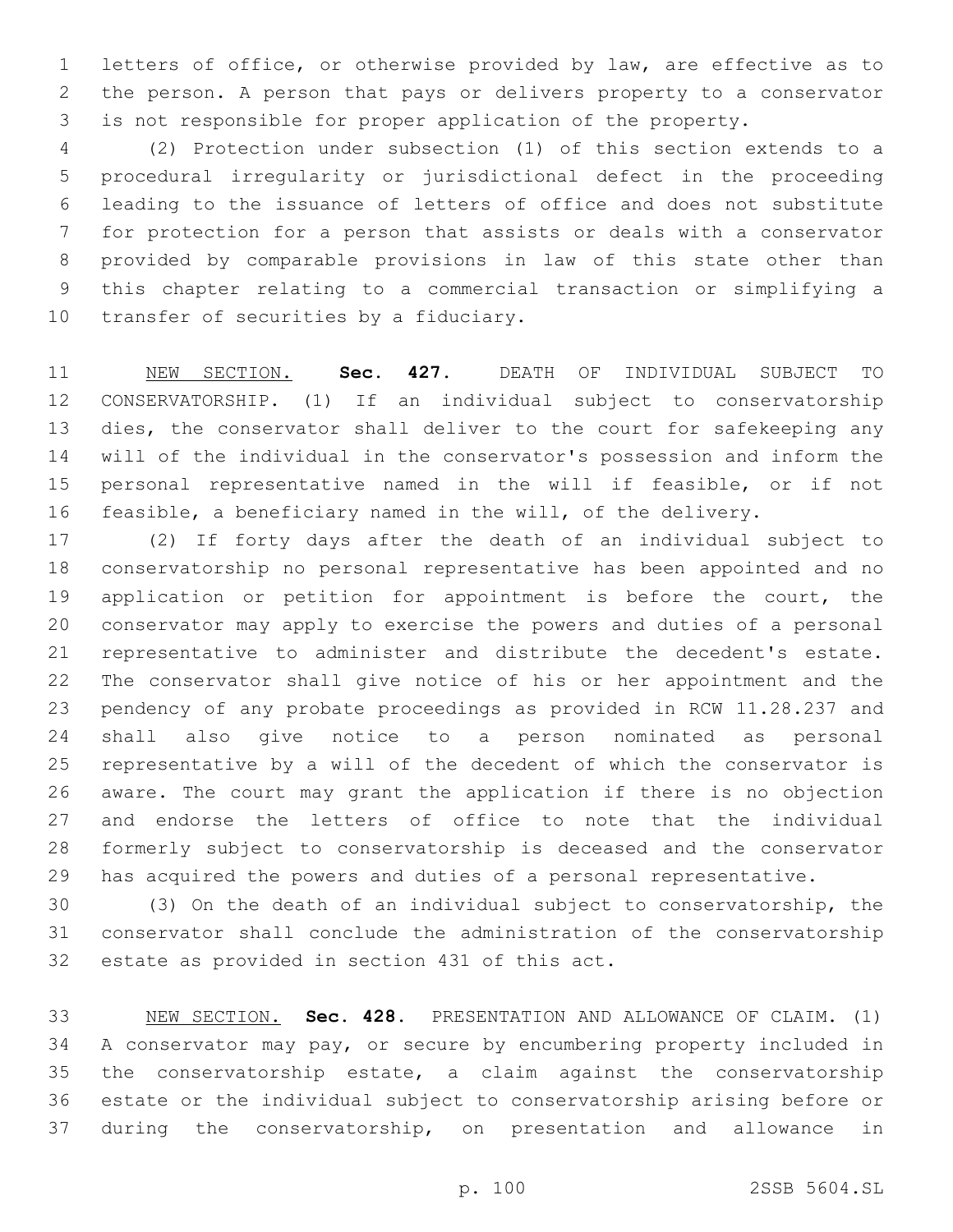accordance with the priorities under subsection (4) of this section.

2 A claimant may present a claim by:

 (a) Sending or delivering to the conservator a statement in a record of the claim, indicating its basis, the name and address of 5 the claimant, and the amount claimed; or

 (b) Filing the claim with the court, in a form acceptable to the court, and sending or delivering a copy of the claim to the 8 conservator.

 (2) A claim under subsection (1) of this section is presented on receipt by the conservator of the statement of the claim or the filing with the court of the claim, whichever first occurs. A presented claim is allowed if it is not disallowed in whole or in part by the conservator in a record sent or delivered to the claimant not later than sixty days after its presentation. Before payment, the conservator may change an allowance of the claim to a disallowance in whole or in part, but not after allowance under a court order or order directing payment of the claim. Presentation of a claim tolls until thirty days after disallowance of the claim the running of a statute of limitations that has not expired relating to the claim.

 (3) A claimant whose claim under subsection (1) of this section has not been paid may petition the court to determine the claim at any time before it is barred by a statute of limitations, and the court may order its allowance, payment, or security by encumbering property included in the conservatorship estate. If a proceeding is pending against the individual subject to conservatorship at the time 26 of appointment of the conservator or is initiated thereafter, the moving party shall give the conservator notice of the proceeding if it could result in creating a claim against the conservatorship 29 estate.

 (4) If a conservatorship estate is likely to be exhausted before all existing claims are paid, the conservator shall distribute the estate in money or in kind in payment of claims in the following 33 order:

34 (a) Costs and expenses of administration;

 (b) A claim of the federal or state government having priority 36 under law other than this chapter;

 (c) A claim incurred by the conservator for support, care, education, health, or welfare previously provided to the individual subject to conservatorship or an individual who is in fact dependent 40 on the individual subject to conservatorship;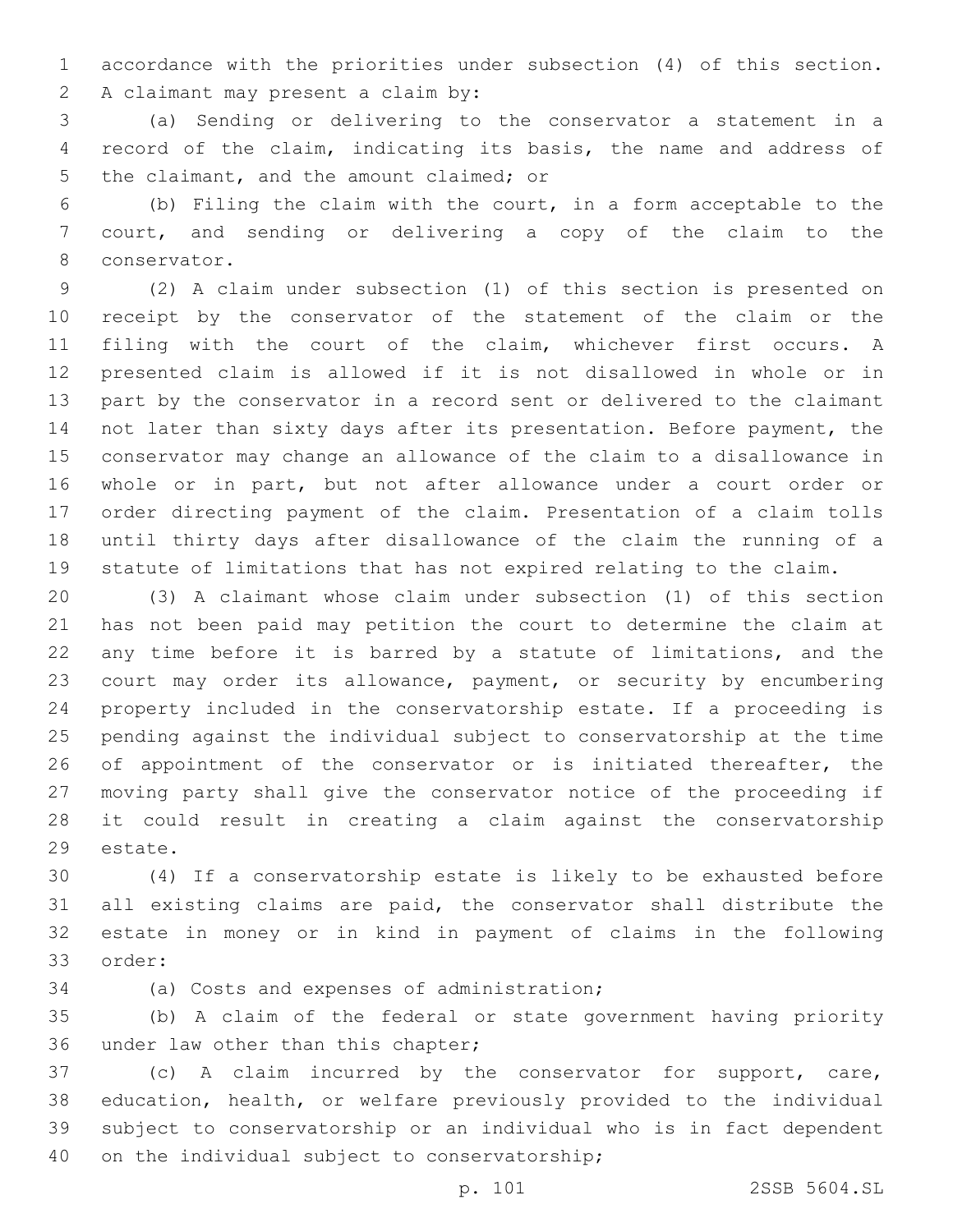(d) A claim arising before the conservatorship; and

(e) All other claims.2

 (5) Preference may not be given in the payment of a claim under subsection (4) of this section over another claim of the same class. A claim due and payable may not be preferred over a claim not due unless:6

 (a) Doing so would leave the conservatorship estate without sufficient funds to pay the basic living and health care expenses of 9 the individual subject to conservatorship; and

 (b) The court authorizes the preference under section 414(1)(h) 11 of this act.

 (6) If assets of a conservatorship estate are adequate to meet all existing claims, the court, acting in the best interest of the individual subject to conservatorship, may order the conservator to grant a security interest in the conservatorship estate for payment 16 of a claim at a future date.

 NEW SECTION. **Sec. 429.** PERSONAL LIABILITY OF CONSERVATOR. (1) Except as otherwise agreed by a conservator, the conservator is not personally liable on a contract properly entered into in a fiduciary capacity in the course of administration of the conservatorship estate unless the conservator fails to reveal the conservator's representative capacity in the contract or before entering into the contract.

 (2) A conservator is personally liable for an obligation arising from control of property of the conservatorship estate or an act or omission occurring in the course of administration of the conservatorship estate only if the conservator is personally at 28 fault.

 (3) A claim based on a contract entered into by a conservator in a fiduciary capacity, an obligation arising from control of property included in the conservatorship estate, or a tort committed in the course of administration of the conservatorship estate may be asserted against the conservatorship estate in a proceeding against the conservator in a fiduciary capacity, whether or not the 35 conservator is personally liable for the claim.

 (4) A question of liability between a conservatorship estate and the conservator personally may be determined in a proceeding for accounting, surcharge, or indemnification or another appropriate 39 proceeding or action.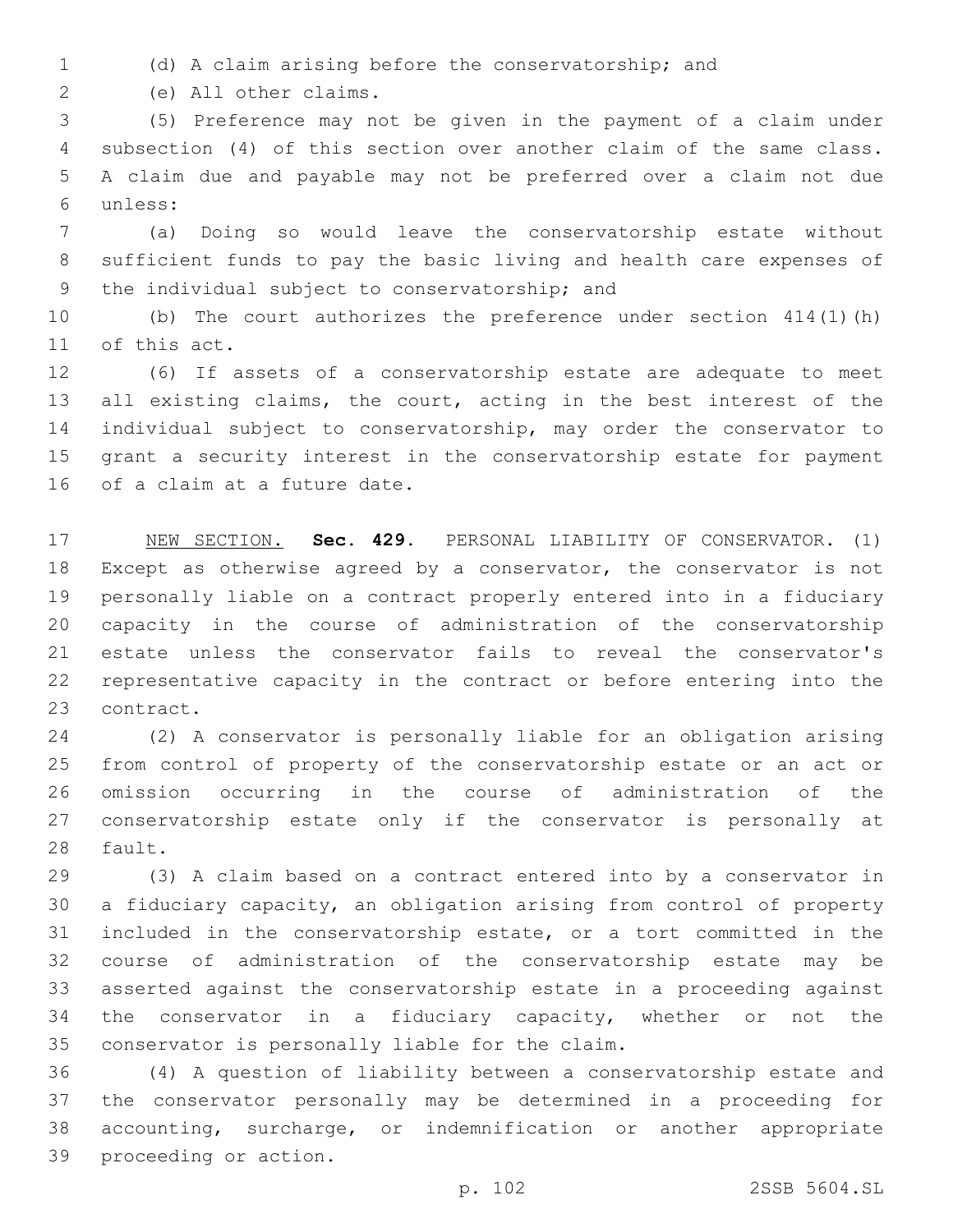NEW SECTION. **Sec. 430.** REMOVAL OF CONSERVATOR—APPOINTMENT OF SUCCESSOR. (1) The court may remove a conservator for failure to perform the conservator's duties or other good cause and appoint a successor conservator to assume the duties of the conservator.

 (2) The court shall hold a hearing to determine whether to remove a conservator and appoint a successor on:6

 (a) Petition of the individual subject to conservatorship, conservator, or person interested in the welfare of the individual which contains allegations that, if true, would support a reasonable belief that removal of the conservator and appointment of a successor may be appropriate, but the court may decline to hold a hearing if a petition based on the same or substantially similar facts was filed 13 during the preceding six months;

 (b) Communication from the individual subject to conservatorship, conservator, or person interested in the welfare of the individual which supports a reasonable belief that removal of the conservator 17 and appointment of a successor may be appropriate; or

 (c) Determination by the court that a hearing would be in the best interest of the individual subject to conservatorship.

 (3) Notice of a hearing under subsection (2)(a) of this section and notice of the individual's right to be represented at the hearing by counsel of the individual's choosing must be given to the individual subject to conservatorship, the conservator, and any other 24 person the court determines.

 (4) An individual subject to conservatorship who seeks to remove the conservator and have a successor appointed has the right to choose an attorney to represent the individual in this matter. The court shall award reasonable attorneys' fees to the attorney as 29 provided in section 120 of this act.

 (5) In selecting a successor conservator, the court shall follow 31 the priorities under section 410 of this act.

 (6) Not later than fourteen days after appointing a successor conservator, the successor conservator shall give notice of the appointment to the individual subject to conservatorship and any person entitled to notice under section 411(6) of this act or a 36 subsequent order.

 NEW SECTION. **Sec. 431.** TERMINATION OR MODIFICATION OF CONSERVATORSHIP. (1) A conservatorship for a minor terminates on the earliest of: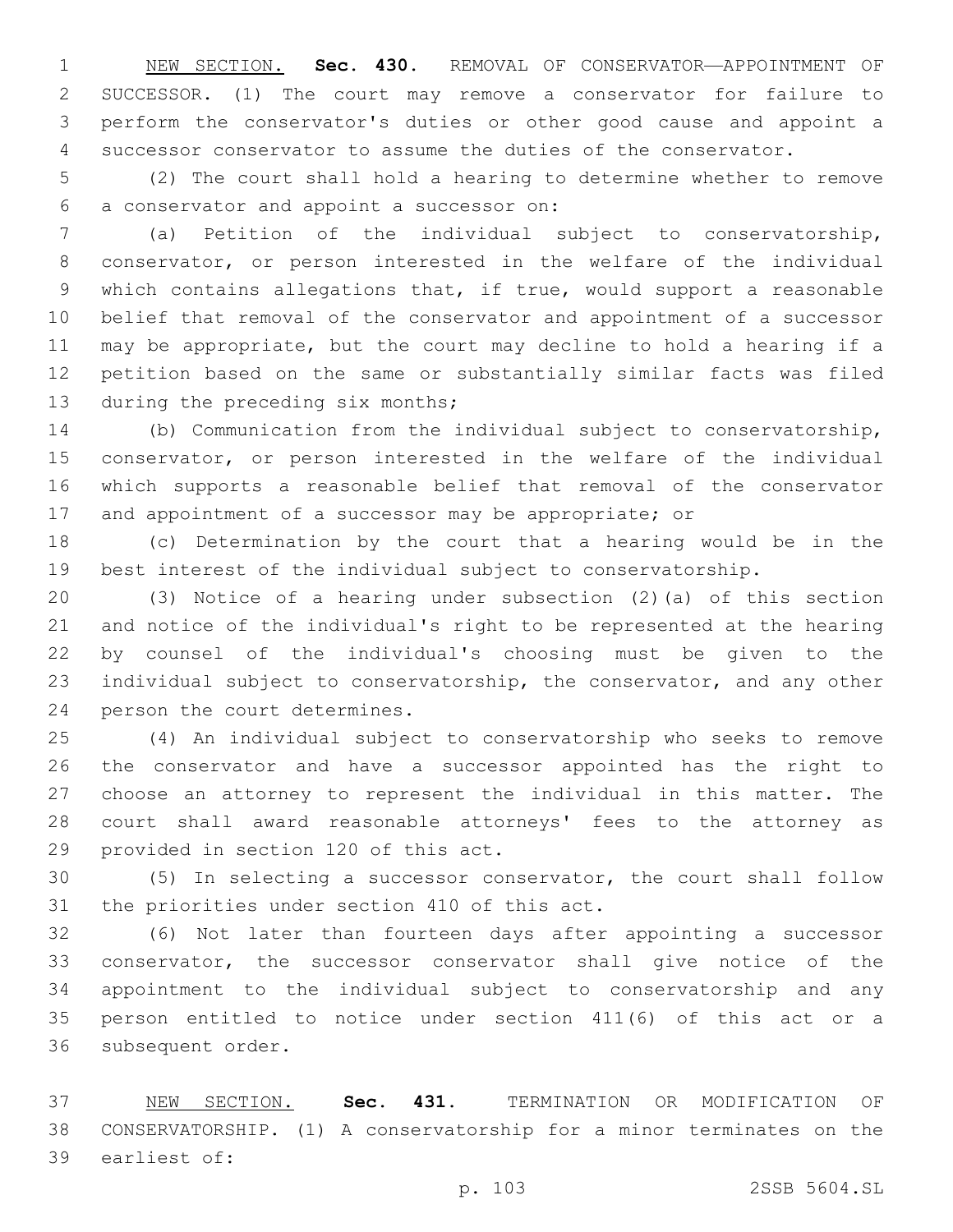- 
- (a) A court order terminating the conservatorship;

 (b) The minor becoming an adult or, if the minor consents or the court finds by clear and convincing evidence that substantial harm to the minor's interests is otherwise likely, attaining twenty-one years 5 of age;

(c) Emancipation of the minor; or6

7 (d) Death of the minor.

 (2) A conservatorship for an adult terminates on order of the 9 court or when the adult dies.

 (3) An individual subject to conservatorship, the conservator, or a person interested in the welfare of the individual may petition 12 for:

 (a) Termination of the conservatorship on the ground that a basis for appointment under section 401 of this act does not exist or termination would be in the best interest of the individual or for 16 other good cause; or

 (b) Modification of the conservatorship on the ground that the extent of protection or assistance granted is not appropriate or for 19 other good cause.

 (4) The court shall hold a hearing to determine whether termination or modification of a conservatorship is appropriate on:

 (a) Petition under subsection (3) of this section that contains allegations that, if true, would support a reasonable belief that termination or modification of the conservatorship may be appropriate, but the court may decline to hold a hearing if a petition based on the same or substantially similar facts was filed 27 within the preceding six months;

 (b) A communication from the individual subject to conservatorship, conservator, or person interested in the welfare of the individual which supports a reasonable belief that termination or modification of the conservatorship may be appropriate, including because the functional needs of the individual or supports or services available to the individual have changed;

 (c) A report from a guardian or conservator which indicates that termination or modification may be appropriate because the functional needs or supports or services available to the individual have changed or a protective arrangement instead of conservatorship or other less restrictive alternative is available; or

 (d) A determination by the court that a hearing would be in the 40 best interest of the individual.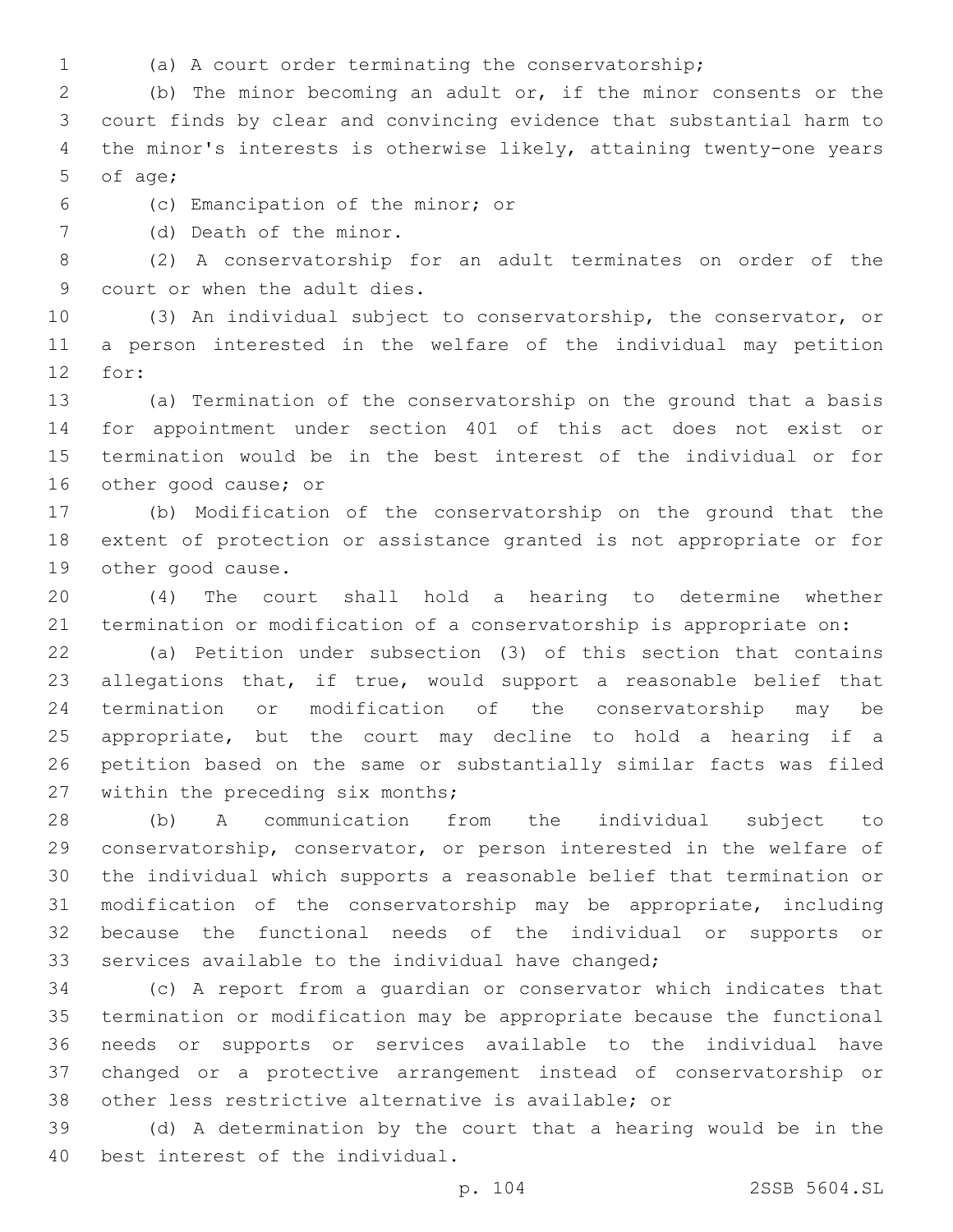(5) Notice of a petition under subsection (3) of this section must be given to the individual subject to conservatorship, the conservator, and any such other person the court determines.

 (6) On presentation of prima facie evidence for termination of a conservatorship, the court shall order termination unless it is proven that a basis for appointment of a conservator under section 7 401 of this act exists.

 (7) The court shall modify the powers granted to a conservator if the powers are excessive or inadequate due to a change in the abilities or limitations of the individual subject to conservatorship, the individual's supports, or other circumstances.

 (8) Unless the court otherwise orders for good cause, before terminating a conservatorship, the court shall follow the same procedures to safeguard the rights of the individual subject to conservatorship which apply to a petition for conservatorship.

 (9) An individual subject to conservatorship who seeks to terminate or modify the terms of the conservatorship has the right to choose an attorney to represent the individual in this matter. The court shall award reasonable attorneys' fees to the attorney as 20 provided in section 120 of this act.

 (10) On termination of a conservatorship other than by reason of the death of the individual subject to conservatorship, property of the conservatorship estate passes to the individual. The order of termination must direct the conservator to file a final report and petition for discharge on approval by the court of the final report.

 (11) On termination of a conservatorship by reason of the death of the individual subject to conservatorship, the conservator shall file a final report and petition for discharge on approval by the court of the final report within ninety days of death of the person subject to conservatorship. On approval of the final report, the conservator shall proceed expeditiously to distribute the conservatorship estate to the individual's estate or as otherwise ordered by the court. The conservator may take reasonable measures necessary to preserve the conservatorship estate until distribution 35 can be made.

 (12) The court shall issue a final order of discharge on the approval by the court of the final report and satisfaction by the conservator of any other condition the court imposed on the 39 conservator's discharge.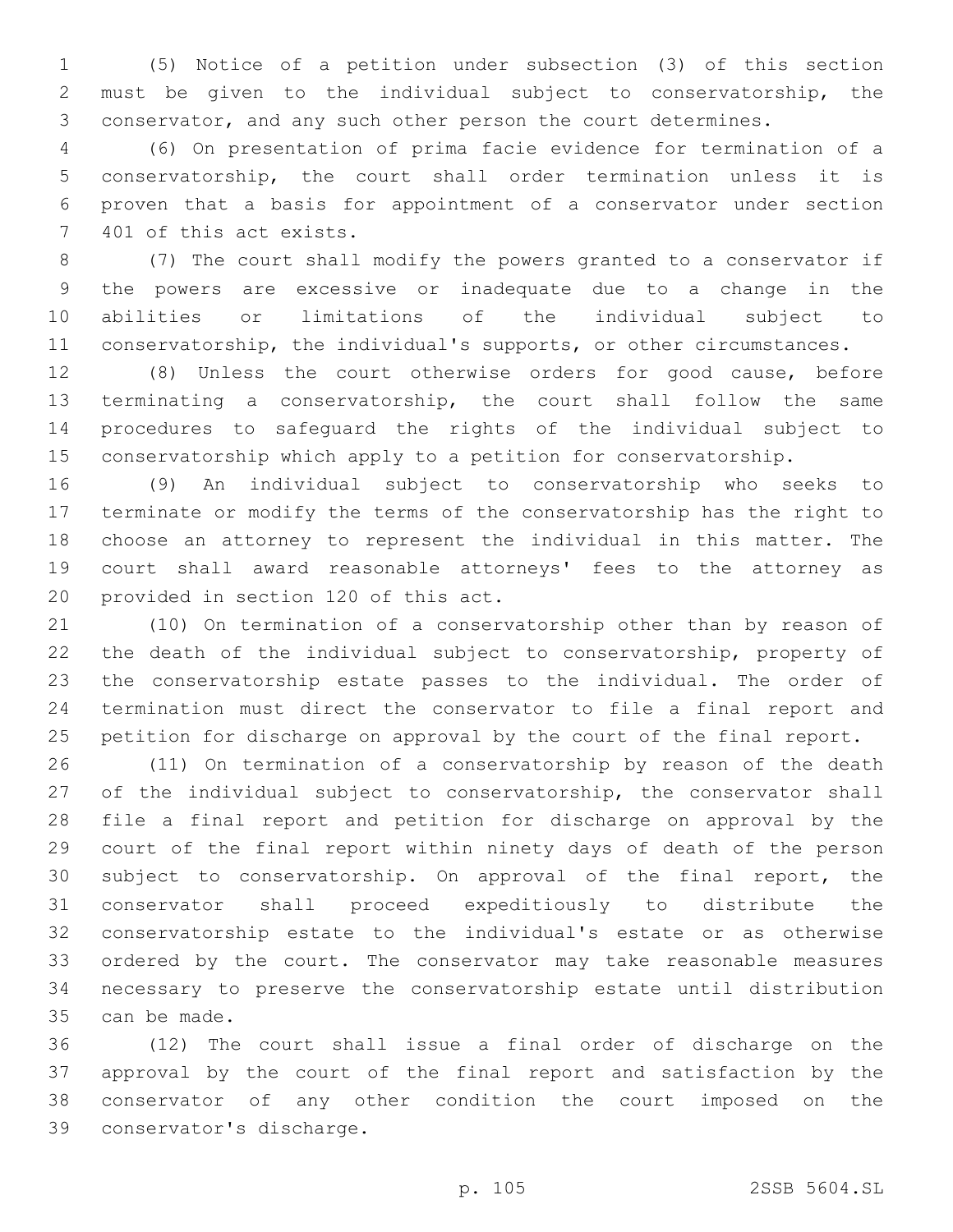NEW SECTION. **Sec. 432.** TRANSFER FOR BENEFIT OF MINOR WITHOUT APPOINTMENT OF CONSERVATOR. (1) Unless a person required to transfer funds or other property to a minor knows that a conservator for the minor has been appointed or a proceeding is pending for conservatorship, the person may transfer an amount or value not exceeding fifteen thousand dollars in a twelve-month period to:

 (a) A person that has care or custody of the minor and with whom 8 the minor resides;

9 (b) A quardian for the minor;

 (c) A custodian under the uniform transfers to minors act 11 (chapter 11.114 RCW); or

 (d) A financial institution as a deposit in an interest-bearing account or certificate solely in the name of the minor and shall give 14 notice to the minor of the deposit.

 (2) A person that transfers funds or other property under this section is not responsible for its proper application.

 (3) A person that receives funds or other property for a minor under subsection (1)(a) or (b) of this section may apply it only to 19 the support, care, education, health, or welfare of the minor, and may not derive a personal financial benefit from it, except for reimbursement for necessary expenses. Funds not applied for these purposes must be preserved for the future support, care, education, health, or welfare of the minor, and the balance, if any, transferred to the minor when the minor becomes an adult or otherwise is 25 emancipated.

## **ARTICLE 5 OTHER PROTECTIVE ARRANGEMENTS**

 NEW SECTION. **Sec. 501.** AUTHORITY FOR PROTECTIVE ARRANGEMENT. (1) Under this article, a court:

 (a) On receiving a petition for a guardianship for an adult may order a protective arrangement instead of guardianship as a less 32 restrictive alternative to quardianship; and

 (b) On receiving a petition for a conservatorship for an individual may order a protective arrangement instead of conservatorship as a less restrictive alternative to conservatorship.

 (2) A person interested in an adult's welfare, including the adult or a conservator for the adult, may petition under this article for a protective arrangement instead of guardianship.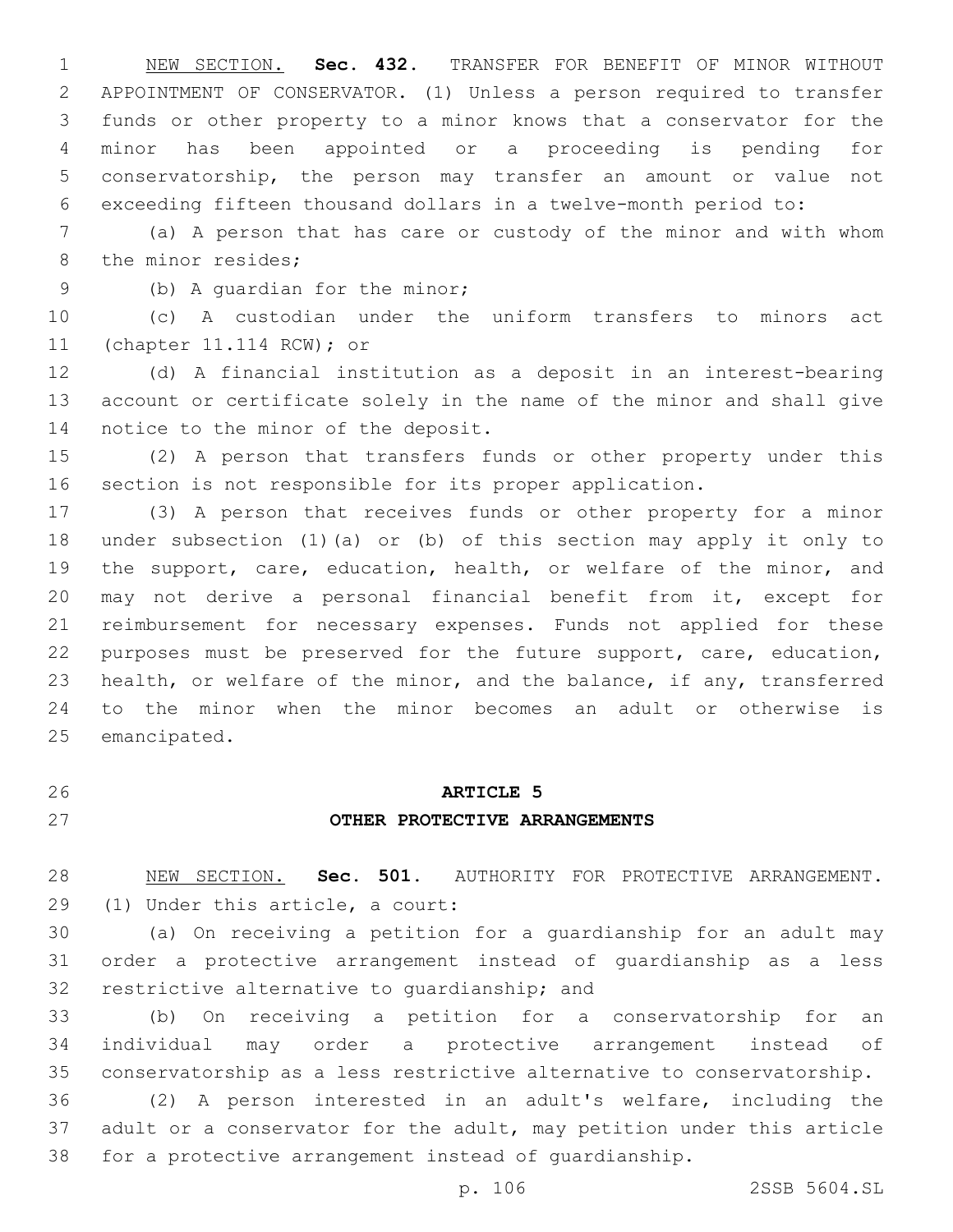(3) The following persons may petition under this article for a 2 protective arrangement instead of conservatorship:

(a) The individual for whom the protective arrangement is sought;

 (b) A person interested in the property, financial affairs, or welfare of the individual, including a person that would be affected adversely by lack of effective management of property or financial 7 affairs of the individual; and

8 (c) The quardian for the individual.

 NEW SECTION. **Sec. 502.** BASIS FOR PROTECTIVE ARRANGEMENT INSTEAD OF GUARDIANSHIP FOR ADULT. (1) After the hearing on a petition under section 302 of this act for a guardianship or under section 501(2) of this act for a protective arrangement instead of guardianship, the court may issue an order under subsection (2) of this section for a protective arrangement instead of guardianship if the court finds by clear and convincing evidence that:

 (a) The respondent lacks the ability to meet essential 17 requirements for physical health, safety, or self-care because the respondent is unable to receive and evaluate information or make or communicate decisions, even with appropriate supportive services, technological assistance, or supported decision making; and

 (b) The respondent's identified needs cannot be met by a less 22 restrictive alternative.

 (2) If the court makes the findings under subsection (1) of this section, the court, instead of appointing a guardian, may:

 (a) Authorize or direct a transaction necessary to meet the respondent's need for health, safety, or care, including:

 (i) A particular medical treatment or refusal of a particular 28 medical treatment;

(ii) A move to a specified place of dwelling; or

 (iii) Visitation or supervised visitation between the respondent 31 and another person;

 (b) Restrict access to the respondent by a specified person whose access places the respondent at serious risk of physical, 34 psychological, or financial harm; and

 (c) Reorder other arrangements on a limited basis that are 36 appropriate.

 (3) In deciding whether to issue an order under this section, the court shall consider the factors under sections 314 and 315 of this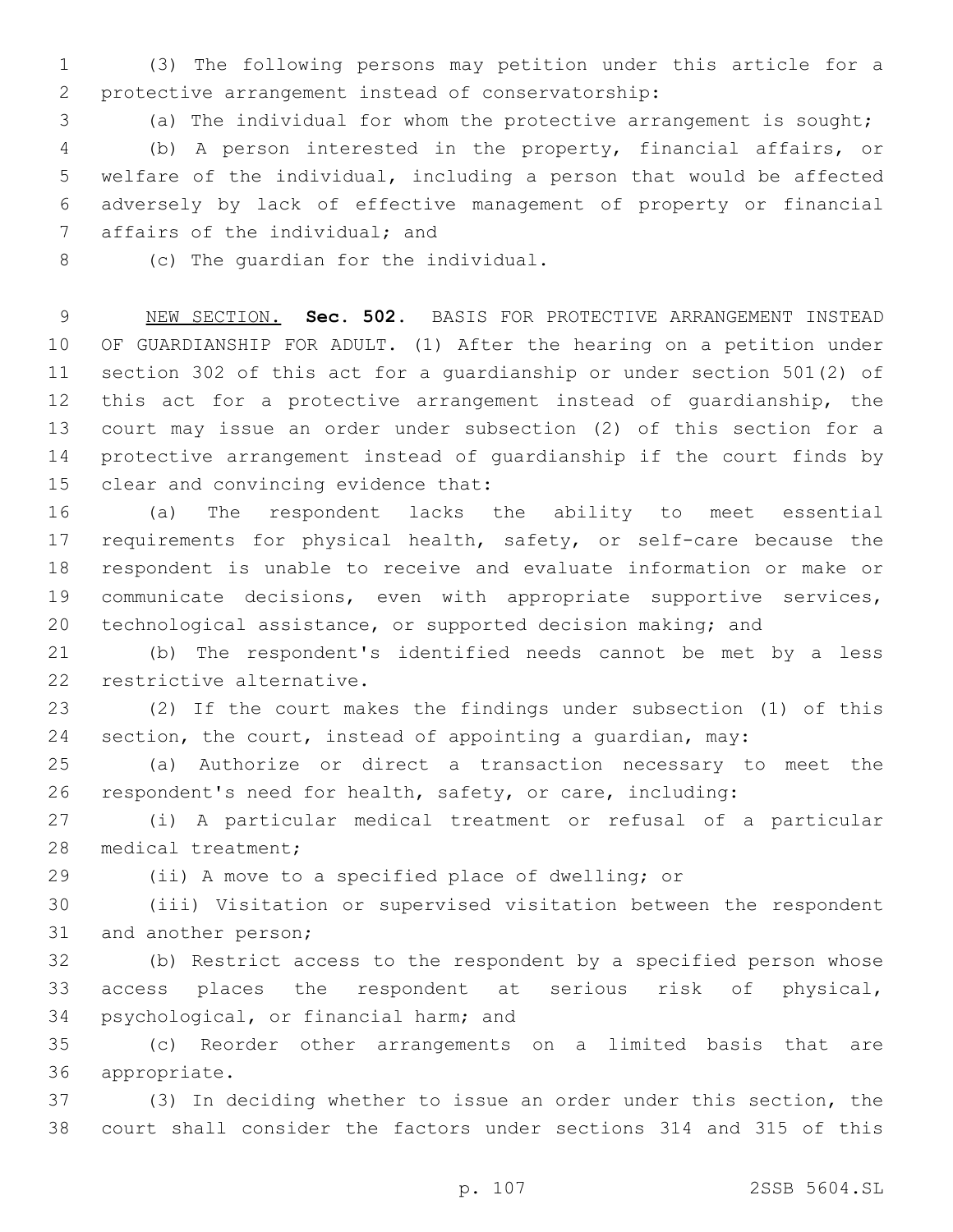act that a guardian must consider when making a decision on behalf of 2 an adult subject to quardianship.

 NEW SECTION. **Sec. 503.** BASIS FOR PROTECTIVE ARRANGEMENT INSTEAD OF CONSERVATORSHIP FOR ADULT OR MINOR. (1) After the hearing on a petition under section 402 of this act for conservatorship for an adult or under section 501(3) of this act for a protective arrangement instead of a conservatorship for an adult, the court may issue an order under subsection (3) of this section for a protective arrangement instead of conservatorship for the adult if the court finds by clear and convincing evidence that:

 (a) The adult is unable to manage property or financial affairs 12 because:

 (i) Of a limitation in the ability to receive and evaluate information or make or communicate decisions, even with appropriate supportive services, technological assistance, or supported decision 16 making; or

 (ii) The adult is missing, detained, or unable to return to the 18 United States;

 (b) An order under subsection (3) of this section is necessary 20 to:

 (i) Avoid harm to the adult or significant dissipation of the 22 property of the adult; or

 (ii) Obtain or provide funds or other property needed for the support, care, education, health, or welfare of the adult or an 25 individual entitled to the adult's support; and

 (c) The respondent's identified needs cannot be met by a less 27 restrictive alternative.

 (2) After the hearing on a petition under section 402 of this act for conservatorship for a minor or under section 501(3) of this act for a protective arrangement instead of conservatorship for a minor, the court may issue an order under subsection (3) of this section for a protective arrangement instead of conservatorship for the respondent if the court finds by a preponderance of the evidence that the arrangement is in the minor's best interest, and:

 (a) If the minor has a parent, the court gives weight to any recommendation of the parent whether an arrangement is in the minor's 37 best interest;

(b) Either:38

p. 108 2SSB 5604.SL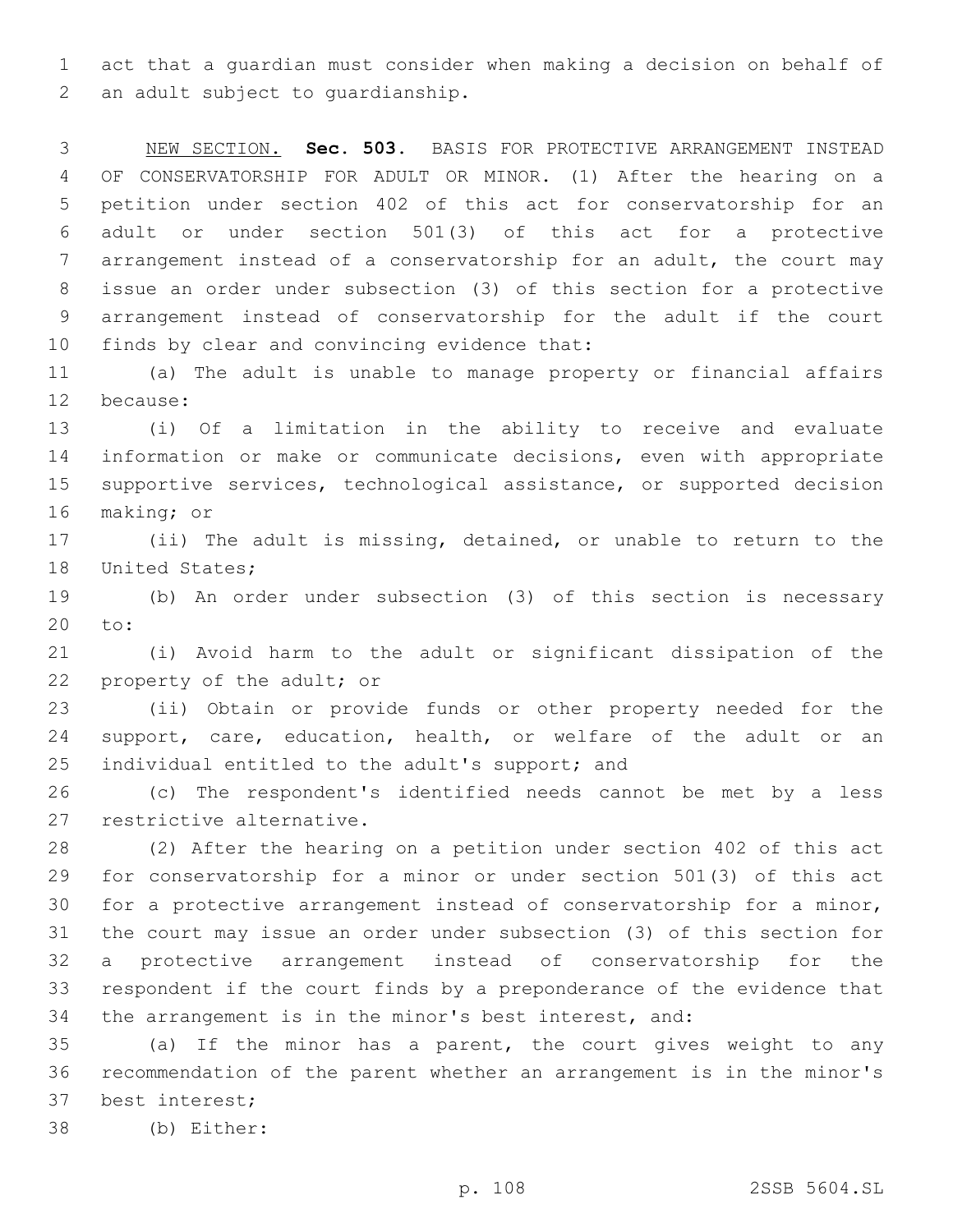(i) The minor owns money or property requiring management or 2 protection that otherwise cannot be provided;

 (ii) The minor has or may have financial affairs that may be put at unreasonable risk or hindered because of the minor's age; or

 (iii) The arrangement is necessary or desirable to obtain or provide funds or other property needed for the support, care, 7 education, health, or welfare of the minor; and

 (iv) The order under subsection (3) of this section is necessary or desirable to obtain or provide money needed for the support, care, 10 education, health, or welfare of the minor.

 (3) If the court makes the findings under subsection (1) or (2) 12 of this section, the court, instead of appointing a conservator, may:

 (a) Authorize or direct a transaction necessary to protect the financial interest or property of the respondent, including:

(i) An action to establish eligibility for benefits;

 (ii) Payment, delivery, deposit, or retention of funds or 17 property;

18 (iii) Sale, mortgage, lease, or other transfer of property;

19 (iv) Purchase of an annuity;

 (v) Entry into a contractual relationship, including a contract to provide for personal care, supportive services, education, 22 training, or employment;

23 (vi) Addition to or establishment of a trust;

 (vii) Ratification or invalidation of a contract, trust, will, or other transaction, including a transaction related to the property or 26 business affairs of the respondent; or

27 (viii) Settlement of a claim; or

 (b) Restrict access to the respondent's property by a specified person whose access to the property places the respondent at serious 30 risk of financial harm.

 (4) After the hearing on a petition under section 501 (1)(b) or (3) of this act, whether or not the court makes the findings under subsection (1) or (2) of this section, the court may issue an order to restrict access to the respondent or the respondent's property by a specified person that the court finds by clear and convincing 36 evidence:

 (a) Through fraud, coercion, duress, or the use of deception and control caused or attempted to cause an action that would have resulted in financial harm to the respondent or the respondent's 40 property; and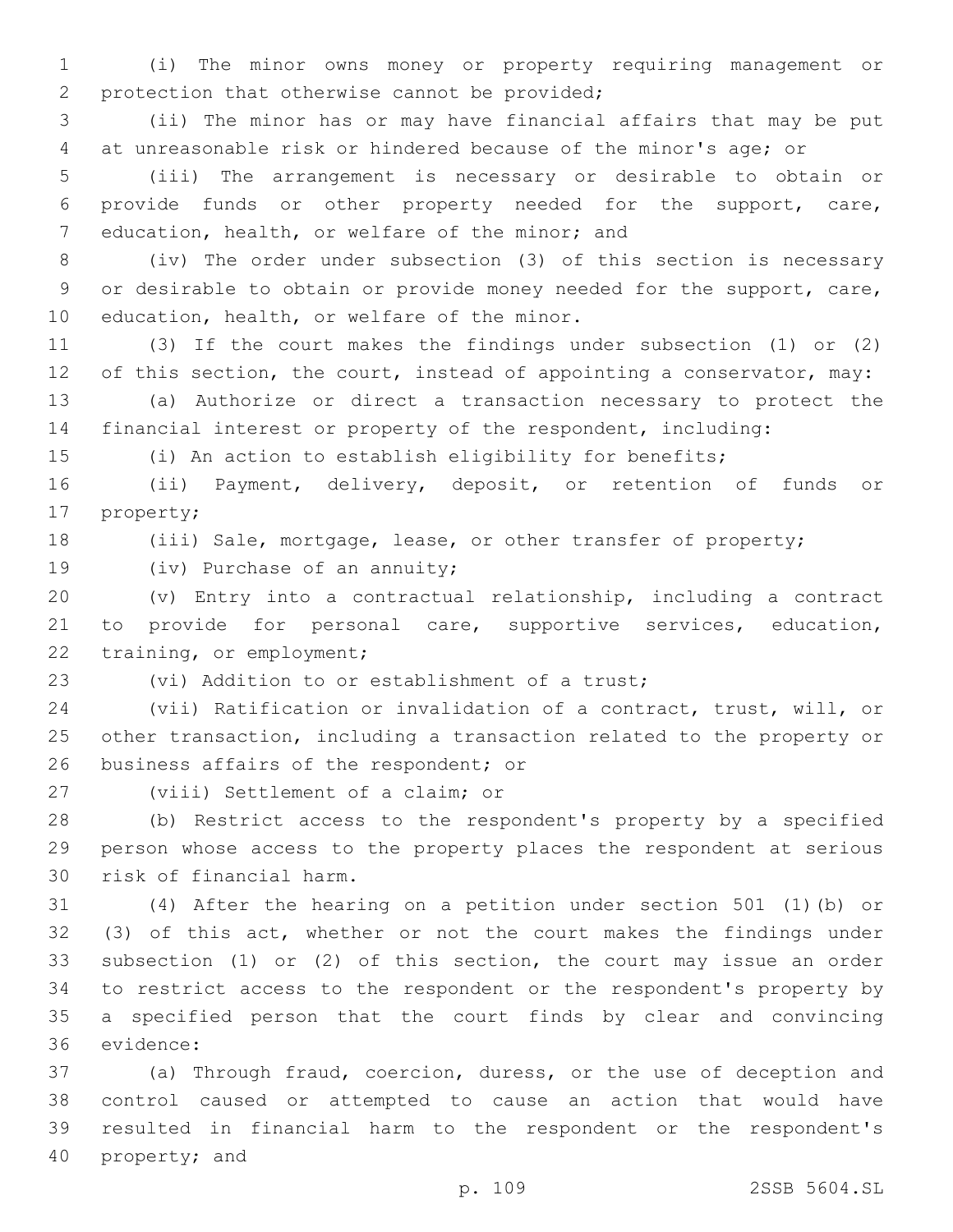(b) Poses a serious risk of substantial financial harm to the 2 respondent or the respondent's property.

 (5) Before issuing an order under subsection (3) or (4) of this section, the court shall consider the factors under section 418 of this act a conservator must consider when making a decision on behalf of an individual subject to conservatorship.6

 (6) Before issuing an order under subsection (3) or (4) of this section for a respondent who is a minor, the court also shall consider the best interest of the minor, the preference of the 10 parents of the minor, and the preference of the minor, if the minor 11 is twelve years of age or older.

 NEW SECTION. **Sec. 504.** PETITION FOR PROTECTIVE ARRANGEMENT. A petition for a protective arrangement instead of guardianship or conservatorship must state the petitioner's name, principal residence, current street address, if different, relationship to the respondent, interest in the protective arrangement, the name and 17 address of any attorney representing the petitioner, and, to the extent known, the following:

 (1) The respondent's name, age, principal residence, current street address, if different, and, if different, address of the dwelling in which it is proposed the respondent will reside if the 22 petition is granted;

23 (2) The name and address of the respondent's:

24 (a) Spouse or domestic partner or, if the respondent has none, an adult with whom the respondent has shared household responsibilities for more than six months in the twelve-month period before the filing 27 of the petition;

 (b) Adult children or, if none, each parent and adult sibling of the respondent, or, if none, at least one adult nearest in kinship to the respondent who can be found with reasonable diligence; and

 (c) Adult stepchildren whom the respondent actively parented during the stepchildren's minor years and with whom the respondent had an ongoing relationship in the two-year period immediately before 34 the filing of the petition;

 (3) The name and current address of each of the following, if applicable:36

 (a) A person responsible for the care or custody of the 38 respondent;

(b) Any attorney currently representing the respondent;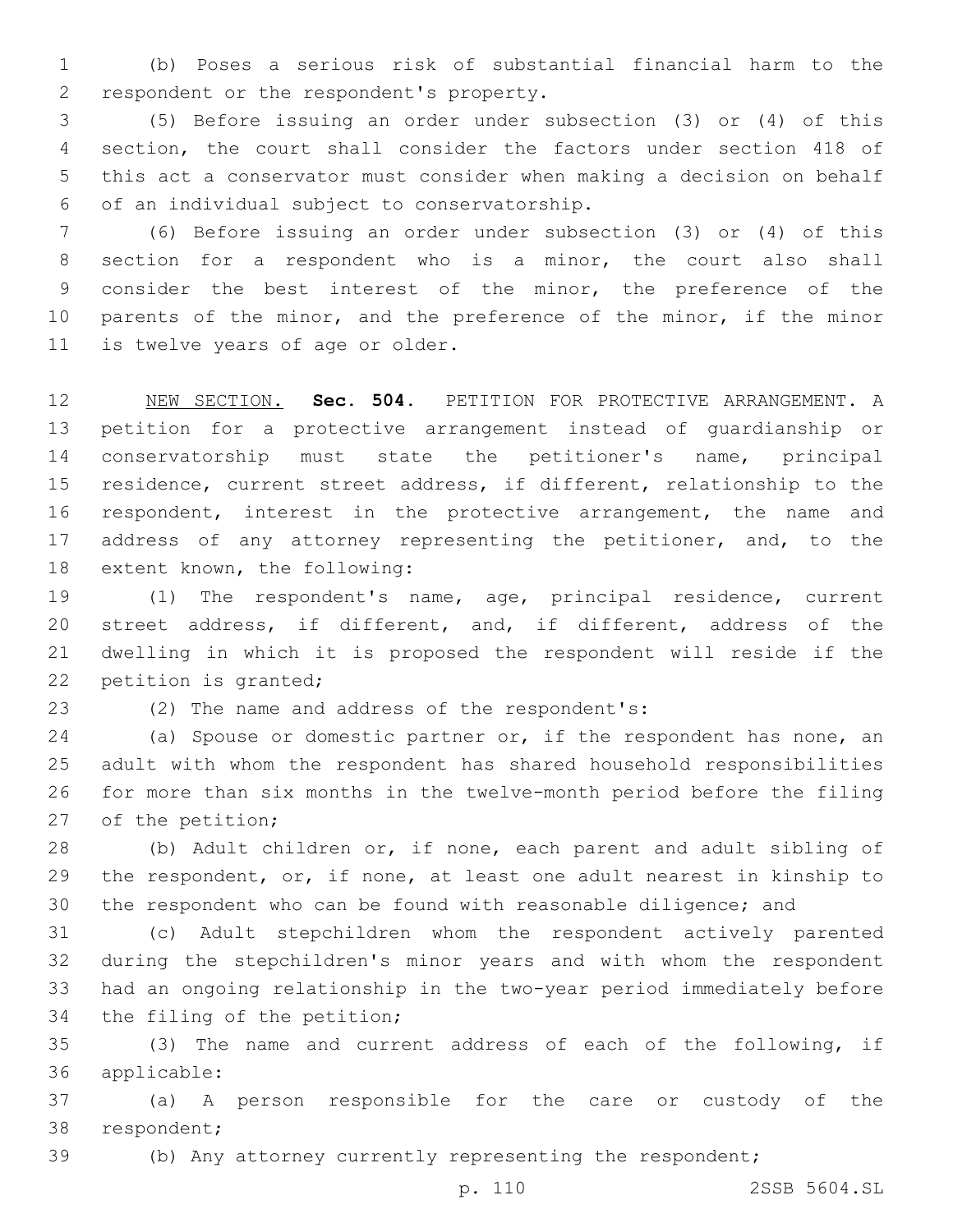(c) The representative payee appointed by the social security 2 administration for the respondent;

 (d) A guardian or conservator acting for the respondent in this 4 state or another jurisdiction;

 (e) A trustee or custodian of a trust or custodianship of which 6 the respondent is a beneficiary;

 (f) The fiduciary appointed for the respondent by the department 8 of veterans affairs;

 (g) An agent designated under a power of attorney for health care in which the respondent is identified as the principal;

 (h) An agent designated under a power of attorney for finances in which the respondent is identified as the principal;

 (i) A person nominated as guardian or conservator by the respondent if the respondent is twelve years of age or older;

 (j) A person nominated as guardian by the respondent's parent, spouse, or domestic partner in a will or other signed record;

 (k) A person known to have routinely assisted the respondent with decision making in the six-month period immediately before the filing 19 of the petition; and

20 (1) If the respondent is a minor:

 (i) An adult not otherwise listed with whom the respondent 22 resides; and

 (ii) Each person not otherwise listed that had primary care or custody of the respondent for at least sixty days during the two years immediately before the filing of the petition or for at least seven hundred thirty days during the five years immediately before 27 the filing of the petition;

28 (4) The nature of the protective arrangement sought;

 (5) The reason the protective arrangement sought is necessary, 30 including a brief description of:

(a) The nature and extent of the respondent's alleged need;

 (b) Any less restrictive alternative for meeting the respondent's alleged need which has been considered or implemented;

 (c) If no less restrictive alternative has been considered or implemented, the reason less restrictive alternatives have not been 36 considered or implemented; and

 (d) The reason other less restrictive alternatives are insufficient to meet the respondent's alleged need;

 (6) The name and current address, if known, of any person with 40 whom the petitioner seeks to limit the respondent's contact;

p. 111 2SSB 5604.SL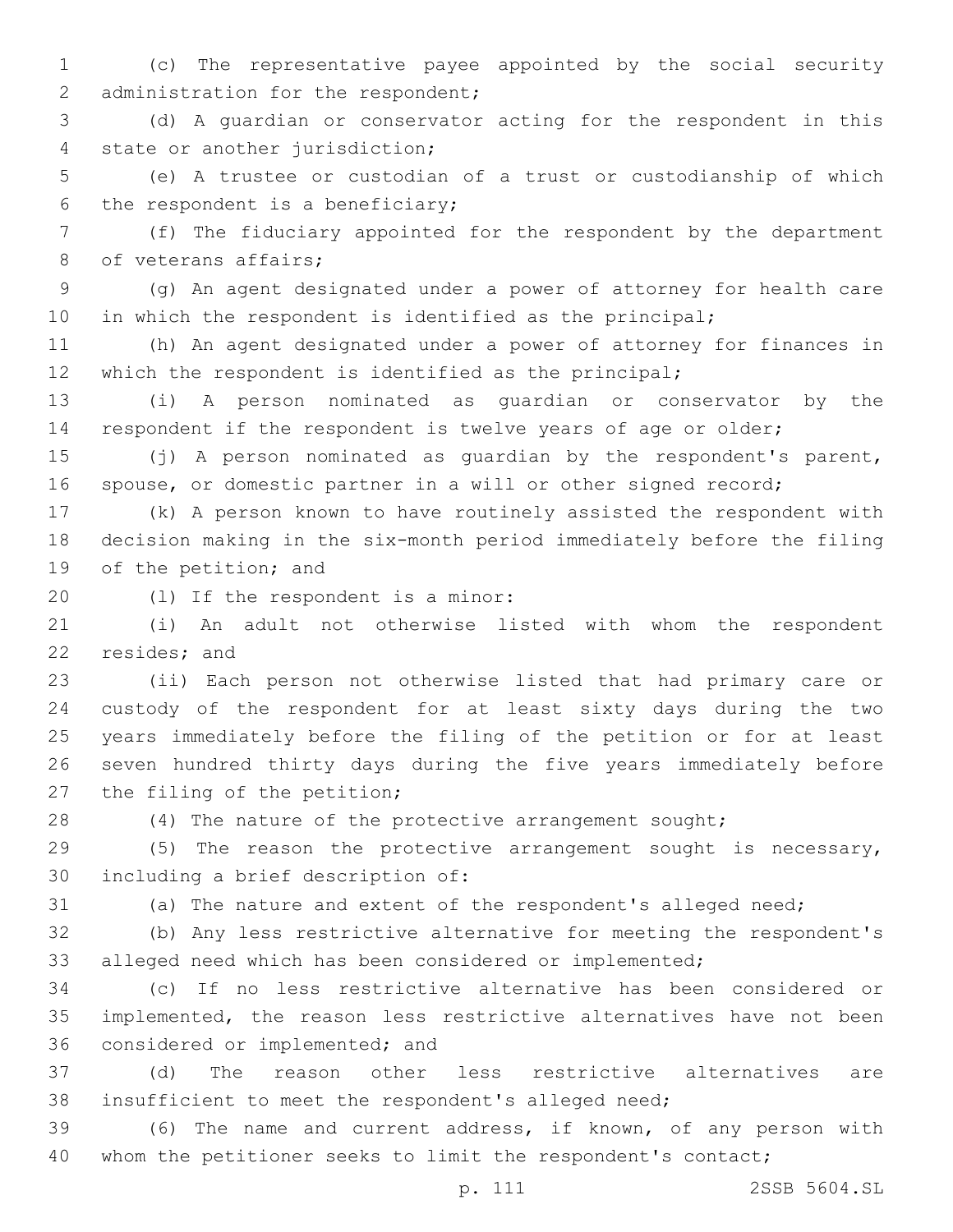(7) Whether the respondent needs an interpreter, translator, or other form of support to communicate effectively with the court or 3 understand court proceedings;

 (8) If a protective arrangement instead of guardianship is sought and the respondent has property other than personal effects, a general statement of the respondent's property with an estimate of its value, including any insurance or pension, and the source and 8 amount of any other anticipated income or receipts; and

 (9) If a protective arrangement instead of conservatorship is sought, a general statement of the respondent's property with an estimate of its value, including any insurance or pension, and the source and amount of other anticipated income or receipts.

 NEW SECTION. **Sec. 505.** NOTICE AND HEARING. (1) All petitions filed under section 504 of this act for appointment of a guardian for an adult shall be heard within sixty days unless an extension of time is requested by a party or the visitor within such sixty-day period 17 and granted for good cause shown.

 (2) A copy of a petition under section 501 of this act and notice of a hearing on the petition must be served personally on the respondent and the visitor appointed under section 506 of this act not more than five court days after the petition under section 504 of this act has been filed. The notice must inform the respondent of the respondent's rights at the hearing, including the right to an attorney and to attend the hearing. The notice must include a description of the nature, purpose, and consequences of granting the petition. The court may not grant the petition if notice substantially complying with this subsection is not served on the 28 respondent.

 (3) In a proceeding on a petition under section 501 of this act, the notice required under subsection (2) of this section must be given to the persons required to be listed in the petition under section 504 (1) through (3) of this act and any other person interested in the respondent's welfare the court determines. Failure to give notice under this subsection does not preclude the court from 35 granting the petition.

 (4) After the court has ordered a protective arrangement under this article, notice of a hearing on a petition filed under this chapter, together with a copy of the petition, must be given to the respondent and any other person the court determines.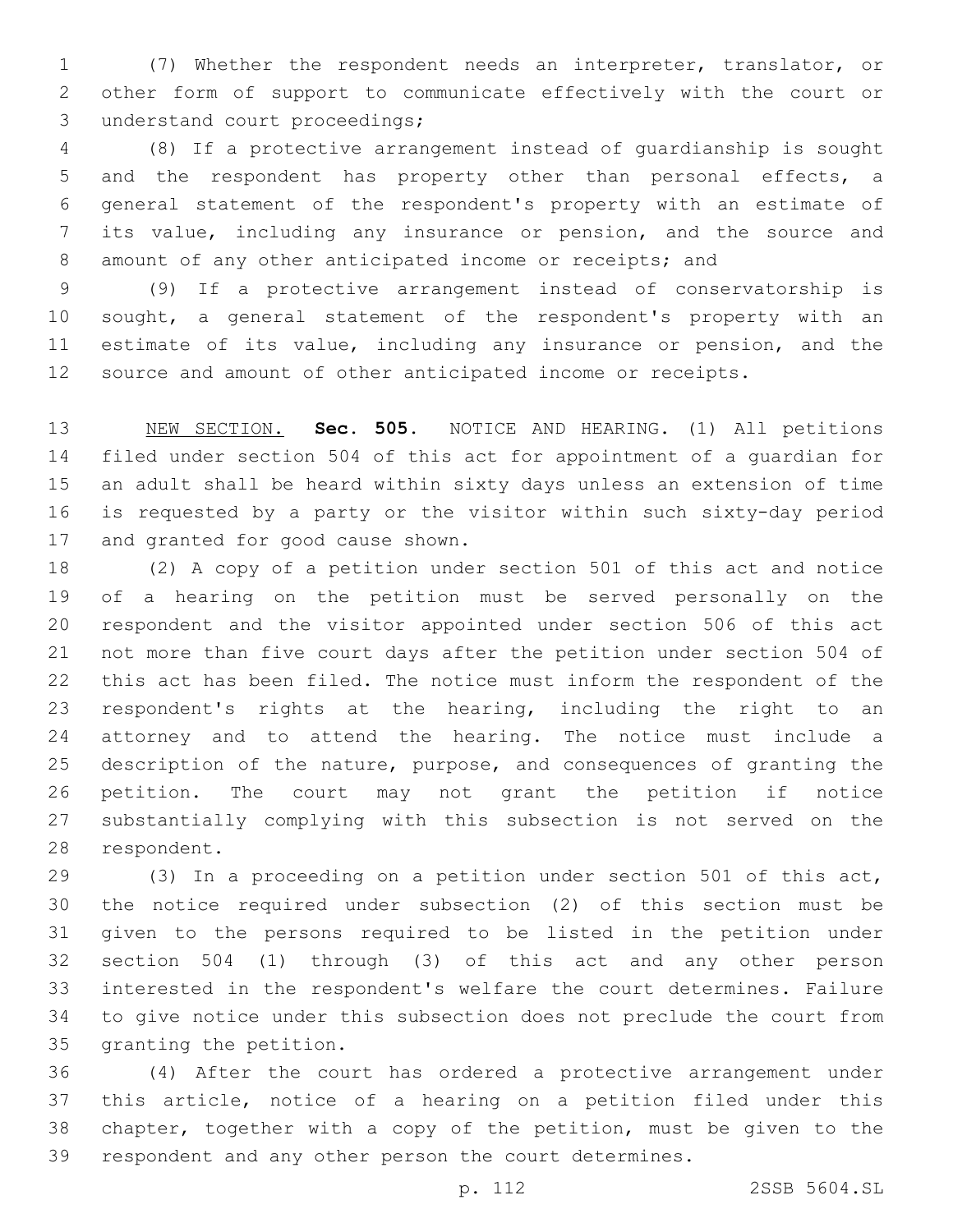NEW SECTION. **Sec. 506.** APPOINTMENT AND ROLE OF VISITOR. (1) On filing of a petition under section 501 of this act for a protective arrangement instead of guardianship, the court shall appoint a visitor. The visitor must be an individual with training or experience in the type of abilities, limitations, and needs alleged in the petition.

 (2) On filing of a petition under section 501 of this act for a protective arrangement instead of conservatorship for a minor, the court may appoint a visitor to investigate a matter related to the petition or inform the minor or a parent of the minor about the 11 petition or a related matter.

 (3) On filing of a petition under section 501 of this act or a protective arrangement instead of conservatorship for an adult, the court shall appoint a visitor unless the respondent is represented by an attorney appointed by the court. The visitor must be an individual with training or experience in the types of abilities, limitations, 17 and needs alleged in the petition.

 (4) The court, in the order appointing visitor, shall specify the hourly rate the visitor may charge for his or her services, and shall specify the maximum amount the visitor may charge without additional 21 court review and approval.

 (5)(a) The visitor appointed under subsection (1) or (3) of this section shall within five days of receipt of notice of appointment file with the court and serve, either personally or by certified mail 25 with return receipt, the respondent or his or her legal counsel, the petitioner or his or her legal counsel, and any interested party entitled to notice under section 116 of this act with a statement including: His or her training relating to the duties as a visitor; his or her criminal history as defined in RCW 9.94A.030 for the period covering ten years prior to the appointment; his or her hourly rate, if compensated; whether the guardian ad litem has had any contact with a party to the proceeding prior to his or her appointment; and whether he or she has an apparent conflict of interest. Within three days of the later of the actual service or filing of the visitor's statement, any party may set a hearing and file and serve a motion for an order to show cause why the visitor should not be removed for one of the following three reasons:

(i) Lack of expertise necessary for the proceeding;

 (ii) An hourly rate higher than what is reasonable for the 40 particular proceeding; or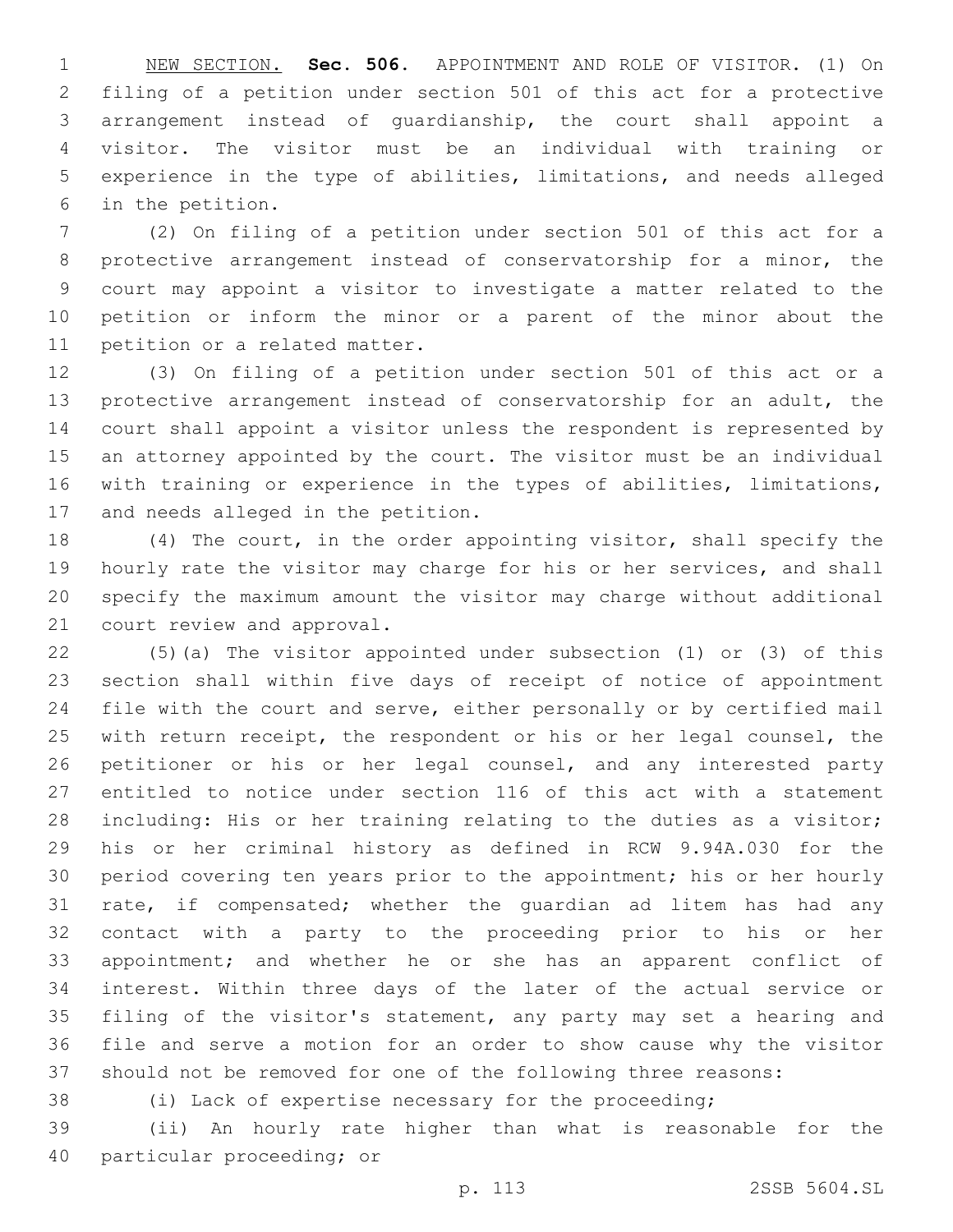1 (iii) A conflict of interest.

 (b) Notice of the hearing shall be provided to the visitor and all parties. If, after a hearing, the court enters an order replacing the visitor, findings shall be included, expressly stating the reasons for the removal. If the visitor is not removed, the court has the authority to assess to the moving party attorneys' fees and costs related to the motion. The court shall assess attorneys' fees and 8 costs for frivolous motions.

 (6) A visitor appointed under subsection (1) or (3) of this section shall interview the respondent in person and in a manner the 11 respondent is best able to understand:

 (a) Explain to the respondent the substance of the petition, the nature, purpose, and effect of the proceeding, and the respondent's 14 rights at the hearing on the petition;

 (b) Determine the respondent's views with respect to the order 16 sought;

 (c) Inform the respondent that all costs and expenses of the proceeding, including respondent's attorneys' fees, may be paid from 19 the respondent's assets;

 (d) If the petitioner seeks an order related to the dwelling of the respondent, visit the respondent's present dwelling and any dwelling in which it is reasonably believed the respondent will live 23 if the order is granted;

 (e) If a protective arrangement instead of guardianship is sought, obtain information from any physician or other person known to have treated, advised, or assessed the respondent's relevant 27 physical or mental condition;

 (f) If a protective arrangement instead of conservatorship is sought, review financial records of the respondent, if relevant to the visitor's recommendation under subsection (7)(b) of this section; 31 and

 (g) Investigate the allegations in the petition and any other matter relating to the petition the court directs.

 (7) A visitor under this section promptly shall file a report in 35 a record with the court, which must include:

 (a) To the extent relevant to the order sought, a summary of self-care, independent living tasks, and financial management tasks 38 the respondent:

(i) Can manage without assistance or with existing supports;

p. 114 2SSB 5604.SL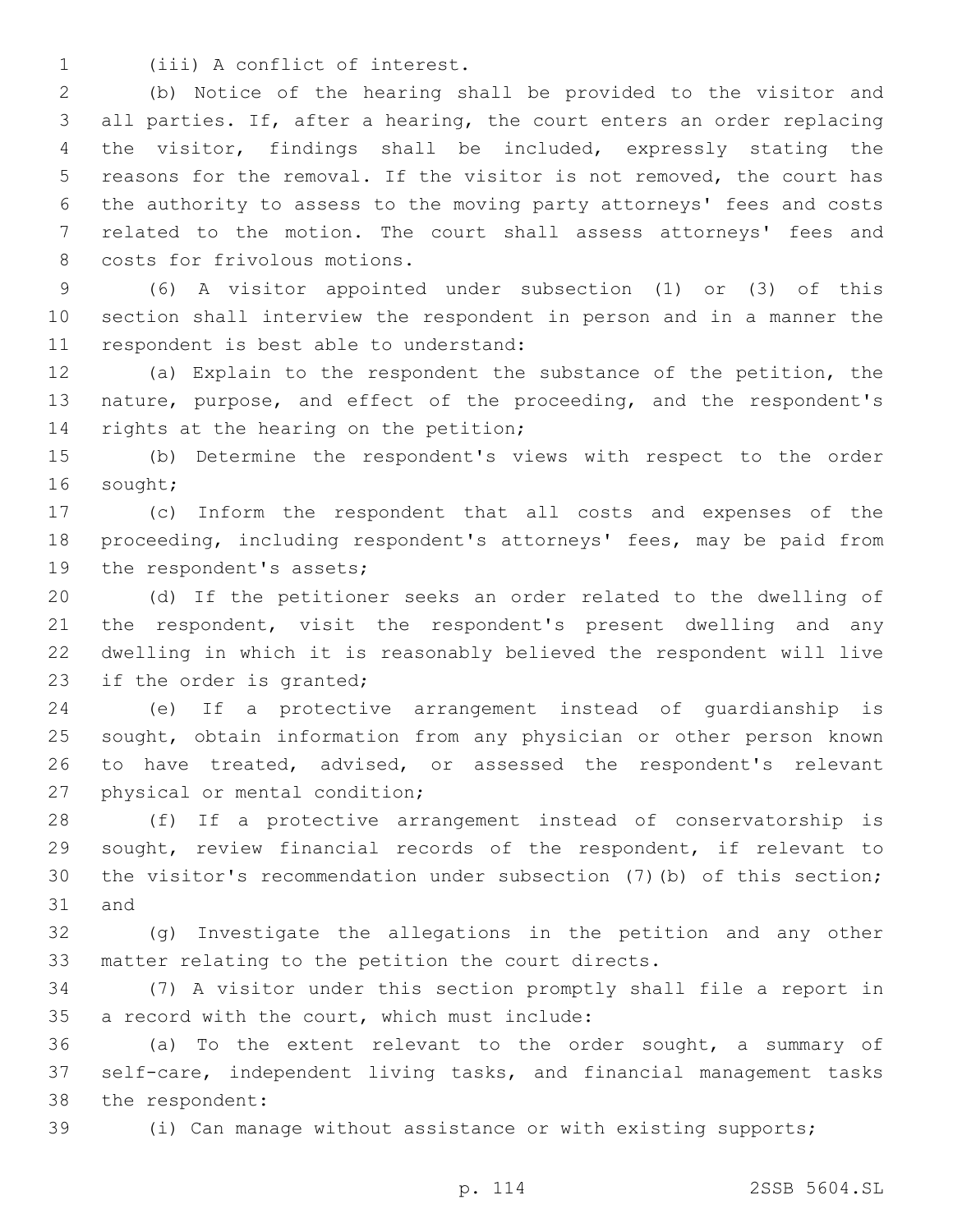(ii) Could manage with the assistance of appropriate supportive services, technological assistance, or supported decision making; and 3 (iii) Cannot manage;

 (b) A recommendation regarding the appropriateness of the protective arrangement sought and whether a less restrictive alternative for meeting the respondent's needs is available;

 (c) If the petition seeks to change the physical location of the dwelling of the respondent, a statement whether the proposed dwelling meets the respondent's needs and whether the respondent has expressed 10 a preference as to the respondent's dwelling;

 (d) A recommendation whether a professional evaluation under 12 section 508 of this act is necessary;

 (e) A statement whether the respondent is able to attend a hearing at the location court proceedings typically are held;

 (f) A statement whether the respondent is able to participate in a hearing and which identifies any technology or other form of support that would enhance the respondent's ability to participate; 18 and

19 (g) Any other matter the court directs.

 NEW SECTION. **Sec. 507.** APPOINTMENT AND ROLE OF ATTORNEY. (1)(a) The respondent shall have the right to be represented by a willing attorney of their choosing at any stage in protective arrangement proceedings.

 (b) Unless the respondent in a proceeding under this article is 25 represented by an attorney, the court is not required, but may appoint an attorney to represent the respondent, regardless of the respondent's ability to pay, except as provided otherwise in (c) of 28 this subsection.

 (c)(i) The court must appoint an attorney to represent the 30 respondent at public expense when either:

(A) The respondent is unable to afford an attorney;

 (B) The expense of an attorney would result in substantial 33 hardship to the respondent; or

 (C) The respondent does not have practical access to funds with which to pay an attorney. If the respondent can afford an attorney but lacks practical access to funds, the court must provide an attorney and may impose a reimbursement requirement as part of a 38 final order.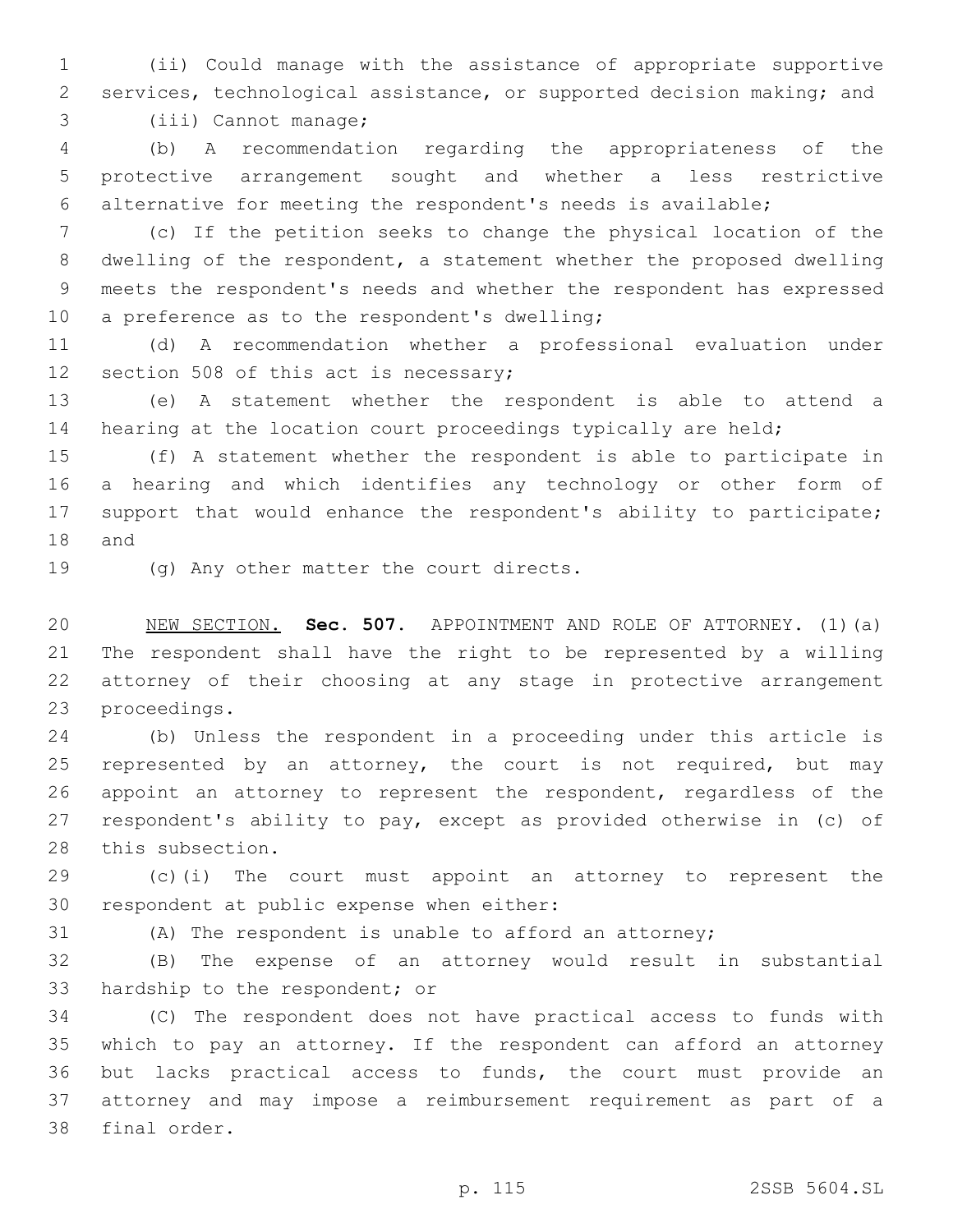(ii) When, in the opinion of the court, the rights and interests of the respondent cannot otherwise be adequately protected and represented, the court on its own motion must appoint an attorney at 4 any time to represent the respondent.

 (iii) An attorney must be provided under this subsection (1)(c) as soon as practicable after a petition is filed and long enough before any final hearing to allow adequate time for consultation and preparation. Absent a convincing showing in the record to the contrary, a period of less than three weeks is presumed by a reviewing court to be inadequate time for consultation and 11 preparation.

 (2) An attorney representing the respondent in a proceeding under 13 this article shall:

(a) Make reasonable efforts to ascertain the respondent's wishes;

 (b) Advocate for the respondent's wishes to the extent reasonably 16 ascertainable; and

 (c) If the respondent's wishes are not reasonably ascertainable, advocate for the result that is the least restrictive alternative in type, duration, and scope, consistent with the respondent's 20 interests.

 (3) The court is not required, but may appoint an attorney to represent a parent of a minor who is the subject of a proceeding 23 under this article if:

 (a) The parent objects to the entry of an order for a protective arrangement instead of guardianship or conservatorship;

 (b) The court determines that counsel is needed to ensure that consent to the entry of an order for a protective arrangement is 28 informed; or

 (c) The court otherwise determines the parent needs 30 representation.

 NEW SECTION. **Sec. 508.** PROFESSIONAL EVALUATION. (1) At or before a hearing on a petition under this article for a protective arrangement, the court shall order a professional evaluation of the respondent:

(a) If the respondent requests the evaluation; or

 (b) In other cases, unless the court finds that it has sufficient information to determine the respondent's needs and abilities without 38 the evaluation.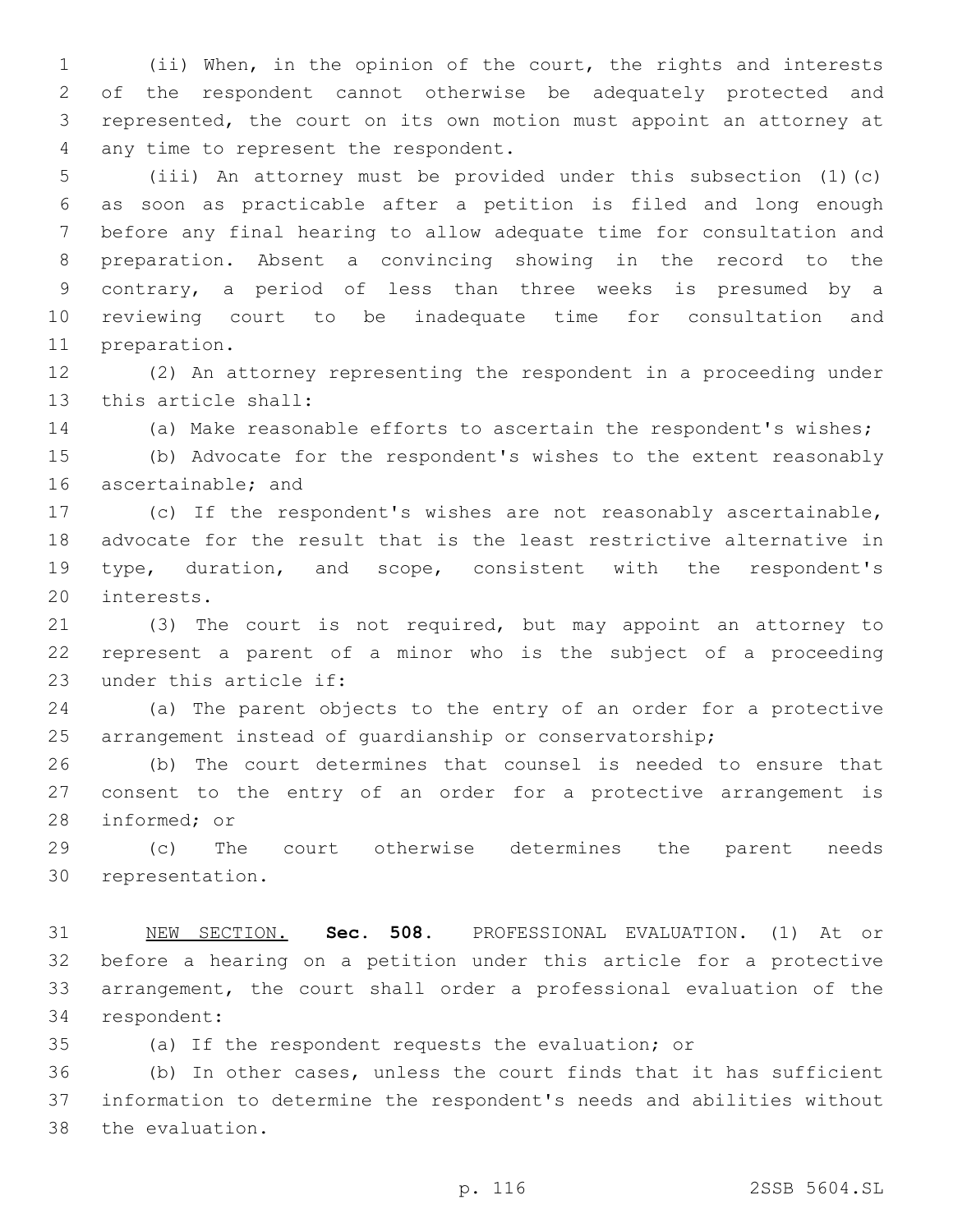(2) If the court orders an evaluation under subsection (1) of this section, the respondent must be examined by a licensed physician, psychologist, social worker, or other individual appointed by the court who is qualified to evaluate the respondent's alleged cognitive and functional abilities and limitations and will not be advantaged or disadvantaged by a decision to grant the petition or otherwise have a conflict of interest. The individual conducting the evaluation promptly shall file a report in a record with the court. Unless otherwise directed by the court, the report must contain:

 (a) A description of the nature, type, and extent of the respondent's cognitive and functional abilities and limitations;

 (b) An evaluation of the respondent's mental and physical condition and, if appropriate, educational potential, adaptive 14 behavior, and social skills;

 (c) A prognosis for improvement, including with regard to the ability to manage the respondent's property and financial affairs if a limitation in that ability is alleged, and recommendation for the 18 appropriate treatment, support, or habilitation plan; and

(d) The date of the examination on which the report is based.

 (3) The respondent may decline to participate in an evaluation 21 ordered under subsection (1) of this section.

 NEW SECTION. **Sec. 509.** ATTENDANCE AND RIGHTS AT HEARING. (1) Except as otherwise provided in subsection (2) of this section, a hearing under this article may not proceed unless the respondent attends the hearing. If it is not reasonably feasible for the respondent to attend a hearing at the location court proceedings typically are held, the court shall make reasonable efforts to hold the hearing at an alternative location convenient to the respondent or allow the respondent to attend the hearing using real-time audio-visual technology.

 (2) A hearing under this article may proceed without the respondent in attendance if the court finds by clear and convincing 33 evidence that:

 (a) The respondent consistently and repeatedly has refused to attend the hearing after having been fully informed of the right to attend and the potential consequences of failing to do so;

 (b) There is no practicable way for the respondent to attend and participate in the hearing even with appropriate supportive services 39 and technological assistance; or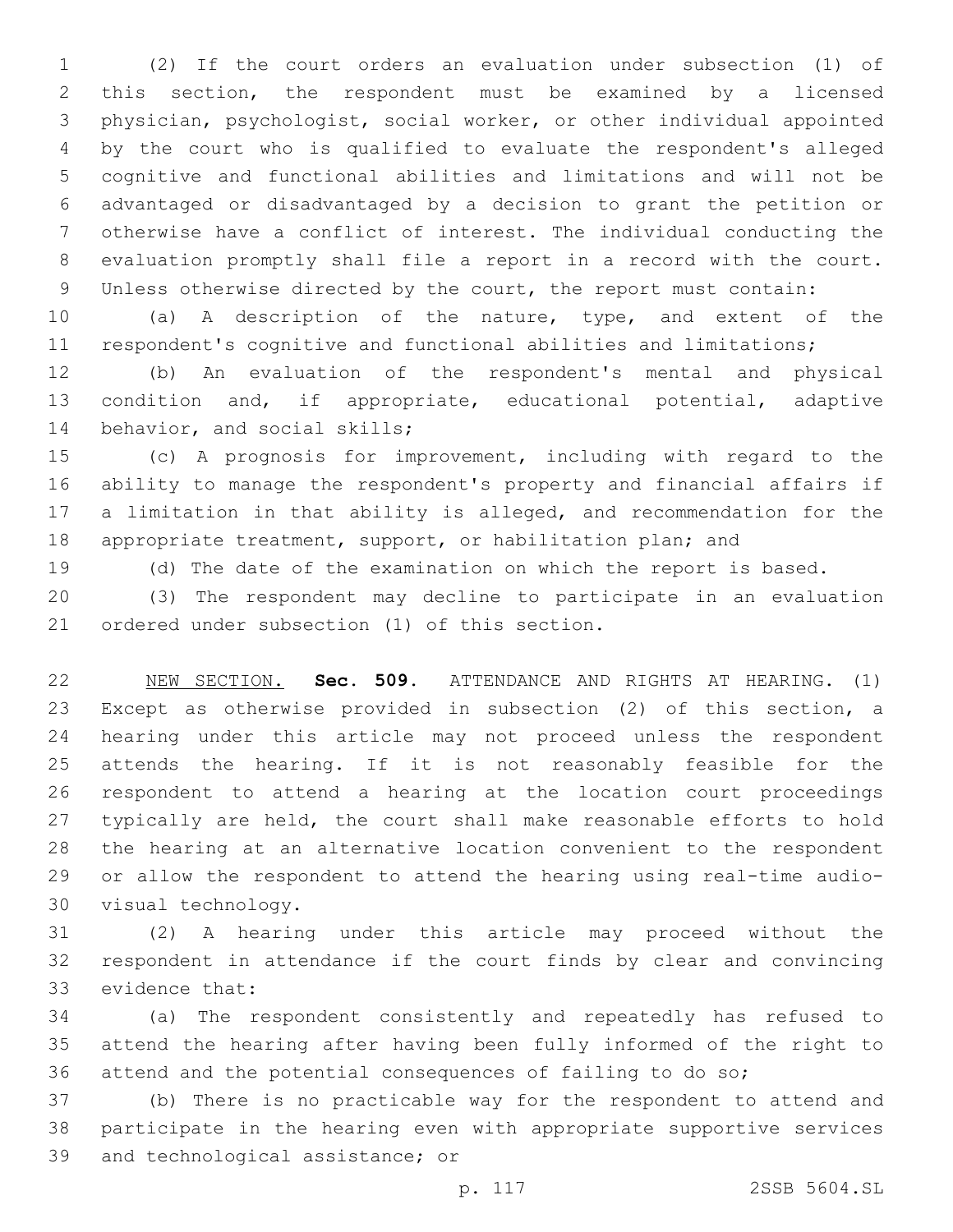(c) The respondent is a minor who has received proper notice and 2 attendance would be harmful to the minor.

 (3) The respondent may be assisted in a hearing under this article by a person or persons of the respondent's choosing, assistive technology, or an interpreter or translator, or a combination of these supports. If assistance would facilitate the respondent's participation in the hearing, but is not otherwise available to the respondent, the court shall make reasonable efforts 9 to provide it.

 (4) The respondent has a right to choose an attorney to represent 11 the respondent at a hearing under this article.

(5) At a hearing under this article, the respondent may:

(a) Present evidence and subpoena witnesses and documents;

 (b) Examine witnesses, including any court-appointed evaluator 15 and the visitor; and

16 (c) Otherwise participate in the hearing.

 (6) A hearing under this article must be closed on request of the 18 respondent and a showing of good cause.

 (7) Any person may request to participate in a hearing under this article. The court may grant the request, with or without a hearing, on determining that the best interests of the respondent will be served. The court may impose appropriate conditions on the person's 23 participation.

 NEW SECTION. **Sec. 510.** NOTICE OF ORDER. The court shall give notice of an order under this article to the individual who is subject to the protective arrangement instead of guardianship or conservatorship, a person whose access to the individual is 28 restricted by the order, and any other person the court determines.

 NEW SECTION. **Sec. 511.** CONFIDENTIALITY OF RECORDS. (1) The existence of a proceeding for or the existence of a protective arrangement instead of guardianship or conservatorship is a matter of public record unless the court seals the record after:

 (a) The respondent, the individual subject to the protective arrangement, or the parent of a minor subject to the protective 35 arrangement requests the record be sealed; and

(b) Either:36

37 (i) The proceeding is dismissed;

(ii) The protective arrangement is no longer in effect; or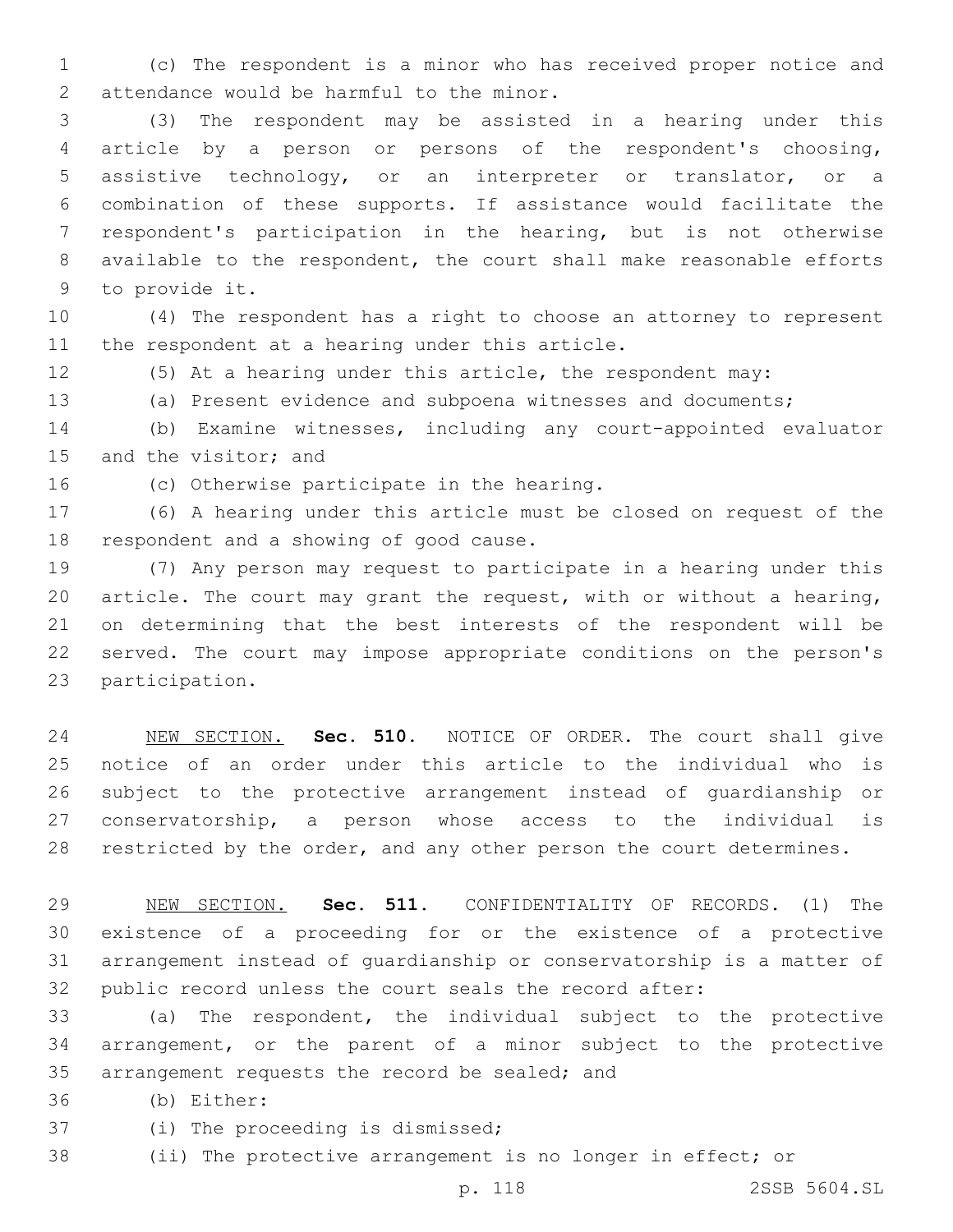(iii) An act authorized by the order granting the protective 2 arrangement has been completed.

 (2) A respondent, an individual subject to a protective arrangement instead of guardianship or conservatorship, an attorney designated by the respondent or individual, a parent of a minor subject to a protective arrangement, and any other person the court determines are entitled to access court records of the proceeding and resulting protective arrangement. A person not otherwise entitled access to court records under this subsection for good cause may petition the court for access. The court shall grant access if access is in the best interest of the respondent or individual subject to the protective arrangement or furthers the public interest and does not endanger the welfare or financial interests of the respondent or 14 individual.

 (3) A report of a visitor or professional evaluation generated in the course of a proceeding under this article must be sealed on 17 filing but is available to:

18 (a) The court;

 (b) The individual who is the subject of the report or 20 evaluation, without limitation as to use;

 (c) The petitioner, visitor, and petitioner's and respondent's 22 attorneys, for purposes of the proceeding;

 (d) Unless the court orders otherwise, an agent appointed under a power of attorney for finances in which the respondent is the 25 principal;

 (e) If the order is for a protective arrangement instead of guardianship and unless the court orders otherwise, an agent appointed under a power of attorney for health care in which the 29 respondent is identified as the principal; and

 (f) Any other person if it is in the public interest or for a 31 purpose the court orders for good cause.

 NEW SECTION. **Sec. 512.** APPOINTMENT OF SPECIAL AGENT. The court may appoint a special agent, to assist in implementing a protective arrangement under this article. The special agent has the authority conferred by the order of appointment and serves until discharged by court order.

 **ARTICLE 6 FORMS**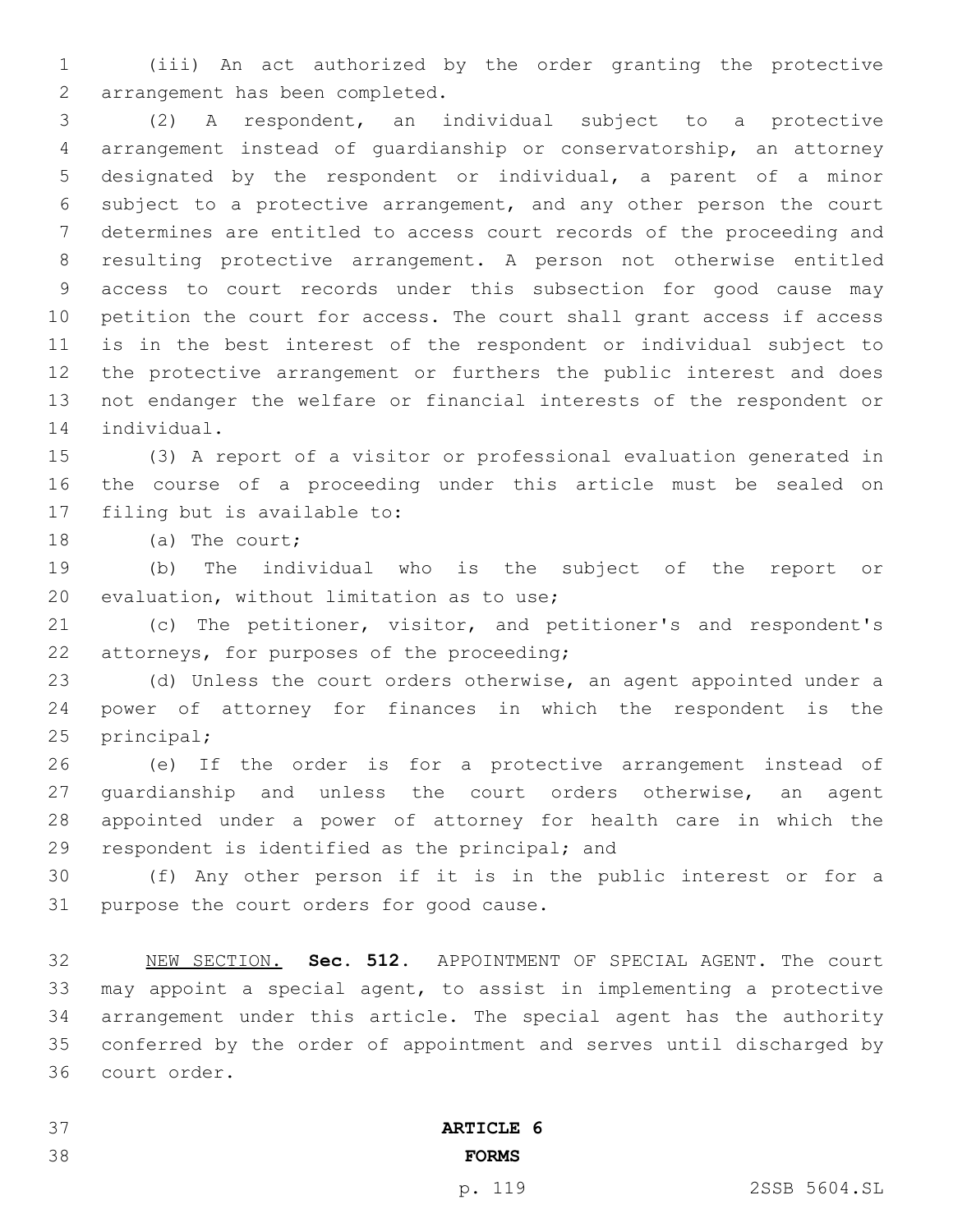NEW SECTION. **Sec. 601.** USE OF FORMS. Unless otherwise provided in this chapter, use of the forms contained in this article is optional. Failure to use these forms does not prejudice any party.

 NEW SECTION. **Sec. 602.** PETITION FOR GUARDIANSHIP FOR MINOR. This form may be used to petition for guardianship for a minor. Petition for Guardianship for Minor State of:. . . . . . . . . . . . . . . . . . . . . . . . . . County of:. . . . . . . . . . . . . . . . . . . . . . . . . Name and address of attorney representing petitioner, if applicable:. . . . . . . . . . . . . . . . . . . . . . . . . . . . . . . . . . . . . . . . . . . . . . . . . . . . . . . . . . . . . . . . . . . . . . . . . . . . . . . . . . . . . . . Note to petitioner: This form can be used to petition for a guardian for a minor. A court may appoint a guardian for a minor who does not have a guardian if the court finds the appointment 16 is in the minor's best interest, and: The parents, after being fully informed of the nature and consequences of guardianship, consent; all parental rights have been terminated; or the court finds by clear and convincing evidence that the parents are unwilling or unable to exercise their parental rights. (1) Information about the person filing this petition (the 22 petitioner.) (a) Name:. . . . . . . . . . . . . . . . . . . . . . . . . . 24 (b) Principal residence:..................... 25 (c) Current street address (if different):........ 26 (d) Relationship to minor:................... 27 (e) Interest in this petition:. . . . . . . . . . . . . . . 28 (f) Telephone number (optional):. . . . . . . . . . . . . . 29 (g) Email address (optional):.................. (2) Information about the minor alleged to need a guardian. Provide the following information to the extent known. (a) Name:. . . . . . . . . . . . . . . . . . . . . . . . . . (b) Age:. . . . . . . . . . . . . . . . . . . . . . . . . . 34 (c) Principal residence:..................... 35 (d) Current street address (if different):......... (e) If petitioner anticipates the minor moving, or seeks to 37 move the minor, proposed new address:................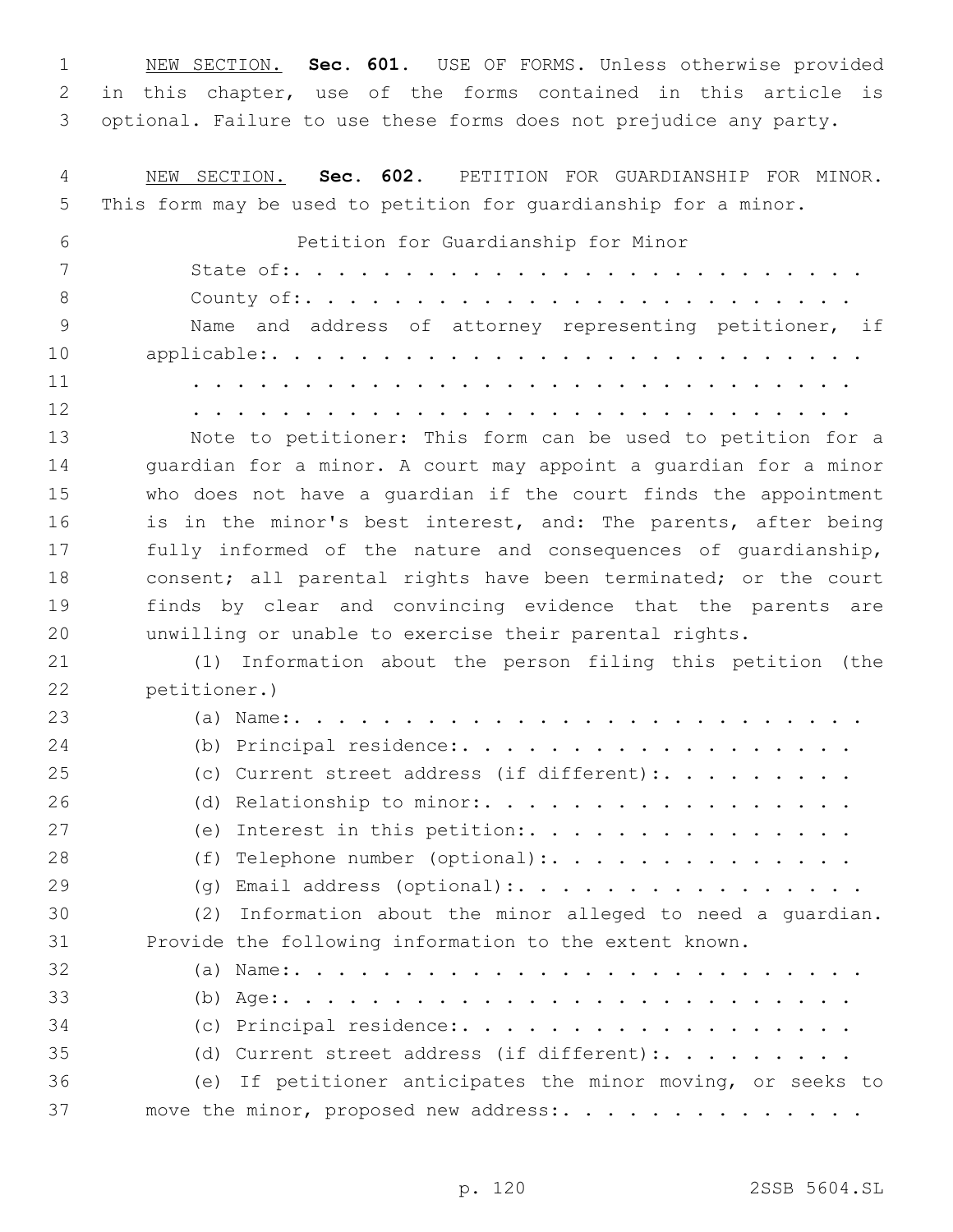(f) Does the minor need an interpreter, translator, or other form of support to communicate with the court or understand court 3 proceedings? If so, please explain:. . . . . . . . . . . . . . . 4 (g) Telephone number (optional):. . . . . . . . . . . . . . 5 (h) Email address (optional):................... (3) Information about the minor's parent(s). (a) Name(s) of living parent(s):............... 8 (b) Current street address(es) of living parent(s):..... (c) Does any parent need an interpreter, translator, or other form of support to communicate with the court or understand court 11 proceedings? If so, please explain: . . . . . . . . . . . . . . . . . . . . . . . . . . . . . . . . . . . . . . . . . . . . . . . . . . . . . . . . . . . . . . . . . . . . . . . . . . . (4) People who are required to be notified of this petition. State the name and current address of the people listed in 16 Appendix A. . . . . . . . . . . . . . . . . . . . . . . . . . . . . . . . . . . . . . . . . . . . . . . . . . . . . . . . . . . . . (5) Appointment requested. State the name and address of any proposed guardian and the reason the proposed guardian should be 21 selected. . . . . . . . . . . . . . . . . . . . . . . . . . . . . . . . . . . . . . . . . . . . . . . . . . . . . . . . . . . . . (6) State why petitioner seeks the appointment. Include a description of the nature and extent of the minor's alleged need. . . . . . . . . . . . . . . . . . . . . . . . . . . . . . . . . . . . . . . . . . . . . . . . . . . . . . . . . . . . . (7) Property. If the minor has property other than personal effects, state the minor's property with an estimate of its value.30 . . . . . . . . . . . . . . . . . . . . . . . . . . . . . . . . . . . . . . . . . . . . . . . . . . . . . . . . . . . . (8) Other proceedings. If there are any other proceedings concerning the care or custody of the minor currently pending in any court in this state or another jurisdiction, please describe 36 them. . . . . . . . . . . . . . . . . . . . . . . . . . . . . . . . . . . . . . . . . . . . . . . . . . . . . . . . . . . . .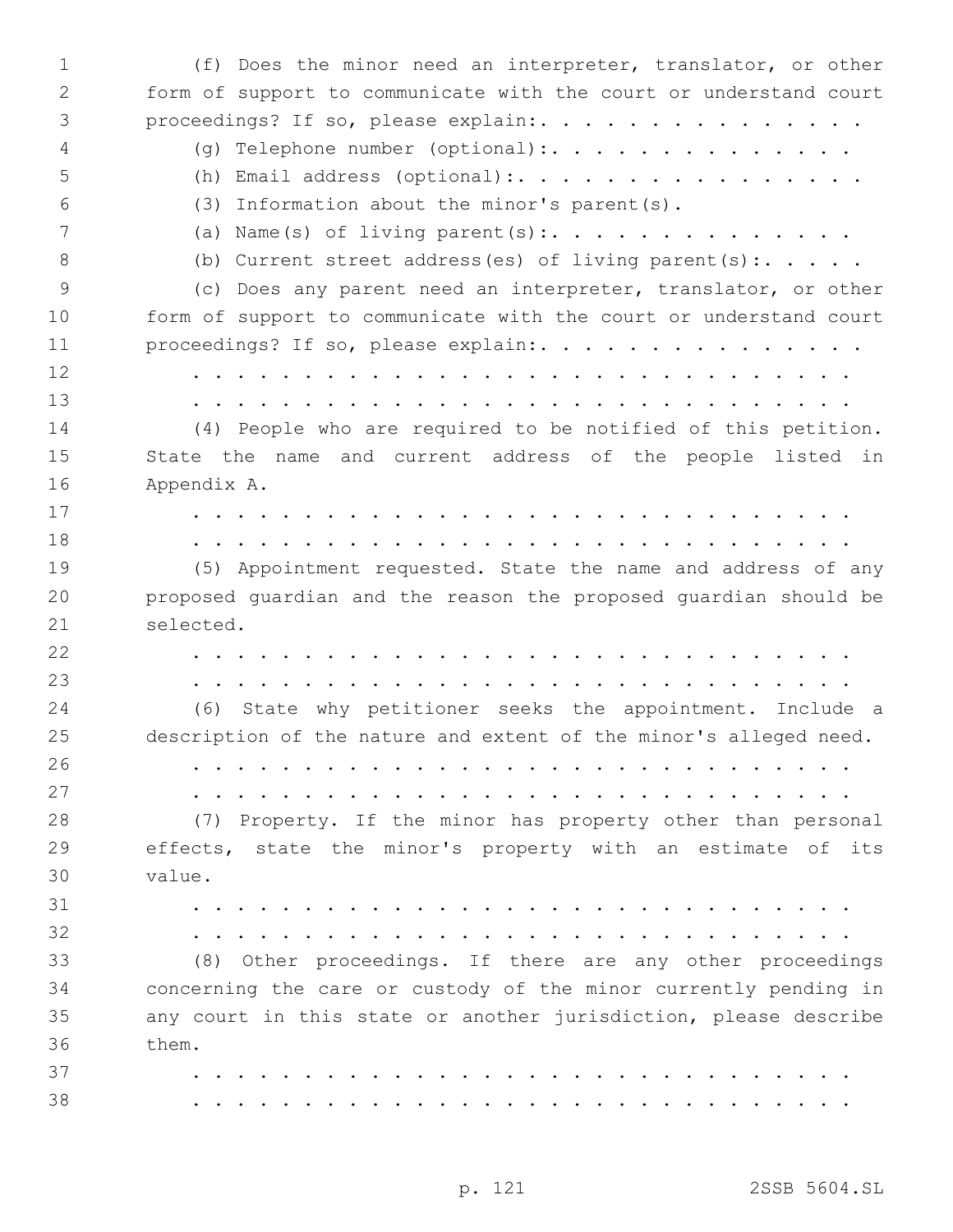| $\mathbf{1}$ | (9) Attorney(s). If the minor or the minor's parent is               |
|--------------|----------------------------------------------------------------------|
| 2            | represented by an attorney in this matter, state the name,           |
| 3            | telephone number, email address, and address of the attorney(s).     |
| 4            |                                                                      |
| 5            |                                                                      |
| 6            | SIGNATURE                                                            |
| 7            | $\cdots$                                                             |
| 8            | Signature of Petitioner<br>Date                                      |
| 9            |                                                                      |
| 10           | Signature of Petitioner's Attorney if<br>Date                        |
| 11           | Petitioner is Represented by Counsel                                 |
| 12           | APPENDIX A:                                                          |
| 13           | People whose name and address must be listed in subsection           |
| 14           | (4) of this petition if they are not the petitioner:                 |
| 15           | The minor, if the minor is twelve years of age or older;             |
| 16           | Each parent of the minor or, if there are none, the adult            |
| 17           | nearest in kinship that can be found;                                |
| 18           | An adult with whom the minor resides;                                |
| 19           | Each person that had primary care or custody of the minor for        |
| 20           | at least sixty days during the two years immediately before the      |
| 21           | filing of the petition or for at least seven hundred thirty days     |
| 22           | during the five years immediately before the filing of the           |
| 23           | petition;                                                            |
| 24           | If the minor is twelve years of age or older, any person             |
| 25           | nominated as quardian by the minor;                                  |
| 26           | Any person nominated as guardian by a parent of the minor;           |
| 27           | The grandparents of the minor;                                       |
| 28           | Adult siblings of the minor; and                                     |
| 29           | Any current guardian or conservator for the minor appointed          |
| 30           | in this state or another jurisdiction.                               |
| 31           | 603.<br>SECTION.<br>Sec.<br>PETITION<br>FOR<br>GUARDIANSHIP,<br>NEW  |
| 32           | CONSERVATORSHIP, OR PROTECTIVE ARRANGEMENT. This form may be used to |
| 33           | petition for:                                                        |
| 34           | Guardianship for an adult;                                           |
| 35           | Conservatorship for an adult or minor;                               |
| 36           | A protective arrangement instead of<br>guardianship<br>for<br>an     |

37 adult; or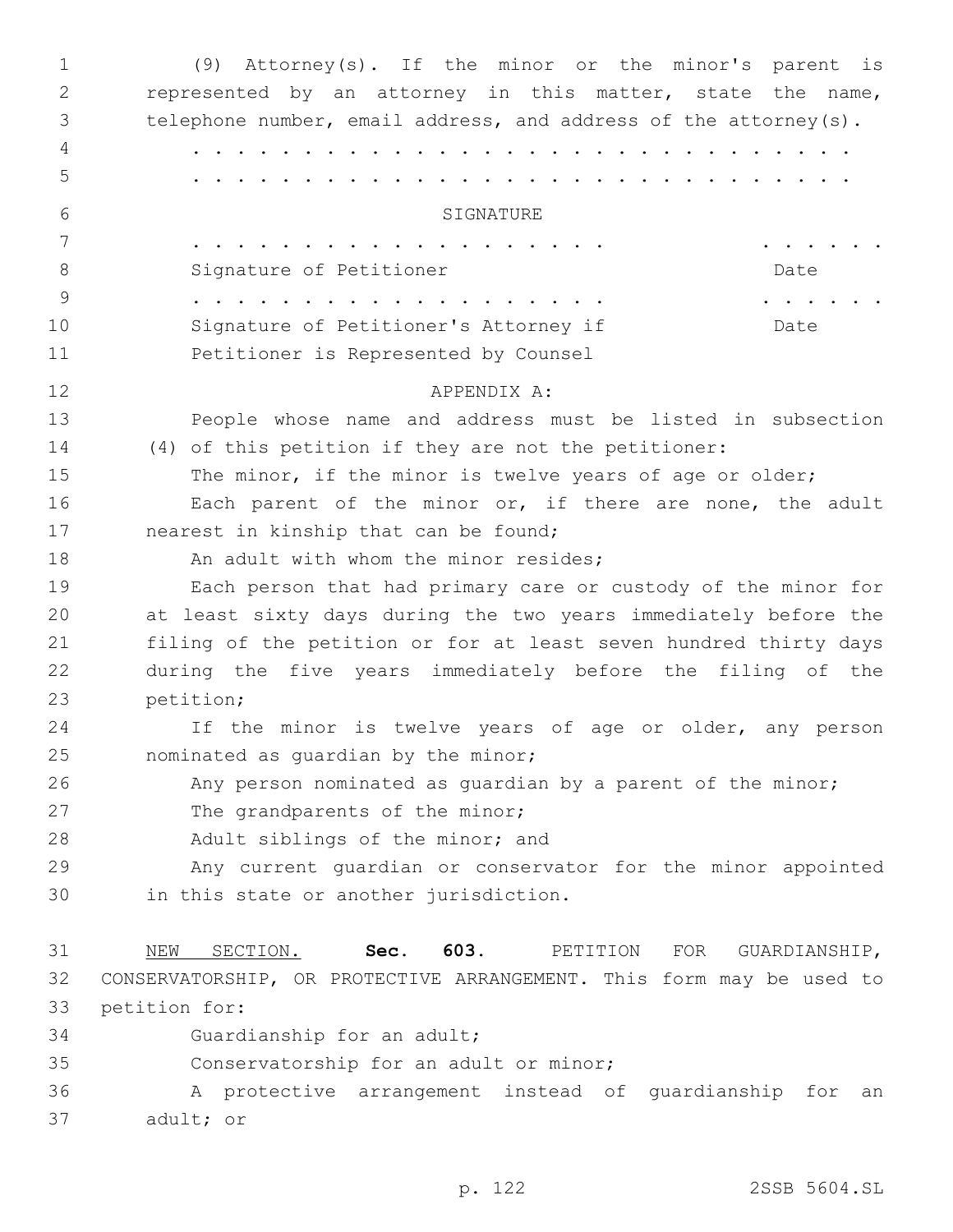|                | A protective arrangement instead of conservatorship for an                        |
|----------------|-----------------------------------------------------------------------------------|
| $\mathcal{P}$  | adult or minor.                                                                   |
|                | Petition for Guardianship, Conservatorship, or Protective                         |
| $\overline{4}$ | Arrangement                                                                       |
| 5              |                                                                                   |
| 6              |                                                                                   |
|                | Name and address of attorney representing petitioner, if                          |
| 8              |                                                                                   |
| -9             | and a series and a series and a series and a series and a series and a series and |
| 1 <sub>0</sub> |                                                                                   |

 Note to petitioner: This form can be used to petition for a 12 guardian, conservator, or both, or for a protective arrangement instead of either a guardianship or conservatorship. This form should not be used to petition for guardianship for a minor.

 The court may appoint a guardian or order a protective arrangement instead of guardianship for an adult if the adult lacks the ability to meet essential requirements for physical health, safety, or self-care because (1) the adult is unable to receive and evaluate information or make or communicate decisions even with the use of supportive services, technological assistance, and supported decision making, and (2) the adult's identified needs cannot be met by a less restrictive alternative.

 The court may appoint a conservator or order a protective arrangement instead of conservatorship for an adult if (1) the adult is unable to manage property and financial affairs because of a limitation in the ability to receive and evaluate information or make or communicate decisions even with the use of supportive services, technological assistance, and supported decision making or the adult is missing, detained, or unable to return to the United States, and (2) appointment is necessary to avoid harm to the adult or significant dissipation of the property of the adult, or to obtain or provide funds or other property needed for the support, care, education, health, or welfare of the adult, or of an individual who is entitled to the adult's support, and protection is necessary or desirable to provide funds or other property for that purpose.

 The court may appoint a conservator or order a protective arrangement instead of conservatorship for a minor if: (1) The minor owns funds or other property requiring management or protection that cannot otherwise be provided; or (2) it would be

p. 123 2SSB 5604.SL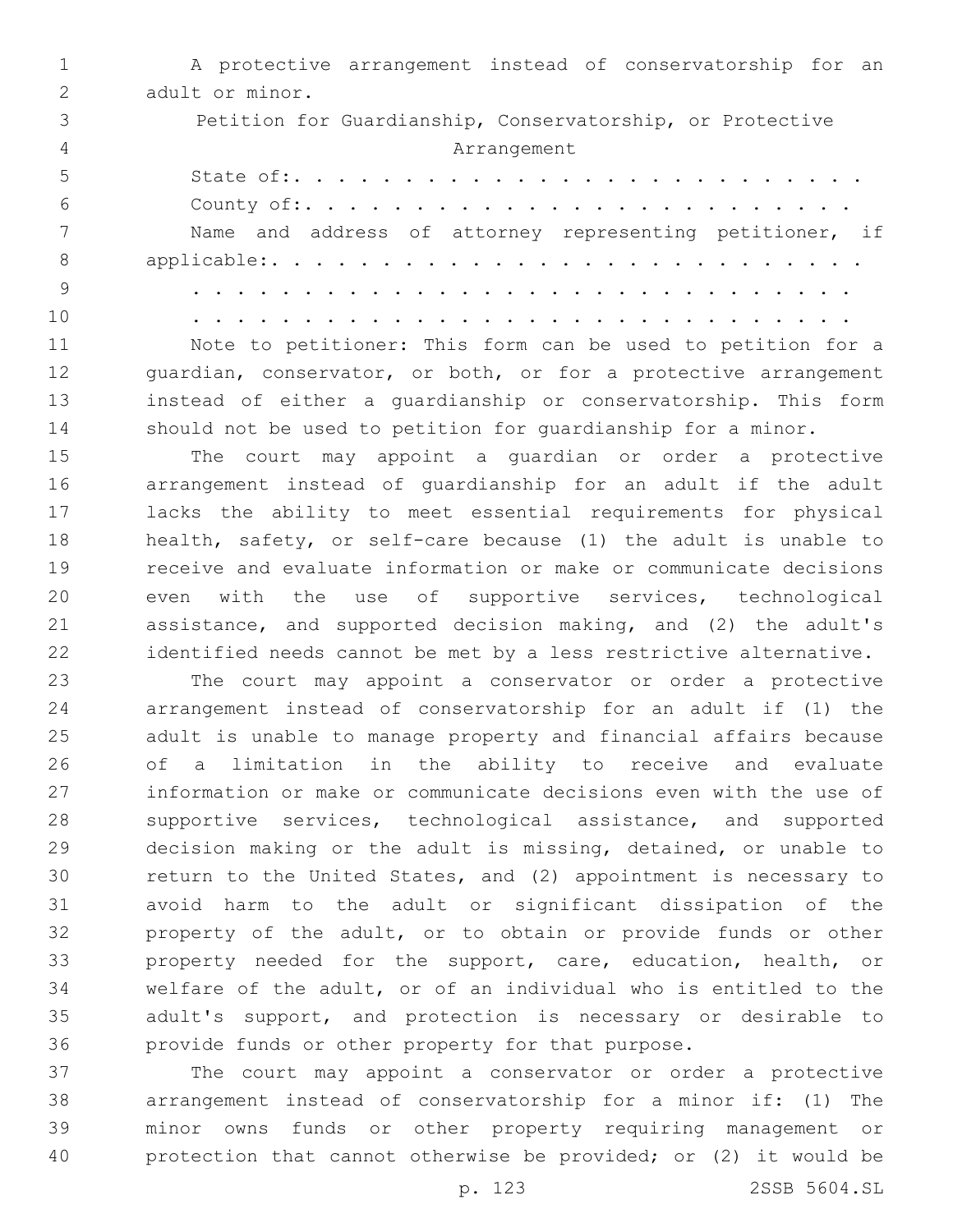in the minor's best interests, and the minor has or may have financial affairs that may be put at unreasonable risk or hindered because of the minor's age, or appointment is necessary or desirable to provide funds or other property needed for the support, care, education, health, or welfare of the minor.

 The court may also order a protective arrangement instead of conservatorship that restricts access to an individual or an individual's property by a person that the court finds: (1) Through fraud, coercion, duress, or the use of deception and control, caused, or attempted to cause, an action that would have resulted in financial harm to the individual or the individual's property; and (2) poses a serious risk of substantial financial harm to the individual or the individual's property.

 (1) Information about the person filing this petition (the 15 petitioner.)

 (a) Name:. . . . . . . . . . . . . . . . . . . . . . . . . . 17 (b) Principal residence:..................... 18 (c) Current street address (if different):......... 19 (d) Relationship to respondent:. . . . . . . . . . . . . . . 20 (e) Interest in this petition: . . . . . . . . . . . . . . 21 (f) Telephone number (optional):. . . . . . . . . . . . . . 22 (g) Email address (optional):. . . . . . . . . . . . . . . . (2) Information about the individual alleged to need protection (the "respondent"). Provide the following information 25 to the extent known. (a) Name:. . . . . . . . . . . . . . . . . . . . . . . . . . (b) Age:. . . . . . . . . . . . . . . . . . . . . . . . . . 28 (c) Principal residence:.................... 29 (d) Current street address (if different):......... (e) If petitioner anticipates respondent moving, or seeks to move respondent, proposed new address:. . . . . . . . . . . . . (f) Does respondent need an interpreter, translator, or other form of support to communicate with the court or understand court 34 proceedings? If so, please explain:................. . . . . . . . . . . . . . . . . . . . . . . . . . . . . . . 36 (g) Telephone number (optional):................ (h) Email address (optional):. . . . . . . . . . . . . . . . (3) People who are required to be notified of this petition. State the name and address of the people listed in Appendix A. . . . . . . . . . . . . . . . . . . . . . . . . . . . . . .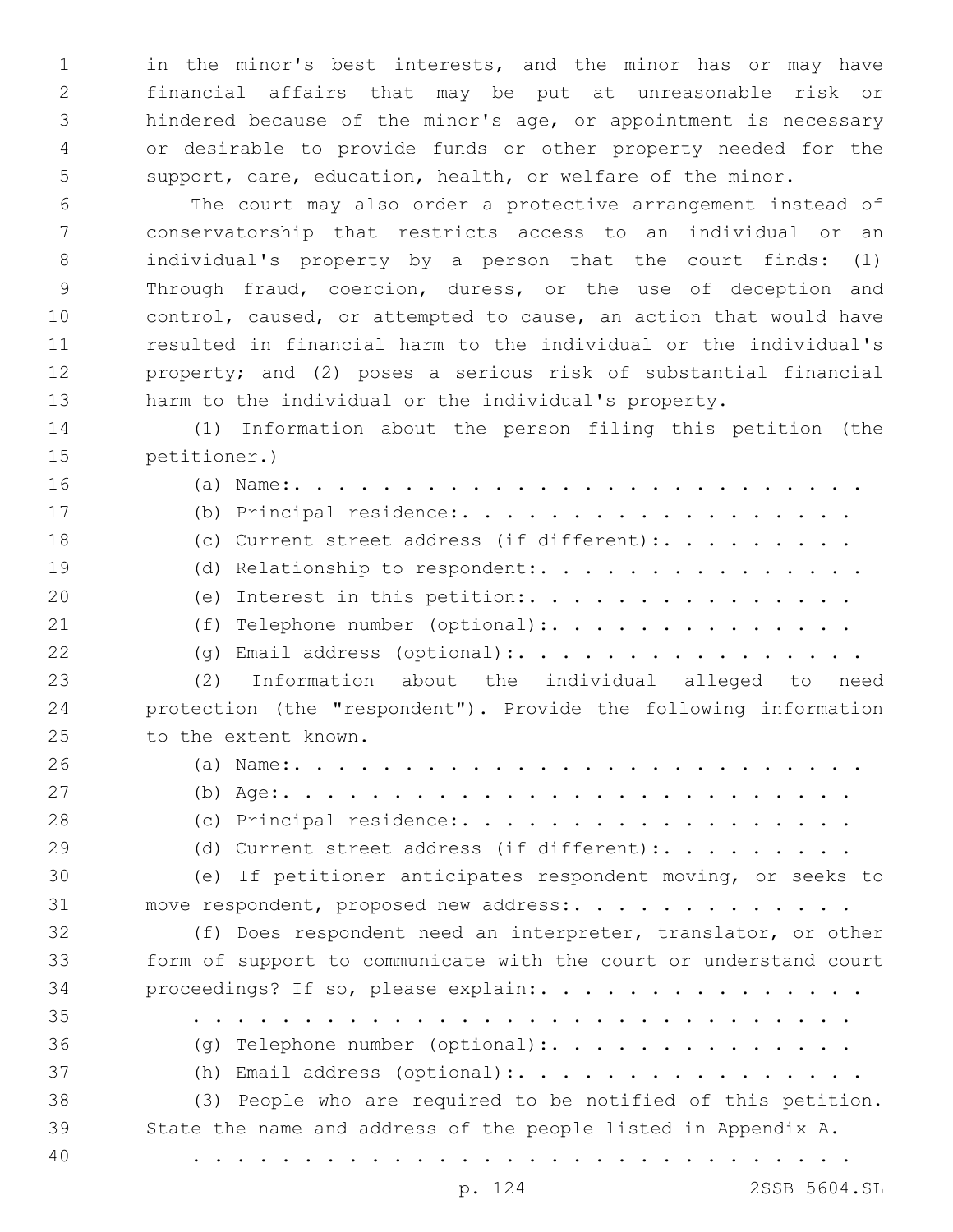. . . . . . . . . . . . . . . . . . . . . . . . . . . . . . (4) Existing agents. State the name and address of any person appointed as an agent under a power of attorney for finances or power of attorney for health care, or who has been appointed as the individual's representative for payment of benefits. . . . . . . . . . . . . . . . . . . . . . . . . . . . . . . . . . . . . . . . . . . . . . . . . . . . . . . . . . . . . (5) Action requested. State whether petitioner is seeking appointment of a guardian, a conservator, or a protective 10 arrangement instead of an appointment. . . . . . . . . . . . . . . . . . . . . . . . . . . . . . . . . . . . . . . . . . . . . . . . . . . . . . . . . . . . . (6) Order requested or appointment requested. If seeking a protective arrangement instead of a guardianship or conservatorship, state the transaction or other action you want the court to order. If seeking appointment of a guardian or 17 conservator, state the powers petitioner requests the court grant 18 to a quardian or conservator. . . . . . . . . . . . . . . . . . . . . . . . . . . . . . . . . . . . . . . . . . . . . . . . . . . . . . . . . . . . . (7) State why the appointment or protective arrangement sought is necessary. Include a description of the nature and 23 extent of respondent's alleged need. . . . . . . . . . . . . . . . . . . . . . . . . . . . . . . . . . . . . . . . . . . . . . . . . . . . . . . . . . . . . (8) State all less restrictive alternatives to meeting respondent's alleged need that have been considered or implemented. Less restrictive alternatives could include supported decision making, technological assistance, or the appointment of an agent by respondent including appointment under a power of attorney for health care or power of attorney for finances. If no alternative has been considered or implemented, 33 state the reason why not. . . . . . . . . . . . . . . . . . . . . . . . . . . . . . . . . . . . . . . . . . . . . . . . . . . . . . . . . . . . . (9) Explain why less restrictive alternatives will not meet 37 respondent's alleged need. . . . . . . . . . . . . . . . . . . . . . . . . . . . . . . . . . . . . . . . . . . . . . . . . . . . . . . . . . . . .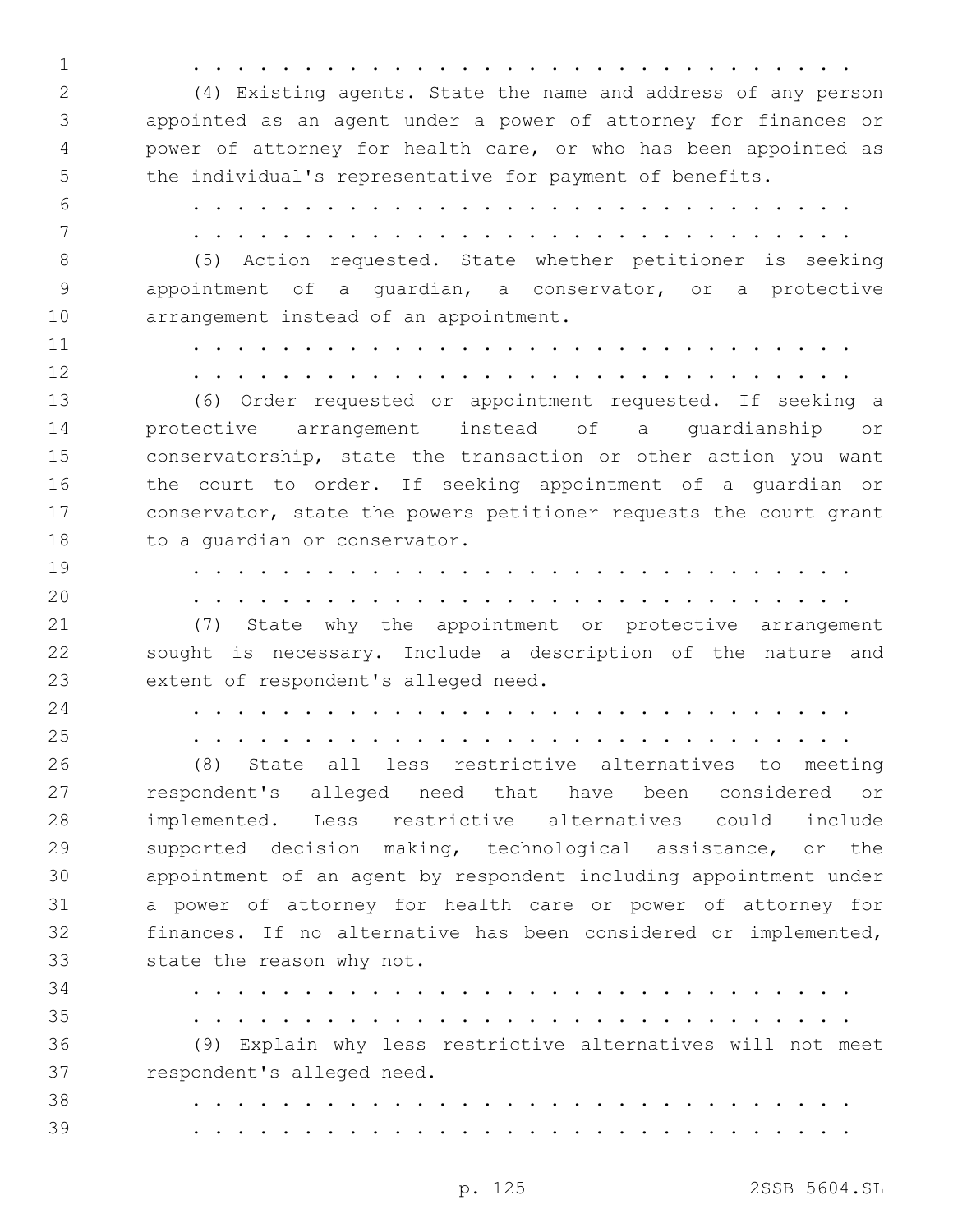(10) Provide a general statement of respondent's property and an estimate of its value. Include any real property such as a house or land, insurance or pension, and the source and amount of any other anticipated income or receipts. As part of this statement, indicate, if known, how the property is titled (for 6 example, is it jointly owned?). . . . . . . . . . . . . . . . . . . . . . . . . . . . . . . . . . . . . . . . . . . . . . . . . . . . . . . . . . . . . (11) For a petition seeking appointment of a conservator. (Skip this section if not asking for appointment of a 11 conservator.) (a) If seeking appointment of a conservator with all powers permissible under this state's law, explain why appointment of a conservator with fewer powers (i.e., a "limited conservatorship") or other protective arrangement instead of conservatorship will 16 not meet the individual's alleged needs. . . . . . . . . . . . . . . . . . . . . . . . . . . . . . . . . . . . . . . . . . . . . . . . . . . . . . . . . . . . . (b) If seeking a limited conservatorship, state the property petitioner requests be placed under the conservator's control and any proposed limitation on the conservator's powers and duties. . . . . . . . . . . . . . . . . . . . . . . . . . . . . . . . . . . . . . . . . . . . . . . . . . . . . . . . . . . . . (c) State the name and address of any proposed conservator and the reason the proposed conservator should be selected. . . . . . . . . . . . . . . . . . . . . . . . . . . . . . . . . . . . . . . . . . . . . . . . . . . . . . . . . . . . . 28 (d) If respondent is twelve years of age or older, state the name and address of any person respondent nominates as conservator.30 . . . . . . . . . . . . . . . . . . . . . . . . . . . . . . . . . . . . . . . . . . . . . . . . . . . . . . . . . . . . (e) If alleging a limitation in respondent's ability to receive and evaluate information, provide a brief description of the nature and extent of respondent's alleged limitation. . . . . . . . . . . . . . . . . . . . . . . . . . . . . . . . . . . . . . . . . . . . . . . . . . . . . . . . . . . . . (f) If alleging that respondent is missing, detained, or unable to return to the United States, state the relevant circumstances, including the time and nature of the disappearance

p. 126 2SSB 5604.SL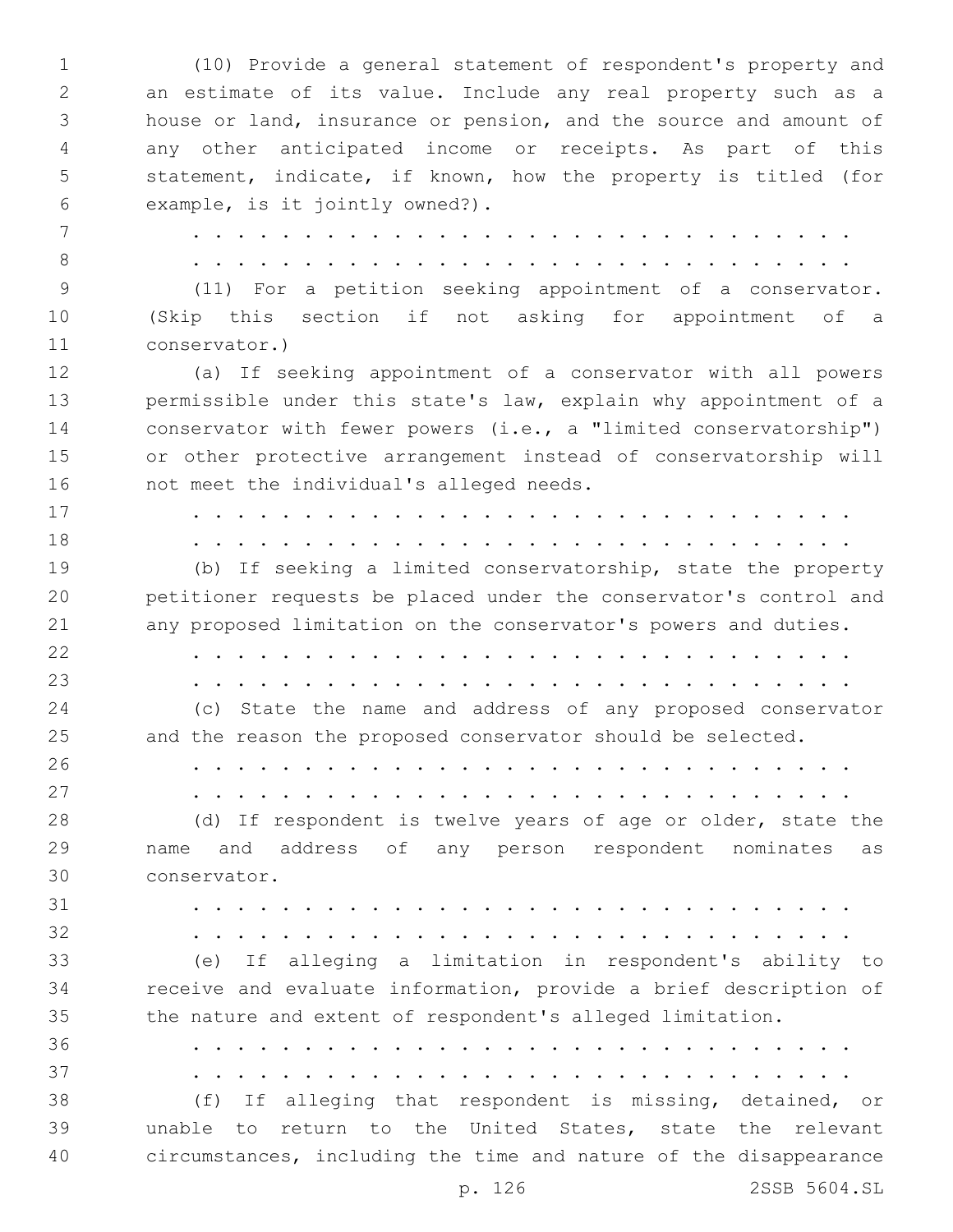or detention and a description of any search or inquiry 2 concerning respondent's whereabouts.

 . . . . . . . . . . . . . . . . . . . . . . . . . . . . . . . . . . . . . . . . . . . . . . . . . . . . . . . . . . . .

 (12) For a petition seeking appointment of a guardian. (Skip this section if not asking for appointment of a guardian.)

 (a) If seeking appointment of a guardian with all powers permissible under this state's law, explain why appointment of a guardian with fewer powers (i.e., a "limited guardianship") or other protective arrangement instead of guardianship will not 11 meet the individual's alleged needs.

 . . . . . . . . . . . . . . . . . . . . . . . . . . . . . . . . . . . . . . . . . . . . . . . . . . . . . . . . . . . . (b) If seeking a limited guardianship, state the powers petitioner requests be granted to the guardian. . . . . . . . . . . . . . . . . . . . . . . . . . . . . . . . . . . . . . . . . . . . . . . . . . . . . . . . . . . . . (c) State the name and address of any proposed guardian and 19 the reason the proposed quardian should be selected. . . . . . . . . . . . . . . . . . . . . . . . . . . . . . . . . . . . . . . . . . . . . . . . . . . . . . . . . . . . .

 (d) State the name and address of any person nominated as guardian by respondent, or, in a will or other signed writing or other record, by respondent's parent or spouse or domestic 25 partner.

. . . . . . . . . . . . . . . . . . . . . . . . . . . . . .

. . . . . . . . . . . . . . . . . . . . . . . . . . . . . .

 (13) Attorney. If petitioner, respondent, or, if respondent is a minor, respondent's parent is represented by an attorney in this matter, state the name, telephone number, email address, and 31 address of the attorney(s).

 . . . . . . . . . . . . . . . . . . . . . . . . . . . . . . . . . . . . . . . . . . . . . . . . . . . . . . . . . . . . 34 SIGNATURE . . . . . . . . . . . . . . . . . . . . . . . . . 36 Signature of Petitioner Changes of Petitioner Changes of Petitioner Changes of Pate . . . . . . . . . . . . . . . . . . . . . . . . . 38 Signature of Petitioner's Attorney if Date **Petitioner** is Represented by Counsel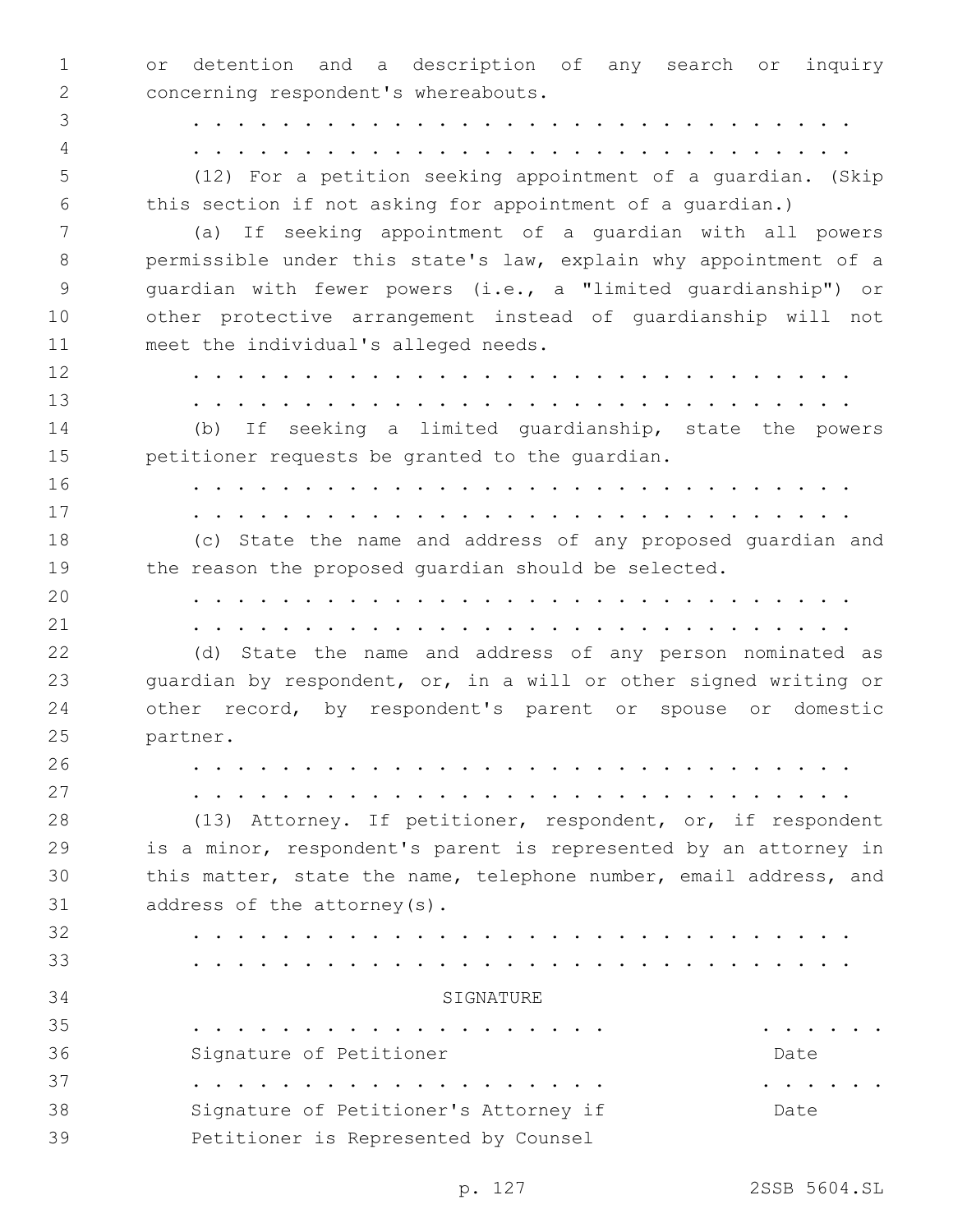APPENDIX A:1 People whose name and address must be listed in subsection (3) of this petition, if they are not the petitioner. Respondent's spouse or domestic partner, or if respondent has none, any adult with whom respondent has shared household responsibilities in the past six months;6 Respondent's adult children, or, if respondent has none, respondent's parents and adult siblings, or if respondent has none, one or more adults nearest in kinship to respondent who can 10 be found with reasonable diligence; Respondent's adult stepchildren whom respondent actively parented during the stepchildren's minor years and with whom respondent had an ongoing relationship within two years of this 14 petition; Any person responsible for the care or custody of respondent; 16 Any attorney currently representing respondent; Any representative payee for respondent appointed by the 18 social security administration; Any current guardian or conservator for respondent appointed 20 in this state or another jurisdiction; Any trustee or custodian of a trust or custodianship of which 22 respondent is a beneficiary; 23 Any veterans administration fiduciary for respondent; Any person respondent has designated as agent under a power 25 of attorney for finances; Any person respondent has designated as agent under a power 27 of attorney for health care; Any person known to have routinely assisted the individual with decision making in the previous six months; Any person respondent nominates as guardian or conservator; 31 and

 Any person nominated as guardian by respondent's parent or spouse or domestic partner in a will or other signed writing or other record.34

 NEW SECTION. **Sec. 604.** NOTIFICATION OF RIGHTS FOR ADULT SUBJECT TO GUARDIANSHIP OR CONSERVATORSHIP. This form may be used to notify an adult subject to guardianship or conservatorship of the adult's rights under sections 311 and 412 of this act.

p. 128 2SSB 5604.SL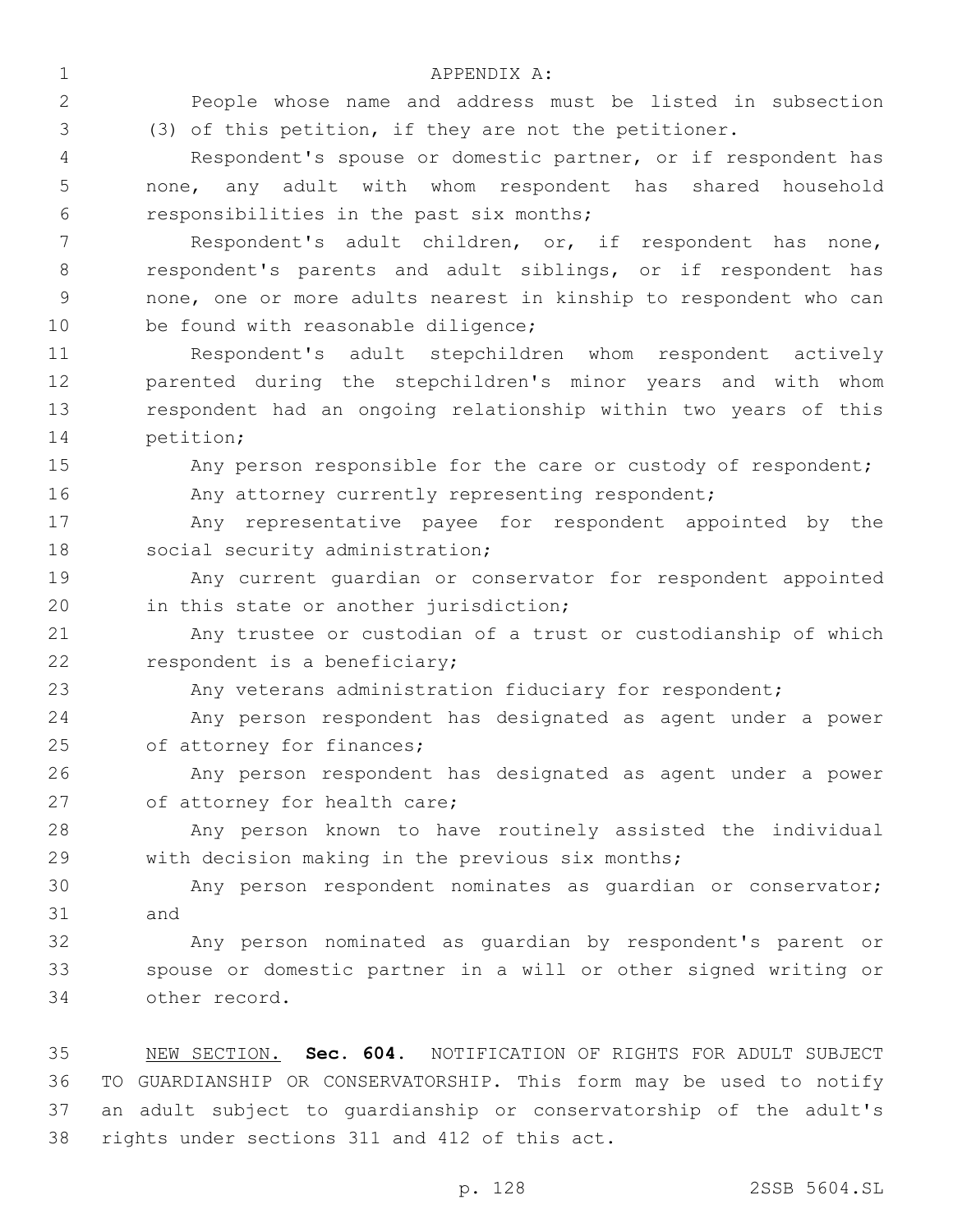## **Notification of Rights**

 You are getting this notice because a guardian, conservator, or both have been appointed for you. It tells you about some important rights you have. It does not tell you about all your rights. If you have questions about your rights, you can ask an attorney or another person, including your guardian or conservator, to help you understand your rights.

**General rights:**

 You have the right to exercise any right the court has not 10 given to your quardian or conservator.

You also have the right to ask the court to:

End your guardianship, conservatorship, or both;

 Increase or decrease the powers granted to your guardian, 14 conservator, or both;

 Make other changes that affect what your guardian or 16 conservator can do or how they do it; and

17 Replace the person that was appointed with someone else.

 You also have a right to hire an attorney to help you do any 19 of these things.

 **Additional rights for persons for whom a guardian has been appointed:**

As an adult subject to guardianship, you have a right to:

 (1) Be involved in decisions affecting you, including decisions about your care, where you live, your activities, and your social interactions, to the extent reasonably feasible;

 (2) Be involved in decisions about your health care to the extent reasonably feasible, and to have other people help you understand the risks and benefits of health care options;

 (3) Be notified at least fourteen days in advance of a change in where you live or a permanent move to a nursing home, mental health facility, or other facility that places restrictions on your ability to leave or have visitors, unless the guardian has proposed this change in the guardian's plan or the court has 34 expressly authorized it;

 (4) Ask the court to prevent your guardian from changing where you live or selling or surrendering your primary dwelling by following the appropriate process for objecting to such a move in compliance with section 314(5) of this act;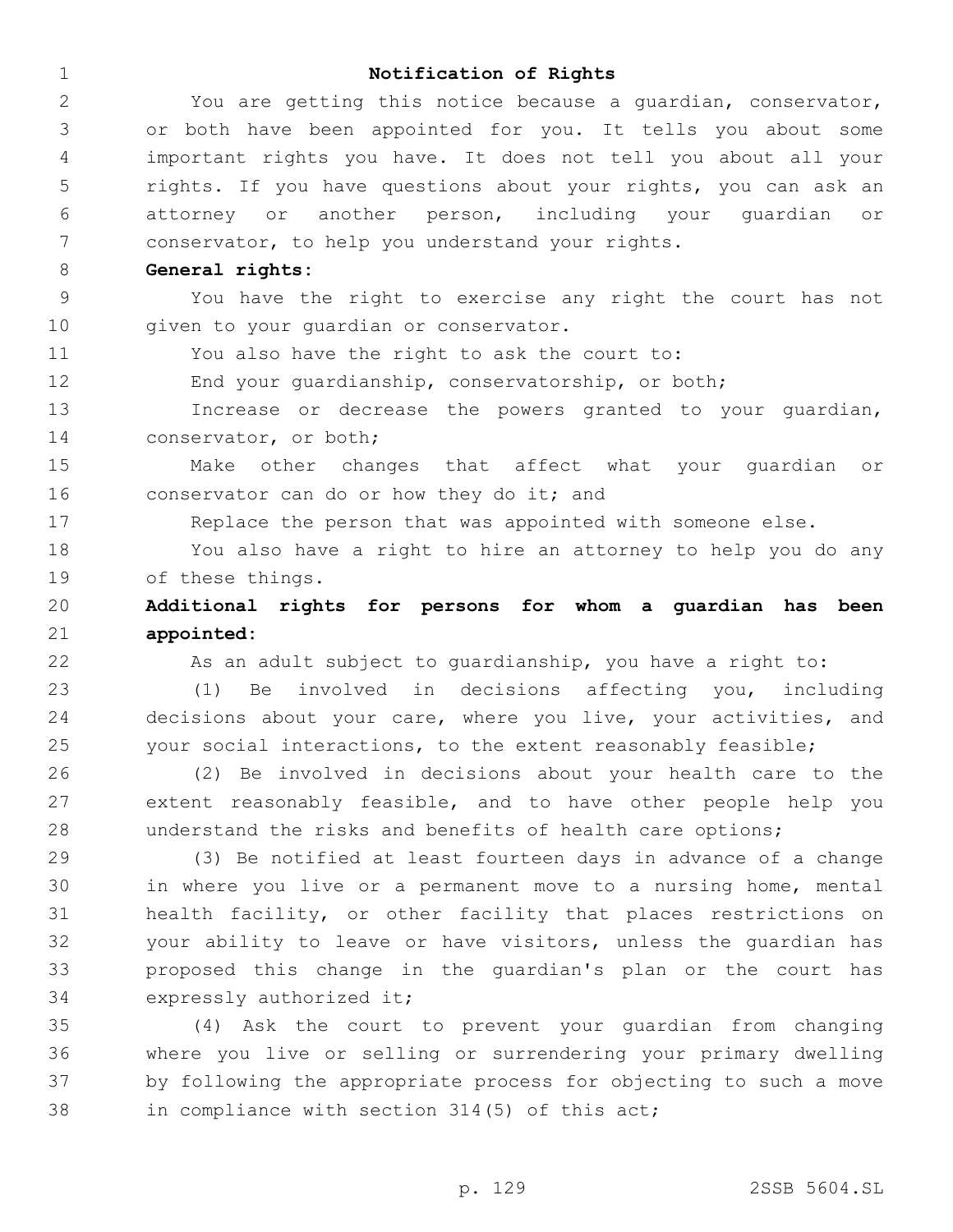(5) Vote and get married unless the court order appointing your guardian states that you cannot do so;2

 (6) Receive a copy of your guardian's report and your 4 quardian's plan; and

 (7) Communicate, visit, or interact with other people (this includes the right to have visitors, to make and receive telephone calls, personal mail, or electronic communications) unless:8

 (a) Your guardian has been authorized by the court by specific order to restrict these communications, visits, or 11 interactions;

 (b) A protective order is in effect that limits contact 13 between you and other people; or

 (c) Your guardian has good cause to believe the restriction is needed to protect you from significant physical, psychological, or financial harm and the restriction is for not more than seven business days if the person has a relative or preexisting social relationship with you or not more than sixty days if the person does not have that kind of relationship with you.20

 **Additional rights for persons for whom a conservator has been appointed:**

23 As an adult subject to conservatorship, you have a right to: Participate in decisions about how your property is managed 25 to the extent feasible; and

 Receive a copy of your conservator's inventory, report, and 27 plan.

 NEW SECTION. **Sec. 605.** LETTERS OF OFFICE. All letters of guardianship/conservatorship must be in the following form or a substantially similar form:

| 31 | IN THE SUPERIOR COURT OF THE       |                    |  |
|----|------------------------------------|--------------------|--|
| 32 | STATE OF WASHINGTON IN AND FOR THE |                    |  |
| 33 | COUNTY OF $\dots \dots$            |                    |  |
| 34 | IN THE MATTER OF THE               | Cause No. $\ldots$ |  |
| 35 | <b>GUARDIANSHIP/</b>               |                    |  |
| 36 | <b>CONSERVATORSHIP OF</b>          |                    |  |
| 37 |                                    |                    |  |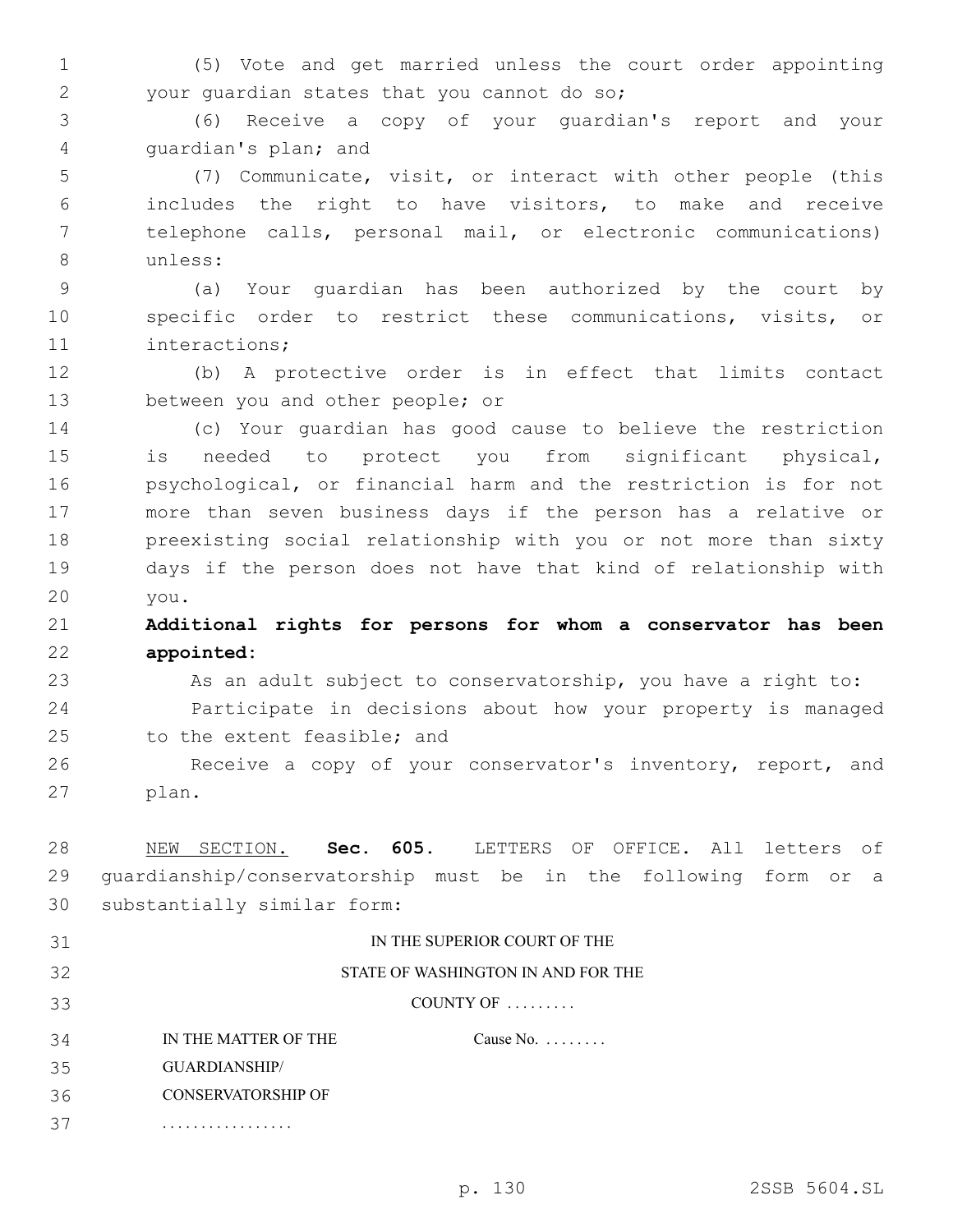| 1            |                                                                                                                               |
|--------------|-------------------------------------------------------------------------------------------------------------------------------|
| $\mathbf{2}$ | <b>LETTERS OF</b>                                                                                                             |
| 3            | GUARDIANSHIP/CONSERVATORSHIP                                                                                                  |
| 4            |                                                                                                                               |
| 5            |                                                                                                                               |
| 6            | THESE LETTERS OF GUARDIANSHIP/CONSERVATORSHIP PROVIDE OFFICIAL VERIFICATION OF THE                                            |
| 7            | FOLLOWING:                                                                                                                    |
| $8\,$        |                                                                                                                               |
| 9            | On the  day of , (year)  the Court appointed  to serve as:                                                                    |
| 10           |                                                                                                                               |
| 11           | $\Box$ Guardian of the Person $\Box$ Full<br>$\Box$ Limited                                                                   |
| 12           | $\Box$ Conservator of the Estate $\Box$ Full<br>$\Box$ Limited                                                                |
| 13           |                                                                                                                               |
| 14           | for , in the above referenced matter.                                                                                         |
| 15           |                                                                                                                               |
| 16           | The Guardian/Conservator has fulfilled all legal requirements to serve including, but not limited to: Taking and filing       |
| 17           | the oath; filing any bond consistent with the court's order; filing any blocked account agreement consistent with the court's |
| 18           | order; and appointing a resident agent for a nonresident guardian.                                                            |
| 19           |                                                                                                                               |
| 20           | The Court, having found the Guardian/Conservator duly qualified, now makes it known is authorized as the                      |
| 21           | Guardian for  designated in the Court's order as referenced above.                                                            |
| 22           |                                                                                                                               |
| 23           | The next filing and reporting deadline in this matter is on the  day of ,                                                     |
| 24           | THESE LETTERS ARE NO LONGER VALID ON                                                                                          |
| 25           | These letters can only be renewed by a new court order. If the court grants an extension, new letters will be issued.         |
| 26           | This matter is before the Honorable of Superior Court, the seal of the Court being affixed                                    |
| 27           | this  . day of                                                                                                                |
| 28           |                                                                                                                               |
| 29           | State of Washington )                                                                                                         |
| 30           | $)$ ss.                                                                                                                       |
| 31           | County of $\dots\dots\dots$                                                                                                   |
| 32           |                                                                                                                               |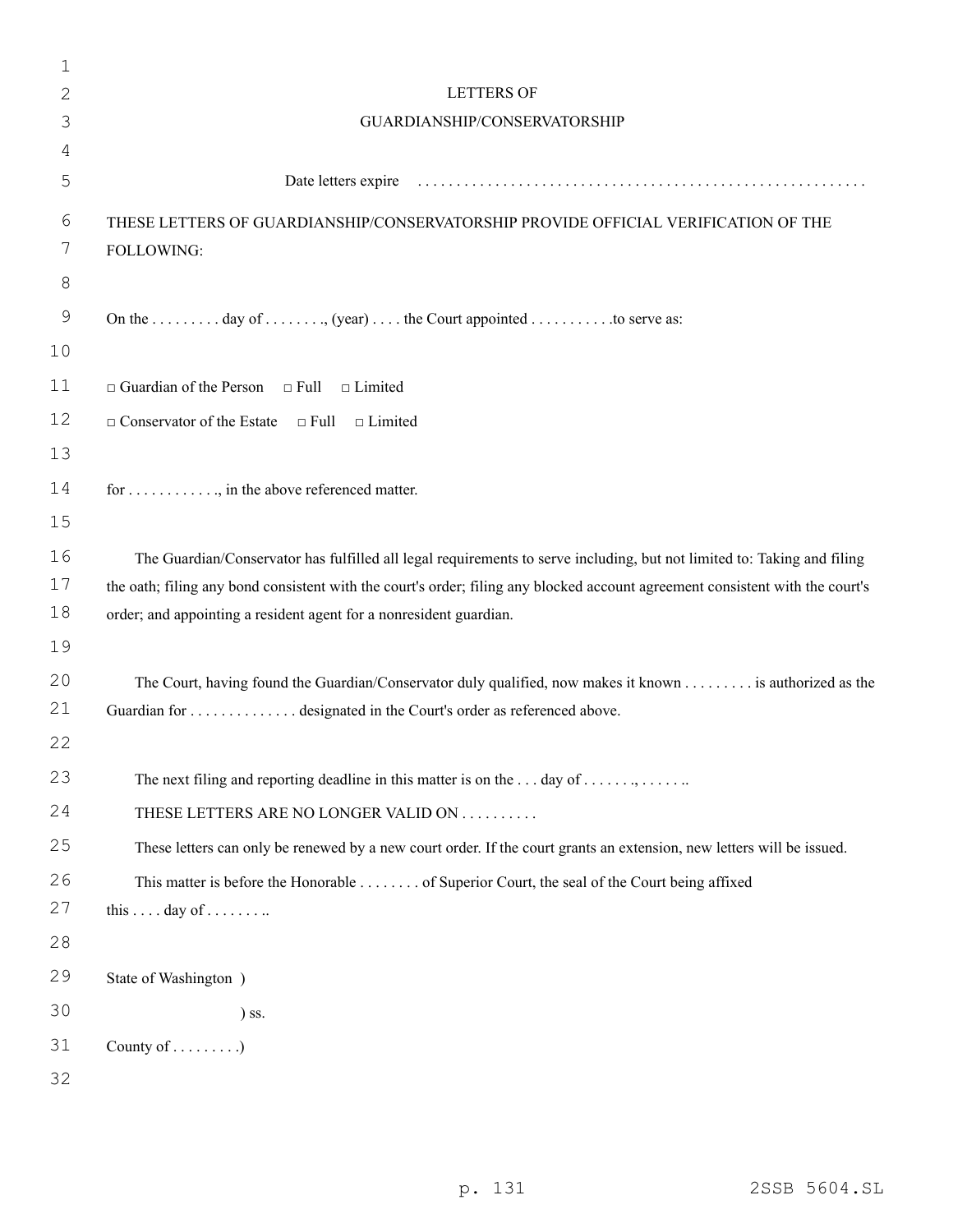| $\mathbf 1$   | I, , Clerk of the Superior Court of said County and State, certify that this document represents true and correct |                                                                       |  |
|---------------|-------------------------------------------------------------------------------------------------------------------|-----------------------------------------------------------------------|--|
| 2             | Letters of Guardianship/Conservatorship in the above entitled case, entered upon the record on this day           |                                                                       |  |
| 3             | $of \ldots \ldots$                                                                                                |                                                                       |  |
| 4             |                                                                                                                   |                                                                       |  |
| 5             | These letters remain in full force and effect until the date of expiration set forth above.                       |                                                                       |  |
| 6             | The seal of Superior Court has been affixed and witnessed by my hand this day of                                  |                                                                       |  |
| 7             |                                                                                                                   |                                                                       |  |
| $8\,$         |                                                                                                                   |                                                                       |  |
| $\mathcal{G}$ | , Clerk of Superior Court                                                                                         |                                                                       |  |
| 10            |                                                                                                                   |                                                                       |  |
| 11            | $By \ldots \ldots \ldots$ Deputy                                                                                  |                                                                       |  |
| 12            |                                                                                                                   |                                                                       |  |
| 13            | .                                                                                                                 |                                                                       |  |
| 14            | (Signature of Deputy)                                                                                             |                                                                       |  |
| 15            | Sec. 606.<br>NEW SECTION.                                                                                         | GUARDIANSHIP/CONSERVATORSHIP<br>SUMMARY.                              |  |
| 16            |                                                                                                                   | The quardianship/conservatorship summary shall be in or substantially |  |
| 17            | similar form:                                                                                                     |                                                                       |  |
| 18            |                                                                                                                   | GUARDIANSHIP/CONSERVATORSHIP SUMMARY                                  |  |
| 19            | Date Guardian/                                                                                                    |                                                                       |  |
| 20            | Conservator Appointed:                                                                                            |                                                                       |  |
| 21            | Due Date for Report and                                                                                           |                                                                       |  |
| 22            | Accounting:                                                                                                       |                                                                       |  |
| 23            | Date of Next Review:                                                                                              |                                                                       |  |
| 24            | Letters Expire On:                                                                                                |                                                                       |  |
| 25            | <b>Bond Amount:</b>                                                                                               |                                                                       |  |
| 26            | Restricted Account                                                                                                |                                                                       |  |
| 27            | Agreements Required:                                                                                              |                                                                       |  |
| 28            | Due Date for Inventory, if                                                                                        |                                                                       |  |
| 29            | applicable:                                                                                                       |                                                                       |  |
| 30            | Due Date for Guardian's                                                                                           |                                                                       |  |
| 31            | Plan, if applicable:                                                                                              |                                                                       |  |
| 32            |                                                                                                                   |                                                                       |  |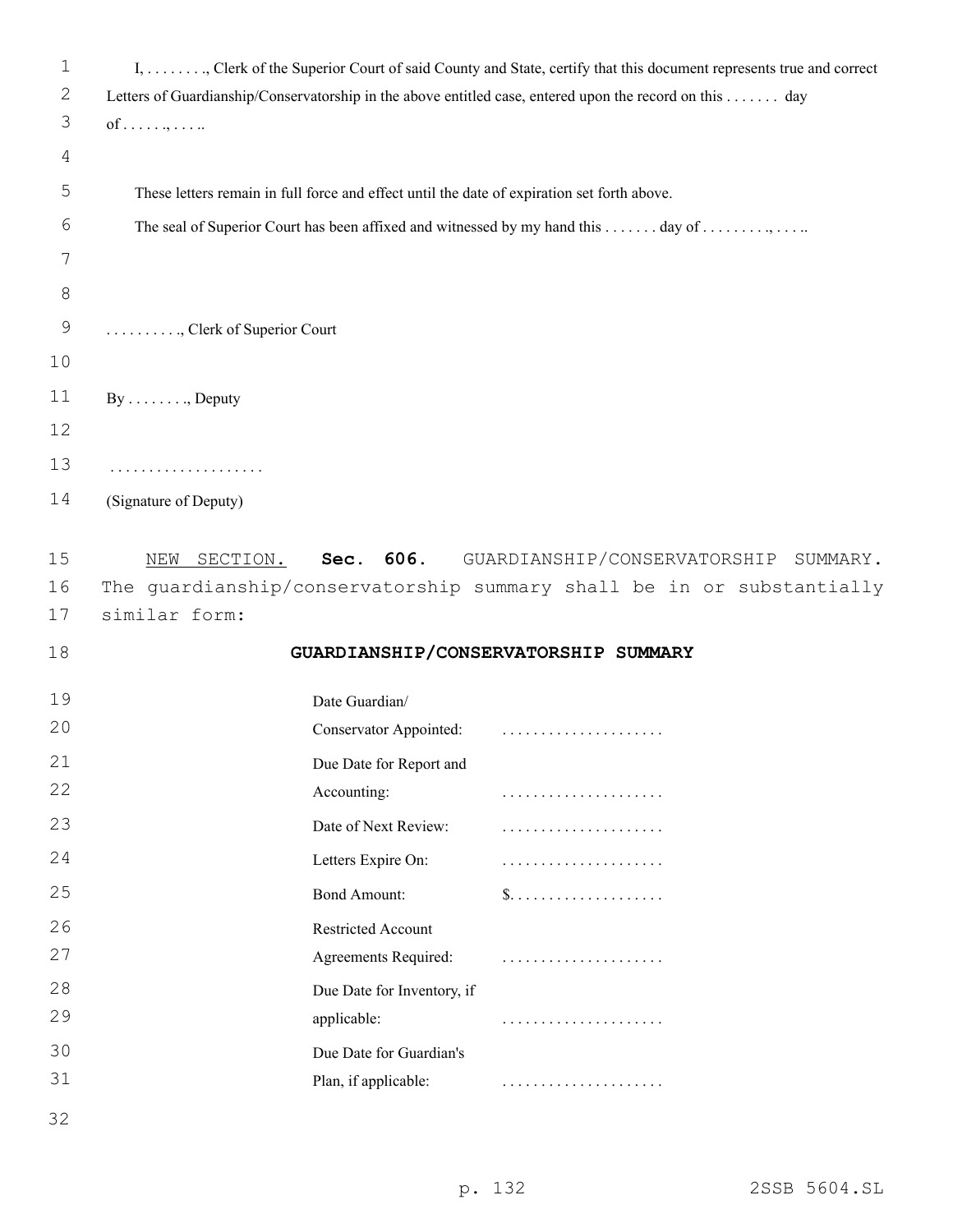| 1              | Person subject to         | Guardian/Conservator |
|----------------|---------------------------|----------------------|
| $\overline{2}$ | guardianship/             |                      |
| 3              | conservatorship           |                      |
| $\overline{4}$ | Name:                     | Name:                |
| 5              | Address:                  | Address:             |
| 6              | Phone:                    | Phone:               |
| 7              | Facsimile:                | Facsimile:           |
| 8              |                           |                      |
| 9              | <b>Interested Parties</b> | Address<br>Relation  |
| 10             |                           |                      |
| 11             |                           |                      |
| 12             |                           |                      |
| 13             |                           |                      |

## **ARTICLE 7**

# **CERTIFIED PROFESSIONAL GUARDIANSHIP BOARD OF RESOLUTION GRIEVANCES**

 NEW SECTION. **Sec. 701.** CERTIFIED PROFESSIONAL GUARDIANSHIP BOARD RESOLUTION OF GRIEVANCES. (1) The certified professional guardianship board must resolve grievances against professional guardians and/or conservators within a reasonable time for alleged violations of the certified professional guardianship board's standards of practice.

 (a) All grievances must initially be reviewed within thirty days by certified professional guardianship board members, or a subset 24 thereof, to determine if the grievance is complete, states facts that allege a violation of the standards of practice, and relates to the conduct of a professional guardian and/or conservator, before any investigation or response is requested from the professional guardian or the superior court. Grievances must provide the dates of the alleged violations and must be signed and dated by the person filing the grievance. Grievance investigations by the board are limited to the allegations contained in the grievance unless, after review by a majority of the members of the certified professional guardianship 33 board, further investigation is justified.

 (b) If the certified professional guardianship board determines the grievance is complete, states facts that allege a violation of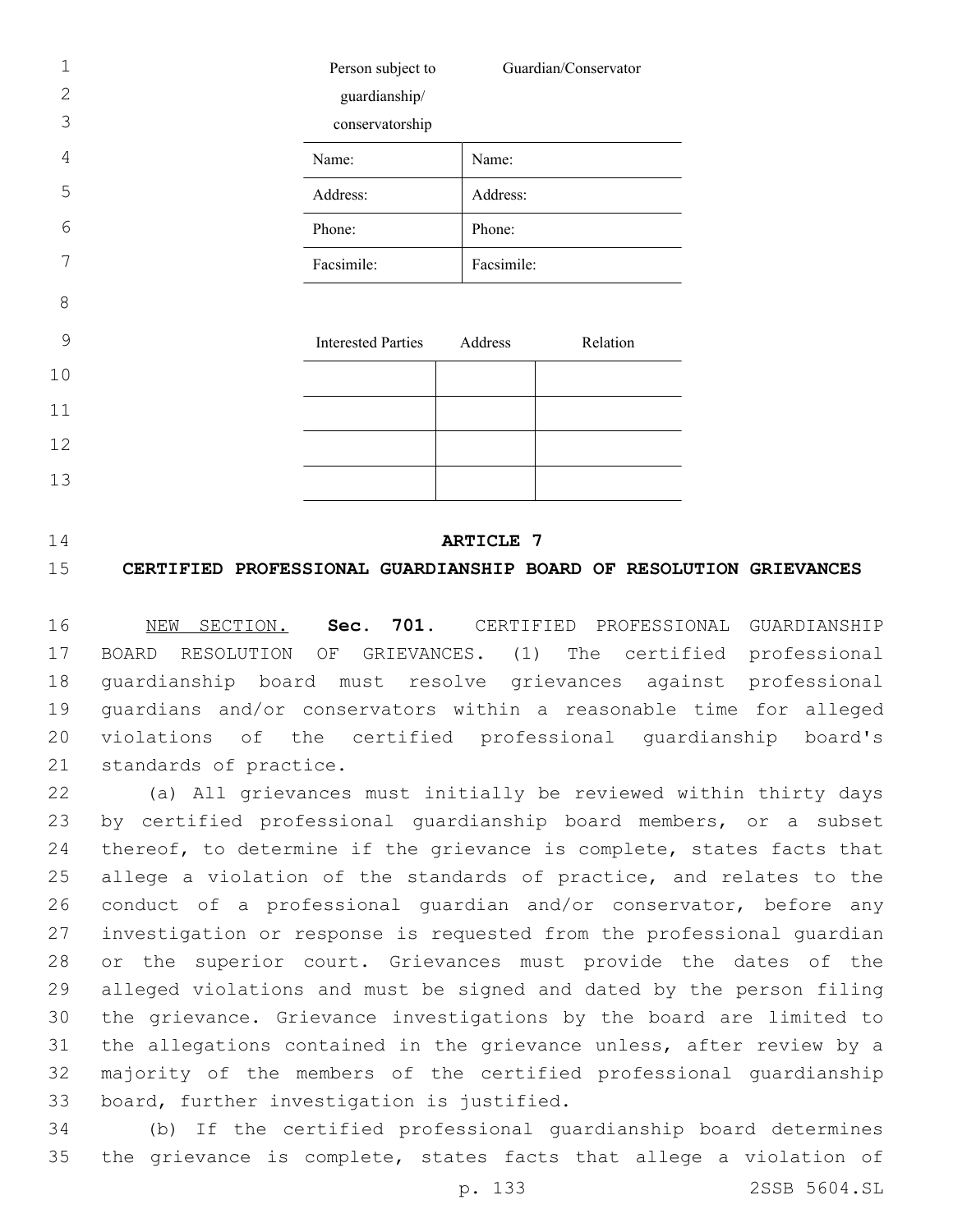the standards of practice, and relates to the conduct of a professional guardian and/or conservator, the certified professional guardianship board must forward that grievance within ten days to the superior court for that guardianship or conservatorship and to the professional guardian and/or conservator. The court must review the matter as set forth in section 128 of this act, and must direct the clerk of the court to send a copy of the order entered under this section to the certified professional guardianship board. The certified professional guardianship board must act consistently with 10 any finding of fact issued in that order.

 (2) Grievances received by the certified professional guardianship board must be resolved within one hundred eighty days of 13 receipt.

 (3) If the grievance cannot be resolved within one hundred eighty days, the certified professional guardianship board must notify the professional guardian and/or conservator. The professional guardian or conservator may propose a resolution of the grievance with facts and/or arguments. The certified professional guardianship board may accept the proposed resolution or determine that an additional ninety days are needed to review the grievance. If the certified professional guardianship board has not resolved the grievance within the additional ninety days the professional guardian or conservator 23 may:

 (a) File a motion for a court order to compel the certified professional guardianship board to resolve the grievance within a 26 reasonable time; or

 (b) Move for the court to resolve the grievance instead of being resolved by the certified professional guardianship board.

 (4) The court has authority to enforce the certified professional guardianship board's standards of practice in this article to the extent those standards are related to statutory or fiduciary duties 32 of quardians and conservators.

 (5) Any unresolved grievances filed with the certified professional guardianship board at the time of the effective date of this section must be forwarded to the superior court for that guardianship or conservatorship for review by the court as set forth 37 in section 128 of this act.

## **ARTICLE 8**

# **MISCELLANEOUS PROVISIONS**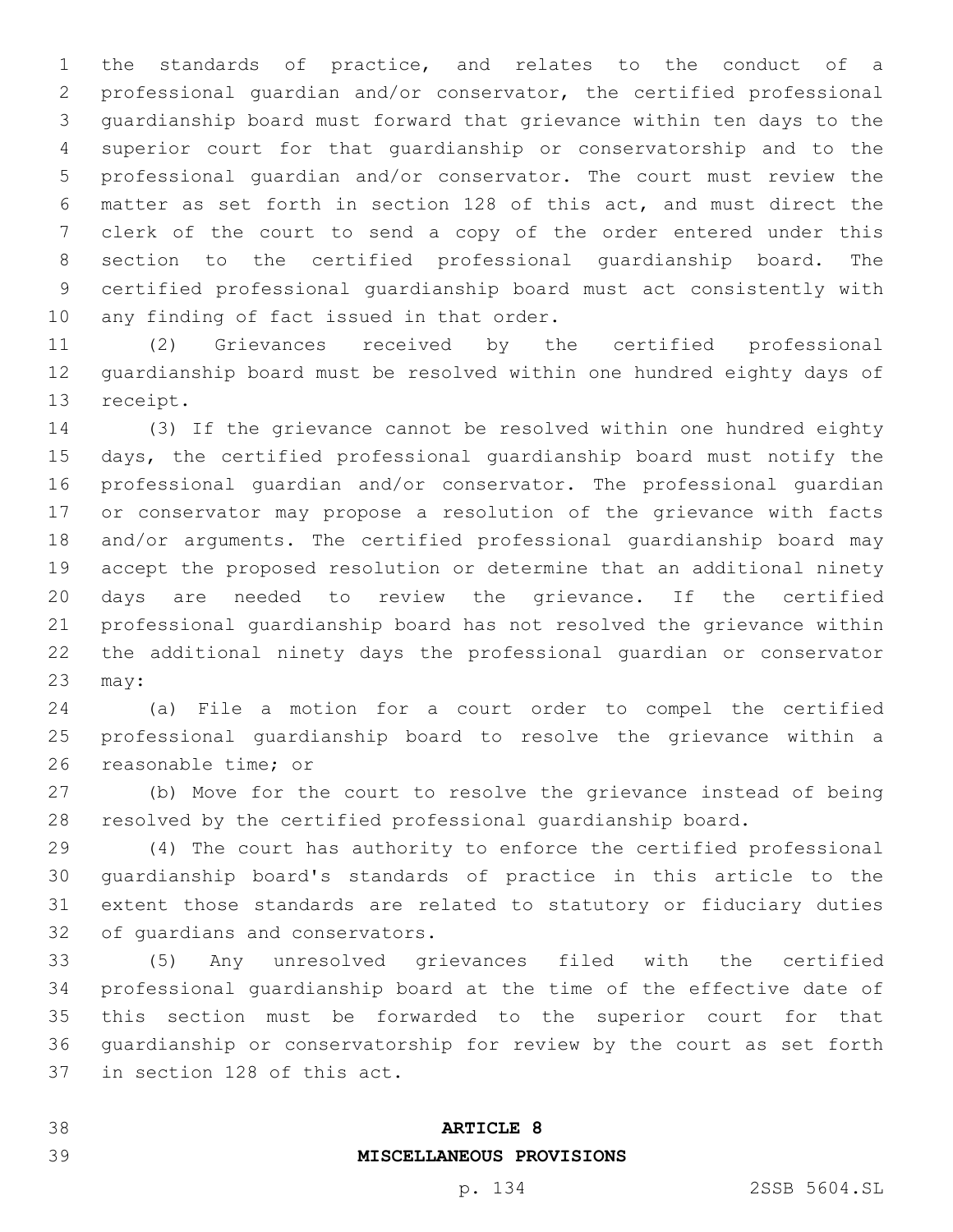NEW SECTION. **Sec. 801.** REPEALS. The following acts or parts of acts are each repealed:

 (1) RCW 11.88.005 (Legislative intent) and 1990 c 122 s 1, 1977 ex.s. c 309 s 1, & 1975 1st ex.s. c 95 s 1;4

 (2) RCW 11.88.008 ("Professional guardian" defined) and 1997 c 312 s 2;6

 (3) RCW 11.88.010 (Authority to appoint guardians—Definitions— Venue—Nomination by principal) and 2016 c 209 s 403, 2008 c 6 s 802, 2005 c 236 s 3, (2005 c 236 s 2 expired January 1, 2006), 2004 c 267 s 139, 1991 c 289 s 1, 1990 c 122 s 2, 1984 c 149 s 176, 1977 ex.s. c 309 s 2, 1975 1st ex.s. c 95 s 2, & 1965 c 145 s 11.88.010;

 (4) RCW 11.88.020 (Qualifications) and 2011 c 329 s 1, 1997 c 312 s 1, 1990 c 122 s 3, 1975 1st ex.s. c 95 s 3, 1971 c 28 s 4, & 1965 c 14 145 s 11.88.020;

 (5) RCW 11.88.030 (Petition—Contents—Hearing) and 2011 c 329 s 2, 2009 c 521 s 36, 1996 c 249 s 8, 1995 c 297 s 1, 1991 c 289 s 2, 1990 c 122 s 4, 1977 ex.s. c 309 s 3, 1975 1st ex.s. c 95 s 4, & 1965 18 c 145 s 11.88.030;

 (6) RCW 11.88.040 (Notice and hearing, when required—Service— Procedure) and 2008 c 6 s 803, 1995 c 297 s 2, 1991 c 289 s 3, 1990 c 122 s 5, 1984 c 149 s 177, 1977 ex.s. c 309 s 4, 1975 1st ex.s. c 95 s 5, 1969 c 70 s 1, & 1965 c 145 s 11.88.040;22

 (7) RCW 11.88.045 (Legal counsel and jury trial—Proof—Medical report—Examinations—Waiver) and 2001 c 148 s 1, 1996 c 249 s 9, 1995 c 297 s 3, 1991 c 289 s 4, 1990 c 122 s 6, 1977 ex.s. c 309 s 5, & 26 1975 1st ex.s. c 95 s 7;

 (8) RCW 11.88.080 (Guardians nominated by will or durable power of attorney) and 2016 c 209 s 401, 2005 c 97 s 11, 1990 c 122 s 7, & 29 1965 c 145 s 11.88.080;

 (9) RCW 11.88.090 (Guardian ad litem—Mediation—Appointment— Qualifications—Notice of and statement by guardian ad litem—Hearing and notice—Attorneys' fees and costs—Registry—Duties—Report— Responses—Fee) and 2008 c 6 s 804, 2000 c 124 s 1, 1999 c 360 s 1, 1996 c 249 s 10, 1995 c 297 s 4, 1991 c 289 s 5, 1990 c 122 s 8, 1977 ex.s. c 309 s 6, 1975 1st ex.s. c 95 s 9, & 1965 c 145 s 11.88.090;

 (10) RCW 11.88.093 (Ex parte communications—Removal) and 2000 c 37 124 s 10;

 (11) RCW 11.88.095 (Disposition of guardianship petition) and 2011 c 329 s 4, 1995 c 297 s 5, 1991 c 289 s 6, & 1990 c 122 s 9;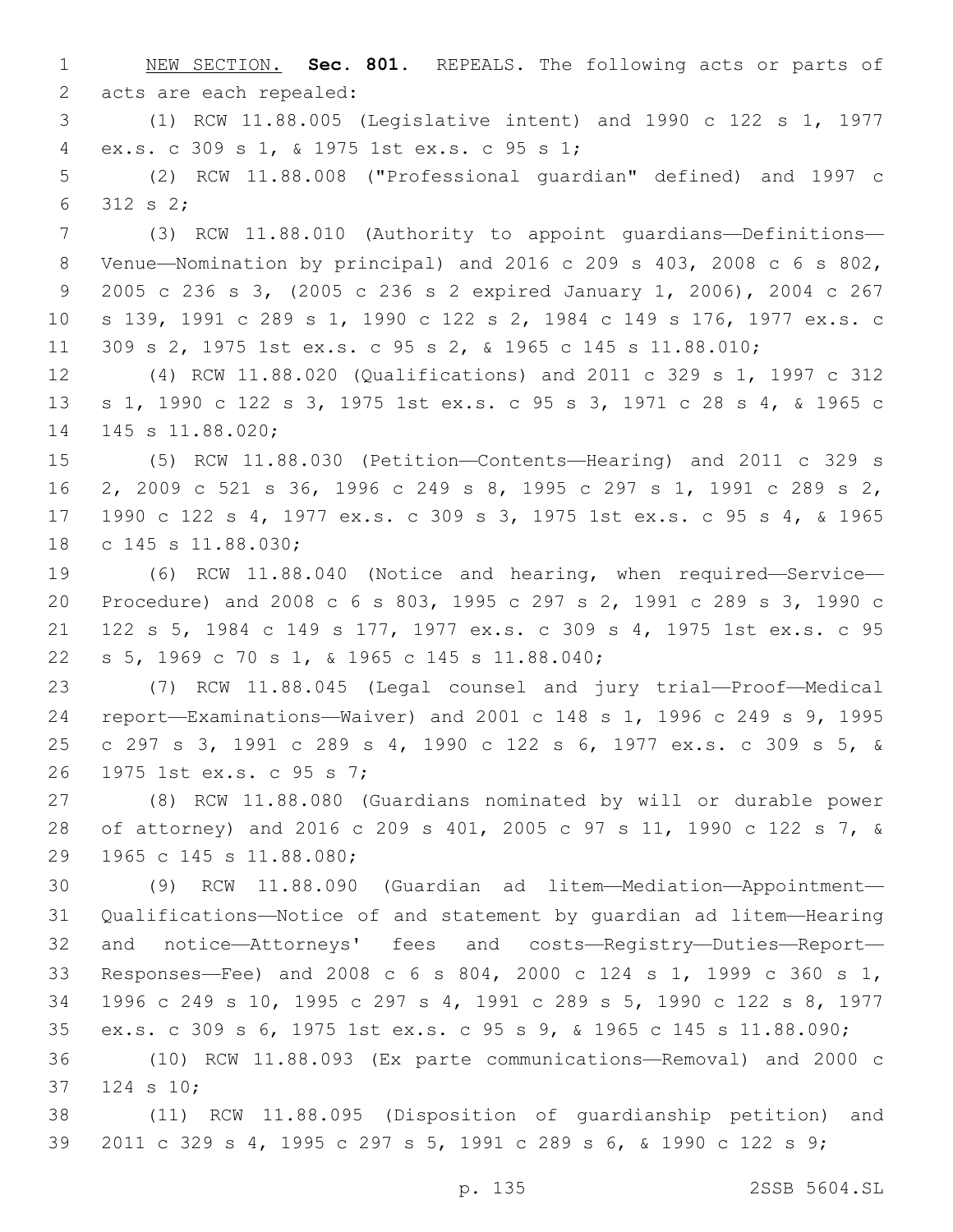(12) RCW 11.88.097 (Guardian ad litem—Fees) and 2000 c 124 s 13; (13) RCW 11.88.100 (Oath and bond of guardian or limited guardian) and 2010 c 8 s 2088, 1990 c 122 s 10, 1983 c 271 s 1, 1977 ex.s. c 309 s 7, 1975 1st ex.s. c 95 s 10, & 1965 c 145 s 11.88.100; (14) RCW 11.88.105 (Reduction in amount of bond) and 1990 c 122 s 11, 1975 1st ex.s. c 95 s 11, & 1965 c 145 s 11.88.105; (15) RCW 11.88.107 (When bond not required) and 1990 c 122 s 12, 1977 ex.s. c 309 s 8, 1975 1st ex.s. c 95 s 12, & 1965 c 145 s 9 11.88.107; (16) RCW 11.88.110 (Law on executors' and administrators' bonds applicable) and 1975 1st ex.s. c 95 s 13 & 1965 c 145 s 11.88.110; (17) RCW 11.88.120 (Modification or termination of guardianship— Procedure) and 2017 c 271 s 2, 2015 c 293 s 1, 1991 c 289 s 7, 1990 c 122 s 14, 1977 ex.s. c 309 s 9, 1975 1st ex.s. c 95 s 14, & 1965 c 15 145 s 11.88.120; (18) RCW 11.88.125 (Standby limited guardian or limited guardian) and 2013 c 304 s 1, 2011 c 329 s 5, 2008 c 6 s 805, 1991 c 289 s 8,

 1990 c 122 s 15, 1979 c 32 s 1, 1977 ex.s. c 309 s 10, & 1975 1st 19 ex.s. c 95 s 6;

 (19) RCW 11.88.127 (Guardianship—Incapacitated person—Letters of 21 quardianship) and 2011 c 329 s ;

 (20) RCW 11.88.130 (Transfer of jurisdiction and venue) and 1990 c 122 s 16, 1975 1st ex.s. c 95 s 15, & 1965 c 145 s 11.88.130;

 (21) RCW 11.88.140 (Termination of guardianship or limited guardianship) and 2016 c 202 s 9, 2011 c 329 s 7, 1991 c 289 s 9, 1990 c 122 s 17, 1977 ex.s. c 309 s 11, 1975 1st ex.s. c 95 s 16, & 27 1965 c 145 s 11.88.140;

 (22) RCW 11.88.150 (Administration of deceased incapacitated person's estate) and 2010 c 8 s 2089, 1990 c 122 s 18, 1977 ex.s. c 309 s 12, 1975 1st ex.s. c 95 s 17, & 1965 c 145 s 11.88.150;

 (23) RCW 11.88.160 (Guardianships involving veterans) and 1990 c 32 122 s 13;

 (24) RCW 11.88.170 (Guardianship courthouse facilitator program) 34 and 2015 c 295 s 1;

 (25) RCW 11.88.900 (Construction—Chapter applicable to state registered domestic partnerships—2009 c 521) and 2009 c 521 s 35;

 (26) RCW 11.92.010 (Guardians or limited guardians under court control—Legal age) and 1975 1st ex.s. c 95 s 18, 1971 c 28 s 5, & 39 1965 c 145 s 11.92.010;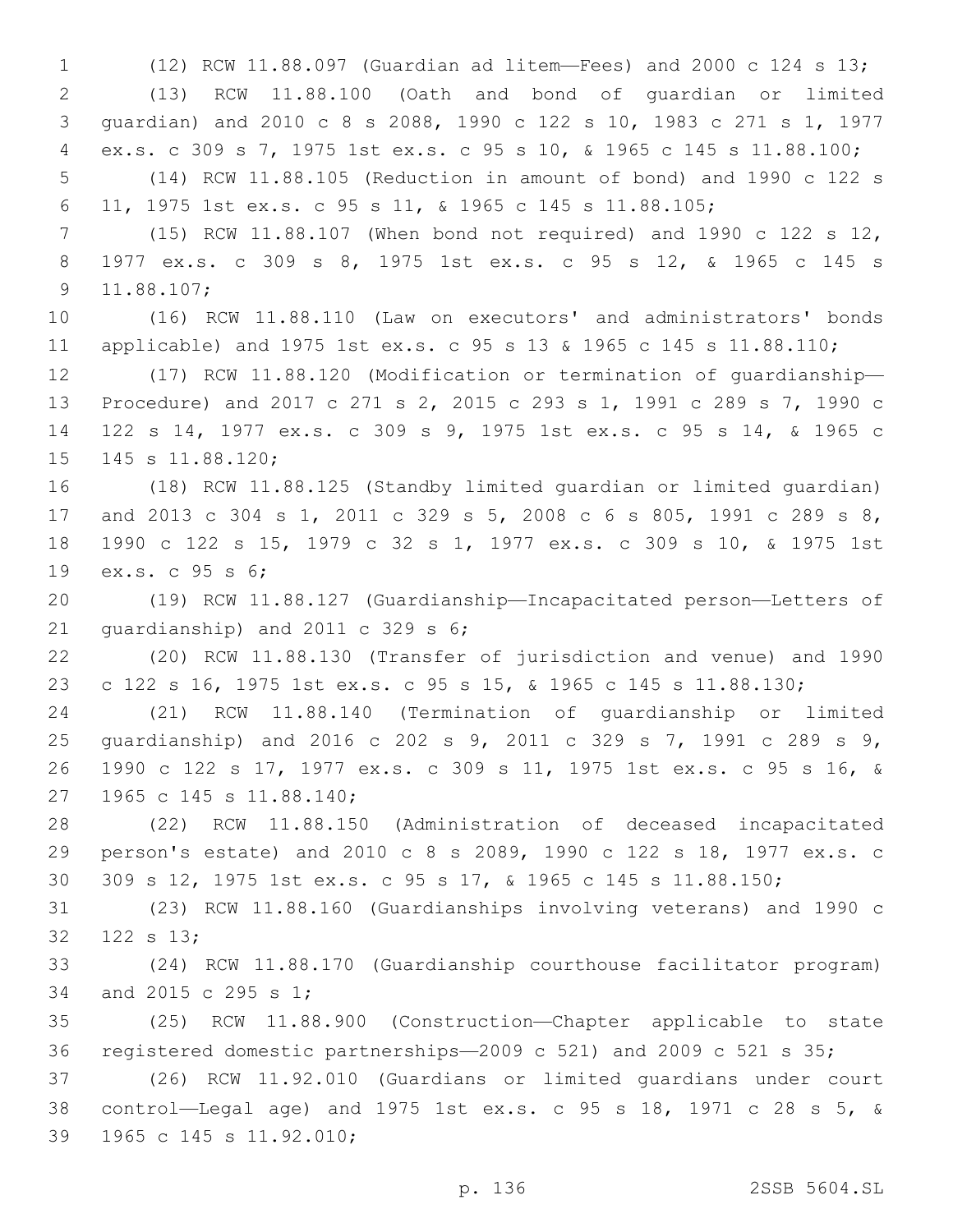(27) RCW 11.92.035 (Claims) and 1990 c 122 s 19, 1975 1st ex.s. c 95 s 19, & 1965 c 145 s 11.92.035;2 (28) RCW 11.92.040 (Duties of guardian or limited guardian in general) and 2011 c 329 s 9, 1991 c 289 s 10, 1990 c 122 s 20, & 1985  $\,$  c 30 s 9; (29) RCW 11.92.043 (Additional duties) and 2017 c 268 s 3, 2011 c 329 s 3, 1991 c 289 s 11, & 1990 c 122 s 21;7 8 (30) RCW 11.92.050 (Intermediate accounts or reports-Hearing- Order) and 2011 c 329 s 10, 1995 c 297 s 6, 1990 c 122 s 23, 1975 1st ex.s. c 95 s 21, & 1965 c 145 s 11.92.050;10 (31) RCW 11.92.053 (Settlement of estate upon termination) and 2011 c 329 s 8, 1995 c 297 s 7, 1990 c 122 s 24, & 1965 c 145 s 13 11.92.053; (32) RCW 11.92.056 (Citation of surety on bond) and 1990 c 122 s 25, 1975 1st ex.s. c 95 s 22, & 1965 c 145 s 11.92.056; (33) RCW 11.92.060 (Guardian to represent incapacitated person— Compromise of claims—Service of process) and 1990 c 122 s 26, 1975 18 1st ex.s. c 95 s 23, & 1965 c 145 s 11.92.060; (34) RCW 11.92.090 (Sale, exchange, lease, or mortgage of property) and 1990 c 122 s 27, 1975 1st ex.s. c 95 s 24, & 1965 c 145 21 s 11.92.090; (35) RCW 11.92.096 (Guardian access to certain held assets) and 23 1991 c 289 s 13; (36) RCW 11.92.100 (Petition—Contents) and 1990 c 122 s 28, 1975 1st ex.s. c 95 s 25, & 1965 c 145 s 11.92.100;25 (37) RCW 11.92.110 (Sale of real estate) and 1990 c 122 s 29, 1975 1st ex.s. c 95 s 26, & 1965 c 145 s 11.92.110; (38) RCW 11.92.115 (Return and confirmation of sale) and 2010 c 8 s 2090, 1990 c 122 s 30, 1975 1st ex.s. c 95 s 27, & 1965 c 145 s 11.92.115;30 (39) RCW 11.92.120 (Confirmation conclusive) and 1975 1st ex.s. c 95 s 28 & 1965 c 145 s 11.92.120;32 (40) RCW 11.92.125 (Broker's fee and closing expenses—Sale, exchange, mortgage, or lease of real estate) and 1977 ex.s. c 309 s 15 & 1965 c 145 s 11.92.125;35 (41) RCW 11.92.130 (Performance of contracts) and 1990 c 122 s 31, 1975 1st ex.s. c 95 s 29, & 1965 c 145 s 11.92.130;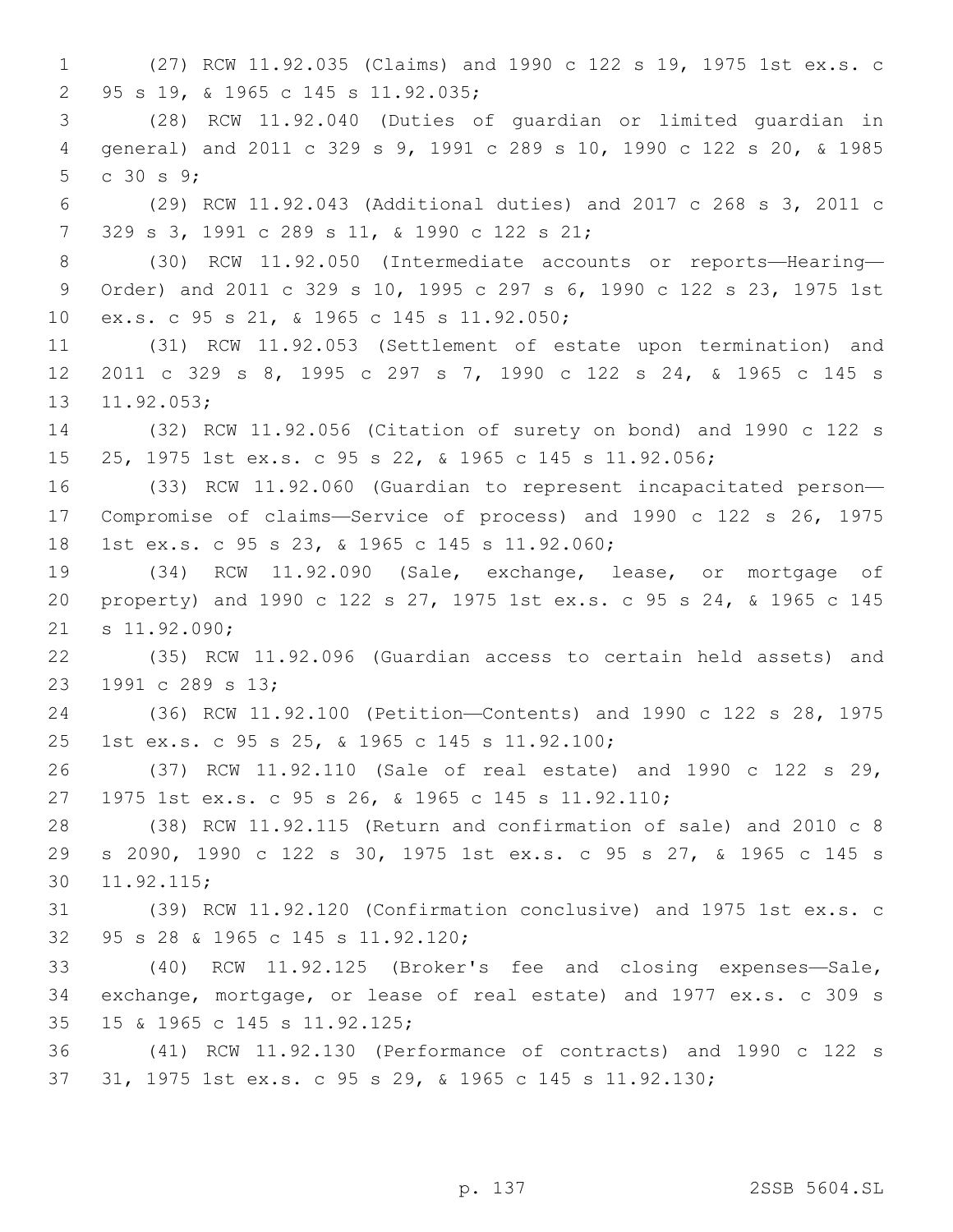(42) RCW 11.92.140 (Court authorization for actions regarding guardianship funds) and 2008 c 6 s 807, 1999 c 42 s 616, 1991 c 193 s 32, 1990 c 122 s 32, & 1985 c 30 s 10;3 (43) RCW 11.92.150 (Request for special notice of proceedings)

5 and 1990 c 122 s 33 & 1985 c 30 s 11;

 (44) RCW 11.92.160 (Citation for failure to file account or report) and 1990 c 122 s 34, 1975 1st ex.s. c 95 s 31, & 1965 c 145 s 11.92.160;8

 (45) RCW 11.92.170 (Removal of property of nonresident incapacitated person) and 1990 c 122 s 35, 1977 ex.s. c 309 s 16, 1975 1st ex.s. c 95 s 32, & 1965 c 145 s 11.92.170;

 (46) RCW 11.92.180 (Compensation and expenses of guardian or limited guardian—Attorney's fees—Department of social and health services clients paying part of costs—Rules) and 1995 c 297 s 8, 1994 c 68 s 1, 1991 c 289 s 12, 1990 c 122 s 36, 1975 1st ex.s. c 95 s 33, 16 & 1965 c 145 s 11.92.180;

 (47) RCW 11.92.185 (Concealed or embezzled property) and 1990 c 122 s 37, 1975 1st ex.s. c 95 s 34, & 1965 c 145 s 11.92.185;

 (48) RCW 11.92.190 (Detention of person in residential placement facility against will prohibited—Effect of court order—Service of notice of residential placement) and 2016 sp.s. c 29 s 412, 1996 c 22 249 s 11, & 1977 ex.s. c 309 s 14;

 (49) RCW 11.92.195 (Incapacitated persons—Right to associate with 24 persons of their choosing) and 2017 c 268 s 1;

(50) RCW 26.10.010 (Intent) and 1987 c 460 s 25;

 (51) RCW 26.10.015 (Mandatory use of approved forms) and 1992 c 27 229 s 4 & 1990 1st ex.s. c 2 s 27;

 (52) RCW 26.10.020 (Civil practice to govern—Designation of 29 proceedings—Decrees) and 1987 c 460 s 26;

 (53) RCW 26.10.030 (Child custody proceeding—Commencement—Notice —Intervention) and 2003 c 105 s 3, 2000 c 135 s 3, 1998 c 130 s 4, & 32 1987 c 460 s 27;

 (54) RCW 26.10.032 (Child custody motion—Affidavit required— Notice—Denial of motion—Show cause hearing) and 2003 c 105 s 6;

 (55) RCW 26.10.034 (Petitions—Indian child statement—Application of federal Indian child welfare act) and 2011 c 309 s 31, 2004 c 64 s 37 1, & 2003 c 105 s 7;

 (56) RCW 26.10.040 (Provisions for child support, custody, and visitation—Federal tax exemption—Continuing restraining orders—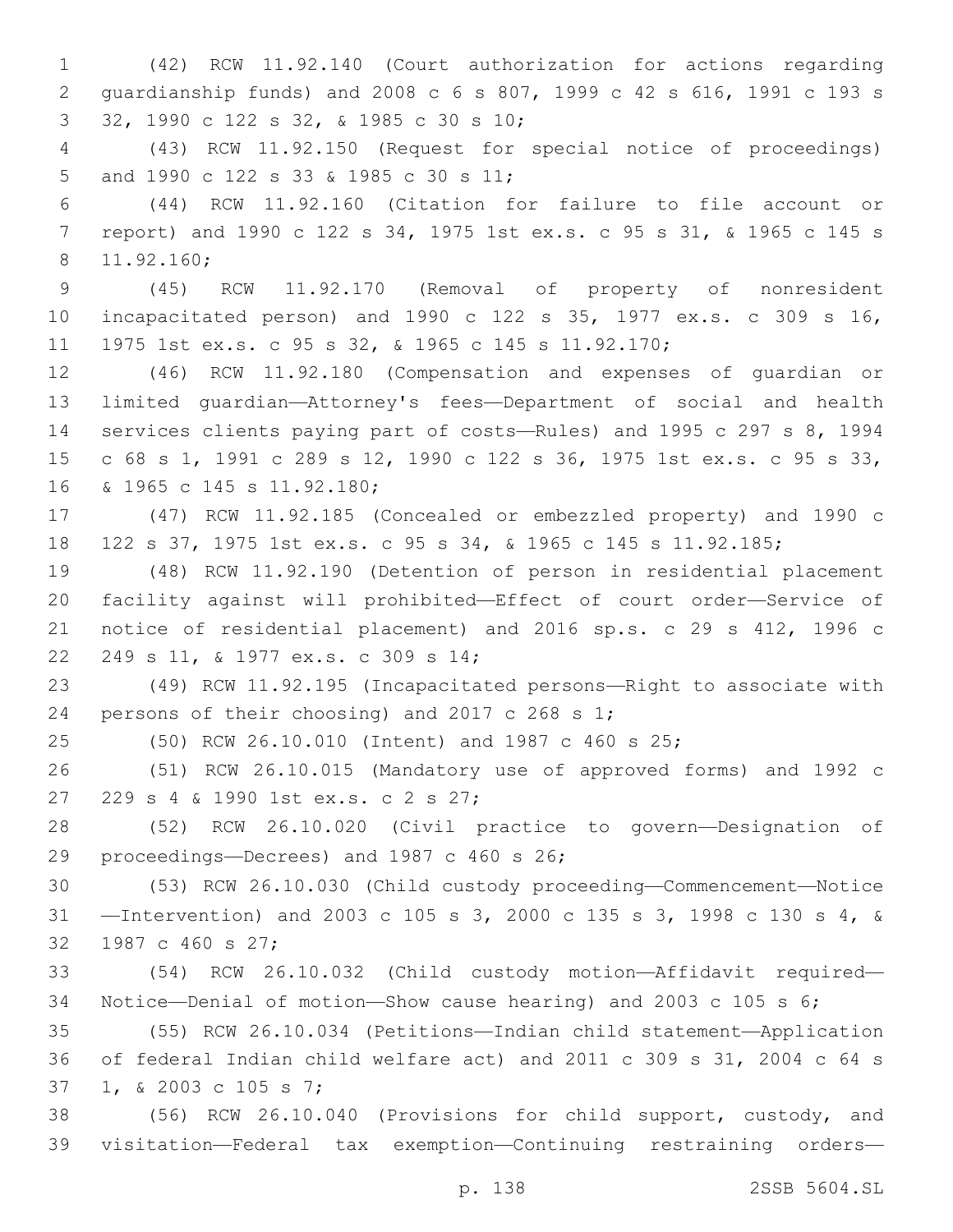Domestic violence or antiharassment protection orders—Notice of 2 modification or termination of restraining order) and 2000 c 119 s 8, 1995 c 93 s 3, 1994 sp.s. c 7 s 453, 1989 c 375 s 31, & 1987 c 460 s 28;4 (57) RCW 26.10.045 (Child support schedule) and 1988 c 275 s 12; (58) RCW 26.10.050 (Child support by parents—Apportionment of 7 expense) and 2008 c 6 s 1023 & 1987 c 460 s 29; (59) RCW 26.10.060 (Health insurance coverage—Conditions) and 9 1989 c 375 s 19 & 1987 c 460 s 30; (60) RCW 26.10.070 (Minor or dependent child—Court appointed attorney to represent—Payment of costs, fees, and disbursements) and 12 1989 c 375 s 20 & 1987 c 460 s 31; (61) RCW 26.10.080 (Payment of costs, attorney's fees, etc) and 14 1987 c 460 s 35; (62) RCW 26.10.090 (Failure to comply with decree or temporary injunction—Obligation to make support payments or permit visitation 17 not suspended—Motion) and 1987 c 460 s 36; (63) RCW 26.10.100 (Determination of custody—Child's best 19 interests) and 1987 c 460 s 38; (64) RCW 26.10.110 (Temporary custody order—Vacation of order) 21 and 1987 c 460 s 39: (65) RCW 26.10.115 (Temporary orders—Support—Restraining orders —Domestic violence or antiharassment protection orders—Notice of modification or termination of restraining order—Preservation of support debt) and 2000 c 119 s 9, 1995 c 246 s 29, 1994 sp.s. c 7 s 454, & 1989 c 375 s 32;26 (66) RCW 26.10.120 (Interview with child by court—Advice of 28 professional personnel) and 1987 c 460 s 40; (67) RCW 26.10.130 (Investigation and report) and 1993 c 289 s 2 30 & 1987 c 460 s 41; (68) RCW 26.10.135 (Custody orders—Background information to be consulted) and 2017 3rd sp.s. c 6 s 333 & 2003 c 105 s 1; (69) RCW 26.10.140 (Hearing—Record—Expenses of witnesses) and 34 1987 c 460 s 42; (70) RCW 26.10.150 (Access to child's education and medical 36 records) and 1987 c 460 s 43; (71) RCW 26.10.160 (Visitation rights—Limitations) and 2018 c 183 s 7, 2011 c 89 s 7, 2004 c 38 s 13, 1996 c 303 s 2, 1994 c 267 s 2, 39 1989 c 326 s 2, & 1987 c 460 s 44;

p. 139 2SSB 5604.SL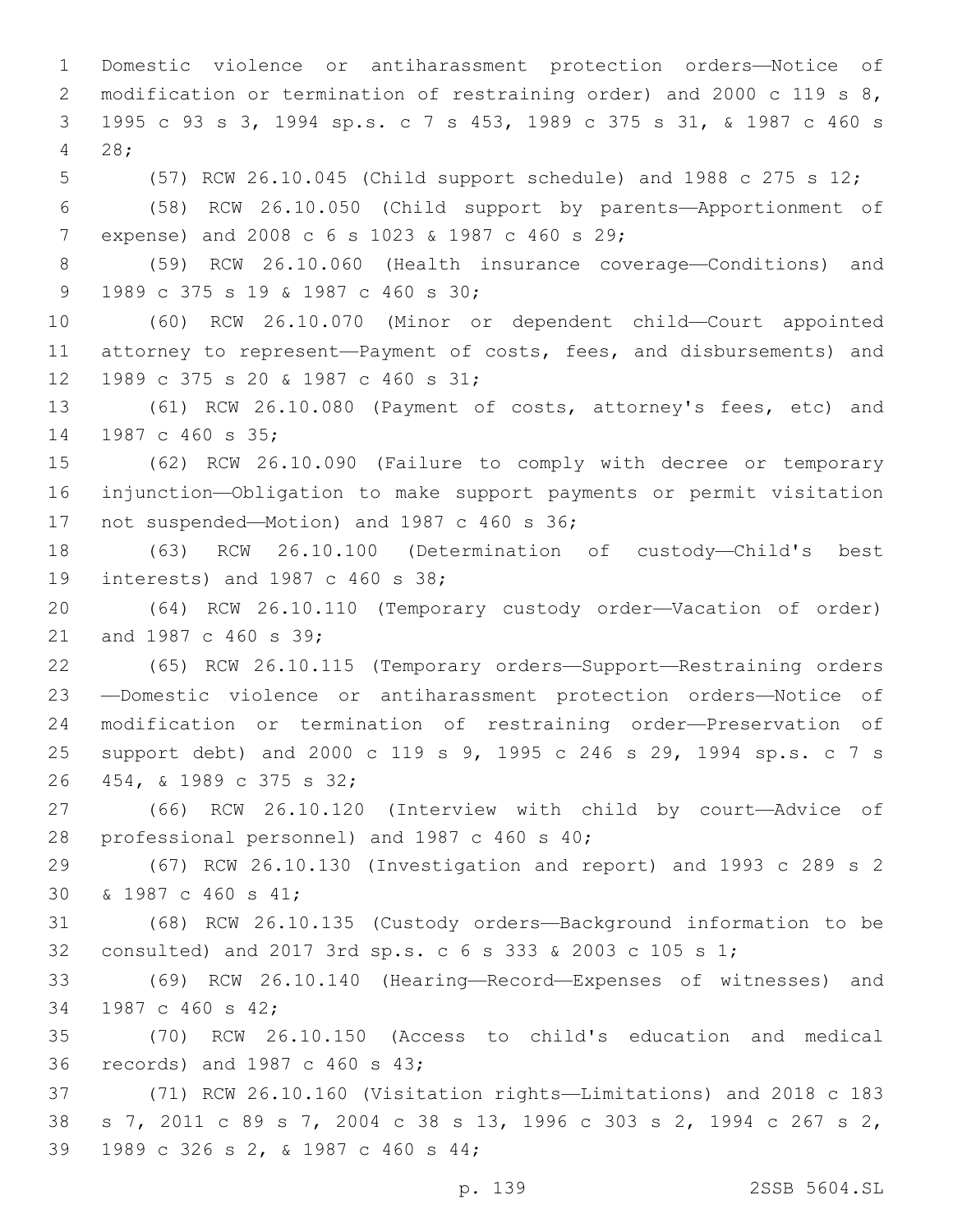(72) RCW 26.10.170 (Powers and duties of custodian—Supervision by appropriate agency when necessary) and 1987 c 460 s 45;

 (73) RCW 26.10.180 (Remedies when a child is taken, enticed, or concealed) and 2008 c 6 s 1024, 1989 c 375 s 21, & 1987 c 460 s 46;

 (74) RCW 26.10.190 (Petitions for modification and proceedings concerning relocation of child—Assessment of attorneys' fees) and 2000 c 21 s 21, 1989 c 375 s 24, & 1987 c 460 s 47;

 (75) RCW 26.10.200 (Temporary custody order or modification of custody decree—Affidavits required) and 1987 c 460 s 48;

(76) RCW 26.10.210 (Venue) and 1987 c 460 s 49;

 (77) RCW 26.10.220 (Restraining orders—Notice—Refusal to comply —Arrest—Penalty—Defense—Peace officers, immunity) and 2000 c 119 s 22, 1999 c 184 s 11, 1996 c 248 s 10, 1995 c 246 s 30, & 1987 c 460 s 14 50; and

15 (78) RCW 26.10.910 (Short title-1987 c 460).

 NEW SECTION. **Sec. 802.** UNIFORMITY OF APPLICATION AND CONSTRUCTION. In applying and construing this uniform act, consideration must be given to the need to promote uniformity of the law with respect to its subject matter among states that enact it.

 NEW SECTION. **Sec. 803.** RELATION TO ELECTRONIC SIGNATURES IN GLOBAL AND NATIONAL COMMERCE ACT. This act modifies, limits, or supersedes the electronic signatures in global and national commerce act, 15 U.S.C. Sec. 7001 et seq., but does not modify, limit, or supersede section 101(c) of that act, 15 U.S.C. Sec. 7001(c), or authorize electronic delivery of any of the notices described in section 103(b) of that act, 15 U.S.C. Sec. 7003(b).

 NEW SECTION. **Sec. 804.** APPLICABILITY. This chapter applies to: (1) A proceeding for appointment of a guardian or conservator or for a protective arrangement instead of guardianship or conservatorship commenced after the effective date of this section; 31 and

 (2) A guardianship, conservatorship, or protective arrangement instead of a guardianship or conservatorship in existence on the effective date of this section unless the court finds application of a particular provision of this act would substantially interfere with the effective conduct of the proceeding or prejudice the rights of a